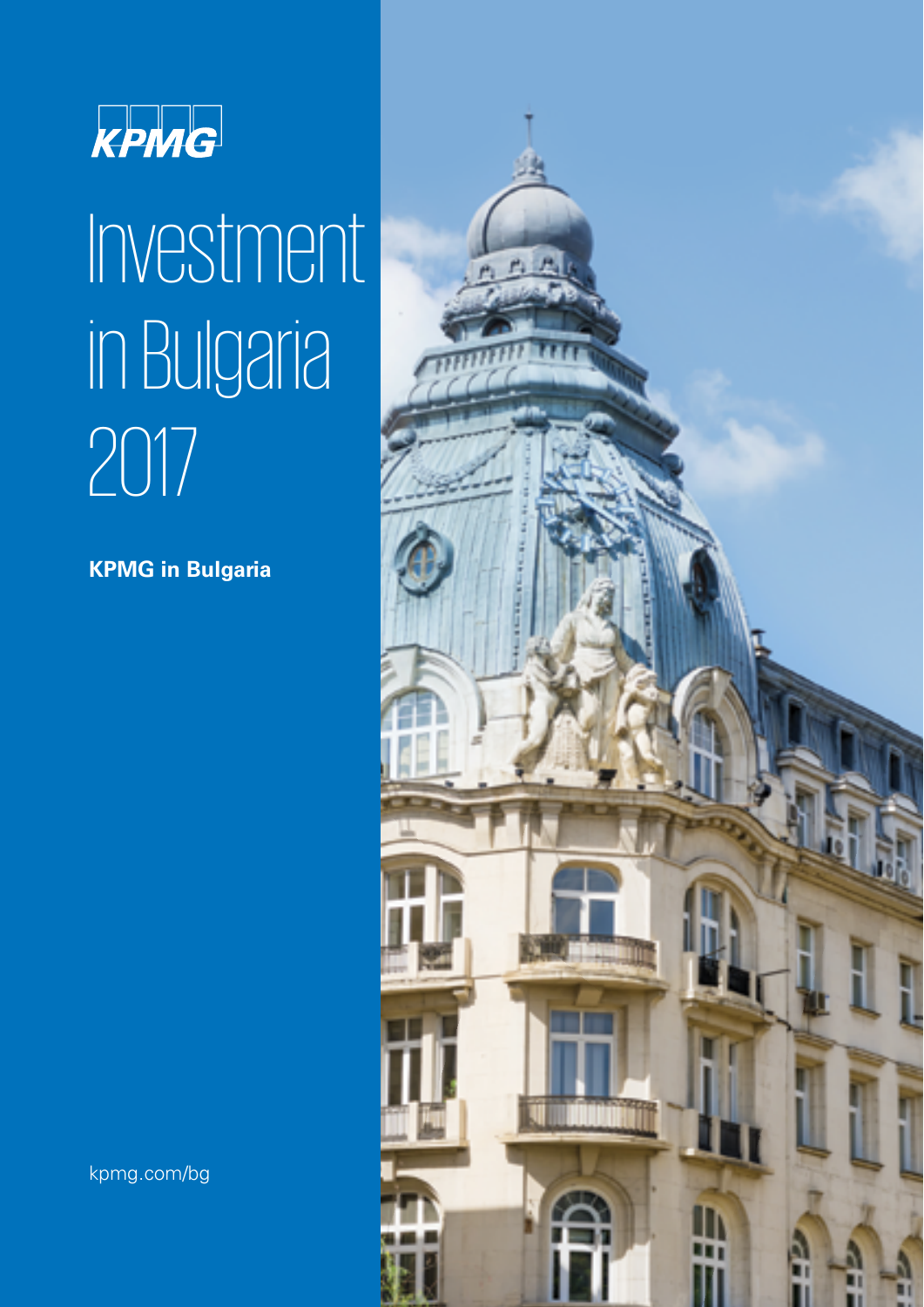# Investment in Bulgaria

**Edition 2017**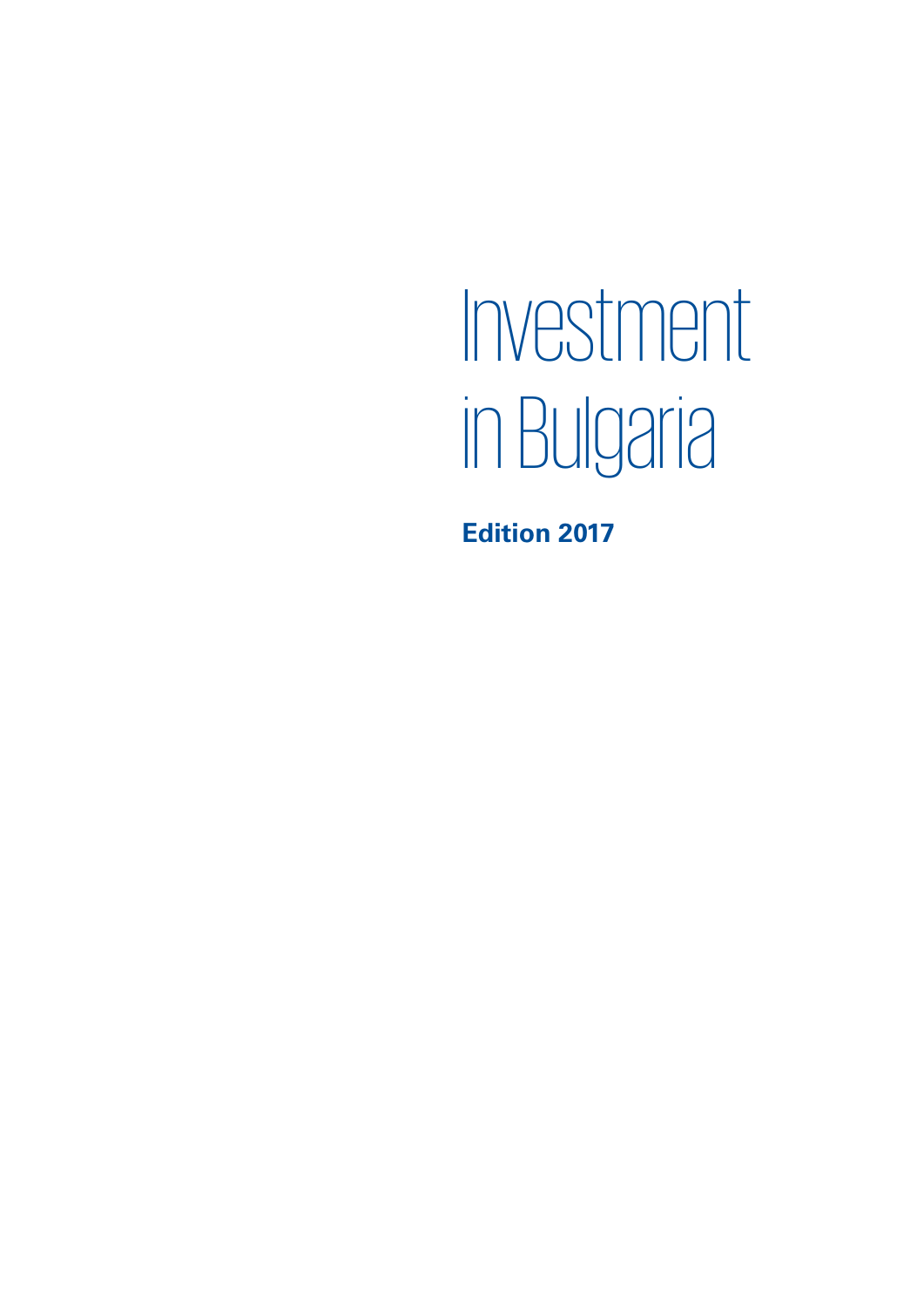# **Preface**

Investment in Bulgaria is one of a series of booklets published by firms within the KPMG network to provide information to those considering investing or doing business internationally.

Every care has been taken to ensure that the information presented in this publication is correct and reflects the situation as of May 2017 unless otherwise stated. Its purpose is to provide general guidelines on investment and business in Bulgaria. As the economic situation is undergoing rapid change, further advice should be sought before making any specific decisions.

For further information on matters discussed in this publication, please contact Gergana Mantarkova, Managing Partner.

## **KPMG in Bulgaria**

#### **Sofia**

45/A Bulgaria Boulevard 1404 Sofia Bulgaria

Tel: +359 2 96 97 300 Fax: +359 2 96 97 878

## **Varna**

3 Sofia Street, floor 2 9000 Varna Bulgaria

Tel: +359 52 699 650 Fax: +359 52 611 502

### **Burgas**

2B Serdika Street, floor 2 8000 Burgas Bulgaria

Tel: +359 56 826 086 Fax: +359 2 96 97 878

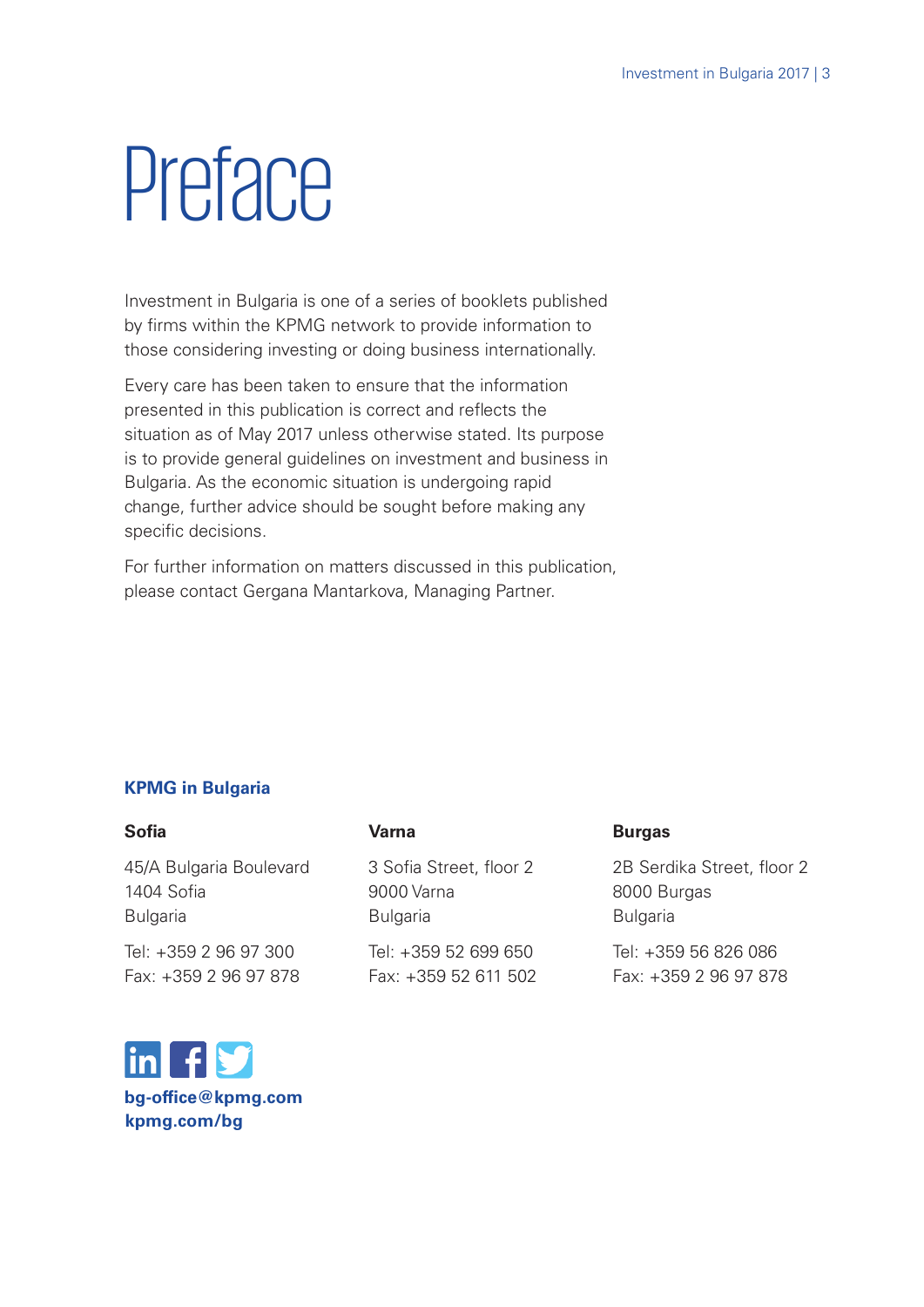# Contents

| Establishment of new business entities or acquisition of |  |
|----------------------------------------------------------|--|
|                                                          |  |
|                                                          |  |
|                                                          |  |
|                                                          |  |
|                                                          |  |
|                                                          |  |
|                                                          |  |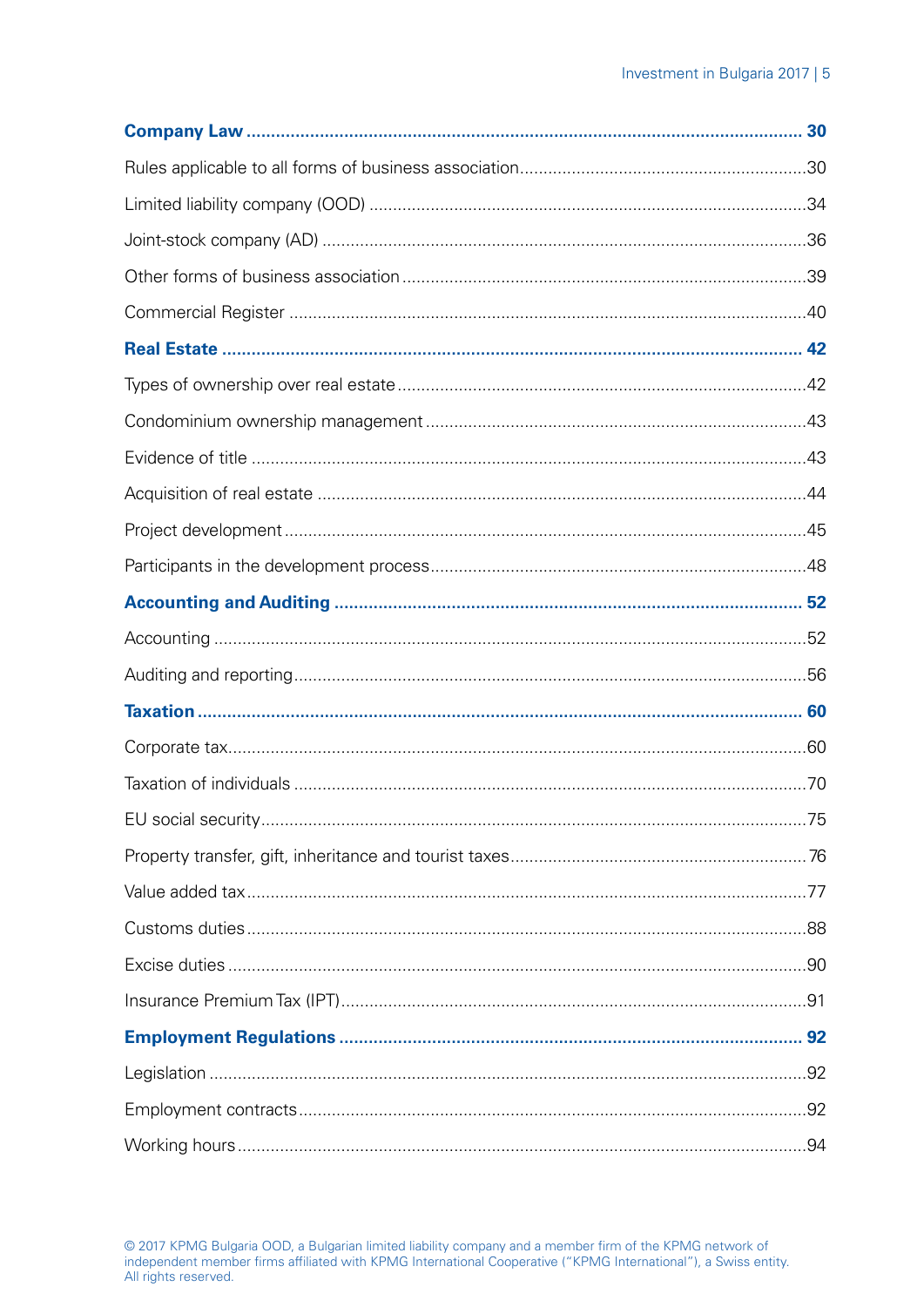### 6 | Investment in Bulgaria 2017

| Posting or sending of employees from Bulgaria to EU/EEA/Switzerland          |  |
|------------------------------------------------------------------------------|--|
|                                                                              |  |
|                                                                              |  |
|                                                                              |  |
|                                                                              |  |
|                                                                              |  |
|                                                                              |  |
|                                                                              |  |
|                                                                              |  |
|                                                                              |  |
|                                                                              |  |
|                                                                              |  |
|                                                                              |  |
|                                                                              |  |
|                                                                              |  |
| Supervision of the Bulgarian National Bank over the activities of credit and |  |
|                                                                              |  |
|                                                                              |  |
|                                                                              |  |
|                                                                              |  |
| Appendix A: Bilateral Agreements for the Mutual Protection and               |  |
| Appendix B: Double Taxation Treaties to which Bulgaria is a party  126       |  |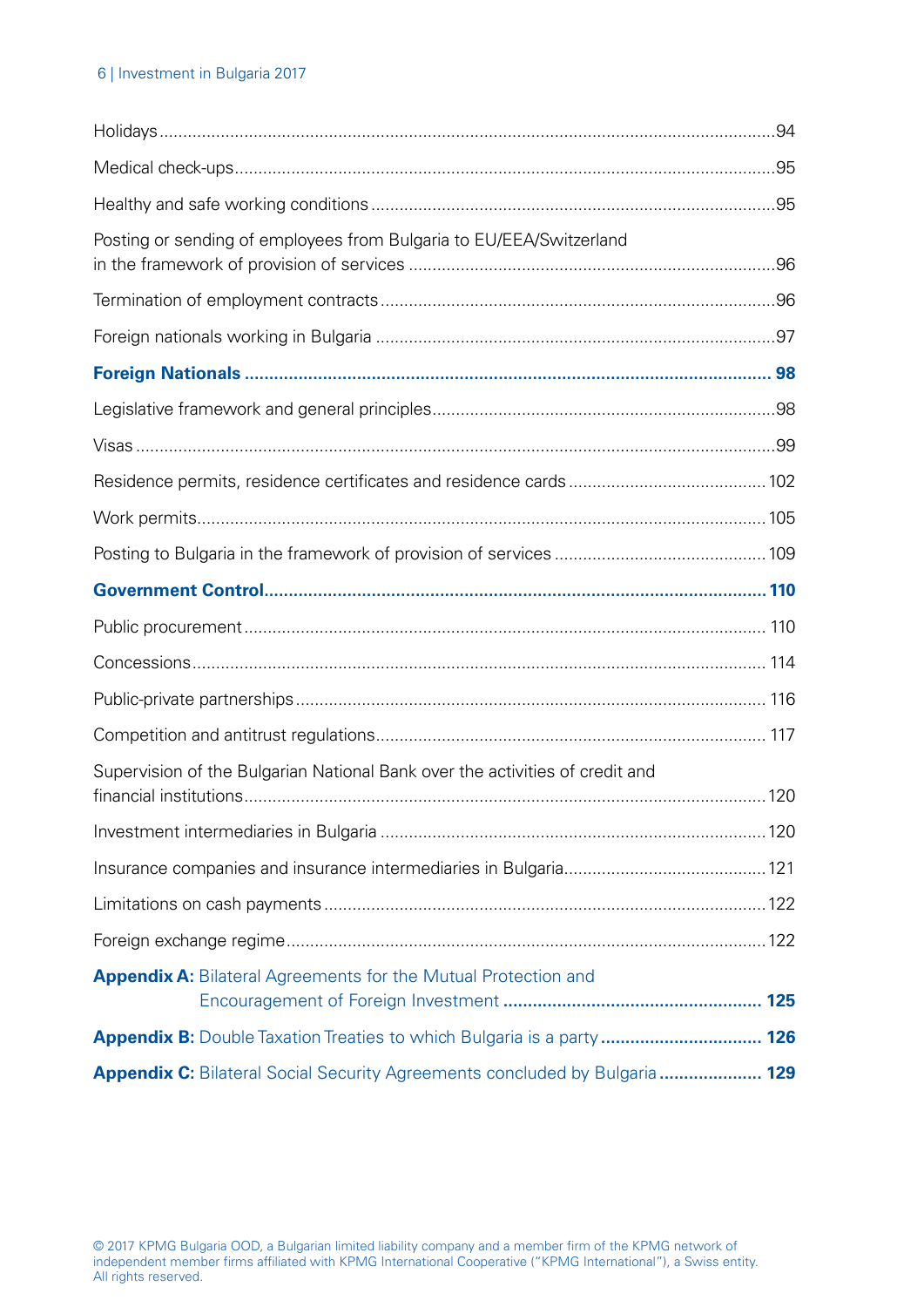# <span id="page-6-0"></span>General Information

Bulgaria is situated in South-Eastern Europe, in the eastern part of the Balkan Peninsula. It borders Romania to the north, the Republic of Serbia to the west, the Former Yugoslav Republic of Macedonia to the southwest, Greece to the south and Turkey to the southeast. The Black Sea is to the east of the country; it enables direct maritime links with the Russian Federation, Ukraine and Georgia. To the north, the Danube River separates Bulgaria from Romania. Bulgaria is strategically located along key land routes from Europe to the Middle East and Asia.

Bulgaria's total area is 110,910 sq km. with 1,808 km of land borders and 354 km of coastline. The country's terrain is partly mountainous, with lowlands in the north and the southeast. The climate is Continental Mediterranean, it is temperate, with cold, damp winters and hot, dry summers.

# **Population and language**

As per information of the National Statistical Institute, as at 31 December 2016 Bulgaria's population is approximately 7.1 million, representing 1.4% of the population of the European Union. Nearly 73.3% live in urban areas. The capital, Sofia, is by far the largest urban center having nearly 1.32 million inhabitants. Approximately 18% of the population is under the age of 20, while approximately 61% is between the age of 20 and 64, and approximately 20% is over the age of 65.

According to the statistics from the most recent population census held in 2011, ethnic Bulgarians represent almost 85% of the population, while ethnic minorities of Turkish and Roma descent make up another 8.8% and 4.9% respectively. Smaller ethnic groups in Bulgaria include Russian, Armenian and Jewish among others. Nearly 76% of the Bulgarian population is Eastern Orthodox Christian. Another 10% of the population state they are Muslim. Catholicism and Judaism are also represented.

Since 1990, the country's net population growth has been negative (-6‰ for the year of 2016), in part as a result of significant outward migration, but also due to the country's aging demographics. The trend of increase in the birth rate in the country in the period 2004 – 2009 reversed from 2010 onwards and the number of births cumulatively decreased by 19.7% in 2016 compared to the 2009 levels further contributing to the decrease in the population.

The country's official language is Bulgarian. Secondary languages closely correspond to ethnic background. English, and to a lesser extent German and French, are used frequently in business.

# **Infrastructure**

### **Roads and railways**

A network of international highways connects Bulgaria to Western Europe,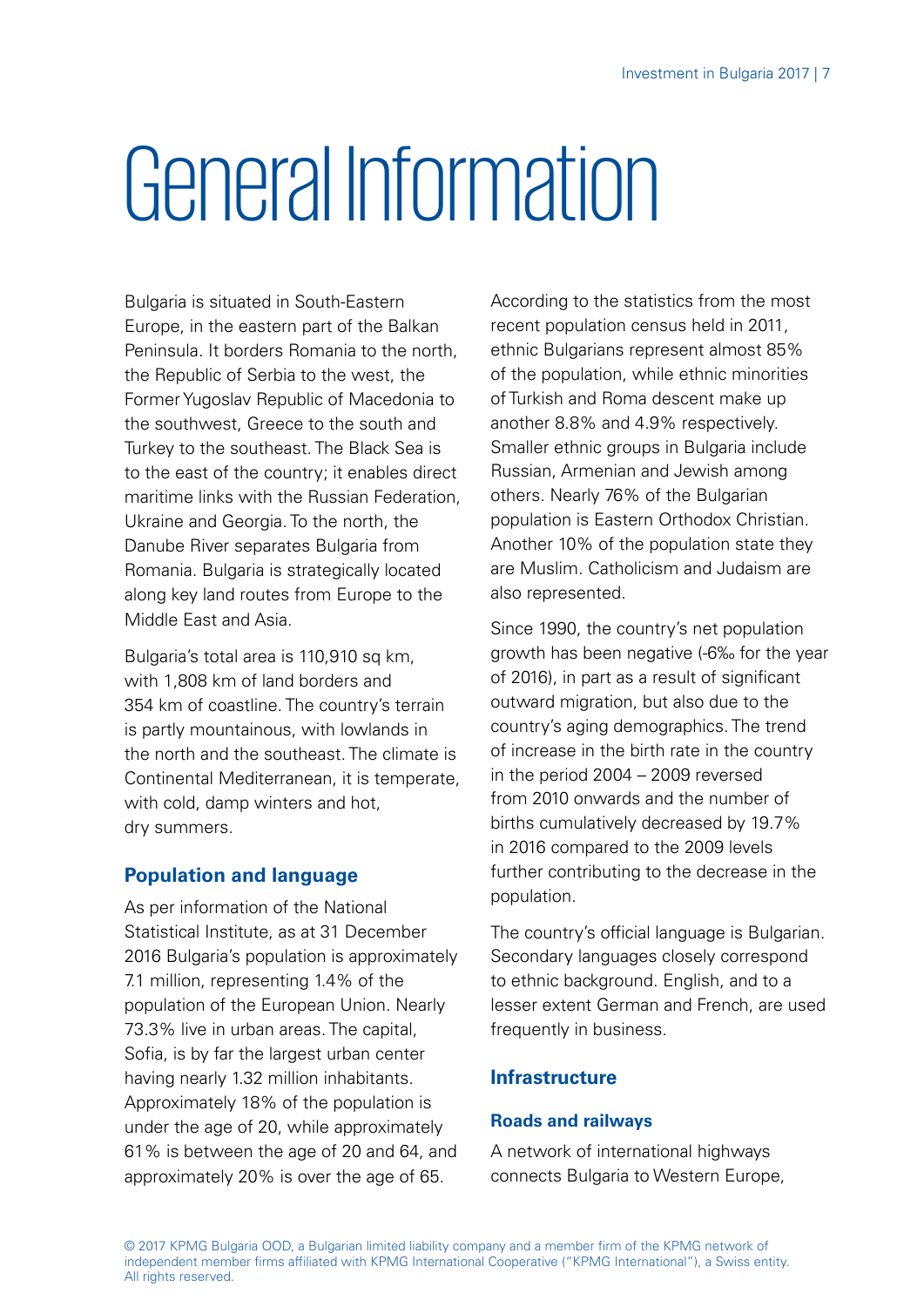Russia, Asia Minor, the Adriatic, the Aegean, and the Black Sea.

The European corridors No. 4 (from Germany to Istanbul), No. 7 (Rhine, Main, and Danube), No. 8 (from Durres, Albania to Varna), No. 9 (from Helsinki, Finland to Alexandropoulos, Greece) and No. 10 (from Salzburg, Austria to Thessaloniki, Greece) pass through the territory of Bulgaria.

According to the 2016 annual statistics published by the National Statistical Institute, the total length of the country's road network managed by the Road Infrastructure Agency is 19,853 km, which includes 734 km of motorways, 2,954 km of category I roads, 4,025 km of category II roads, and 12,140 km of category III roads. In addition, there are approximately 20,000 km of category IV roads, which are managed by the respective municipalities. Road transportation across most of the country relies primarily on two-lane roads. The main transport corridors are Corridor No. 10 Kalotina-Svilengrad linking Serbia to Turkey, Corridor No. 4 Vidin-Sofia-Kulata linking Romania to Greece, Corridor No. 9 Ruse-Kazanlak-Kardzhali linking Romania to Greece and Turkey, and Corridor No. 8 Kyustendil-Burgas-Varna linking Macedonia to the port of Varna.

Development plans focus on upgrades and investments, particularly of motorways, to further integrate the country's road system into the international network. According to data from the Ministry of Regional Development and Public Works, priority road infrastructure projects in Bulgaria until 2020 include the construction of 620 km of motorways (Maritsa, Struma, Kalotina, Hemus and Black Sea motorways) and the construction/rehabilitation of speedways, two new bridges over the Danube River and the construction of

Shipka Tunnel, some of which have been completed and the work on others has already commenced. Financing sources for the planned infrastructure projects include Operational Program Transport and Operational Program Regional Development (European Union (EU) financing), the state budget, state investment loans, financing from the European Investment Bank and the World Bank.

In 2013, the second bridge on the Danube River at Vidin – Kalafat and the last section of the Trakia Motorway were completed. In October 2015, Maritsa Motorway was opened officially. Trakia, Maritsa and Lyulin Motorways are entirely completed with total lengths of 360 km, 117 km and 19 km respectively.

After the successful completion of the Maritsa Motorway, connecting the Trakia Motorway and the main entrance to Turkey – Kapitan Andreevo and Lots 2 and 4 of the Struma Motorway during 2015, development continued in 2016 with the construction of Lot 3 of the Struma Motorway and a tender for the selection of contractors for future works on Lots 1 and 2 of the Hemus Motorway. In April 2016, the 16.5 km long northern bypass highway in Sofia was opened for traffic. The bypass, with an estimated total cost at EUR 120 million, connects four motorways – Trakia, Hemus, Lyulin and Kalotina, and three pan-European corridors – No. 4, No. 8 and  $No$  10.

Bulgaria's railroad network includes about 4,023 km of railway lines. Some 71.1% of them are electrified and 24.6% are double-track. The majority of the network is designed to support a running speed of up to 100 km per hour, with only 150 km supporting a speed of up to 130 km per hour.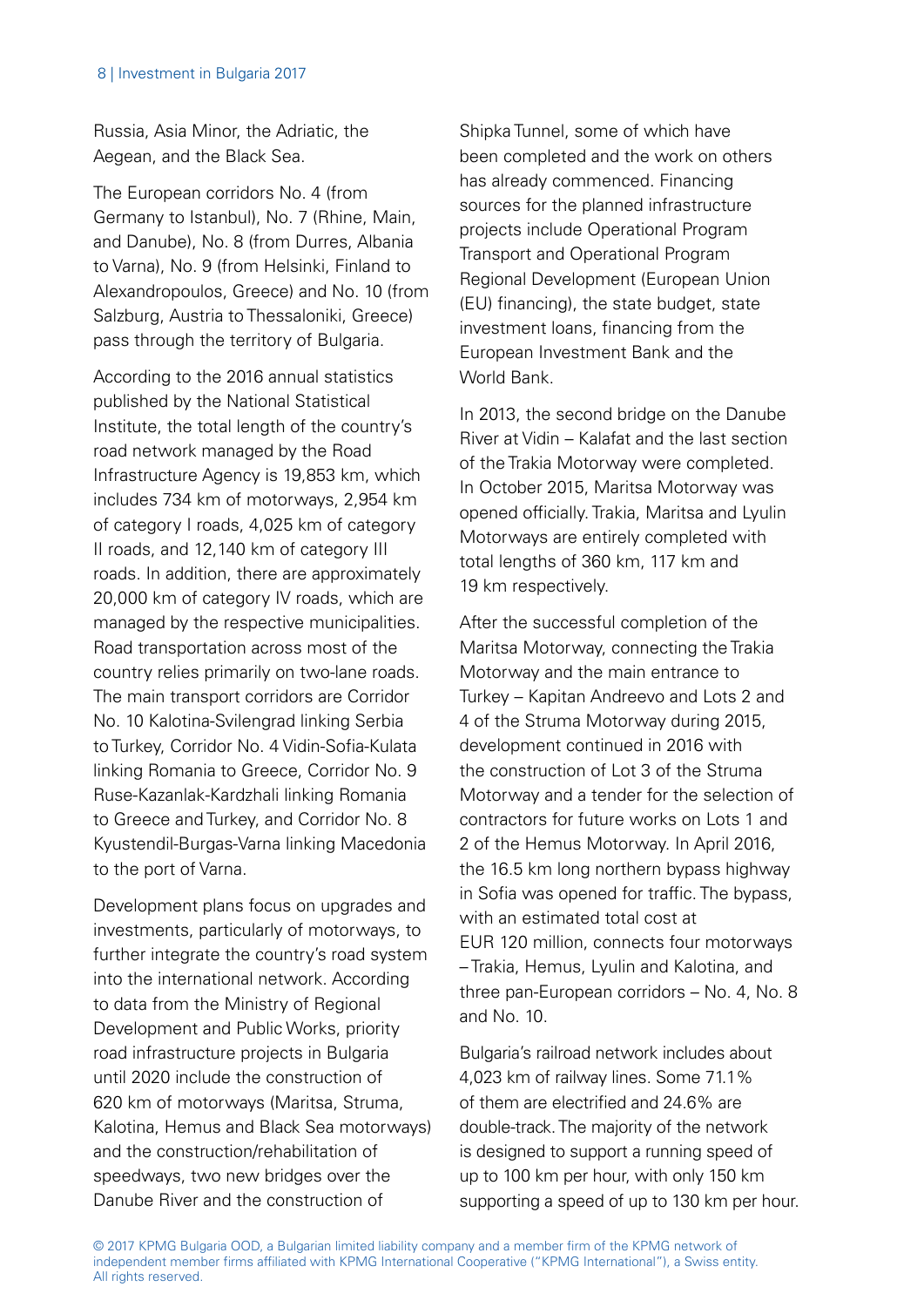Following the failed attempt for privatization of the state owned rail company BDZ Tovarni prevozi EOOD in the summer of 2012 and 2015, the government launched another process for the sale of the company during the spring of 2016, which was unsuccessful as well.

Priority railway infrastructure projects in the country until 2020 include the rehabilitation, overhaul and modernization works of more than 400 km of the existing railway infrastructure and construction of new high-speed railroads in the following directions: Sofia-Plovdiv-Burgas, Sofia-Vidin, Plovdiv-Svilengrad-Turkish border, Sofia-Dragoman, Sofia-Pernik-Radomir, Mezdra-Gorna Oryahovitsa, Sofia intermodal terminal and railroad junction and others. The planned railroad infrastructure projects listed above will be financed mainly by EU funds and the state budget. The majority of the planned works on the Sofia-Plovdiv-Burgas and Plovdiv-Svilengrad-Turkish border high-speed railroad lines were completed in 2014 and 2015.

In 2015, Sofia's subway infrastructure reached important milestones. The subway network was further expanded and now connects Mladost area to Sofia Airport. The second metro diameter was completed in 2016 with the construction of the Vitosha station, while works on the entirely new third diameter were launched in the beginning of 2016 and tunnel drilling started in March 2017 with an expected completion in 2019. As per the project plan, the third metro diameter will have an estimated cost of EUR 680 million and will connect heavily populated Ovcha Kupel and Levski districts to the city center. According to Sofia Municipality, currently 380,000 people use the subway daily and their number is expected to increase up to 550,000 people

daily by 2020 upon completion of the third metro diameter.

#### **Ports**

Both sea and river routes, the Black Sea and the Danube River, offer reliable shipping transportation to and from the country. The largest Bulgarian seaports are Burgas and Varna on the Black Sea coast. Varna handles mainly containers, grain and bulk goods, while Burgas deals mainly with crude oil and some bulk commodities. A ferry connection from Varna to Odessa (Ukraine), Kavkaz (Russia) and Poti (Georgia) facilitates the transport of goods between the countries.

The Danube River is navigable during most of the year and supports inland water transport. With the Rhine – Main – Danube canal in use since 1992, Bulgaria has access to the large European ports on the North Sea. The main Bulgarian ports on the Danube River are Ruse, Lom and Vidin.

Bulgaria has 15 Black Sea and 13 Danube River ports for public transport with national importance consisting of a total of 84 and 74 wharves, respectively. The ports with regional importance for public transport are 9 on the Black Sea coast and 21 on the banks of the Danube River.

According to the National Concession Registry, 13 ports with national importance are currently under concession.

In 2013, the government granted a 35-year concession for the port terminals Ruse-West, Nikopol, Vidin South and Lom.

In addition, according to the Ministry of Transport, Information Technology and Communications, concession calls for the port terminals Ruse-Center and Tutrakan took place at the end of 2012 and the beginning of 2013. Meanwhile,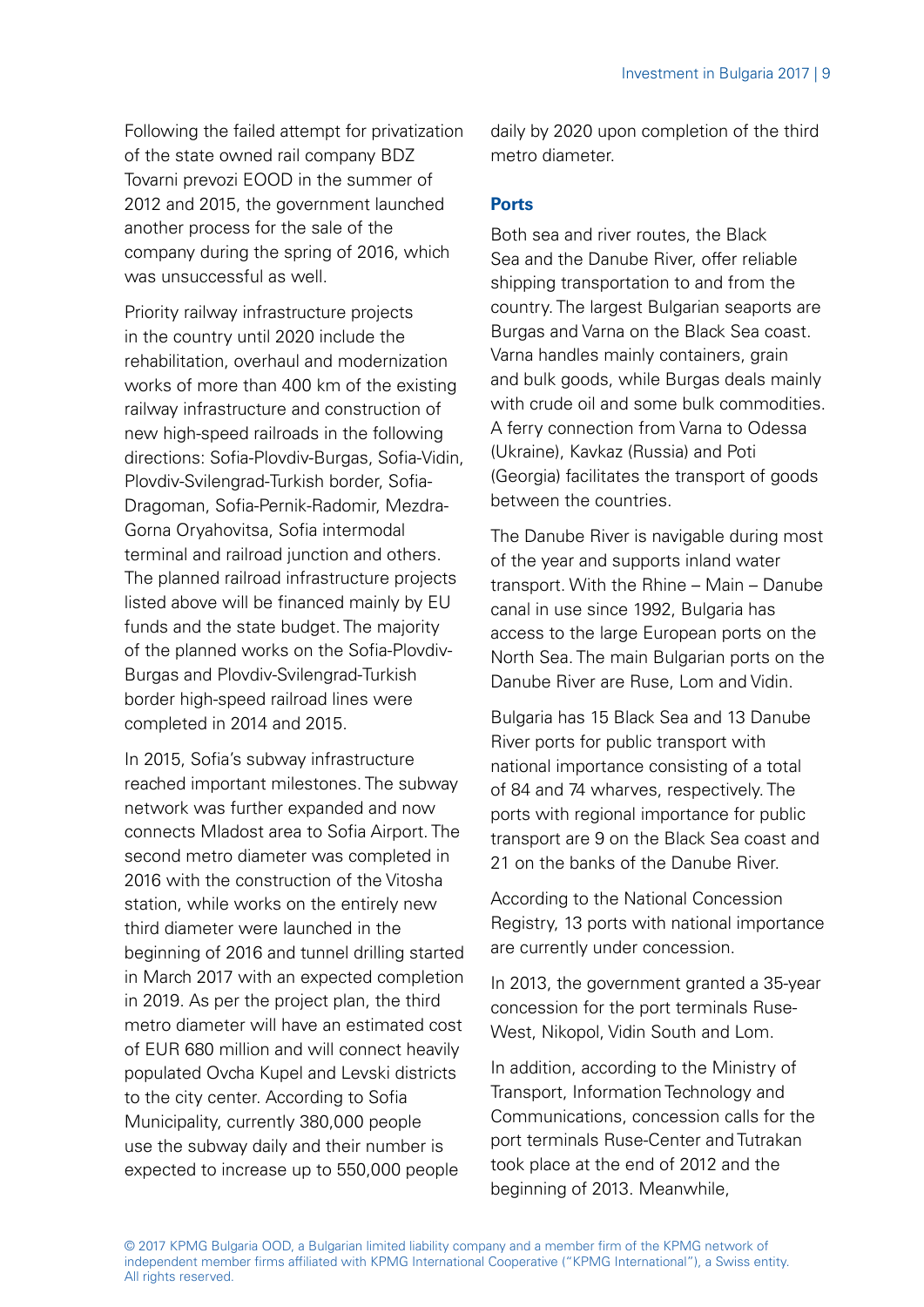Nesebar port terminal is already under concession agreements.

In 2015, the Ministry of Transport, Information Technology and Communications performed a preconcession evaluation on port terminal Ruse-East and port Vidin-Center and the concession call is still ongoing.

### **Airports**

Bulgaria has four operating commercial airports – in Sofia, Plovdiv, Burgas and Varna. They handle both international and domestic flights. A tender for a 35-year concession for the management of Burgas and Varna Airports was held in June 2006 and the government awarded the concession to a consortium between Fraport AG, Germany and a local company, named BM Star.

Furthermore, in response to the demand for cargo transport, the government has added the airports in Plovdiv (south-central Bulgaria), Gorna Oryahovitsa (north-central Bulgaria) and Ruse (northern Bulgaria) to the list of airports which accept international air traffic. In relation to Plovdiv Airport, the government is in the process of identifying concessioners for both the passengers and the cargo terminals of the airport.

In January 2016, the airport in Gorna Oryahovitsa was awarded under a 35-year concession following two unsuccessful calls in 2011 and 2013.

Sofia Airport, which handled almost 5 million passengers in 2016 (22% up from the 2015 level), has undergone significant investments in the last few years, including a new traffic control tower, thus increasing its capacity and providing modern facilities to respond to the growing demand for international air travel. The newly

constructed terminal ensures a higher standard of passenger handling and landing of wide-bodied aircraft. In late 2015, the government announced its plans to launch a concession call for Sofia Airport. The purpose of the concession of Sofia Airport is to further extend the cargo and passenger handling capacity of the airport and modernize its infrastructure. The concession tender was, however, cancelled in April 2017. The newly elected government in May 2017 announced plans to restart the concession procedure for Sofia Airport.

## **Fixed-line communications**

According to the latest available information as of 2015, the fixed voice services had 1.59 million subscribers. The overall fixed telephony penetration is estimated at 22.2% of the population in 2015, representing a continuous decrease in recent years due to the shift in consumer preferences in favor of mobile phones.

There is an ongoing market trend for bundling fixed and mobile service offerings to subscribers.

## **Mobile communications**

There are currently three operating telecommunications companies providing services in Bulgaria – Mobiltel EAD, Bulgarian Telecommunication Company AD (BTC) and Telenor Bulgaria EAD – respectively branded as M-Tel, Vivacom and Telenor – operating under the GSM 900 and GSM 1800 standards. In January 2013, Bulsatcom EAD, 4G Com EAD (revoked in 2014) and Max Telecom OOD were granted licenses to utilize the 1,800 MHz band network in the country. The market has grown quickly, with the number of mobile subscriptions rising from 8.2 million in 2006 to an estimated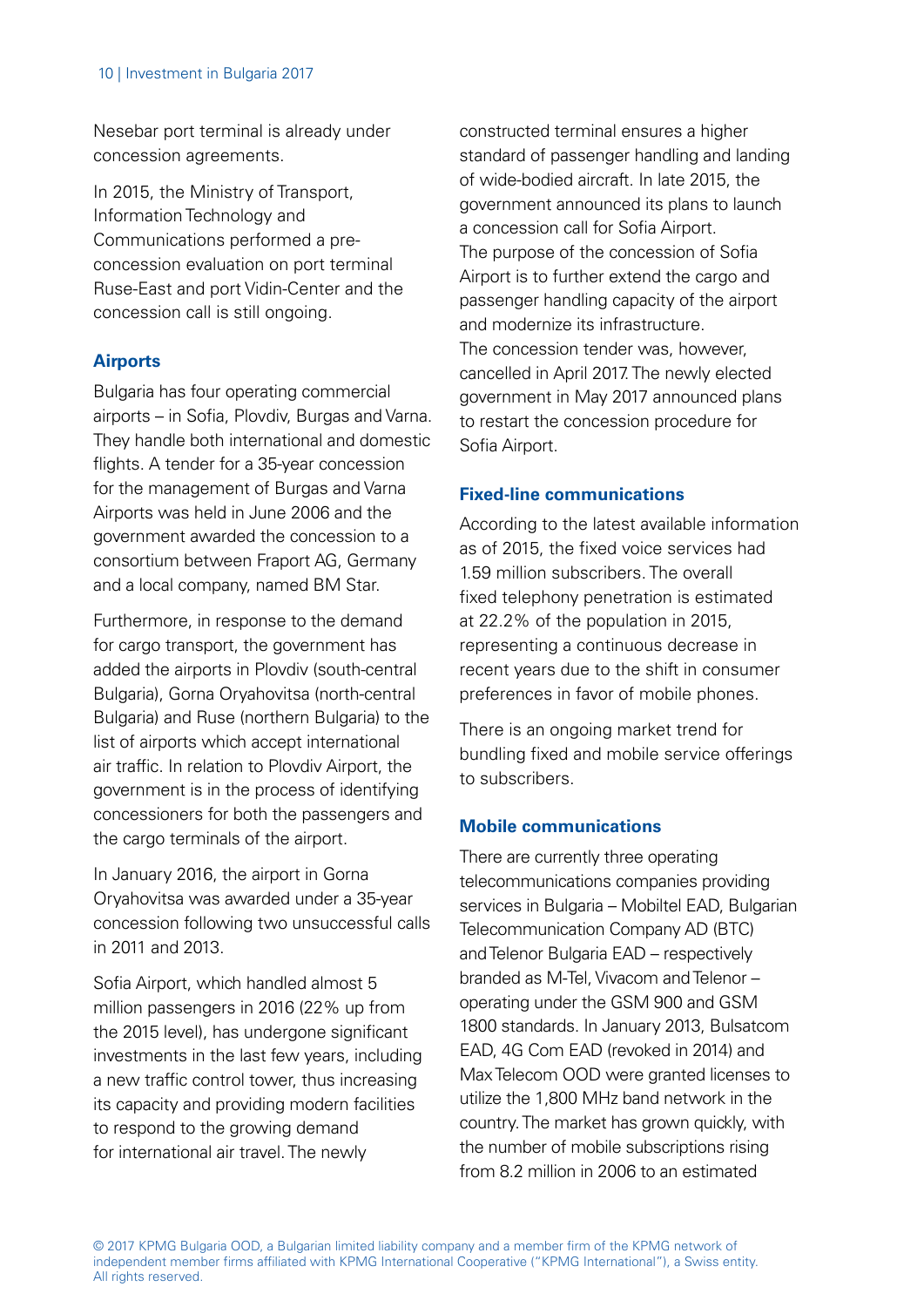<span id="page-10-0"></span>9.2 million in 2015, representing a 128.5% penetration of the population of the country. Based on publicly available information and calculated on the basis of mobile telecommunications service revenues, M-Tel has a 39% market share for 2016, followed by Telenor with 33% and Vivacom with 28%.

In September 2015, it was announced that by mid 2016 the only WiMAX company in Bulgaria, Max Telecom, would start supplying voice telephony, making it the fourth mobile service supplier. Again, according to public sources, by the end of 2016, Bulsatcom, the largest satellite TV operator which also owns a mobile communications license, planned to launch mobile services, making it the fifth provider in Bulgaria. Currently the only telecommunications companies with active mobile phone subscribers are the three listed in the beginning – M-Tel, Vivacom and Telenor.

Following a vote by the Members of the European Parliament in December 2016, roaming charges will no longer apply; thus, making calls, sending texts and using the internet will cost the same in any country of the EU starting from 15 June 2017.

## **Internet**

As at the end of 2015, there were an estimated 6.1 million internet subscribers (both fixed and mobile) in the country, with a 80.8% penetration rate for mobile internet and 48.6% for fixed internet (in terms of households). This is a vibrant market populated by numerous internet service providers (ISPs), whose rates and service quality vary widely. According to a market report issued by the Communications Regulatory Commission, there were 690 companies operating datatransfer services as at the end of 2015.

The largest companies which provide such services are Bulgarian Telecommunication Company, Blizoo, Media and Broadband EAD, Mobiltel EAD and Bulsatcom AD.

In 2005, the Bulgarian Government granted the first point-to-multipoint wireless network licenses, which allowed operators to upgrade their infrastructure and provide high-speed wireless quality data, voice, video, and multimedia services based on the WiMAX standard. The companies providing WiMAX services were originally five; however, due to operational difficulties, the licenses of Trans Telekom, Carrier BG and Nexcom were revoked, while Mobiltel sold its license to Max Telecom, the only remaining active participant in the sector.

### **Electronic payment methods**

Credit and debit card use is gaining popularity, with an increasing number of consumer retailers accepting payments via such means. Local banks are offering online banking services, debit card services, and various forms of electronic payment for utility and telephone charges.

A number of new electronic services facilitating the payment process are developing in the market, e.g. electronic invoice, electronic signature and others. They are driven both by changes in regulation and market innovation.

The Bulgarian National Bank (BNB) has granted a system operator license to System for Electronic Payments Bulgaria AD to develop and maintain a national mobile infrastructure for electronic payments in the country.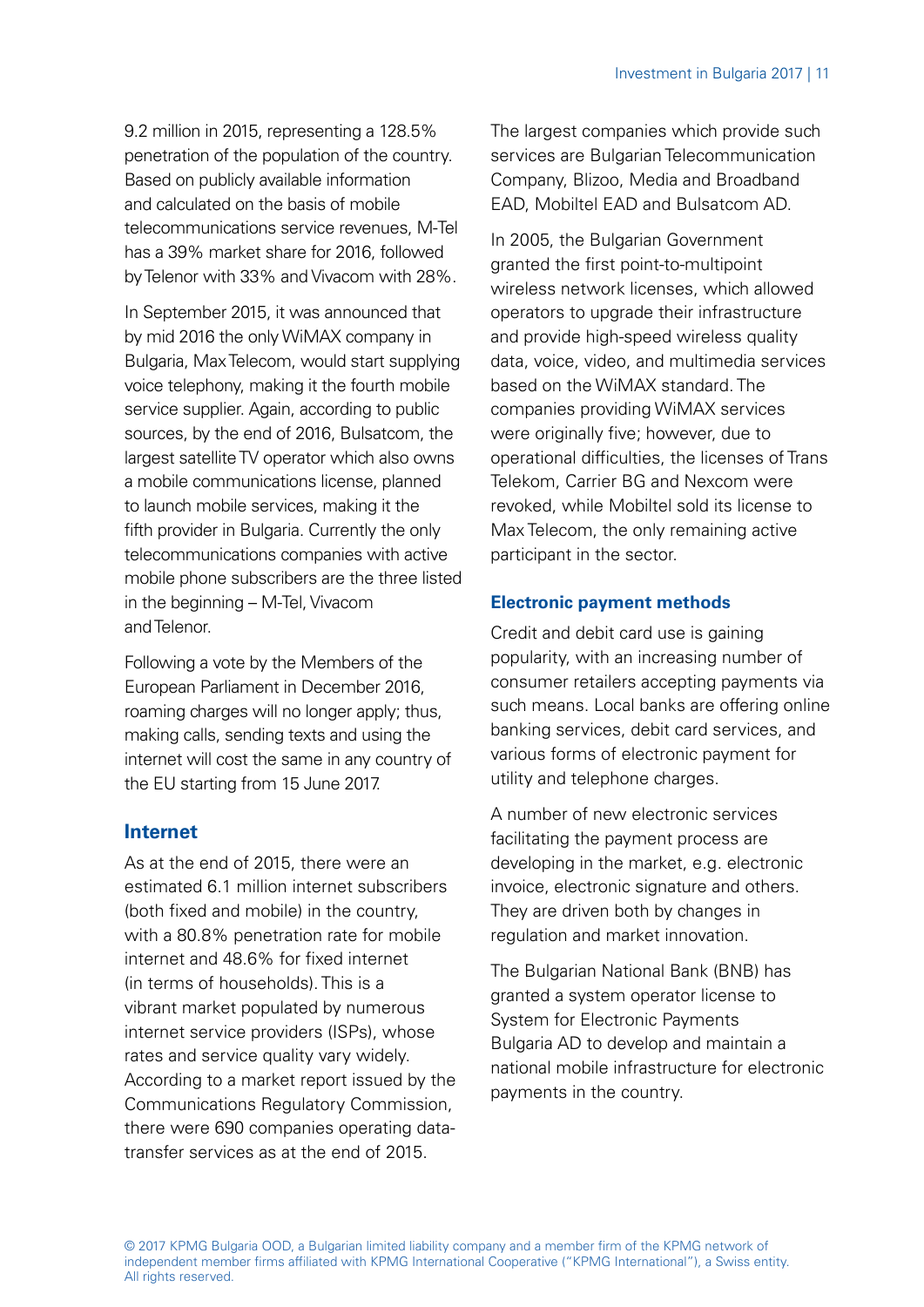## <span id="page-11-0"></span>**Currency**

The official currency in Bulgaria is the Bulgarian lev (BGN). The BGN is circulated in notes of BGN 2, BGN 5, BGN 10, BGN 20, BGN 50, and BGN 100, and coins of BGN 0.01, BGN 0.02, BGN 0.05, BGN 0.1, BGN 0.2, BGN 0.5, BGN 1, and BGN 2. Beginning in late 2015, a gradual replacement of the banknote of BGN 2 by a coin of the same nominal value began.

In July 1997, a Currency Board was introduced and the lev was pegged to the German mark at the rate of BGN 1 to DEM 1. Presently, the lev is pegged to the euro at a rate of BGN 1.95583 to EUR 1.

Exchange rates for other currencies are quoted daily by the BNB for statistical and accounting purposes.

## **Labor force**

According to the National Statistical Institute, as at 31 December 2016, approximately 4.3 million individuals, or around 61% of the population, are in working age (defined as 16 – 63.8 years for men and 16 – 60.8 years for women). While the Bulgarian labor force is generally highly skilled and well educated, wage levels in the country are significantly lower than those in Western Europe, creating significant upside potential for labor-intensive investments. As per data provided by the BNB, the average gross monthly salary for December 2016 was EUR 506, compared to EUR 468 for December 2015.

After a period of four consecutive years of increase in the unemployment rate in the country, in 2015 the rate decreased to 10.0% from 10.7% in 2014 and further to 8.0% as at December 2016.

## **Political system**

Bulgaria is a parliamentary republic. It held its first multiparty elections in 1990 and its current Constitution was adopted on 12 July 1991. The national legislative body, a unicameral Parliament, is comprised of 240 members elected by popular vote who serve a four-year term. The president is the head of state and commander-inchief of the army. The president and the vice-president are elected by a majority vote and serve a five-year term. The current president is Rumen Radev and his term began in 2017. The President cannot initiate legislation but has a qualified power of veto.

Executive power rests with the government. It is headed by a prime minister, who is appointed by a parliamentary majority. The current prime minister is Boyko Borisov, who is also the chairperson of the Council of Ministers. The latest parliamentary elections in Bulgaria were held on 26 March 2017 and won by the center-right Citizens for a European Development of Bulgaria (CEDB) party with 32.65% of the votes. The party did not receive enough votes for a parliamentary majority (it won 95 out of 240 seats) and, in April, it was announced that CEDB would form a coalition with the United Patriots whose share of the popular vote was 9.07%, to form a new government which stepped into power on 4 May 2017.

The country is divided into 28 administrative regions headed by regional governors appointed by the Council of Ministers. Bulgaria has 262 municipalities headed by mayors elected every four years. Municipal Councils, the local legislative bodies, determine the mayors' executive functions.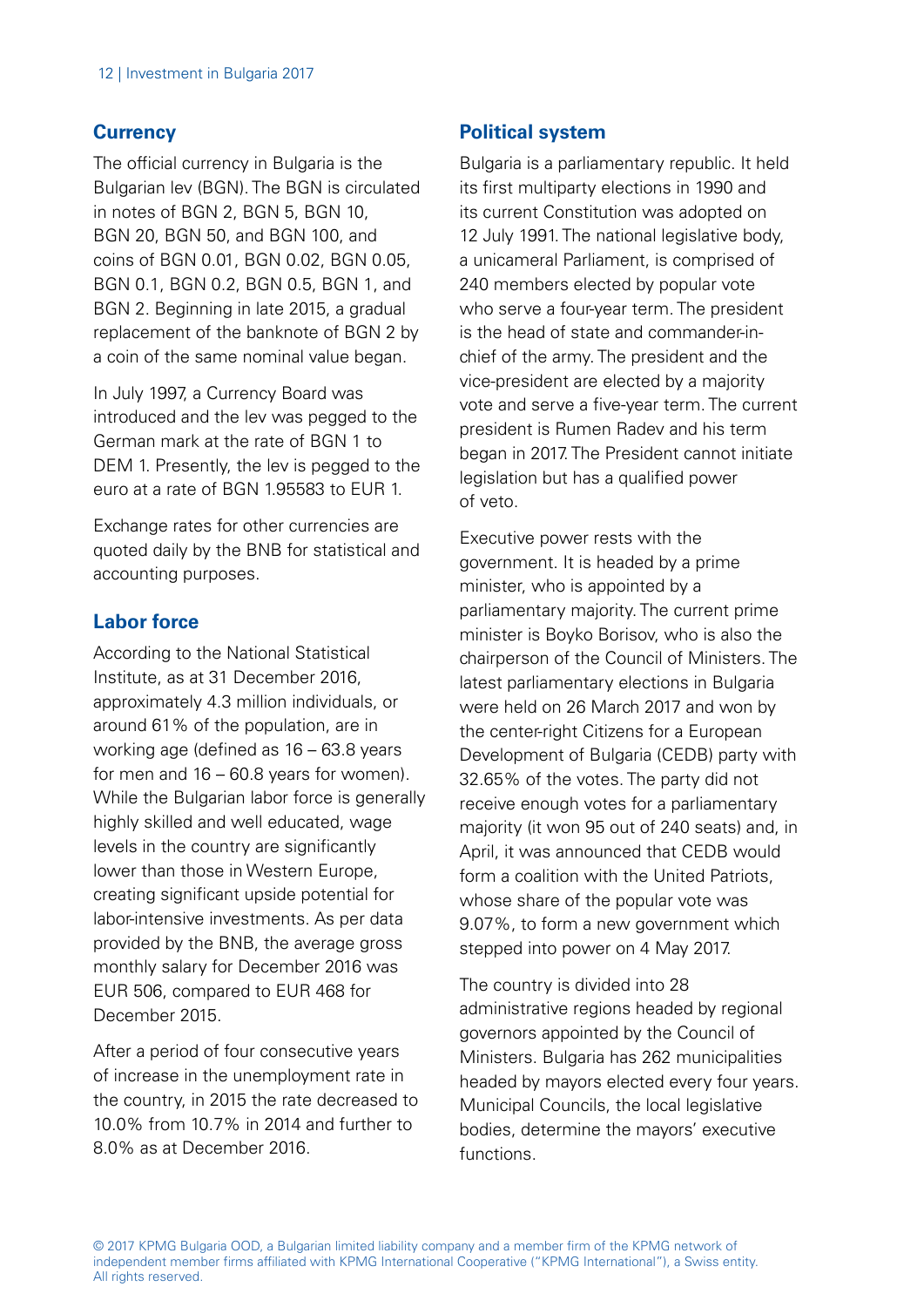# <span id="page-12-0"></span>**Opportunities created via EU funding**

EU funding opportunities will continue to be available for businesses established and operating in Bulgaria.

Access to EU support is granted by means of implementation of national Operational Programs (OP) funded jointly by the national budget and EU funds as well as from two national programs in the field of rural development and fisheries.

#### **OP Innovations and Competitiveness**

and **OP SME Initiative** are managed by the Ministry of Economy and are specifically targeted at supporting the development of private economic operators.

Public aid under **OP Innovations and Competitiveness** is provided in the form of grants which are approved following a competitive project selection procedure. The supported activities in 2017 will include support for introduction of innovative products, creation and development of thematically focused laboratories, promotion of small and medium-sized enterprises (SMEs) entrepreneurship, implementation of energy efficiency measures in large enterprises, increasing resource efficiency in business through the development and implementation of new solutions, techniques and methods.

**OP SME Initiative** is a joint financial instrument of the European Commission through Horizon 2020, the European Investment Bank and the Bulgarian Government. Its aim is to facilitate SME access to finance by providing guarantees through a joint instrument blending Horizon 2020, COSME and European Regional Development Fund (ERDF) resources, in cooperation with the European Investment Bank/European Investment Fund and with the aim of generating additional lending to SMEs.

#### **OP Human Resources Development**

is managed by the Ministry of Labor and Social Policy. It provides support to companies hiring interns, for health and safety at work and vocational training of personnel.

The **Rural Development Program** is managed by the Ministry of Agriculture and Food. It provides funding for the implementation of measures aimed at supporting knowledge transfer and advisory services for the agriculture and forestry sectors, farm management and farm relief services and cooperation. The Program also supports investments of agricultural holdings and forestry companies, as well as start-ups in farming. Financial aid is available for the foodchain organization, including processing and marketing of agricultural products, animal welfare and risk management in agriculture. Another priority of the Program is conversion to and maintenance of organic farming, forest-environmental and climate activities, and forest conservation. Public aid is also envisaged for renewable energy production, energy efficiency in the agricultural sector and food processing, as well as for diversification into nonagricultural activities.

**OP Maritime and Fisheries** is managed by the Executive Agency of Fisheries and Aquaculture. The program provides assistance for reconstruction and modernization of the fishing fleet and infrastructure, protection and restoration of biodiversity, production of biological and environmentally friendly aquaculture, as well as partnerships with research organizations and development of innovations in the sector.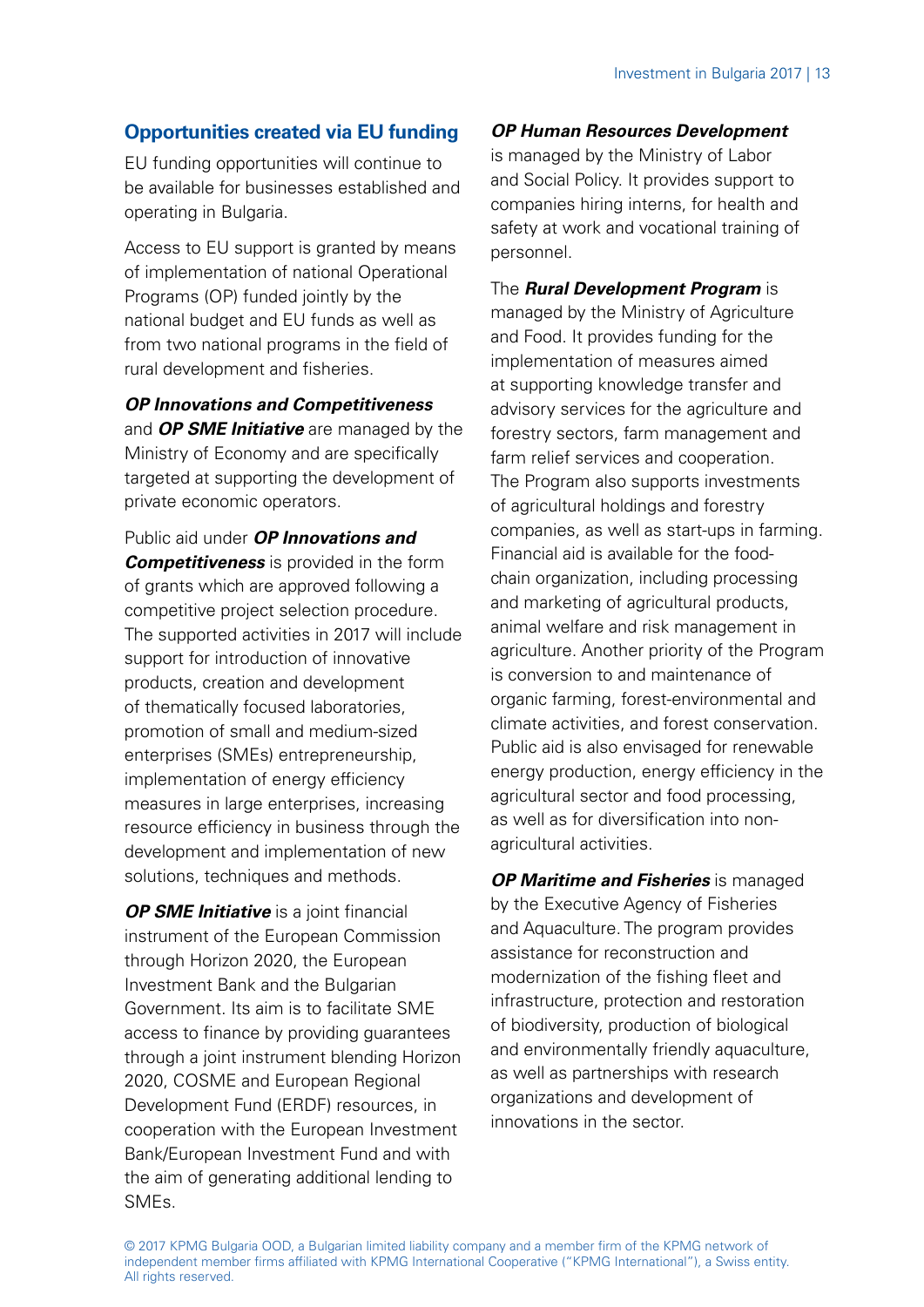## <span id="page-13-0"></span>**OP Science and Education for Smart Growth** is a new program managed by

the Ministry of Education and Science. It provides support for investment in scientific research and technology development, life-long learning, and improving the quality of education. Among the main beneficiaries are the Ministry of Education and Science, universities, the Bulgarian Academy of Science, schools, professional organizations and municipalities.

**Cross-border Cooperation (CBC)** 

**programs** are jointly managed and coordinated by neighboring countries. CBC programs support initiatives that aim to foster cooperation and tackle common challenges identified jointly between neighboring regions of Bulgaria and the Former Yugoslav Republic of Macedonia, Serbia, Romania, Turkey and Greece. The programs offer assistance to bodies governed by public law, nongovernmental organizations (NGOs) and SMEs in a number of different fields, such as small-scale infrastructure in border regions, environmental protection, culture and education, business development, innovations and cooperation between entities on both sides of the borders.

In addition, specialized financial instruments will also be available across OPs to support businesses through loans, guarantees, and venture and equity capital. During the 2014-2020 programming period, all financial instruments will be managed and implemented through the newly established Fund Manager of Financial Instruments in Bulgaria (Fund of Funds).

# **Bulgaria and NATO**

Bulgaria, together with six other East European countries, joined the North Atlantic Treaty Organization (NATO) on 29 March 2004.

In order to become a NATO member, Bulgaria undertook a sizable modernization of the army and compulsory military service was abolished.

## **Economy**

In 2016, the Bulgarian economy continued its recovery from the global economic and financial crisis. Although the estimated real gross domestic product (GDP) grew 0.2% slower than the previous year, 3.4% compared to 3.6% in 2015, the economy continued to show stability. The fast GDP growth is based on the real estate, energy, outsourcing and IT sectors, while professional services and government spending increased slightly compared to the 2015 levels. The Economist Intelligence Unit forecasts an average real GDP growth of 3.2% between 2016 and 2020. Driven by the plummeting oil prices and the decrease in international grain prices, the Bulgarian economy recorded a third consecutive year of deflation (-0.8% in 2016) following -0.1% in 2015 and -1.4% in 2014. For 2017, the inflation rate is expected to rise between 0.6% and 1.1%, fueled by higher income and household expenditure and the expectation of rising oil prices.

The budget surplus in 2016 was the equivalent of 0.03% compared to a deficit of 1.6% in 2015. The current account surplus in 2016 was the equivalent of 4.2% of GDP which represented an increase from 0.1% of GDP deficit from 2015, when the deficit amounted to EUR 60.5 million. The movement in the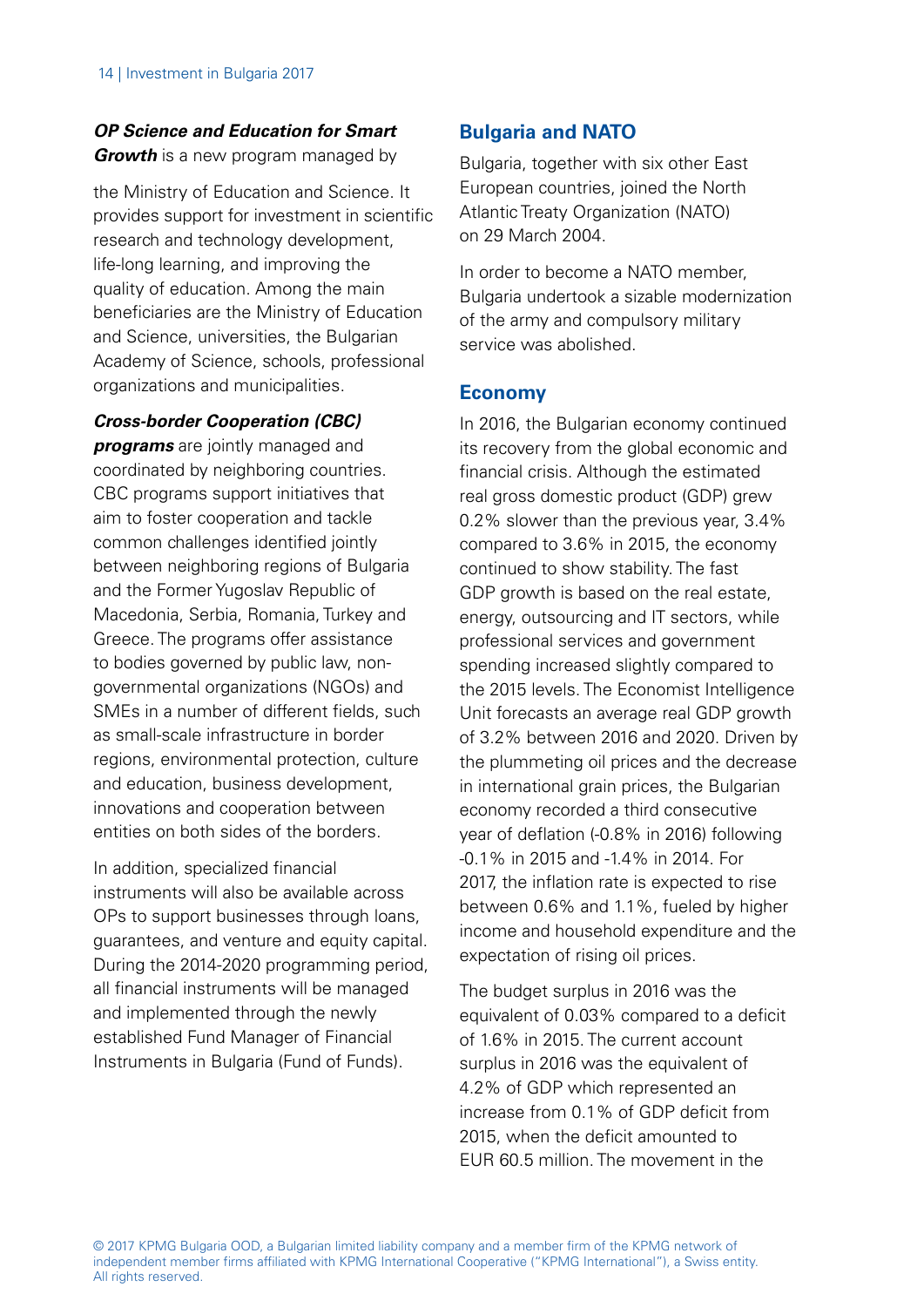current account balance in 2016 stemmed mainly from an improvement in the trade balance driven by the 2.9% increase in exports and payments from the EU and the 0.6% decrease in the imports for 2015.

Foreign direct investments (FDI) in the country slumped to EUR 701.7 million in 2016, which represents a 72% decrease compared to the 2015 levels of EUR 2,534.8 million and far from the peak level of EUR 6,728 million in 2008.The Currency Board has a key role in sustaining the macroeconomic stability in the country. As a result of prudent government policy in recent years, the gross foreign currency reserves of the Bulgarian National Bank grew by EUR 3,036 million in 2016, reaching EUR 22,968 million at the end of 2016, which represents a 15% increase of the foreign reserves compared to EUR 19,931 million at the end of 2015.

#### **Trade agreements**

Framework agreements liberalizing foreign trade between Bulgaria, the European Union, European Free Trade Association (EFTA) and Central European Free Trade Agreement (CEFTA) countries, as well as with Turkey and Macedonia have expanded the market presence of domestic manufacturers. Bulgaria's major trade agreements are with the following organizations:

### **WTO**

Bulgaria has been a member of the World Trade Organization since 1996.

#### European Union

In March 1993, Bulgaria and the European Community and its Member States became signatories to the Europe

| <b>Indicator</b>                           | 2012    | 2013    | 2014    | 2015    | 2016     |
|--------------------------------------------|---------|---------|---------|---------|----------|
| <b>Real sector</b>                         |         |         |         |         |          |
| <b>GDP</b> (million EUR)                   | 41,946  | 42,010  | 42,250  | 45,285  | 47,363   |
| GDP per capita (EUR)                       | 5,707   | 5,765   | 5,911   | 6,136   | 6,629    |
| Private consumption (% of GDP)             | 81.2    | 79.0    | 79.5    | 78.7    | 76.6     |
| Annual real GDP growth (%)                 | 0.0     | 0.9     | 1.3     | 3.6     | 3.4      |
| Inflation (av.) $(% )$                     | 3.0     | 0.9     | (1.4)   | (0.1)   | (0.8)    |
| Average monthly wages (EUR)                | 374     | 413     | 418     | 468     | 506      |
| Unemployment rate (%)                      | 11.4    | 11.8    | 10.7    | 10.0    | 8.0      |
| <b>Foreign sector</b>                      |         |         |         |         |          |
| Current account deficit/surplus (% of GDP) | (0.9)   | 1.3     | 0.1     | (0.1)   | 4.2      |
| Trade balance, FOB (EUR million)           | (3,992) | (2,932) | (2,776) | (2,622) | (1, 844) |
| Export, FOB (EUR million)                  | 19,674  | 21,217  | 21,026  | 21,919  | 22,555   |
| Import, FOB (EUR million)                  | 23,666  | 24,150  | 23,802  | 24,541  | 24,400   |
| Foreign direct investments (EUR million)   | 1,321   | 1,384   | 1,161   | 2,535   | 702      |
| Foreign direct investments % (GDP)         | 3.1     | 3.3     | 2.7     | 5.6     | 1.5      |
| Courses Dulessian Mational Dool:           |         |         |         |         |          |

#### **Bulgarian key macroeconomic indicators**

Source: Bulgarian National Bank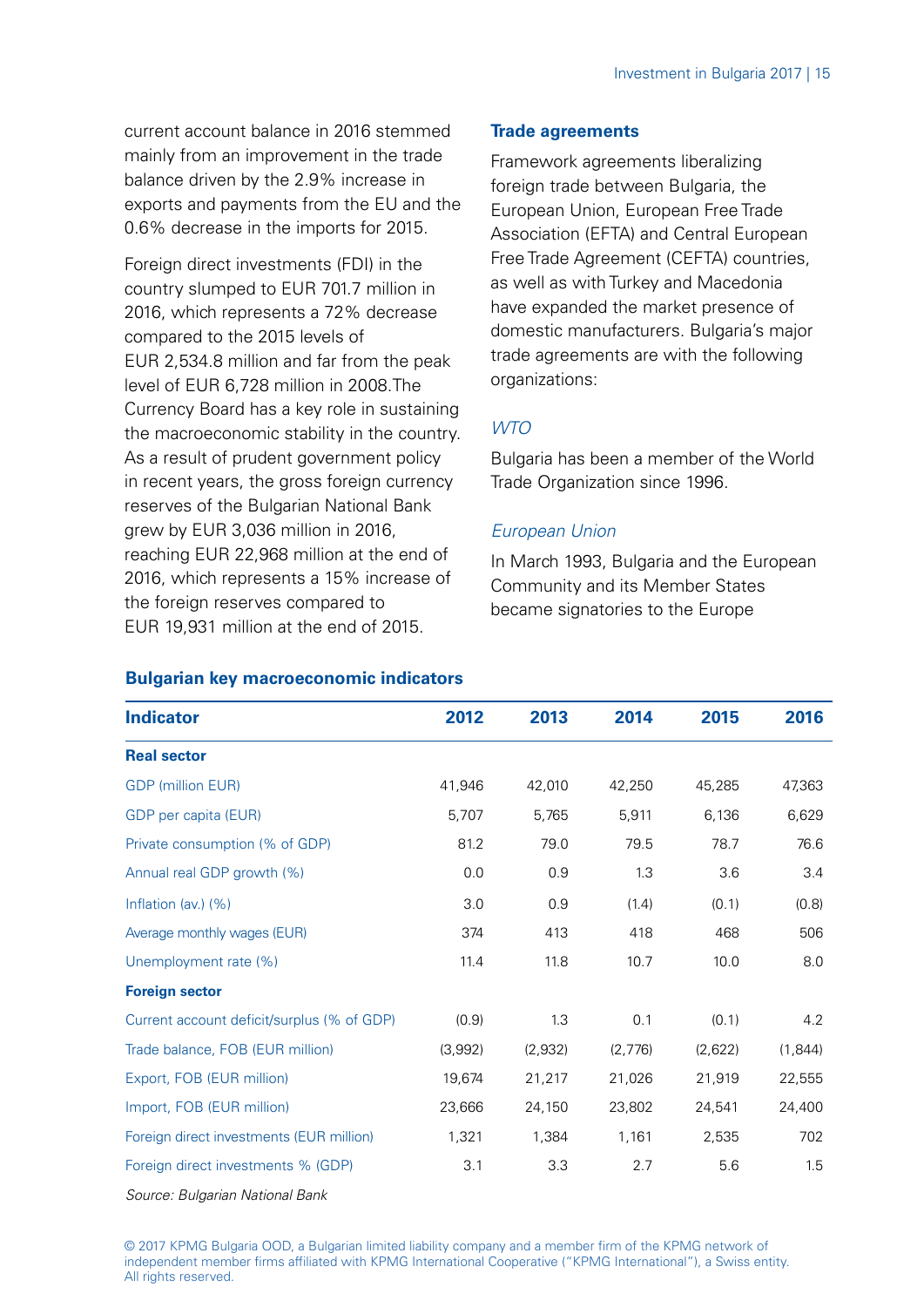<span id="page-15-0"></span>Agreement of Association effective from 1 February 1995 and the Interim Agreement on Trade and Trade Related Matters covering various trade components, effective from 31 December 1993. In accordance with the Agreement of Association, customs duties on industrial goods between Bulgaria and EU countries phased out by 2007. Since 1998, the EU import of industrial goods of Bulgarian origin has been duty-free. Significant relief for agricultural produce is also provided. The EU accession of Bulgaria and Romania in January 2007 expanded the export opportunities available to Bulgarian producers.

## **FFTA**

According to this 1993 Agreement, trade with EFTA countries (Iceland, Liechtenstein, Norway and Switzerland) enjoys preferential terms and conditions that are almost identical with those in the Europe Agreement of Association.

### Bilateral Trade Agreements

As of 1 January 2007, the bilateral trade agreements signed between Bulgaria and other countries in the region were cancelled and the country adopted the preferential trade agreements of the EU with various countries. Presently, the EU has such agreements with countries from the Mediterranean region (Algeria, Egypt, Israel, Jordan, Lebanon, Morocco, Palestinian Authority, Syria and Tunisia) and EFTA member countries, Mexico and Chile, Ivory Coast, Madagascar, Mauritius, the Seychelles, Zimbabwe, CARIFORUM States, Singapore and South Korea. The EU has signed Stabilization and Association Agreements with Albania, Bosnia and Herzegovina, Kosovo, Macedonia, Montenegro and Serbia. As part of the

European Union, Bulgaria participates in the EU Customs Union, which includes Andorra, San Marino and Turkey.

In February 2016, a Free Trade Agreement with Vietnam was signed and, in October 2016, a Comprehensive Economic and Trade Agreement (CETA) with Canada was signed, both of which are not yet applied.

### **Foreign investment**

According to the Bulgarian National Bank, FDI in 2016 amounted to FUR 701.7 million (1.5% of GDP). The total value of FDI for 2015 was EUR 2,534.8 million (5.6% of GDP), whereas FDI for 2014 was EUR 1,161 million (2.7% of GDP).

The estimated top six FDI contributing countries ranked by the total FDI inflow for 2016 were Austria, France, the Netherlands, Germany, the United Kingdom and Norway. Outsourcing of business services and IT sectors attracted the larger part of the new investments, while traditionally strong investment in the real estate sector shrank.

# **Restrictions with regard to offshore companies**

The Act on the Economic and Financial Relations with Companies Registered in Preferential Tax Regime Jurisdictions, the Persons Related to Them and Their Beneficial Owners (the "Act") imposes a prohibition for companies, registered in preferential tax regime jurisdictions, and the persons controlled by them to be directly and/or indirectly involved in the following activities:

• Procedures for obtaining licenses for credit institutions, insurance and re-insurance companies, pension insurance companies, payment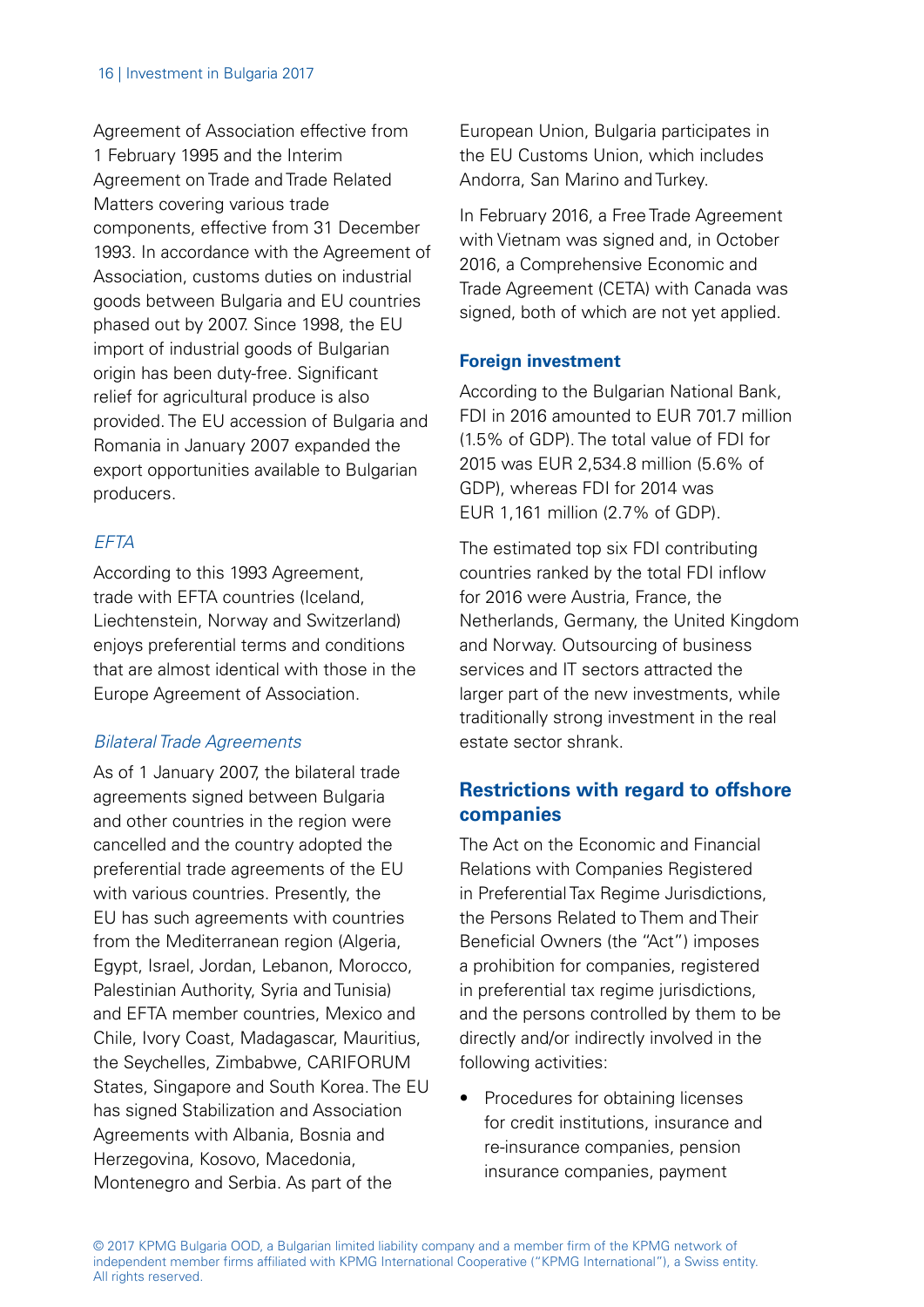institutions, mobile operators under the Electronic Communications Act, rendering of activities and services under the Financial Instruments Markets Act and Collective Investment Schemes and Other Undertakings for Collective Investments Act and others, as well as participation in such companies

- Procedures for obtaining concessions and permits for exploration and research of mineral resources, public procurement, concessions, publicprivate partnerships and others
- Participation in privatization transactions, as well as in companies with state or municipal ownership, companies carrying out activities under the Independent Financial Audit Act, the Independent Valuators Act and the Renewable Energy Act
- Acquisition of state or municipal property, as well as ownership over land and forests from the state forest fund.

Following the entry into force of the Act, companies registered in preferential tax regime jurisdictions are no longer able to hold certain shareholdings in companies that carry out licensing activity, participate in privatization, concession or public procurement, or acquire land and forests from the state forest funds and others.

There are certain cases where a company could claim to be excluded from the scope of the law, provided that it meets certain criteria and registers the circumstances for such exclusion in the Commercial Register.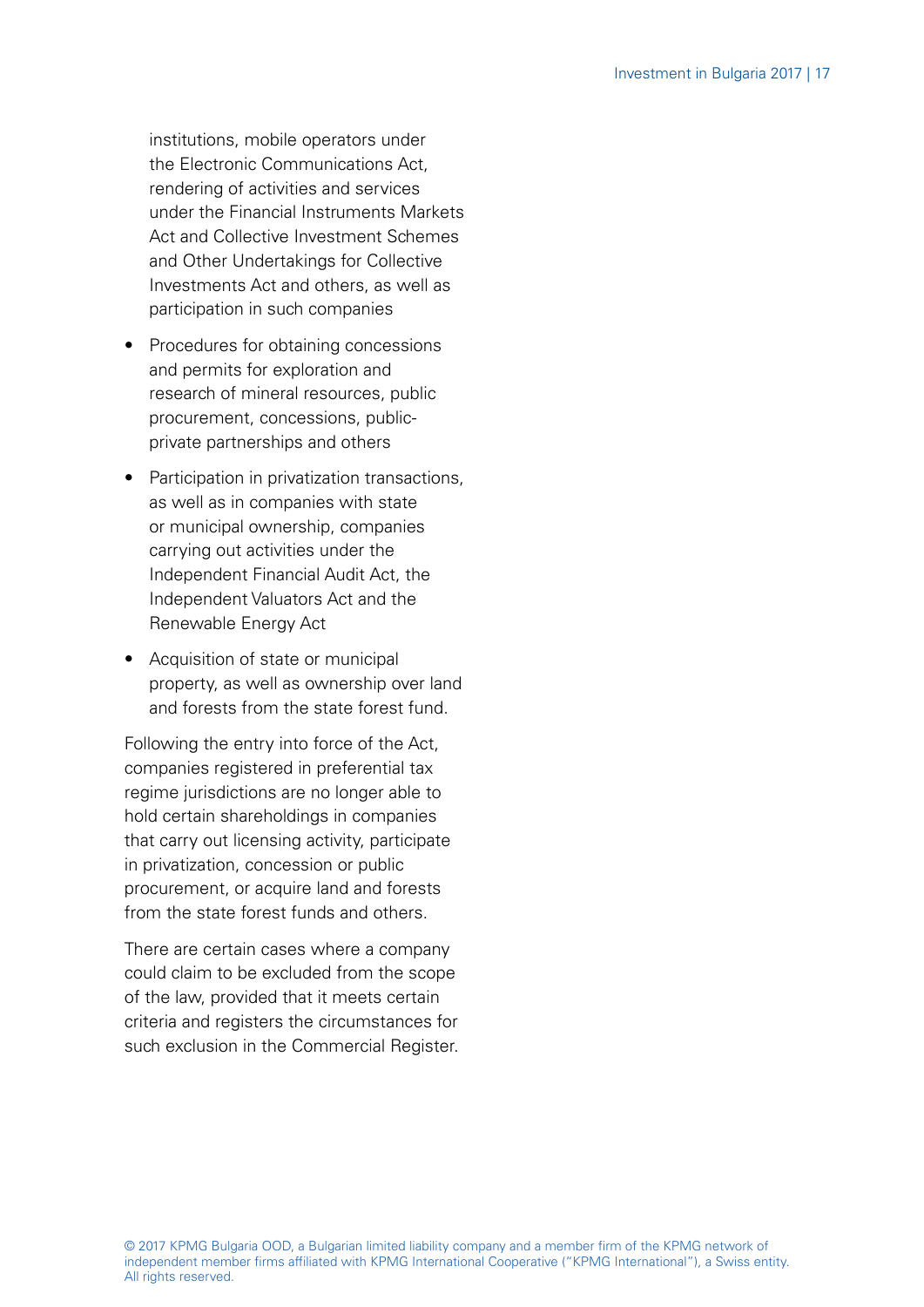# <span id="page-17-0"></span>Opportunities for International Investors

## **Protection and promotion of foreign investments**

## **National treatment and most favored nation status**

The Bulgarian Constitution stipulates that foreign persons (legal entities, individuals or civil partnerships registered in a foreign country) must enjoy equal rights with local persons when conducting economic activities in the Republic of Bulgaria except where otherwise provided by the law ("national treatment"). This principle covers the entire range of economic and legal forms used for business activity.

The Encouragement of Investment Act (EIA) provides for equal treatment of local and foreign investors in the Republic of Bulgaria. Foreign investors in Bulgaria can obtain the same assistance and use the same privileges and opportunities as granted by the law to local investors.

If a bilateral treaty, signed and ratified by the Republic of Bulgaria, provides for more favorable investment terms and conditions for international investors, the citizens or legal entities of the respective contracting country will enjoy preferential investor treatment ("most favored nation status").

## **Protection of investments**

The Republic of Bulgaria is a party to 64 bilateral agreements for mutual protection and encouragement of foreign investment (for a list please refer to Appendix A). It is also a party to the Convention on the Settlement of Investment Disputes between States and Nationals of Other States. Every Bilateral Investment Treaty has a standard clause providing that, in the case of a dispute between the Republic of Bulgaria and a potential investor, this dispute shall be submitted before the World Bank's International Center for Settlement of Investment Disputes. On these grounds, every investor in Bulgaria has the opportunity to protect their investment if adverse legislation is adopted.

#### **Incentives to investors**

The EIA envisages different incentive measures and privileges for local and foreign investors who undertake significant investments in certain economic activities within the territory of Bulgaria. The aim of these measures, financed by the state, is to promote large investments and improve the business environment in the country.

The Regulation for Application of the EIA contains all detailed conditions, under which the investors may benefit from the incentive measures.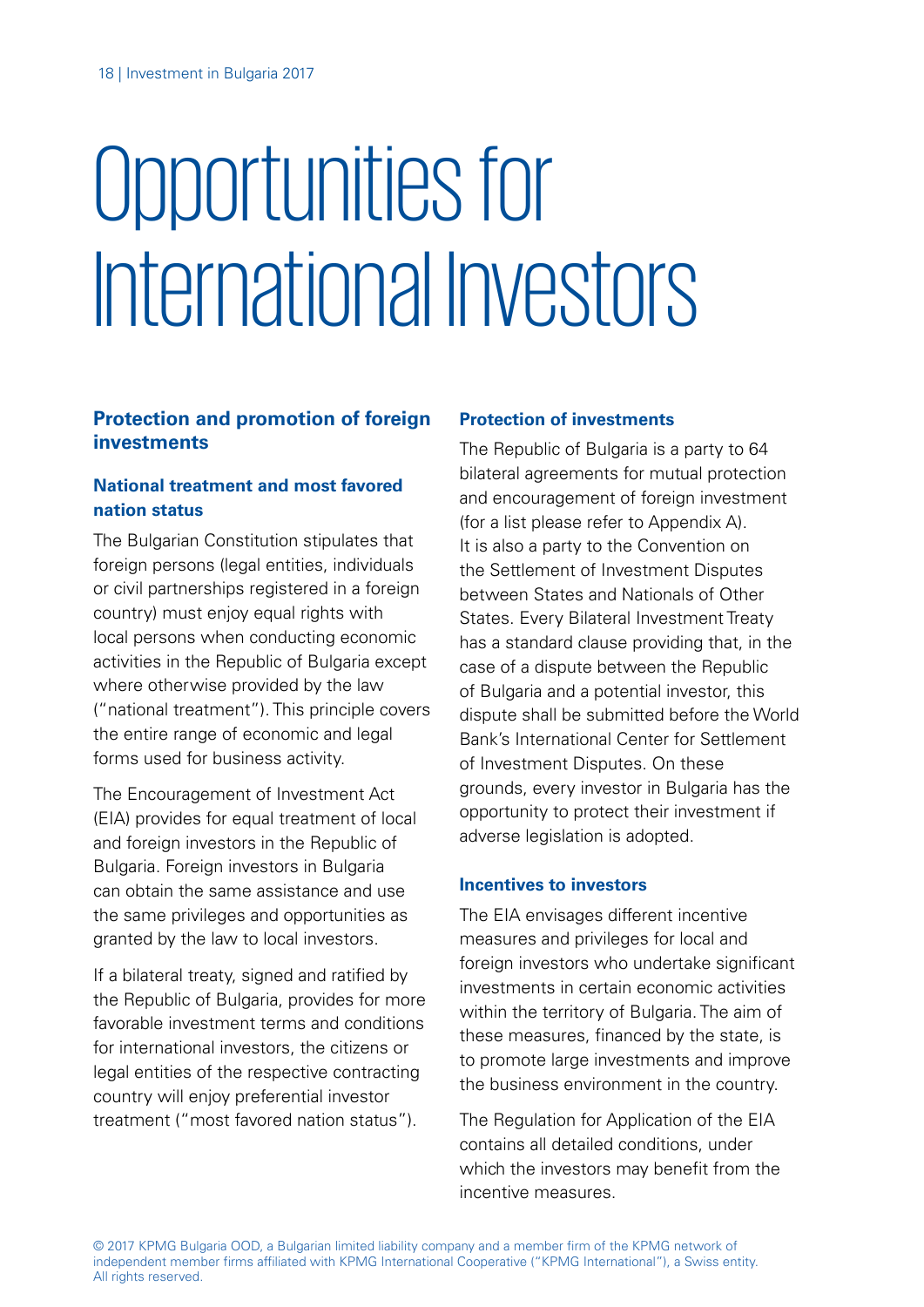The EIA and the Regulation for its Application are the legislative basis for implementing a scheme for awarding state aid in conformity with EU legislation. All encouragement measures may be implemented by the state only in compliance with EU state aid legislation for granting state resources to private entities. Investors must therefore fulfill the conditions stipulated in the respective EU legislative acts in order to be eligible to receive state financing.

In order to benefit from the resources under the state aid scheme, investors must apply for a special certificate for class A investment, class B investment or a priority project with the Bulgarian Investment Agency.

The required minimum investment amounts for projects implemented in the industrial sector are:

- For class A investments BGN 10 million
- For class B investments BGN 5 million.

The required minimum investment amounts for projects implemented in the services sector are:

- For class A investments between BGN 2 – 3 million depending on the services sector
- For class B investments between  $BGM 1 - 1.5$  million depending on the services sector.

Lower minimum investment amounts are envisaged in the case of investments in the industrial sector in economically disadvantaged regions and in high technology activities in the industrial and services sectors.

Investors implementing projects in the economic sectors, explicitly listed in the EIA, may apply for a certificate for priority project if the project meets any of the criteria set out in the law, e.g. the amount of the investment exceeds three times the minimum amount for class A investment, or the project includes development of industrial zones or high-tech parks with technical infrastructure.

The investors awarded with certificates for priority projects can be supported by the state with a package of the incentive measures described below.

The certificates for class A investment, class B investment and priority projects are issued by the Minister of Economy and entitle the investors to benefit from the following incentive measures:

• Right to purchase state or municipal real estate property or to acquire limited property rights over state or municipal real estate property, located near the investment site, without tender procedures, upon evaluation of the real estate property by at least two licensed independent valuers and upon written consent of the Minister of Economy and the Minister of Regional Development and Public Works for those real estate properties owned by the State, and approval of the respective municipal council for any municipal real estate properties.

In order to take advantage of this incentive measure, the investors awarded with certificates for class A investment, class B investment and priority projects must apply to the relevant local authorities by submission of their investment projects and the documents set out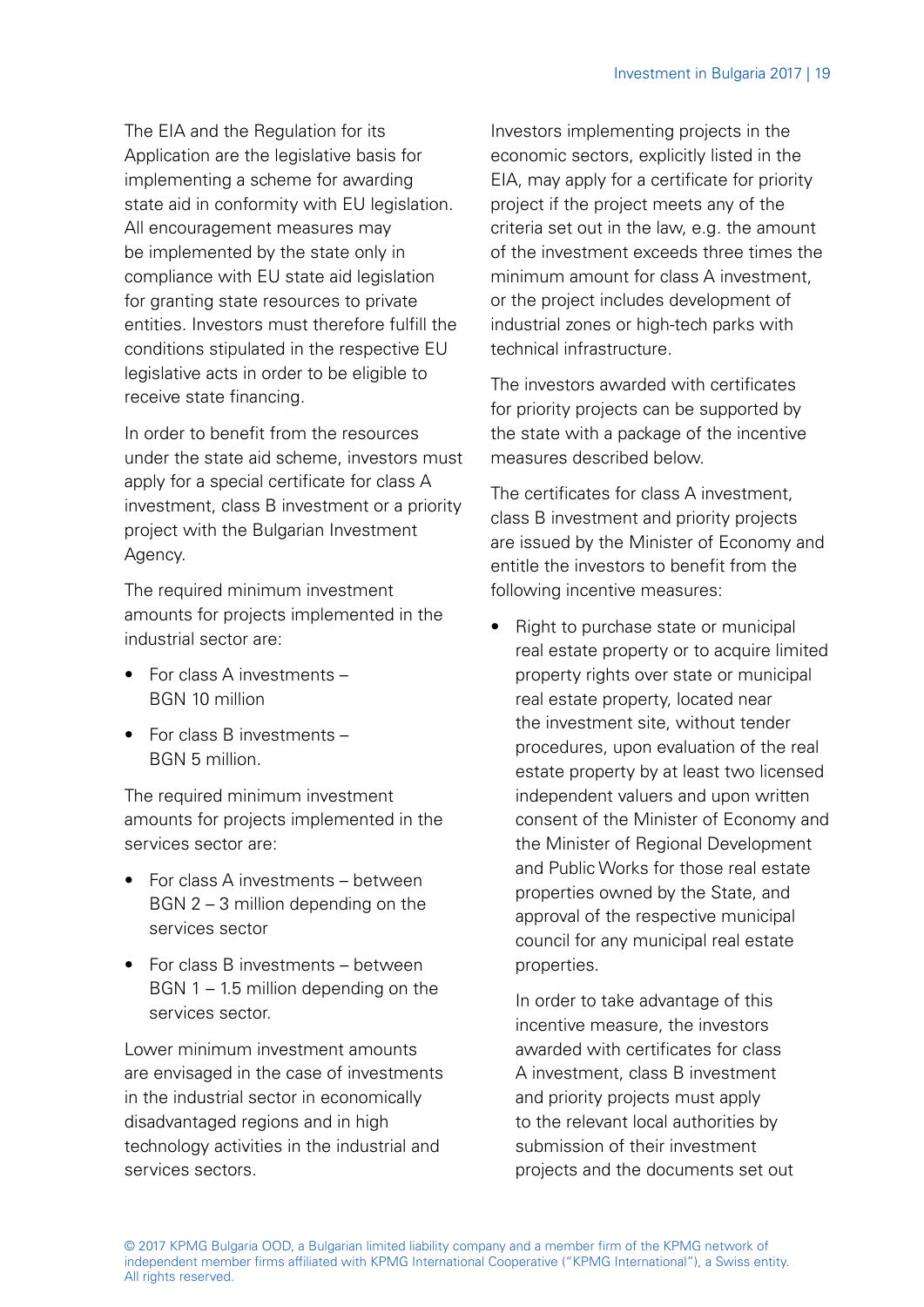in the law. Non-implementation of the investor's investment project within the implementation term and for the amount of investment, and noncommencing of project works within two years from the date of signing of the sale-purchase contract (or contract for establishment of limited property rights) are grounds for its termination. The investor may not dispose of the real estate property (or the limited property rights), acquired according to the procedures under the EIA, prior to the expiry of a five-year term (respectively a three-year term in the case of SMEs) as from the date of implementation of the respective investment project.

Buildings and other sites financed with EU funds cannot be subject to the above incentive transactions, unless 10 years have expired from the completion of the construction to submission of the application by the investor.

• Financing of construction of technical infrastructure elements, such as roads, drainage networks and facilities, and others. Eligible to receive such financing are investors awarded with certificates for class A investment, investors implementing priority investment project or at least two or more investors awarded with certificates for class investment where the investment is located in an industrial zone.

This procedure must be executed in accordance with the requirements of the EIA, the Regulation for Application of the EIA, the state aid legislation and the EU legislation regarding state aid. The Council of Ministers grants such financing only after a competition procedure is held by the Ministry of

Economy to evaluate all submitted investment projects.

- Financing of professional training of persons, hired by class A and B investors in relation to certified investments, provided that the financing is implemented in accordance with the requirements of the EIA, the Regulation for Application of the EIA, and EU Regulation 651/2014. The Council of Ministers grants such financing only after a competition procedure is held by the Ministry of Economy to evaluate all submitted investment projects.
- Issuance by local or governmental authorities of administrative documents for the realization of the investment project within periods one-third shorter than the periods set out in the relevant legislative acts. The reduced periods for administrative assistance of the investors contribute to the timely and efficient implementation of their investment projects.
- Individual administrative assistance and service from the Bulgarian Investment Agency, relating to the submission and obtaining of the necessary documents required under the Bulgarian legislation for completion of the investment.
- Financing in the form of partial refunding of statutory social security contributions and health insurance contributions paid by the investor in their capacity of an employer for the newly hired employees for a period not longer than 24 months from the opening of the respective job positions.

Investors awarded with certificates for class A investment, class B investment and priority projects are eligible to benefit from the incentive measure provided that: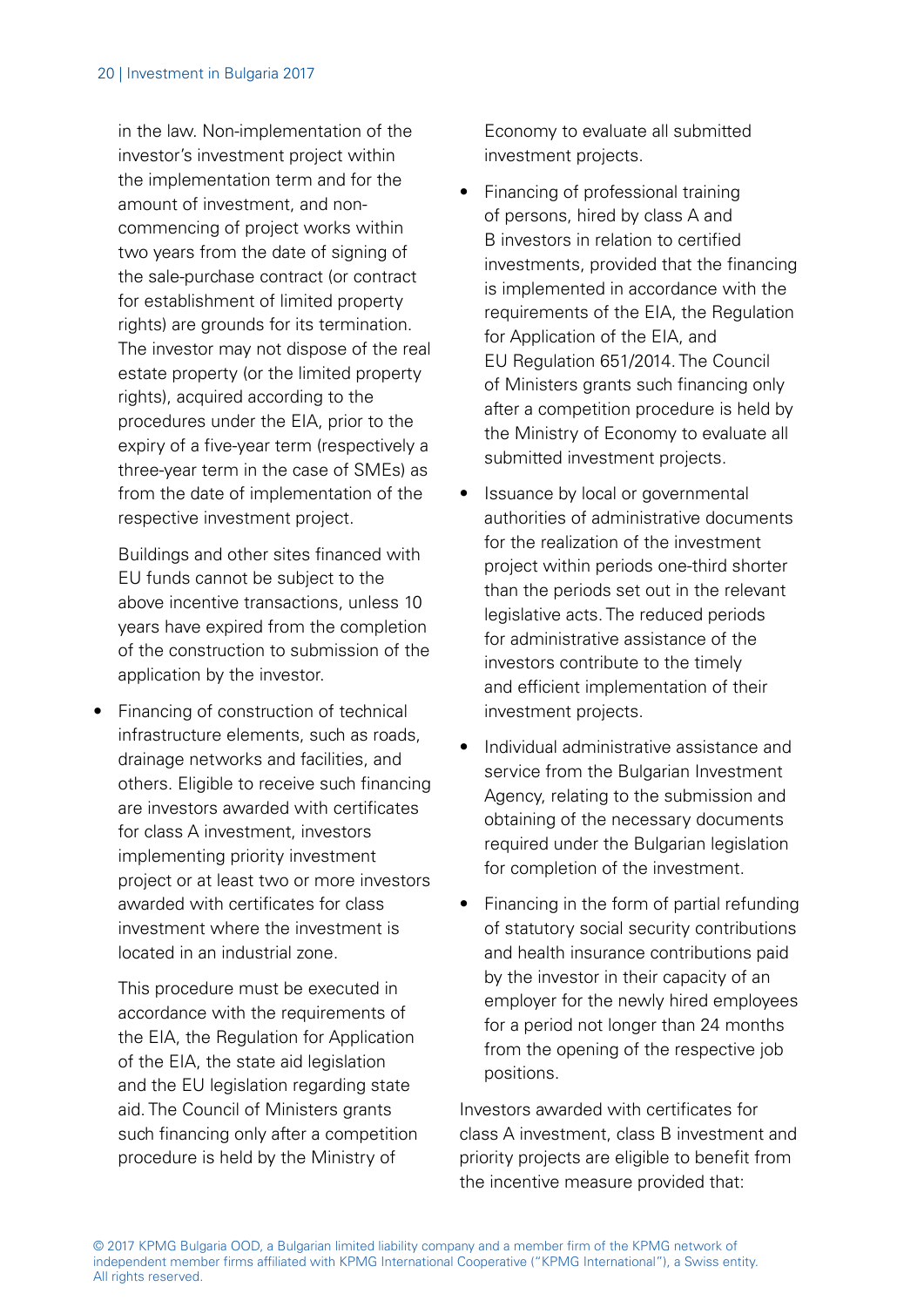- <span id="page-20-0"></span>• They comply with all cumulative requirements set out in the law and
- The newly opened job positions are occupied by Bulgarian citizens, citizens of EU Member States, EEA states or Switzerland or by persons residing in Bulgaria on the legal grounds stipulated in the Employment Promotion Act.

Municipal councils and mayors of municipalities may encourage significant investment projects realized on the territory of their municipalities where the amount of investment does not exceed the minimum amount for class B investment.

The municipal council of each municipality shall determine the terms and conditions for encouragement of projects with municipal significance and for issuance of a certificate for class C investment.

Investors awarded with certificates for class C investment shall be entitled to benefit from the following incentive measures:

- Provision of administrative services by the respective municipality within periods shorter than the usual ones
- Individual administrative assistance and service from the municipality and
- Right to purchase municipal real estate property or to acquire limited property rights over municipal real estate property, located near the investment site, without tender procedures, upon evaluation of the real estate property by at least two licensed independent valuers and approval of the respective municipal council.

Furthermore, investments are encouraged according to the procedures established by the Corporate Income Tax Act, the Value Added Tax Act, the Employment Promotion Act and the Agricultural Land Ownership and Use Act provided that they are in compliance with the requirements set out in these acts.

# **Eligibility for investment incentives**

According to the EIA, incentive measures and privileges shall be applied to initial foreign and local investments in tangible and non-tangible fixed assets plus new employment.

The investments must cumulatively fulfill the following conditions in order to be promoted under the EIA:

- They must relate to the establishment of a new enterprise, extension of an existing enterprise, diversification of the output from an enterprise into new products, or a material change in the overall production process of an existing enterprise
- They must be implemented in the following economic areas, according to the Statistical Classification of Economic Activities in the European Community (NACE Rev. 2), applicable in Bulgaria as Classification of Economic Activities (in Bulgarian "KИД 2008"), namely:
	- Industrial sector: manufacturing (with certain exceptions); or
	- vService sector: high technology activities in computer technology, R&D, accounting, tax and audit services, education and human health care, as well as storage of goods
- At least 80% of the future aggregate income must arise from the products produced by the economic activities above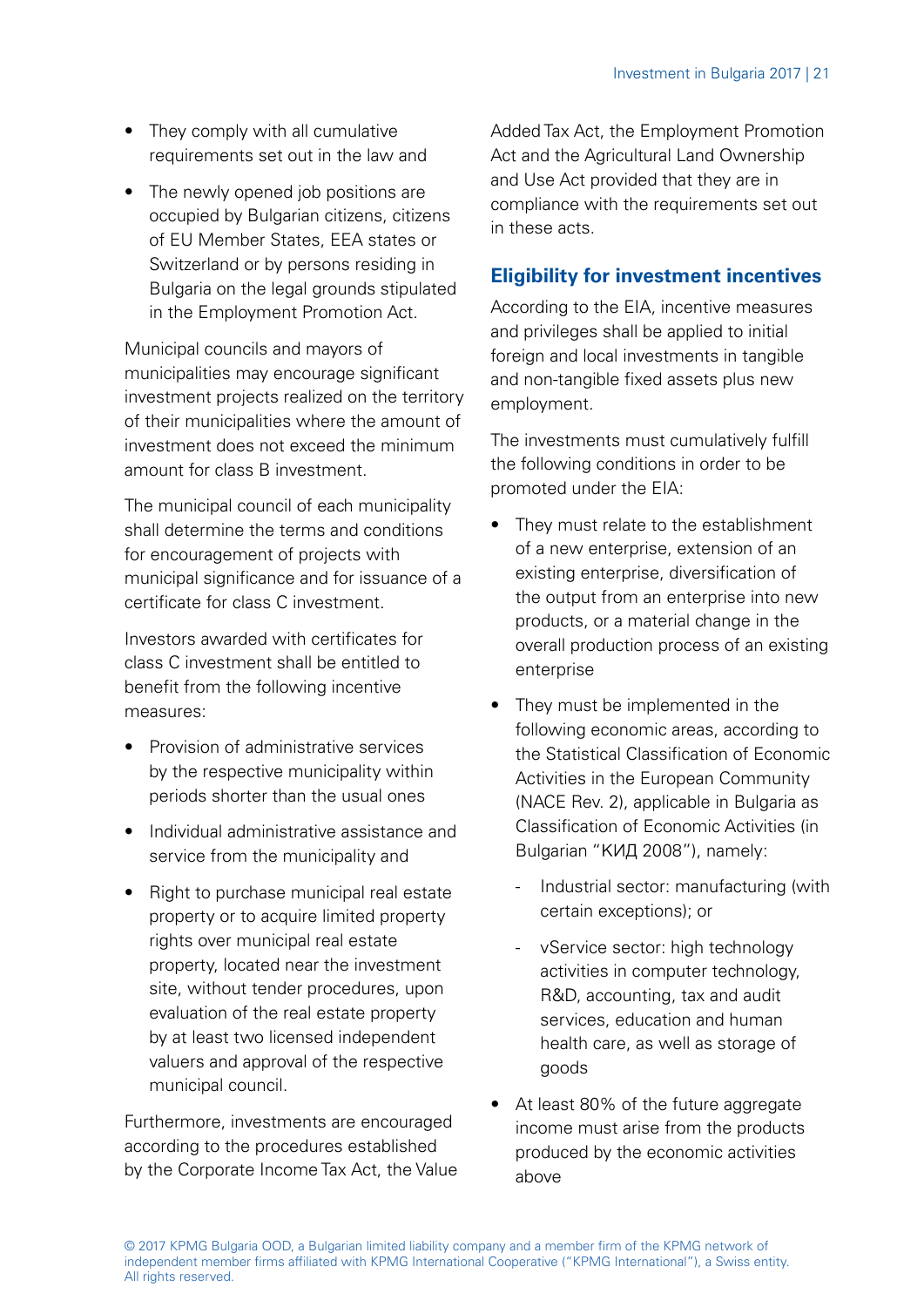#### <span id="page-21-0"></span>22 | Investment in Bulgaria 2017

- The period of project implementation, i.e. the period between the commencement and completion of the project, must not exceed three years
- The investment amount per project must not fall below the minimum amounts specified in the Regulation on the Implementation of the EIA
- At least 40% of the eligible costs for the investment must be financed by the investor's own or borrowed resources (any resources allocated as state aid or involving an element of state aid, including retained corporation tax, are not considered own or borrowed resources)
- The jobs created in relation to the investment must be maintained in the relevant region for at least five years in the case of large enterprises and three years in the case of SMEs
- The investment must be maintained in the relevant region for at least five years in the case of large enterprises and three years in the case of SMEs, calculated from the date of completion of the investment project
- Any long-term tangible and intangible assets acquired shall be new and purchased under market conditions from third parties independent from the investor.

Any other requirements under the effective state aid legislation must be met.

## **Profit and capital repatriation**

Foreign investors can freely transfer, and purchase to transfer, foreign currency abroad after the corporate taxes due, including withholding taxes, have been duly paid. The following may be transferred:

- Income generated through an investment
- Compensation against expropriation of investments for state needs
- Liquidation quotas upon termination of the investment
- Proceeds from the sale of an investment
- Sums received as a result of enforcement proceedings.

This right may also be exercised by foreign individuals working in the country with respect to their remuneration, as well as those who have obtained a permanent residence permit and are registered as sole proprietors or participate in a co-operative, in an unlimited partnership or as unlimited partners in a limited partnership, after the payment of all taxes due.

## **Establishment of new business entities or acquisition of shares in existing entities**

The Bulgarian law provides for the establishment of entities with foreign participation or for the acquisition of shares in existing local entities. Such companies must take the form of entities under the Bulgarian Commercial Act. There is no limitation on the share participation of foreign legal entities and individuals.

Under the Bulgarian Commercial Act, the following entities may be set up and have foreign investor participation:

- Unlimited partnerships
- Limited partnerships
- Limited liability companies (solelyowned limited liability companies)
- Joint-stock companies (solely-owned joint-stock companies)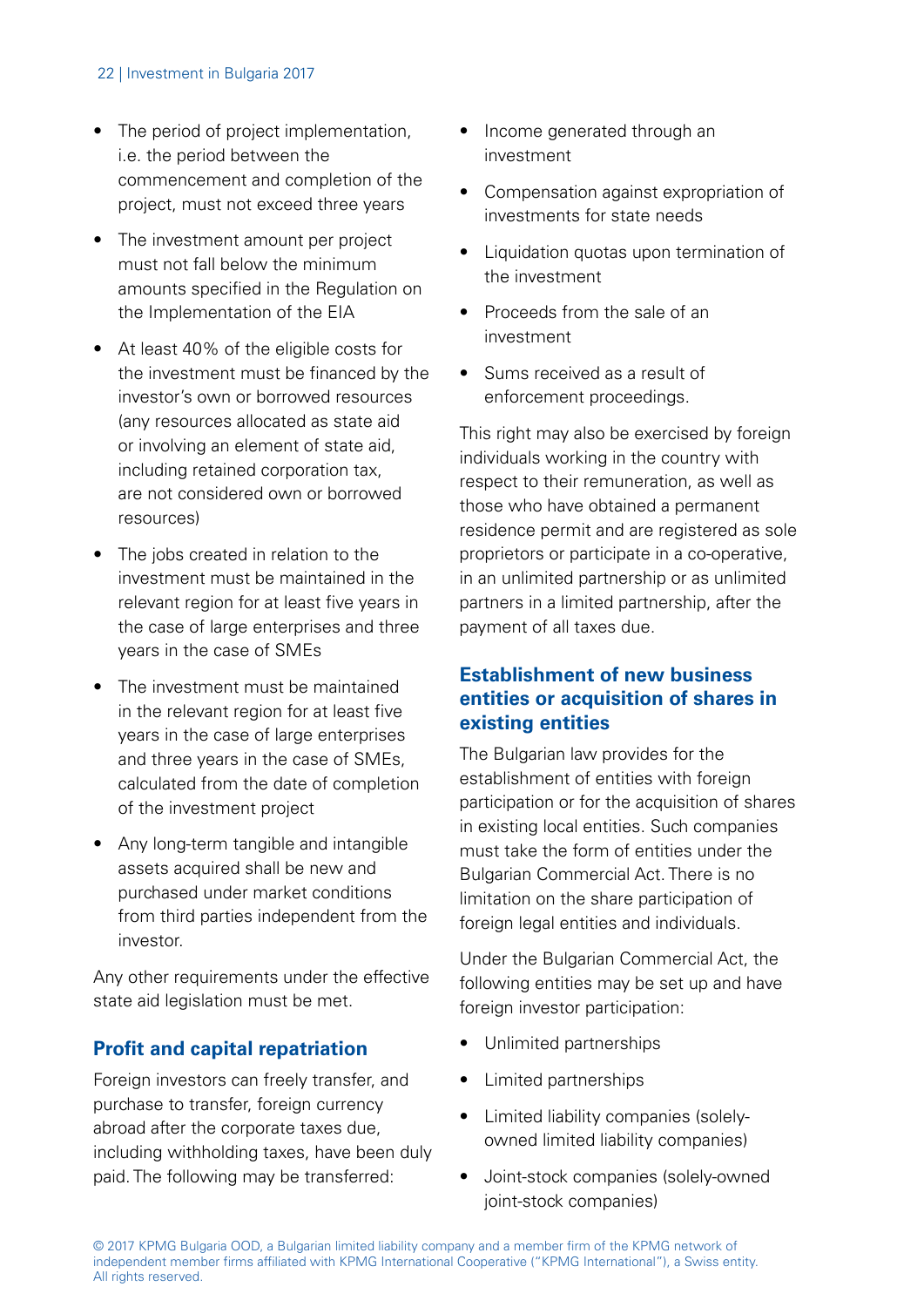- <span id="page-22-0"></span>• Limited partnerships with shares
- Sole proprietors.

Generally, no prior permission from governmental institutions is required for the establishment of an entity of the above types, except for cases involving banking or insurance activities, investment funds management companies or investment intermediaries, or special concession rights and others.

## **Branches**

Foreign legal entities or unincorporated entities may register branches in the Republic of Bulgaria if they have received permission to conduct business activities under the terms and conditions of the laws of their home country. Branches are entered in the Commercial Register at the Registry Agency.

Though part of a foreign company, branches are considered independent and therefore must keep separate accounting books and prepare balance sheets. However, registered capital is not required for the establishment of a branch.

## **Representative offices**

Foreign legal entities and individuals who have received permission to conduct business activities under the terms and conditions of the laws of their home country are allowed to establish representative offices in the Republic of Bulgaria. They are not treated as separate legal entities and are not entitled to conduct business activities as defined in Bulgarian law.

Representative offices are registered at the Bulgarian Chamber of Commerce and Industry and may engage in marketing, informational and promotional activities.

# **Capital markets**

The emergence of capital markets in Bulgaria is a direct result of the structural, economic and social changes in the country since 1989. The legislative basis of the capital market was established in 1991 with the adoption of the Commercial Act. Currently, the legislation comprises numerous laws and regulations, the most important of which are the Markets in Financial Instruments Act, the Public Offering of Securities Act, the Commercial Act, and ordinances on the activities of investment companies, management companies, investment intermediaries and others.

## **Bulgarian Stock Exchange**

The first trading session on the Bulgarian Stock Exchange took place on 21 October 1997 with shares in companies privatized as part of the mass privatization program.

The Bulgarian Stock Exchange (BSE) is a joint-stock company. The majority of its shareholders are private local or foreign legal entities and individuals. Its shareholders elect the Board of Directors, which is responsible for the day-to-day operations of the BSE. More than twothirds of its private shareholders are credit and financial institutions – banks, financial intermediaries, insurance companies and others.

### **Market supervision**

The Financial Supervision Commission (FSC) is responsible for stock market supervision. The FSC is an independent state authority whose mission is to protect investors' rights and to enhance the development of a transparent and efficient capital market.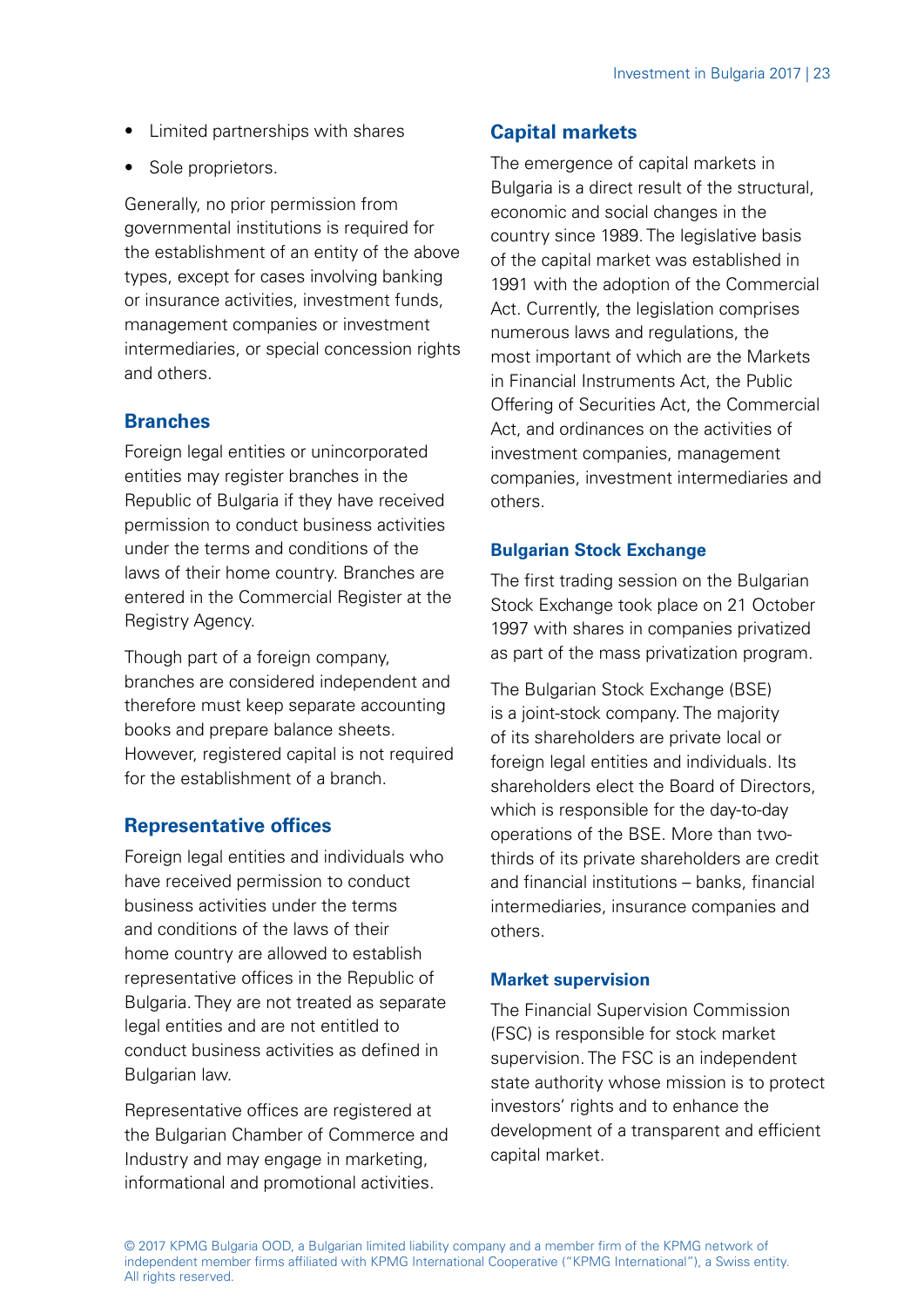<span id="page-23-0"></span>The FSC has the exclusive right of approval in respect of prospectuses for public offerings of securities or take-over announcements. Issuers are obliged to file prospectuses and to register them with the FSC before going public. Once registered, they are required to periodically disclose information about their activities and financial status.

#### **Trading procedures**

The BSE operates a continuous orderdriven trading system. Orders are matched automatically according to time and price priority. The minimum lot size is currently one share. There are daily limits on share price movements for both the official and the free market.

The BSE's fully automated trading system is designed to provide market transparency, liquidity and reflect price announcements. The period of the trading session is from 10:10 to 16:55. Apart from the trading session there are also pre-trading and post-trading sessions. During these two sessions, the participants can enter. amend or delete their orders which shall be executed on the next trading session. The pre-trading session is from 9:30 to 10:00, while the post-trading session is from 17:00 to 17:30.

## **Concessions**

The Constitution of the Republic of Bulgaria states that under the conditions of a separate law the state can grant concessions for certain objects or activities that are exclusive state property or subject to sovereign state rights. These conditions are prescribed in the Concessions Act, effective from 1 July 2006. Currently, a new Concessions Act is in the process of enactment and it will implement Directive

2014/23/EU of the European Parliament and of the Council of 26 February 2014 on the award of concession contracts.

The effective Concessions Act regulates the common terms for granting concessions. There are special rules set out in the Underground Resources Act, governing the terms for granting concessions for mining of underground resources, and the Waters Act, governing the terms for granting concessions for mining of mineral water.

## **Licensing**

## **Licensing regime in electronic communications**

The Electronic Communications Act, effective from 22 May 2007 reflects the need to establish unified rules for regulation of the common European electronic communications market, part of which is Bulgaria.

Under the Electronic Communications Act, electronic communications may be transferred, transmitted or accepted for all kinds of signs, signals, written text, pictures, sounds or information by conductor, radio waves, optical or other electromagnetic means.

Public electronic communications may be provided by any legal entity or individual who meets the general requirements set out in the law, after first notifying the Communications Regulation Commission.

Where legal entities want to use limited resource for the purposes of carrying out electronic communications, they have to obtain permission from the Communications Regulation Commission.

The Communications Regulation Commission may decide to hold a tender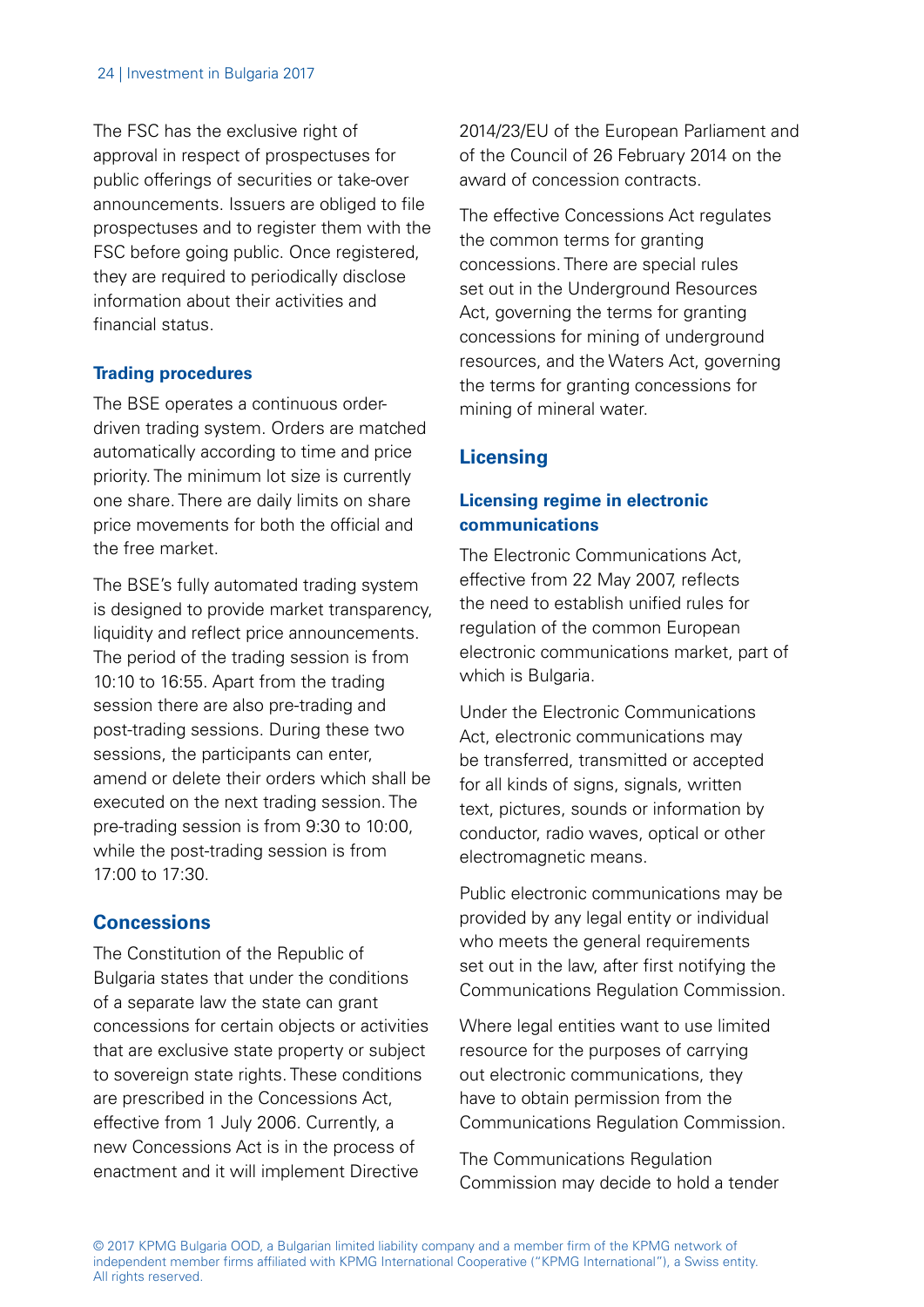procedure to issue a permission for certain cases of use of limited resources.

Permissions for use of limited resources may be issued for an initial validity period of up to 20 years. Prolongation of the validity period of the permission is allowed under certain circumstances.

Radio and TV broadcasting activities require an individual license. Such licenses are issued by the Media Council, a special body designated under the Radio and Television Act.

The Radio and Television Act also regulates radio and television operators. The Media Council issues licenses to legal entities and individuals registered to perform terrestrial broadcasting. Licenses are issued after a tender process. The license term is up to 15 years and can be extended to a maximum period of 25 years.

Persons intending to create radio and television programs are to register with the Media Council.

## **Licensing regime in the energy and gas sector**

The last amendments to the Energy Act, effective from 2012, transpose the Third Energy Package into Bulgarian law thus opening the Bulgarian energy and gas market to liberalization.

The main regulatory body in the energy, gas and water supply sector is the Energy and Water Regulatory Commission which is responsible for the issuance, amendment and withdrawal of licenses for activities in the energy and gas sector.

In general, the law requires an individual license for the specific energy activity, such as generation of electricity and/or heat, transmission of electricity, heat or natural

gas, trading of electricity, organization of regulated energy exchange, supply of electricity and natural gas to final customers, and distribution of electricity and natural gas

No license is required for:

- Generating electricity from persons owning plants with a total installed capacity not exceeding 5 MW
- Generating heat from persons owning plants with a total installed capacity not exceeding 10 MW or
- Transmission of heat from persons owning transmission networks to which plants with a total installed capacity not exceeding 10 MW have been connected or
- Generating electricity and heat for own use.

No license is required for trading with natural gas.

There are restrictions placed on those entities which have already received licenses for distribution of energy and distribution of natural gas to also be granted licenses for other energy activities. The entities which are licensed as distributors of natural gas on a particular territory may also be licensed as end suppliers of natural gas provided that the customers connected to the distribution network are less than 100,000.

Any local legal entity, fulfilling the requirements of the law, is eligible to receive a license for the activities listed above, as well as to perform gas trading activities.

Such license or the right to perform gas trading activities may also be granted to an entity registered under the legislation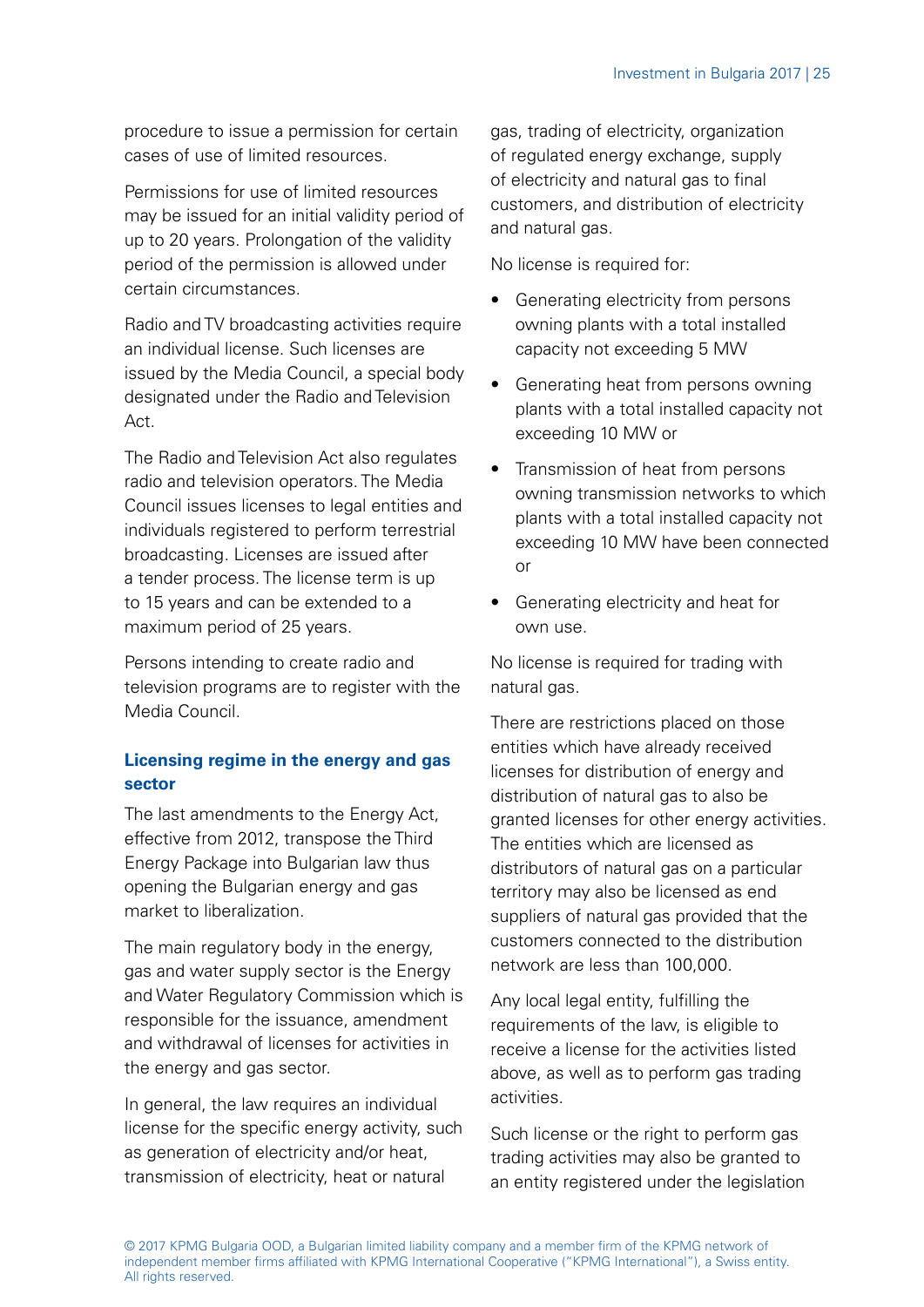<span id="page-25-0"></span>of one of the Member States or a country that is party to the European Economic Area Agreement.

For the purposes of issuance of a license, there is no formal requirement for foreign entities to be registered under the Bulgarian Commercial Act.

Licenses are issued for a period up to 35 years. The term may be extended for an additional 35-year period where the licensee performs all obligations and requirements under the license, and has applied for an extension at least one year prior to the expiration of the initial license term.

## **Renewable energy**

Pursuant to Directive 2009/28/EC on the promotion of the use of energy from renewable sources, Bulgaria is required to achieve a 16% share of renewable energy of total internal energy consumption by 2020.

The production and promotion of renewable energy in Bulgaria is regulated mainly by the Energy Act and the Renewable Energy Act (REA), the latter implementing the provisions of Directive 2009/28/EC. The sublegislative acts concerning renewable energy in their major part are adopted by the Energy and Water Regulatory Commission (EWRC or "the Regulator").

## **Licensing of renewable energy producers**

No electricity production license is required for renewable energy plants with a total installed capacity of up to 5 MW. Operators of renewable energy plants with a higher installed capacity are to obtain a production license according to the requirements of the Energy Act.

## **National support measures for renewable energy producers**

The major part of the REA regulates the development of projects for generation of electricity from renewable sources.

Pursuant to the REA, producers of electricity from renewable energy sources (RES) are entitled to the following incentive measures:

- Privileged connection of the renewable energy plants to the electricity grids
- Purchase of electricity produced by RES at preferential prices, as determined in a feed-in-tariff.

According to the second National Report for the progress of Bulgaria in the stimulation and the usage of energy from renewable sources, the national target of a 16% share of renewable energy of total internal energy consumption was achieved by 27 December 2013. Thus, the above incentive measures will not apply for RES producers who apply for connection to the electricity grid after 27 December 2013.

According to amendments of the Energy Act, the electricity produced by RES projects which entered into exploitation after 6 March 2015 shall not be purchased at preferential prices on the basis of longterm agreements except for:

- RES projects with a total installed capacity not exceeding 30 kW which shall be constructed over roofs and/or walls of buildings located within urbanized territories, and
- Biomass projects with a combined cycle and indirect usage of biomass which shall be constructed within urbanized zones, agricultural sites or production zones and a total installed capacity not exceeding: (i) 1.5 MW when at least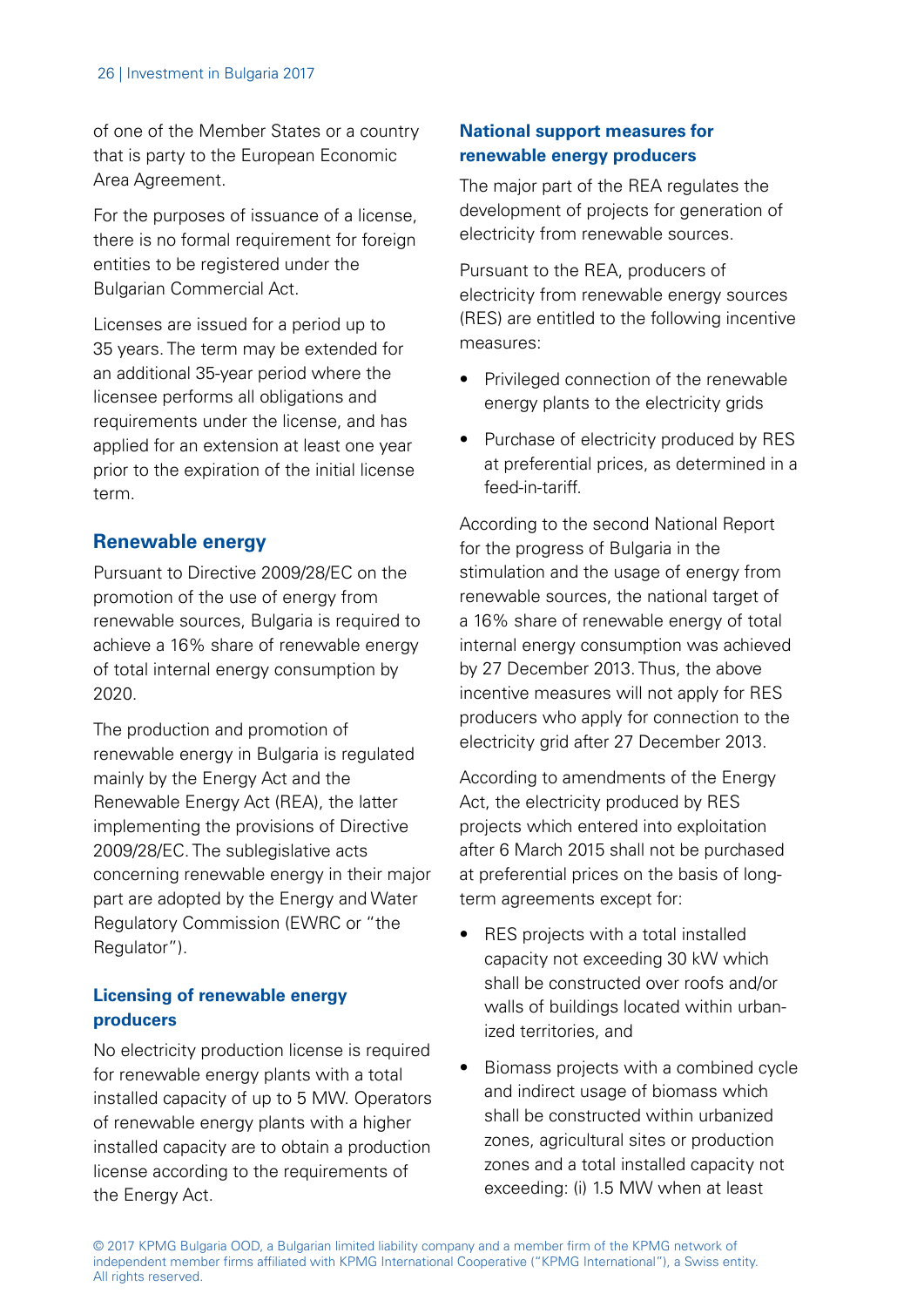60% of the used biomass represents animal fertilizer and meets some mandatory criteria, and (ii) 500 kW when using vegetable biomass which is their own production. The gratis period for these biomass projects is until 1 January 2016 – all such biomass projects which have entered into exploitation after 1 January 2016 shall be subject to the above restrictions.

## Feed-in-tariff (FIT)

The REA retained the feed-in tariff (FIT) as the main operating subsidy for production of electricity from renewable sources. The principle of mandatory off-take of electricity produced from renewable sources on the basis of long-term power purchase agreements has been maintained. The persons obliged to purchase the electricity are the public provider (National Electricity Company EAD) and the end suppliers of electricity.

The National Electricity Company EAD, in its capacity of public provider, and the three licensed end suppliers (EVN Bulgaria Electrosnabdyavane AD, Energo-Pro Prodazhbi AD and CEZ Electro Bulgaria AD) do not purchase the entire volume of electricity produced by RES during one calendar year at the applicable FIT. They purchase at the applicable FIT only the electricity produced by RES up to the net specific production for the different RES producers as determined in the relevant decision of the Regulator.

The volume of electricity produced by RES during the year exceeding the net specific production shall be purchased at lower prices determined for the excess of the balancing market. The FIT is fixed for the entire period of mandatory off-take of the electricity produced from renewable

sources. The Regulator determines the FIT levels annually or whenever a significant change of any of the price components was established as a result of analysis.

The period for mandatory off-take of electricity depends on the type of the renewable energy project, namely:

- 20 years for solar, geothermal and biomass projects
- 12 years for wind projects, and
- 15 years for hydropower projects with a total installed capacity up to 10 MW and other renewable energy projects.

According to the REA, the FIT shall be fixed as at the date of entry into exploitation of the renewable energy project, i.e. the date of issuance of the permit for use.

As of 24 July 2015, all energy producers in Bulgaria are to pay monthly contributions in favor of the Electric Power Grid Security Fund amounting to 5% of their monthly revenues generated from electricity sold, VAT excluded.

### **Certificates of origin**

All RES producers which sell renewable energy at preferential prices, as determined in FIT, must apply for and obtain certificates of origin for the produced renewable energy. Certificates of origin represent electronic documents which verify that the electricity is produced from RES.

The public provider and end suppliers purchase at preferential prices only electricity from renewable sources for which certificates of origin have been issued and transferred to them.

The Sustainable Energy Development Agency is the authority responsible for certificates of origin. Certificates of origin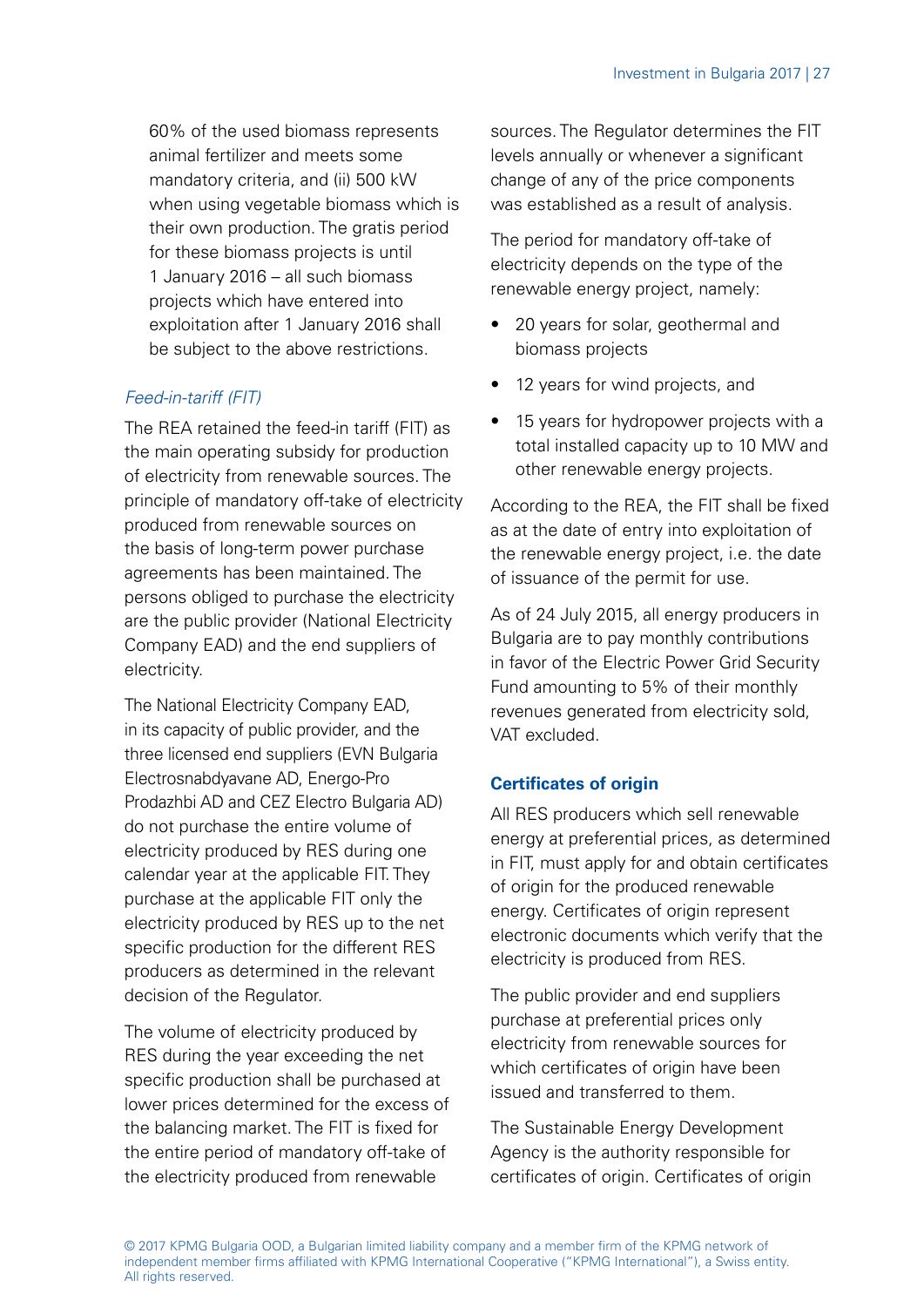<span id="page-27-0"></span>for electricity produced from RES are issued and transferred on a monthly basis.

## **Promotion of renewable energy for heating and cooling**

The REA mentions the promotion of renewable energy for cooling and heating but does not specify the exact measures for promotion. The few provisions regarding the promotion of renewable energy for heating and cooling are of a general nature and do not contain specific requirements or steps to be performed by investors.

Projects for development of local heating distribution networks and small decentralized heating and/or cooling systems shall be subject to incentive measures which are not yet determined in the legislation.

The REA proclaims that, in the case of construction of new buildings or basic reconstruction of existing buildings, if technically possible and economically viable, at least 15% of the energy for heating and cooling necessary for the respective building is to be produced from renewable sources.

### **Balancing of energy system**

Each RES producer must submit to the transmission system operator (Energy System Operator) schedules for the foreseen volume of produced electricity and is financially responsible for any discrepancies between the foreseen and actually produced electricity. For this purpose, RES producers participate in balancing groups with coordinators which are licensed by the Regulator and registered with the transmission system operator.

## **Banking and finance**

The commercial activities of credit and financial institutions in Bulgaria are regulated by the Credit Institutions Act.

As per the Credit Institutions Act, a Bulgarian bank must be established in the legal form of a joint-stock company, issuing only dematerialized shares and with a fully paid-up minimum registered capital of BGN 10,000,000. Banking activities in Bulgaria may be performed only upon obtaining a bank license issued by the BNB.

The Credit Institutions Act envisages two possibilities for a bank, licensed in a Member State or in a country that is part of the European Economic Area, to carry out banking activities on the territory of the Republic of Bulgaria:

- Through a branch, of which no more than one may be on the territory of Bulgaria, i.e. freedom of establishment
- Directly, after specifying the names and addresses of the persons who will represent it before the BNB, i.e. freedom to provide services.

Member State banks, including banks from the EEA, may perform only those activities that are specified in their licenses. Activity can commence upon notification to the BNB by the competent bodies which have issued the license of the bank.

A foreign bank registered in a third country (i.e. not in a Member State or the EEA) may perform banking activities in Bulgaria only upon opening a branch in Bulgaria and obtaining a license issued by the BNB.

Financial institutions are legal entities other than credit institutions for which the main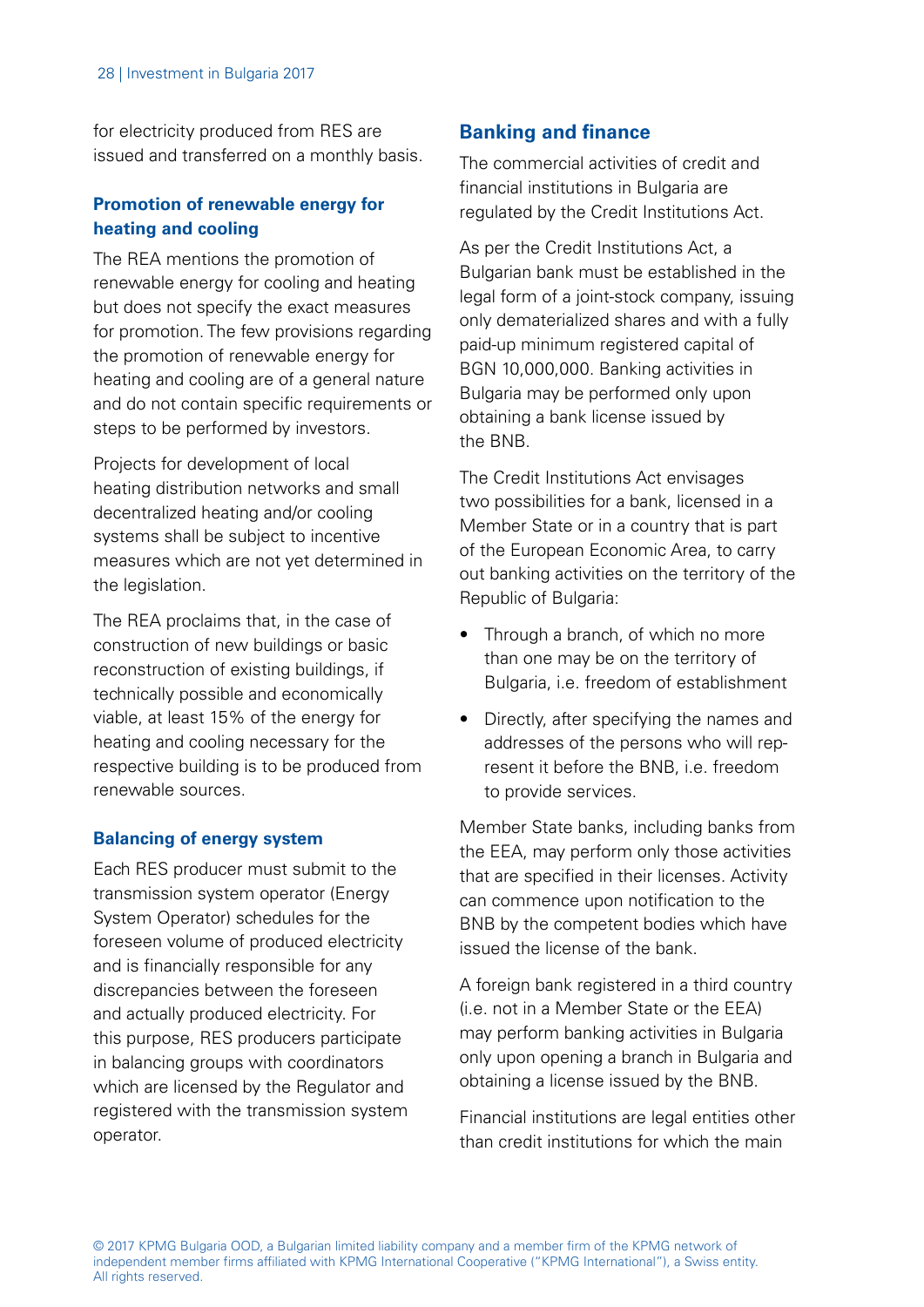scope of business is carrying out one or more banking activities and/or granting credits with funds which have not been raised from receiving deposits or other repayable funds from the public and/ or acquisition of shareholdings in credit institutions or other financial institutions. The financial institutions are subject to registration in a special register kept by the BNB provided that certain requirements have been met.

A financial institution can take the form of a joint-stock company, limited liability company or limited partnership with shares. The minimum share capital of a financial institution, regardless of the services to be carried out, is BGN 1,000,000.

Financial institutions having their registered address in a Member State or a country that is part of the EEA are also entitled to carry out commercial activities on the territory of the Republic of Bulgaria directly or through a branch upon fulfillment of a notification procedure between their home Member State regulator and the BNB.

The representative office of any bank in the Republic of Bulgaria is obliged to submit to the BNB a copy of the act for its registration with the Bulgarian Chamber of Commerce and Industry within 14 days after the date of issuance of the act. Such representative office may not carry out commercial activity in Bulgaria.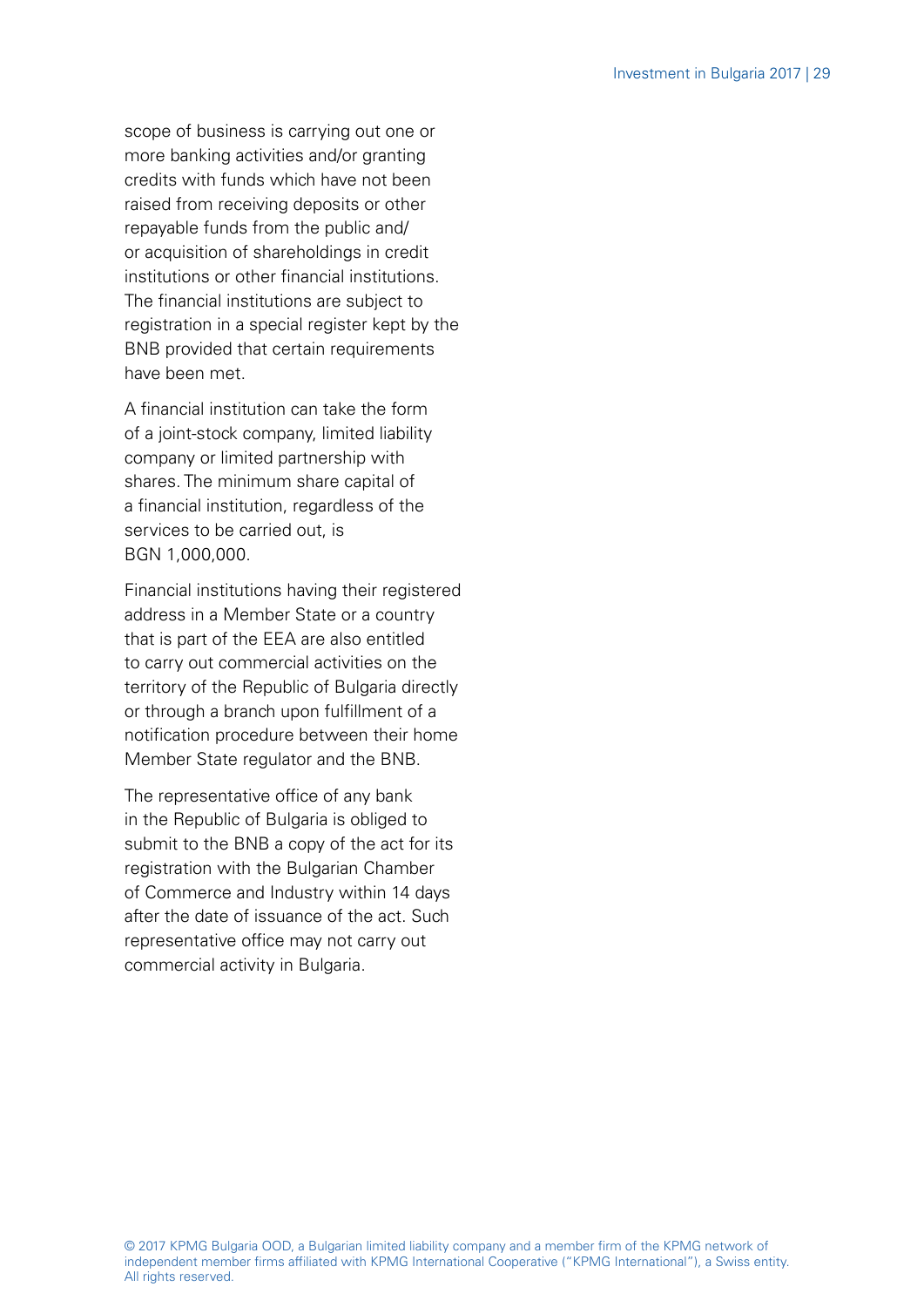# <span id="page-29-0"></span>Company Law

The primary law governing the formation, operation, transformation and termination of companies is the Commercial Act, effective from 1 July 1991.

There are five forms of business association in Bulgaria under the Commercial Act:

- Unlimited partnership (sabiratelno druzhestvo – SD)
- Limited partnership (komanditno druzhestvo – KD)
- Joint-stock company (aktsionerno druzhestvo – AD)
- Limited liability company (druzhestvo s ogranichena otgovornost – OOD)
- Limited partnership with shares (komanditno druzhestvo s aktsii – KDA)

All types of business association are recognized as legal entities. The founders may participate in one or more companies provided that the law does not prohibit such participation. Founders may be Bulgarian or foreign companies and/or individuals. Irrespective of the nationality of its founders, each type of company is considered to be Bulgarian.

The most usual forms of business association for foreign investors are the limited liability company (OOD) and the joint-stock company (AD).

## **Rules applicable to all forms of business association**

### **Articles of Association**

The adoption of the Articles of Association is an initial step in the establishment of a company.

The Articles of Association must contain:

- Trade name, seat and address of the company
- Scope of the company's activities
- Management and representation of the company
- Identity of the partners/shareholders of the company (except for the AD)
- Type (cash or in-kind) and amount of partners' contributions (for SD and KD), and/or the amount of company's capital (for OOD, AD and KDA), and
- Other matters as regulated by the Commercial Act which may differ for each form of company.

In cases when a partner or a shareholder intends to make an in-kind contribution, the Articles of Association must state the name of the contributor, the full description of the in-kind contribution, its monetary value, and the grounds for the contributor's rights.

In the case of a limited liability company, a joint-stock company or a limited partnership with shares, the in-kind contribution must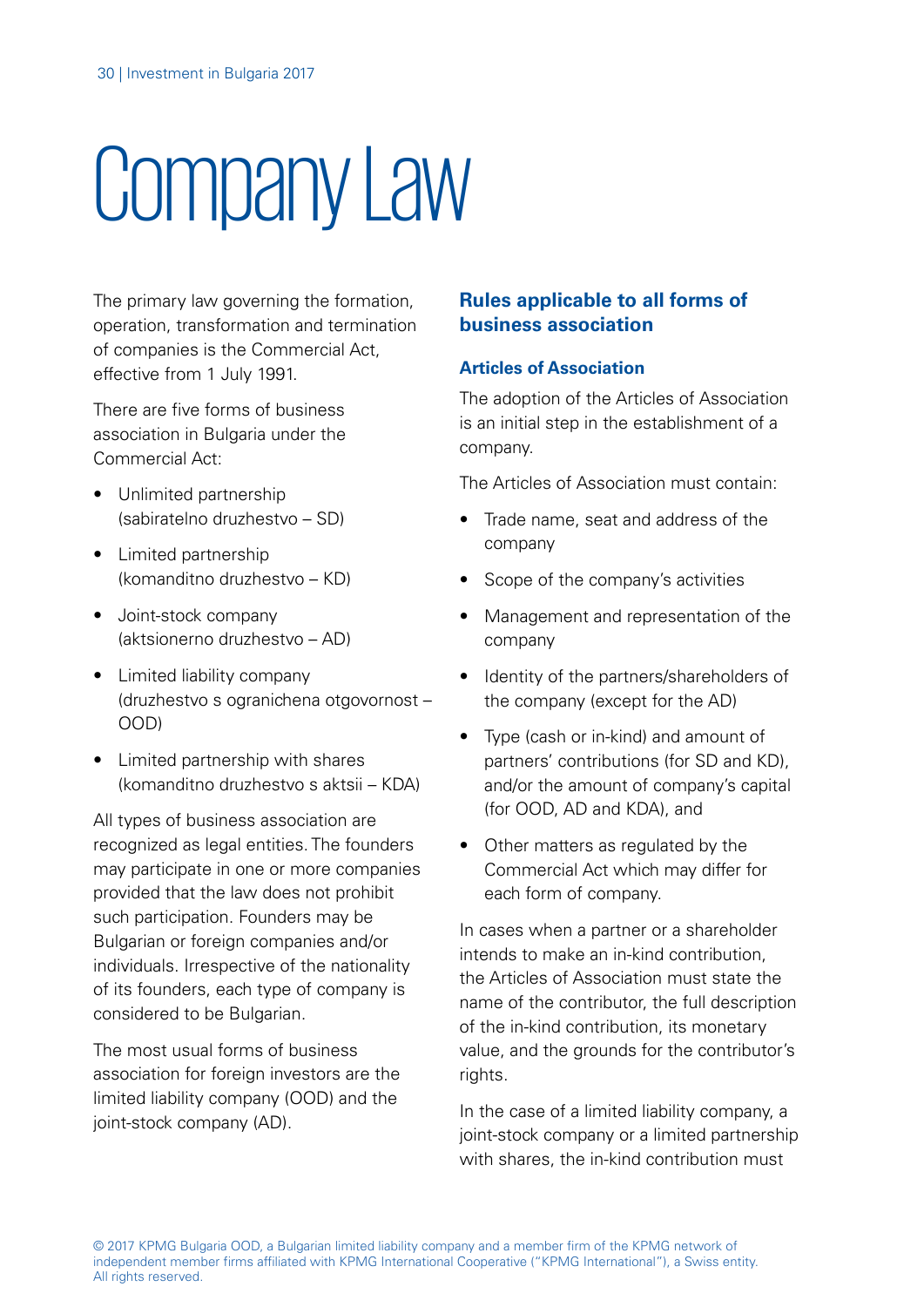be valued by three experts appointed by a registration official from Commercial Register with the Registry Agency. The conclusion of the experts must contain a full description of the in-kind contribution the method of valuation, the valuation and its consistency with the share of the capital or the number, the nominal and issuing value of the shares being subscribed for by the contributor. The monetary value of the in-kind contribution stated in the Articles of Association may not exceed the experts' valuation.

#### **Registration**

A newly established company comes into legal existence with its entry in the Commercial Register with the Registry Agency. The standard registration application form must be filed by the appointed management body or by a proxy, duly authorized by the latter. The managing directors of the company have an obligation to notify the Commercial Register with the Registry Agency, within seven days, of any change in the circumstances already registered. If the managing director fails to perform their duties, they are subject to an administrative fine.

#### **Pre-company status**

Prior to registration with the Commercial Register, the founders may reach an agreement on the actions that must be taken in preparation for incorporation. The founders' actions create rights and obligations for the persons who have undertaken the said actions. The latter are held liable jointly and severally for these obligations. Eventually, with the registration, these obligations are automatically assumed by the newly established company.

## **Announcement of the annual financial statements**

All forms of business associations under the Commercial Act, including sole proprietors which are subject to statutory independent financial audit and branches of foreign entities, are obliged to present their annual financial statements for the previous financial year to the Commercial Register. The deadline for announcement is 30 June of the year following the reported year.

Together with their annual financial statements, the limited liability companies, joint-stock companies and limited partnerships with shares that are classified as medium and large entities or public interest entities are required to publish information about the proposal of the respective company's management body for profit distribution or coverage of losses, as well as about the resolution adopted in this regard.

All other enterprises are required to publish their annual financial statements for the previous financial year in an economic magazine or on the internet by 30 June of the year following the reported year.

#### **Termination of business associations**

There are several grounds for the termination of a company:

- Expiration of the term of the company or other grounds/circumstances provided for in the Articles of Association
- Resolution by the shareholders/partners of the company adopted with the qualified majority prescribed by the law or the Articles of Association
- Resolution of the respective district court for declaring the company insolvent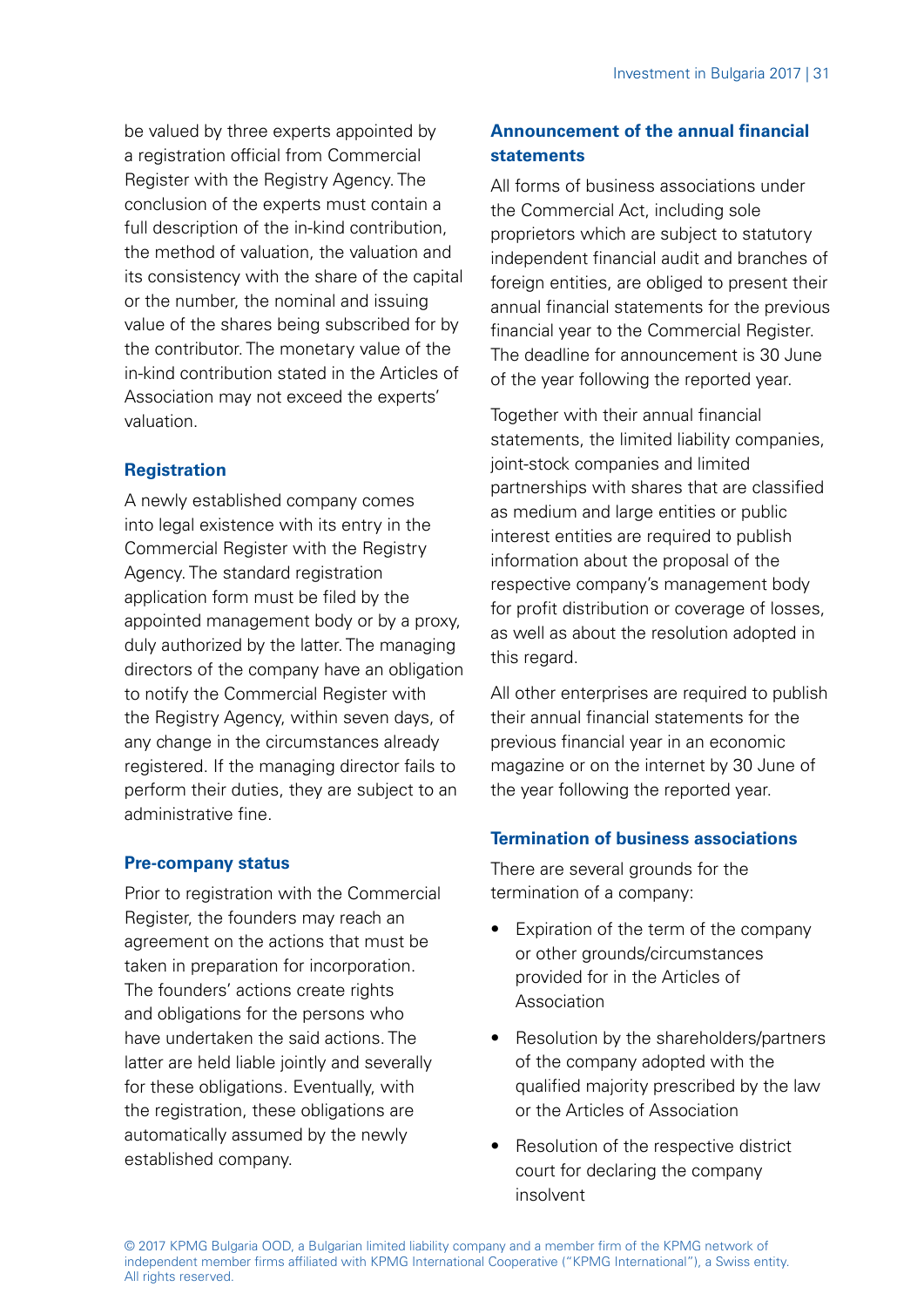#### 32 | Investment in Bulgaria 2017

- Transformation of the company in certain cases
- Termination by a resolution of the district court in cases provided by the law (e.g. where the company pursues objectives against the law)
- In the case of an AD when the company's net asset value drops below the amount of the registered capital and, within one year, the company has not resolved to reduce its registered capital or to transform the company in accordance with the requirements of the law
- Other specific grounds regarding the SD, KD and KDA (e.g. insolvency of a partner).

When one of the above occurs. the company undergoes liquidation proceedings unless an insolvency procedure has already been initiated. The company loses its legal status being deleted from the Commercial Register.

#### **Transformation of business associations**

Chapter 16 of the Commercial Act regulates mergers, consolidation of two or more companies, demergers into two or more companies, the spin-off of certain operations into a new company, and transformations whereby the type of the company changes.

The applicable provisions specify and classify the types of business transformations, the procedure for execution of the transformation, and the rights and obligations of the companies and their partners/shareholders.

Prior to adopting a resolution authorizing a transformation, companies must draft a transformation plan or conclude a

transformation agreement, depending on whether initially there is one or more participating company. The transformation agreement/plan must be in writing and it must be signed before a notary public by the official representatives of the participating companies. It must specify the terms and conditions of the intended transformation, as well as the obligations of the participating companies with regard to the transformation. The content of the transformation agreement/plan must be in compliance with the mandatory requirements of the Commercial Act.

The transformation agreement/plan must be reviewed by controllers appointed by the management bodies of each of the companies involved in the transformation. Upon a request from the companies involved, an official from the Registry Agency may appoint a joint controller for all companies. The controller must be a registered auditor. The controller must also meet other requirements set in the law, which guarantee the auditor's independence from the merging companies, e.g. the companies are not allowed to appoint auditors who have audited them during the last two financial years, or who have performed a valuation of an in-kind contribution to the capital of any of the companies. The controller is not allowed to audit any of the merging companies for a period of two years following the date of the merger.

The review of the transformation agreement/plan is not obligatory, if all shareholders of the companies participating in the transformation express their explicit written consent that no audit of the transformation is to be performed. In this case, the written consent must be announced at the Commercial Register with the Registry Agency.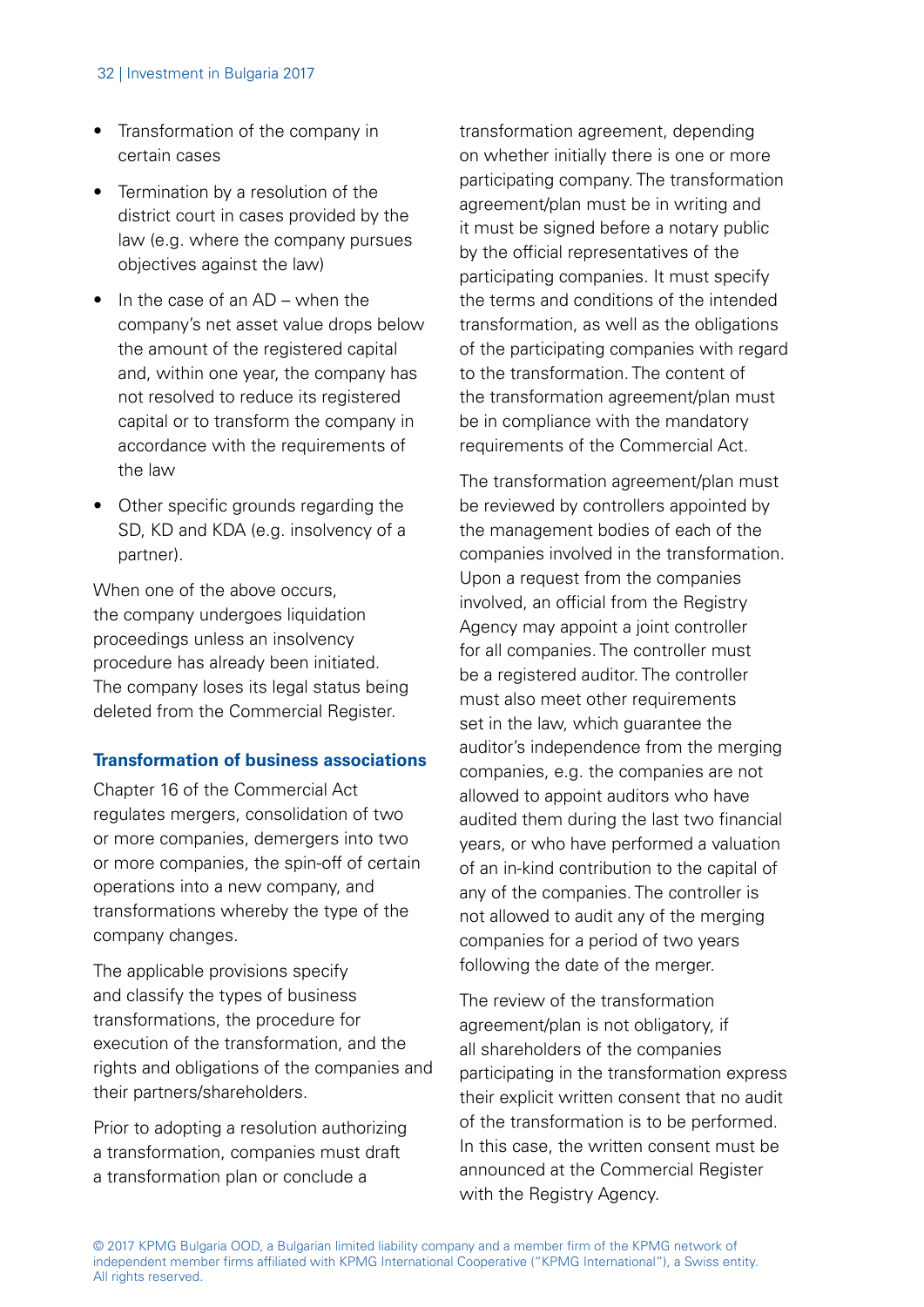The management body of a limited liability company, a joint-stock company, or a limited partnership with shares is required to adopt a report on the transformation. The report must contain a detailed economic and legal explanation of the terms and conditions of the transformation, as specified in the transformation agreement/ plan.

The adoption of a report on the transformation is not obligatory, if all shareholders of the companies participating in the transformation express their explicit written consent that no adoption is necessary. In this case, the written consent must be announced at the Commercial Register with the Registry Agency.

The report and the transformation agreement/plan must be announced at the Commercial Register with the Registry Agency simultaneously by each participating company and at least 30 days prior to the date of the General Meeting which will vote on the resolution for transformation.

The transformation agreement/plan, as reviewed and approved by the controller, must be approved by the General Meeting of Shareholders of each of the companies involved in the transformation. The resolutions must be adopted by a qualified majority of three-quarters of the capital in the case of an OOD, or a qualified majority of three-quarters of the presented voting shares of the capital in the case of an AD.

The transformation enters into force from the date of its registration into the Commercial Register with the Registry **Agency** 

The Commercial Act also outlines simplified transformation procedures, provided that certain conditions are met.

#### **Insolvency**

Insolvency proceedings in Bulgaria are opened with regard to companies which have been declared insolvent (e.g. companies which are unable to meet their monetary obligations, or have not filed for announcement in the Commercial Register their annual financial statements for the preceding three years, etc.) or over-indebted (i.e. the assets of the company are not sufficient to cover its liabilities) by the competent district court.

The company's management body must file an application with the competent district court for opening of insolvency proceedings within 30 days of becoming insolvent or over-indebted. The application may also be filed by any creditor of the company.

Upon opening the insolvency proceedings, the court appoints a trustee whose role is to represent and manage the current affairs of the company, to collect its receivables and to convert its assets into cash and subsequently distribute the cash to the company's creditors.

In 2016, insolvency proceedings were opened with regard to 452 companies in Bulgaria. Over the last few years, there has been a downward trend in the number of insolvent companies following the peak in 2013 with insolvency proceedings opened with regard to 820 companies.

### **Stabilization**

The latest amendments to the Commercial Act (effective as from 3 January 2017) introduced an entirely new stabilization proceedings in Bulgaria applicable to traders (with the exception of public entities, credit institutions and insurers) who are not insolvent but are in imminent danger of insolvency.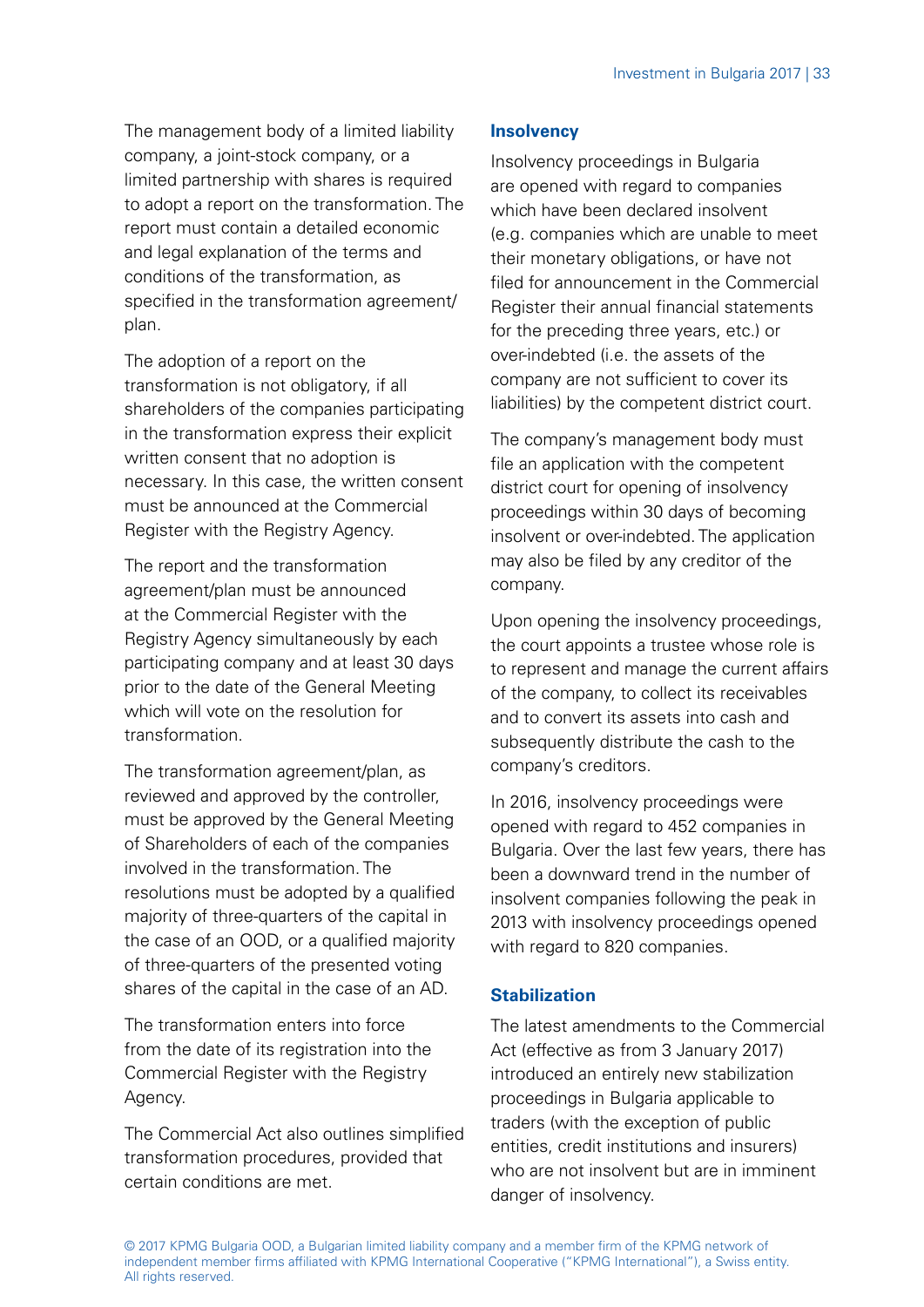<span id="page-33-0"></span>The stabilization proceedings are voluntary and are opened upon the request of the respective trader. They takes place before the relevant district court, which appoints a fiduciary to act as an auxiliary body of the court within the proceedings.

An essential part of the stabilization proceedings is the stabilization plan prepared by the trader, containing the terms and conditions with regard to payment to its creditors, as well as the extent of their satisfaction.

The stabilization proceedings give the trader the possibility to reach an agreement with its creditors, to negotiate debt restricting, and to create conditions for the recovery and stabilization of its commercial enterprise and continuance of its activity and thus, to avoid the opening of insolvency proceedings.

The provisions of the Commercial Act, regulating the stabilization proceedings, enter into force on 1 July 2017.

### **Liquidation**

The liquidation procedure, in contrast to insolvency, is voluntary, except for a liquidation by a court decision in cases provided for by law, and is initiated in the case of expiration of the term of the company as set out in its Articles of Association, or by a resolution of the members/shareholders of the company.

The General Meeting of Shareholders (or the Partners in an SD or KD) must appoint a liquidator. The latter is responsible for inviting the company's creditors to claim their receivables through announcement at the Commercial Register with the Registry Agency. After the satisfaction of the creditors' claims, the remaining assets

are distributed to the partners/ shareholders, but not before six months have elapsed from the date of announcement of the notice to the creditors at the Commercial Register. When all liabilities of the company have been settled and the remaining assets distributed, the liquidator applies for deletion of the company from the Commercial Register.

# **Limited liability company (OOD)**

The OOD is a commercial company whose shareholders' liability is limited to the unpaid portion of their shares1 . An OOD is liable to its creditors only to the extent of its own assets.

This form of enterprise is convenient for small and medium-sized business activities because of the advantages it offers over the other types of business associations:

- The minimum capital required is relatively low – BGN 2
- Shareholders' personal assets are protected from business debt because their liability is limited to the amount of their contribution into the capital. By contrast, unlimited partnership partners are liable to creditors with their entire property
- The OOD avoids the higher publicity requirements and the complex incorporation procedures applicable to an AD company.

Because of these advantages, the vast majority of foreign-owned companies operate in this legal form.

The Bulgarian OOD resembles the German and Austrian "GmbH" (Gesellschaft mit beschränkter Haftung), the French "Sarl."

<sup>1</sup> The English word "share" does not explain the difference between a share in an OOD and a share in an AD. The most important differences are that the share in an OOD is not freely transferable and is not necessarily of equal value, while the AD can issue only shares of equal value and these are more easily transferable. In addition, the shares of an AD are securities. For simplicity, shares in an OOD will be referred to as an "interest."

<sup>© 2017</sup> KPMG Bulgaria OOD, a Bulgarian limited liability company and a member firm of the KPMG network of independent member firms affiliated with KPMG International Cooperative ("KPMG International"), a Swiss entity. All rights reserved.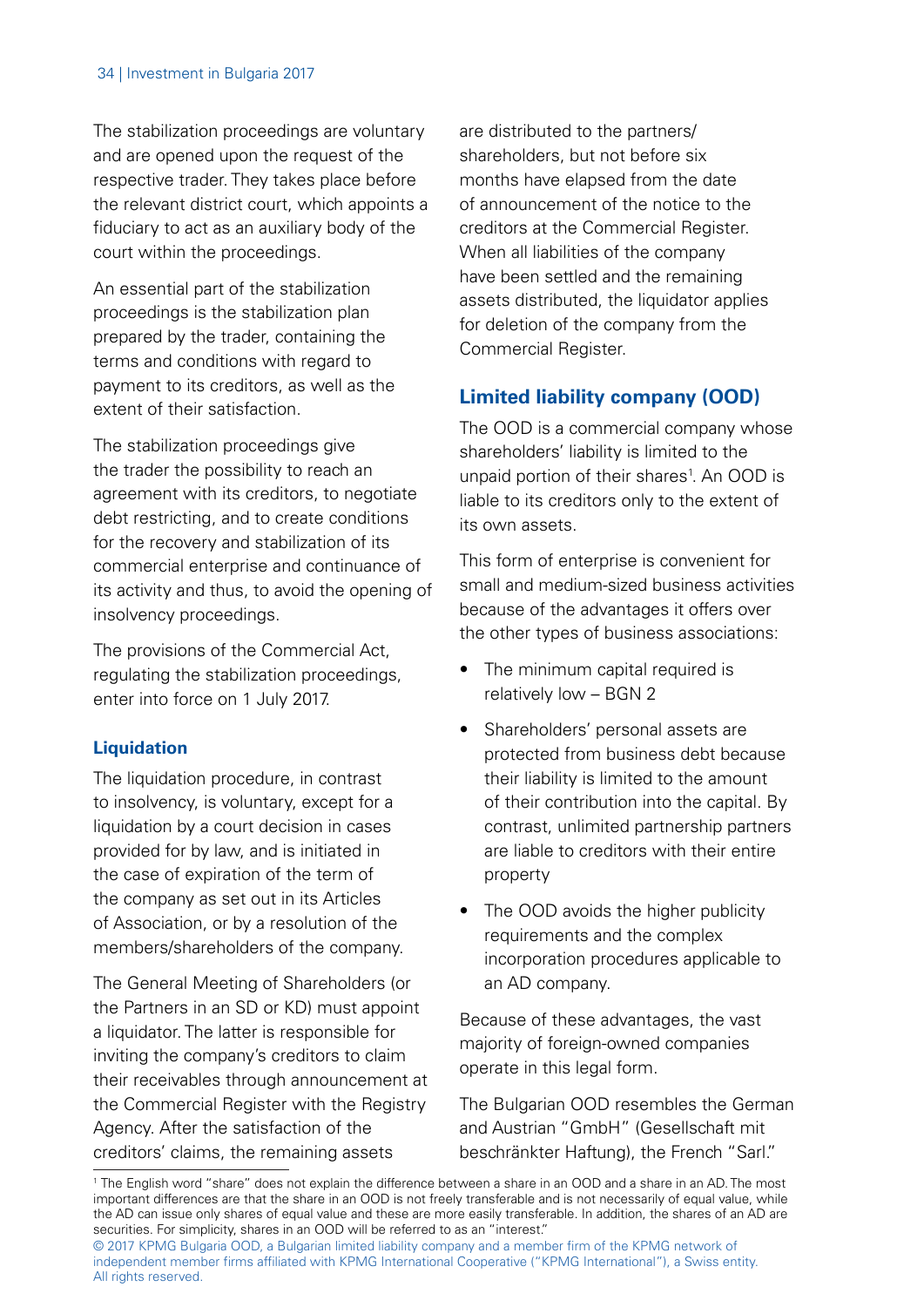and the English private company limited by shares.

## **Formation**

An OOD can be formed by one or more persons. The Bulgarian Commercial Act does not provide for a minimum or maximum number of shareholders in an OOD. It should be taken into account that a large number of shareholders will make the company's management cumbersome, since all important decisions must be taken unanimously or with a majority of shareholders representing 75% of the OOD's capital.

The specific formation rules applicable to the OOD are as follows:

- All the capital must be subscribed on incorporation and at least the minimum statutory capital (BGN 2) must be paid in before the standard registration application form is submitted to the Commercial Register
- The founders must appoint managing director(s) of the company. The managing director does not necessarily have to be an OOD shareholder, Bulgarian citizen or resident
- In the case of an EOOD (single member limited liability company), an Incorporation Deed must be drawn up instead of Articles of Association.

## **Capital**

The statutory minimum capital of an OOD is BGN 2. The capital of the company is divided into interests and the size of each shareholder's interest determines their rights and obligations concerning the company. It is possible for the interests of the individual shareholders to be of unequal value. The interests of shareholders in an OOD are not securities.

One of the main characteristics of the OOD is related to the transfer of shareholders' interests. The transfer of an interest from one shareholder to another is unrestricted but the transfer to a third party is subject to a more complex procedure. The new shareholder has to be admitted by the General Meeting of Shareholders of the company following a written application stating that they accept the terms of the Articles of Association. In the case of admittance by the General Meeting of Shareholders, a Share Purchase Agreement must be signed before a notary public and the transfer must be registered in the Commercial Register with the Registry Agency.

## **Management**

The OOD is managed by the General Meeting of Shareholders (the sole owner in case of an EOOD) and by the appointed managing director(s).

Each OOD must hold at least one General Meeting of Shareholders each calendar year (Annual General Meeting). It is usually convened at the managing director's discretion, but it can also be convened upon the written request of shareholders whose interests amount to at least onetenth of the company's capital.

Apart from the Annual General Meeting, the managing director may convene additional meetings commonly referred to as Extraordinary General Meetings. An Extraordinary General Meeting must be called immediately when the losses of the company exceed one-fourth of the registered capital or if the company's net asset value falls below the amount of the registered capital. There is no limit to the number of General Meetings a company may hold each year.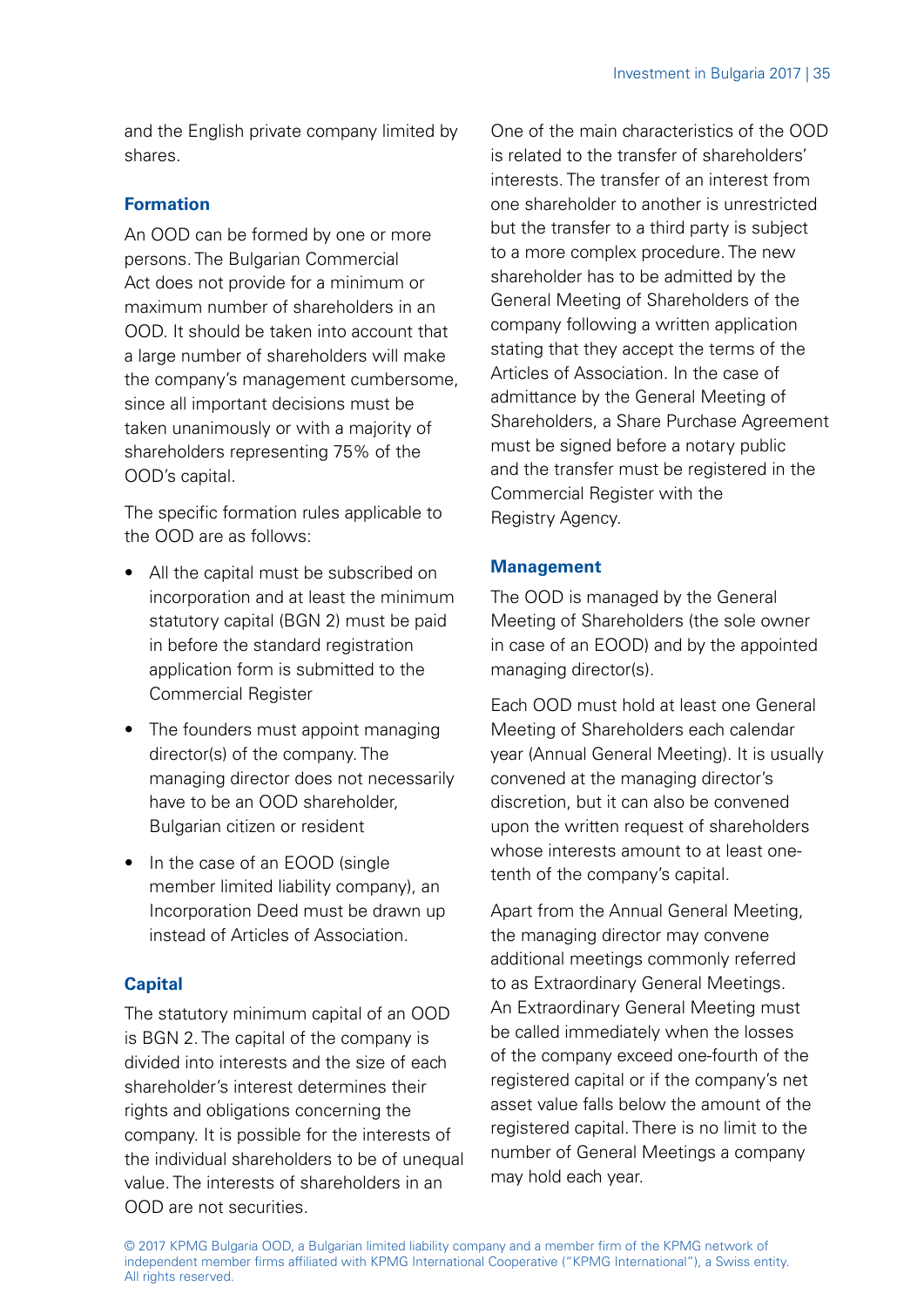<span id="page-35-0"></span>The General Meeting is the company's highest management body. It is empowered to make key strategic and executive decisions regarding the company. The shareholders are authorized to decide on the admission and expulsion of shareholders, the appointment of managing director(s), a capital increase or reduction, approval of the annual report and balance sheet, distribution of profits and others. The amendments to the Commercial Act, effective as from 1 January 2017, introduced a new requirement for notary certification of the signatures and the content of certain resolutions, adopted by the General Meeting/the sole owner of the capital of limited liability companies, namely the resolutions for acceptance and dismissal of shareholders, share capital increase and decrease, transfer of shares to a new shareholder, appointment of a managing director and acquisition and disposal of real estate and property rights to it. The notarization requirement may not be applied provided that the Articles of Association of the company explicitly provide for a simple written validity form with regard to such resolutions.

The day-to-day management of an OOD is conducted by at least one managing director. The managing director represents the OOD in court and in dealings with third parties. They are financially liable for damages caused to the company. For example, in the case of over-indebtedness or insolvency, the managing director must file an application initiating insolvency proceedings. If the managing director does not perform their duty, they commit a criminal offence and may be held liable for damages to both the company and its creditors.

The managing director(s) in an OOD is/are required to have written management contracts executed with the company. The management contract must be signed by a person authorized by the General Meeting of Shareholders or, in the case of an EOOD, by the sole owner of the capital.

In the case of an EOOD, the sole owner of the capital manages and represents the company either personally or through an appointed managing director(s). When the owner is a legal entity, the managing director of the legal entity or a person designated by them manages the company.

### **Distribution of profits**

Shareholders cannot claim their interest back while the company is in operation. They are only entitled to receive profits in proportion to their interest, unless otherwise agreed by the shareholders.

Payment of interest on a shareholder's profits is explicitly prohibited.

## **Joint-stock company (AD)**

A joint-stock company is a company whose capital is divided into shares. The AD's liability to its creditors is limited to the amount of its assets. Foreign investors prefer this type of business association when larger amounts of capital need to be raised, particularly when public capital markets need to be tapped. The Bulgarian AD resembles the French "Societe Anonyme," the German and Austrian "AG" (Aktiengesellschaft) and is similar to the English public company limited by shares.

### **Formation**

An AD is incorporated by a Constituent Assembly whereby all persons, who subscribe shares into the capital of the new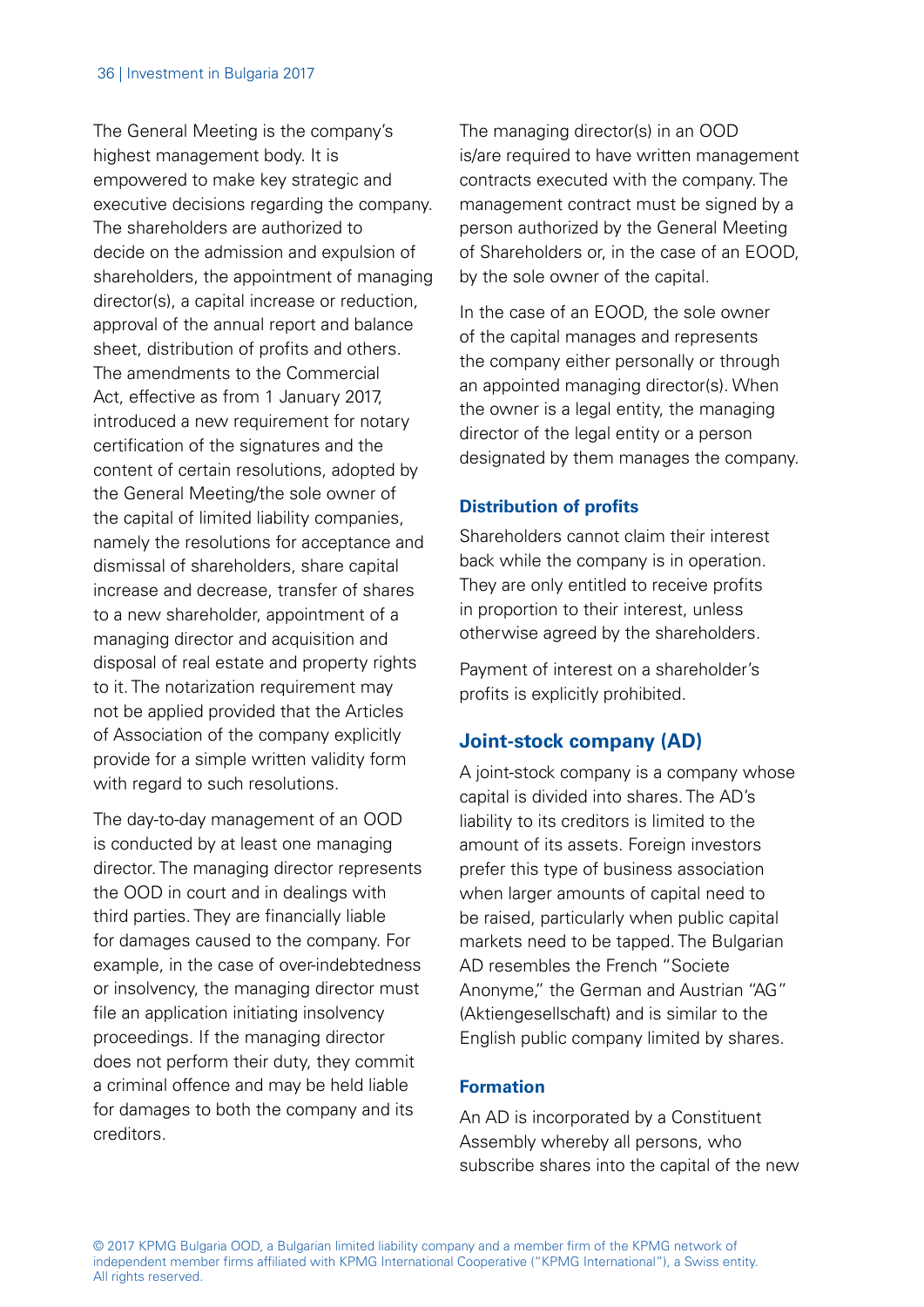company, decide to constitute the company and adopt its Articles of Association. An AD may also be formed by an individual or legal entity. In the case of a single member jointstock company, the sole owner decides on the issues otherwise addressed by the Constituent Assembly.

The AD is registered in the Commercial Register with the Registry Agency by filing its Articles of Association and other documents evidencing that:

- Its capital is fully subscribed
- A portion of the value of each share stipulated by the Articles of Association, but not less than 25% of the nominal or issuing value, has been paid
- The Board of Directors or, respectively. the Managing Board and Supervisory Board have been appointed, and
- The remaining requirements of the law have been fulfilled (e.g. banks, insurance and investment companies have to obtain the necessary licenses granted by the Bulgarian authorities).

## **Capital**

### General rules

The statutory minimum capital of an AD is BGN 50,000. A higher statutory minimum is required for credit and financial institutions, investment companies, insurance and health insurance companies.

The capital of the company is divided into bearer or registered shares. Within these two types of shares, the AD may issue ordinary and preference shares. An ordinary share entitles its holder to one vote. Preference shares may provide a guaranteed or additional dividend or a

specified share in the company's assets in the case of liquidation. Non-voting shares cannot represent more than 50% of the company's capital. Multiple voting shares are permitted only if provided for in the Articles of Association. ADs can issue dematerialized<sup>2</sup> shares.

The shares in an AD can be traded on the stock exchange if the company is registered as a public company under the Public Offering of Securities Act.

The AD must set up a reserve fund mainly to cover losses. At least one-tenth of the company's profit must be set aside until the fund's assets reach at least one-tenth of the company's registered capital. In addition, any premium over the par value for shares and debentures obtained upon their issuance must be included in the reserve fund.

The Bulgarian Commercial Act has a requirement that regulates the capitalcredit ratio of joint-stock companies. The net value of the assets of a joint-stock company, i.e. the difference between the value of the assets and liabilities of the company according to its balance sheet, cannot fall below the amount of the registered capital of the company. If this ratio is not observed, then the shareholders are obliged to adopt a resolution either to decrease the company's capital, or to transform the joint-stock company into another form of business entity. If this is not done within one year, then a court ruling issued upon the request of the public prosecutor can terminate the company.

## Increase of capital

A company's capital may be increased in one of the following ways:

• Issuing new shares

<sup>&</sup>lt;sup>2</sup> Dematerialized shares have no physical substance and are issued in a book-entry form.

<sup>© 2017</sup> KPMG Bulgaria OOD, a Bulgarian limited liability company and a member firm of the KPMG network of independent member firms affiliated with KPMG International Cooperative ("KPMG International"), a Swiss entity. All rights reserved.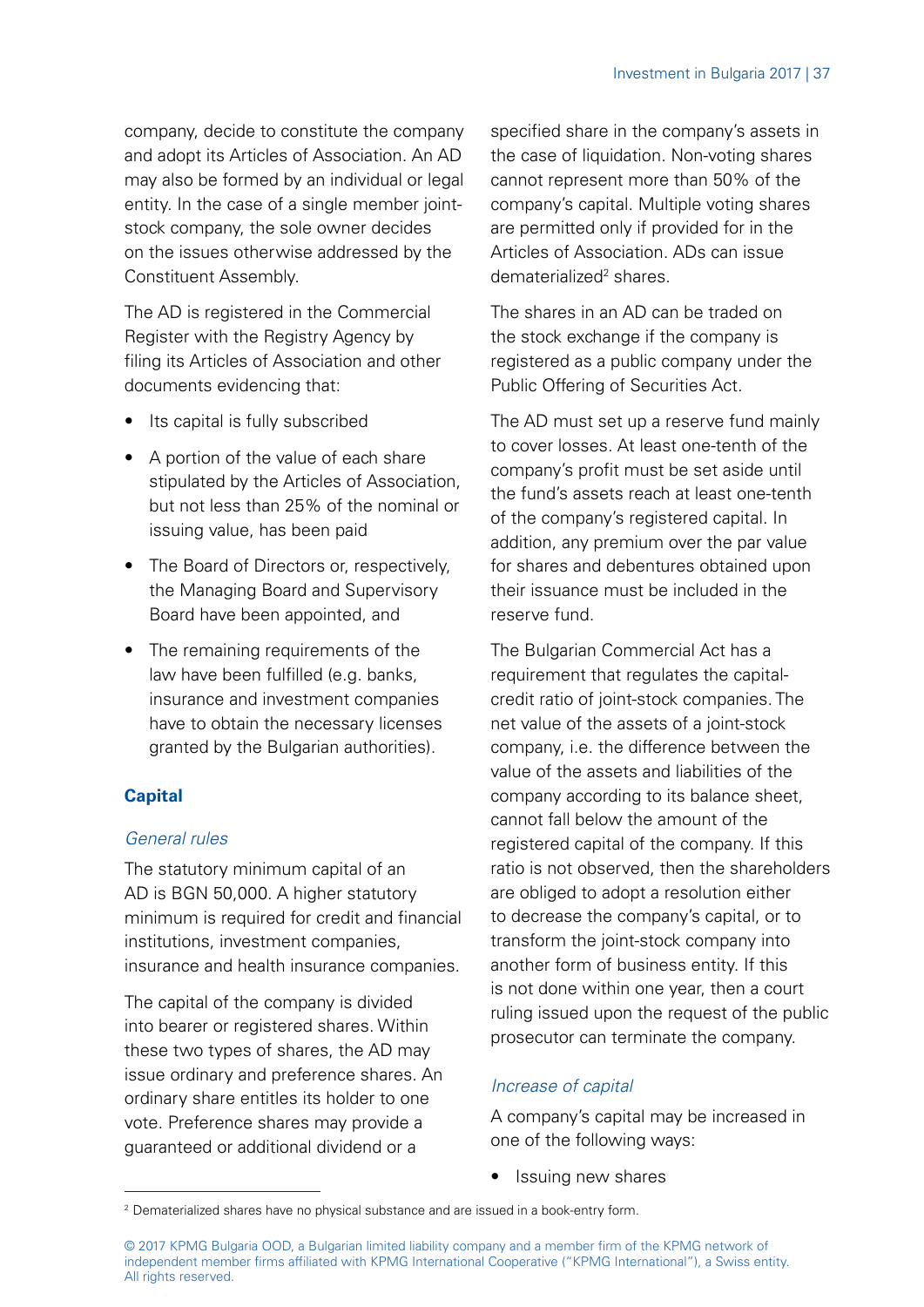#### 38 | Investment in Bulgaria 2017

- Increasing the nominal value of shares already issued, or
- Converting debentures into shares.

The resolution to increase the capital must be taken by the General Meeting of **Shareholders** 

The Articles of Association may empower the Management Board (Board of Directors) to increase the company's capital up to a specified amount. Under this provision, new shares may be issued within five years from the date of the company's incorporation. A resolution which allows for the issuance of new shares may also be passed by amending the Articles of Association of the company. If this is done, then the Management Board (or Board of Directors) may increase the company's capital up to the amount specified in the amending resolution for up to five years from the date of registration of the amendment in the Commercial Register.

### Decrease of capital

A company's capital may be decreased through either of the following:

- Reduction in the nominal value of shares, or
- Cancellation of shares.

A capital decrease requires shareholders' approval. The resolution of the General Meeting of Shareholders on the capital decrease must be announced in the Commercial Register. By its announcement, it is presumed that the company is committed to secure or repay all creditor claims. Creditor consent is assumed if no written objections are filed within three months from the date of announcement of the resolution for capital decrease with the Commercial Register.

#### **Management**

#### General rules

The joint-stock company's governing bodies are the General Meeting of Shareholders and the Board of Directors (one-tier system), or the Supervisory Board and the Management Board (twotier system). There are no requirements regarding the nationality or residence of members of either board. A member of the Management Board may not be a member of the Supervisory Board. The members of the Board of Directors, the Management Board and the Supervisory Board may be shareholders. All Board members are held liable jointly and severally before the company for damages caused in the course of their duties.

In a single member joint-stock company, the owner is empowered to decide on all issues otherwise handled by the General Meeting of Shareholders.

The General Meeting of Shareholders consists of all shareholders entitled to vote. The first General Meeting of Shareholders must be held within 18 months of incorporation. Subsequently, a regular General Meeting of Shareholders must be held at least once a year, not later than 30 June. General Meetings of Shareholders are usually called by the Board of Directors/ Management Board or by the Supervisory Board, or upon a request of shareholders representing no less than 5% of the company's capital.

The General Meeting of Shareholders may amend and supplement the Articles of Association, transform and dissolve the company, elect and recall members of the Board of Directors or the Supervisory Board, appoint and dismiss registered auditors, approve the annual financial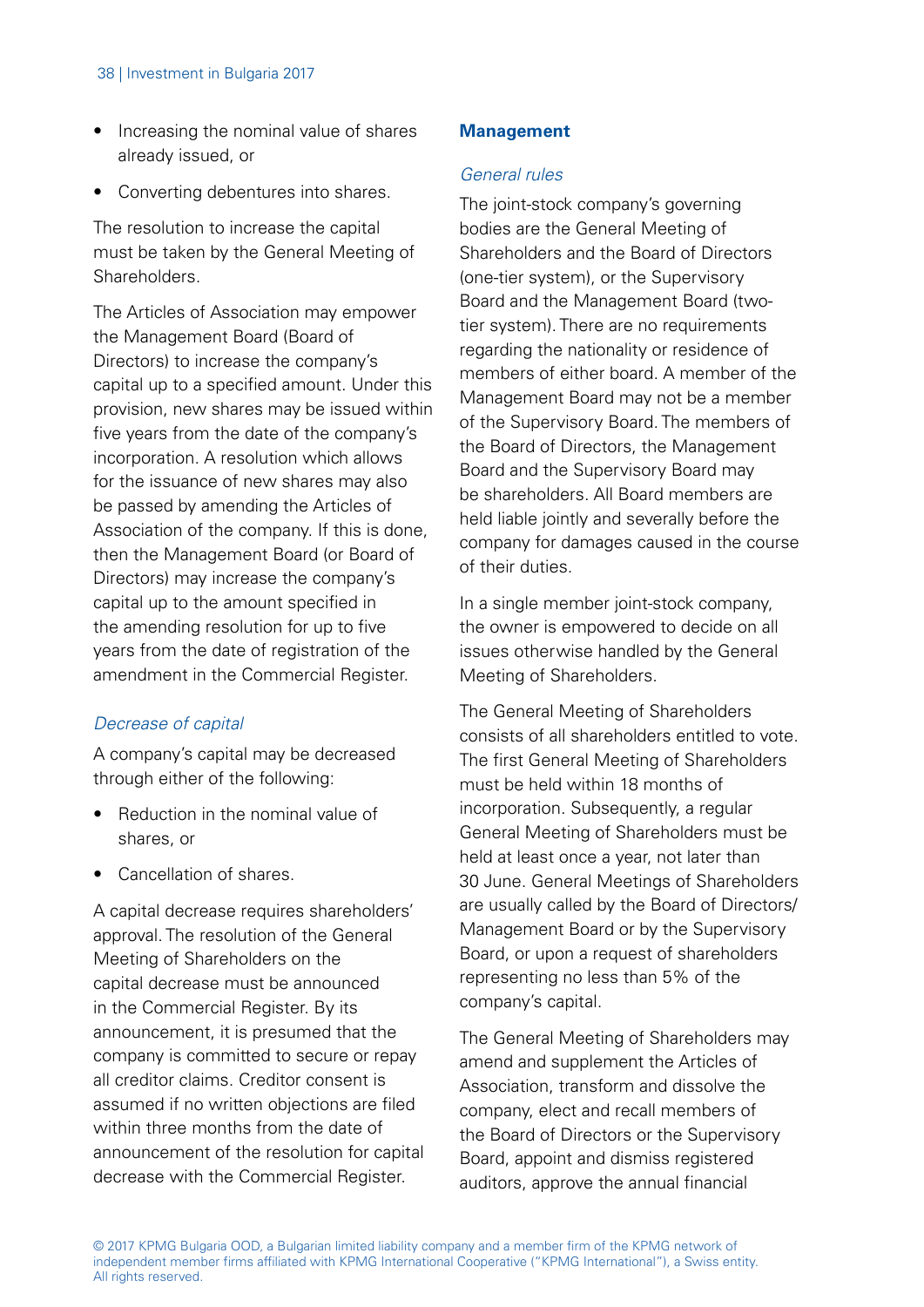statements as certified by the appointed registered auditor and resolve other matters which fall into its prerogatives by law or by virtue of the Articles of Association.

#### Two-tier system

The company's constituent Supervisory Board must be elected prior to company registration. Subsequent members of the Board are appointed by the General Meeting of Shareholders. The total number of Supervisory Board members may vary from three to seven.

The Supervisory Board does not effectively take part in the management of the company. Its primary function is to represent the company in its relations with the Management Board. The Supervisory Board appoints the members of the Management Board and exercises control over its activities and resolutions. The Management Board must report on its activity to the Supervisory Board quarterly.

Members of the Supervisory Board and the Management Board are required to execute management contracts with the company. Management contracts with members of the Supervisory Board must be signed by a person authorized by the General Meeting of Shareholders or by the sole owner of the capital of the company, in the case of an EAD. All management contracts with members of the Management Board must be executed on behalf of the company by the chairperson of the Supervisory Board or by their authorized representative.

The day-to-day management of an AD with a two-tier management system is carried out by the Management Board under the control of the Supervisory Board. The number of members of the Management Board may not exceed nine and not be

less than three. Subject to Supervisory Board approval, the Management Board may effectively delegate the company representation to one or several of its members.

If provided in the Articles of Association, certain resolutions of the Management Board may require prior approval from the Supervisory Board.

#### One-tier system

One-tier system companies are managed and represented by a Board of Directors. It consists of a minimum of three and a maximum of nine persons. The Board of Directors delegates the actual management and representation of the company to one or more of its members who are subsequently designated as executive directors. They serve at the discretion of the Board of Directors and can be replaced at any time. The executive director of a joint-stock company is required to have a written management contract with the company. The management contract must be executed on behalf of the company by the chairperson of the Board of Directors.

Non-executive members of the Board of Directors can conclude management contracts with the company at the company's discretion.

## **Other forms of business association**

#### **European forms of business association**

The European forms of business associations are unions of legal entities, individuals or both, from EU Member States. The EU legislation regulates the following forms of business associations: (i) European company, established as a European joint-stock company; (ii) European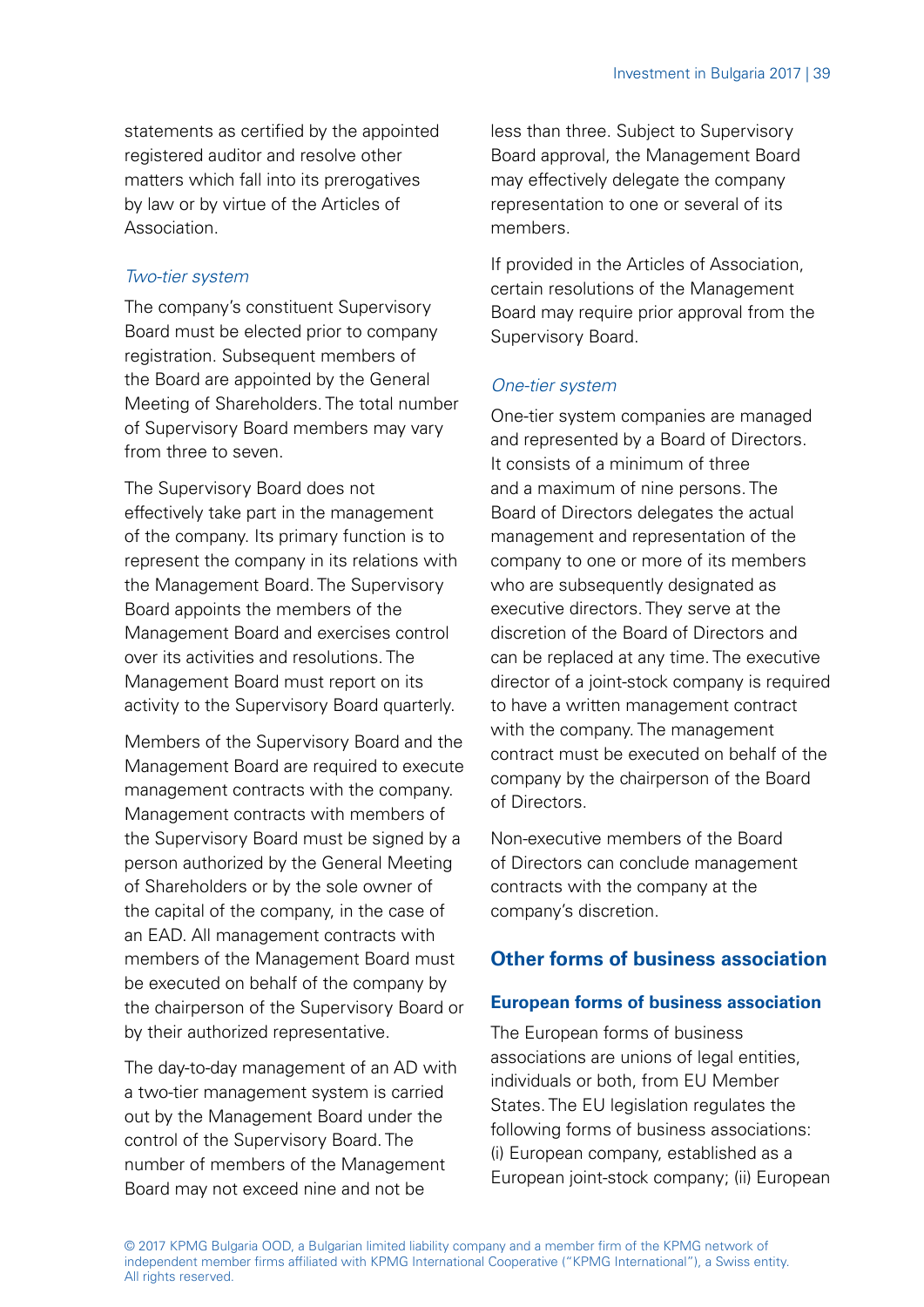cooperative society; (iii) European economic interest grouping. In Bulgaria, these entities are mainly regulated by the Commercial Act, the Cooperatives Act and the Commercial Register Act, all in conformity with EU legislation.

## **Unlimited partnership (SD)**

The unlimited partnership is an entity formed by two or more partners who are jointly and severally liable to the entity's creditors. Their liability for the entity's debts is unlimited. There is no capital requirement.

The Bulgarian unlimited partnership (unlike the German and Austrian general partnerships for example) is a separate corporate entity from its partners.

Each partner is entitled to take part in the management of the partnership's business unless the Articles of Partnership have assigned the management to one or several of the partners or to a third party.

## **Limited partnership (KD)**

Limited partnerships include general and limited partners. General partners are fully liable for the company's debts while the liability of limited partners does not exceed their contribution to the partnership. General partners must manage and represent the entity.

## **Limited partnership with shares (KDA)**

Limited partnerships with shares are formed by at least three limited partners whose liability is limited to the amount of their contributions to the company's capital. There are also general partners with unlimited liability.

The formation of a KDA is initiated by the unlimited partners. They have the right

to select the limited liability partners as subscribers of the company's capital.

KDAs are managed by a General Meeting of Partners and a Board of Directors. The General Meeting of Partners consists of all partners. Only limited partners have voting rights. The day-to-day management of the partnership is carried out by the Board of Directors which includes only general partners.

## **Sole proprietor – ednolichen targovets (ET)**

A sole proprietor may be any capable individual who has permanent residence in Bulgaria. A person may register only one trade name as a sole proprietor.

## **Commercial Register**

While the Commercial Act regulates the method of incorporation of business associations in Bulgaria, the Commercial Register Act (CRA) regulates the registration of business associations as each newly established entity begins its legal existence with its entry into the Commercial Register.

The Bulgarian Commercial Register is a centralized electronic register where all mandatory registration matters, with regard to Bulgarian traders and foreign entity branches, are kept.

The registration procedure is assigned to the Registry Agency at the Ministry of Justice which is the registration authority. The Commercial Register is available to the public, including via the internet – www.brra.bg. The Registry Agency also manages the reservation of company names and announcement of documents and facts such as annual financial statements, Articles of Association, invitations to shareholders and others.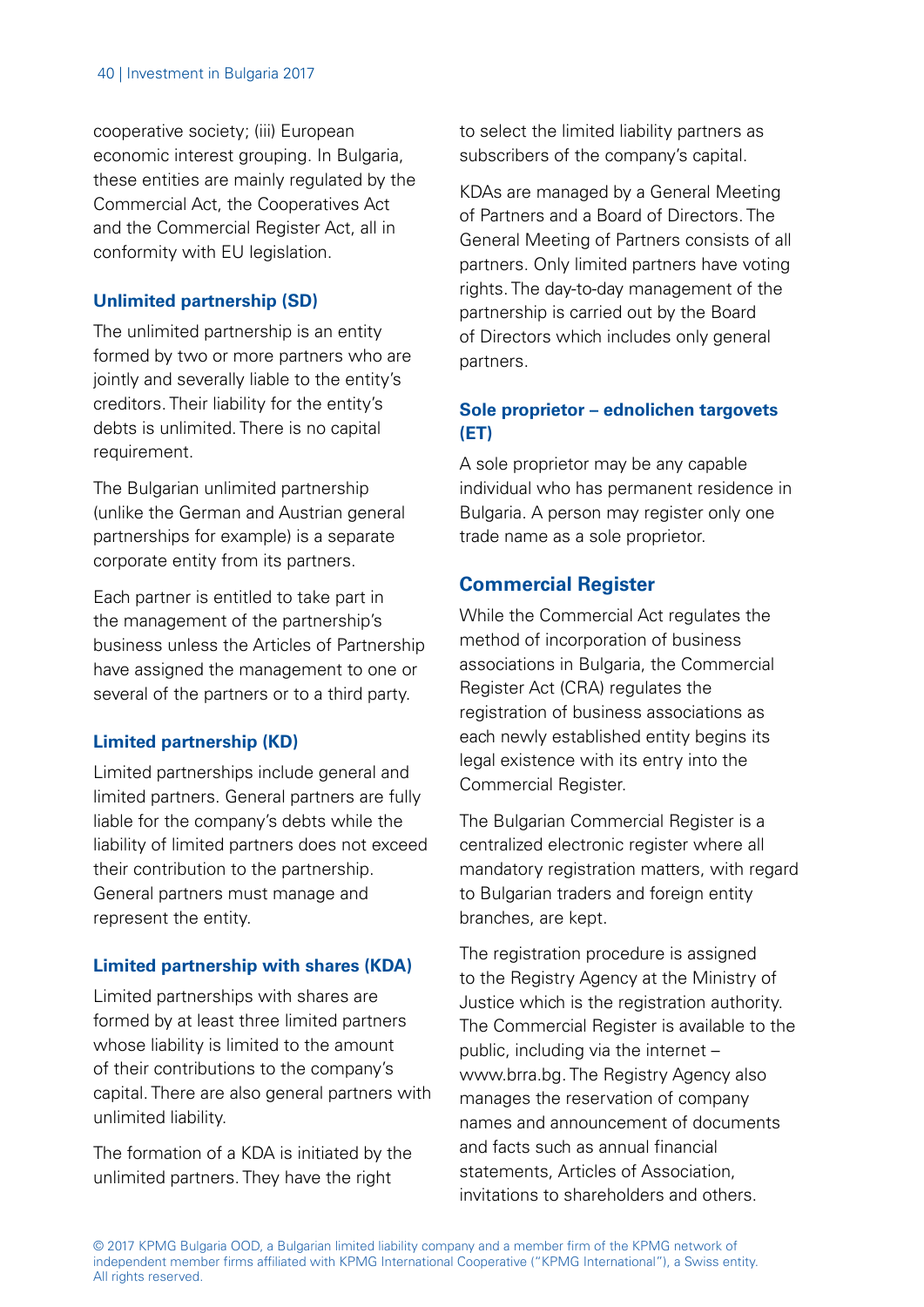The CRA determines the registration procedure of all five main forms of business associations, namely: unlimited partnership, limited partnership, jointstock company, limited liability company and limited partnership with shares. Furthermore, the CRA regulates the registration procedure of sole proprietors, cooperatives and branches of foreign companies. It does not apply to partnerships, foundations, NGOs and others.

Following registration with the Commercial Register, companies obtain a registration number – Unified Identification Code (UIC) which is used for taxation, social security and statistical purposes. Once received, this UIC remains unchanged until termination and/or cancellation.

Apart from the registration of a company, the CRA also regulates subsequent corporate changes such as entry into the Commercial Register of a procurator, pledge of shares, pledge over a commercial enterprise, termination and liquidation of a company, initiation of stabilization proceedings, transfer or transformation of a commercial enterprise, change of the company's representatives, seat or name and others.

However, the district courts retain their competency regarding insolvency and stabilization procedures.

The Bulgarian Registry Agency provides free SMS notifications to traders and branches of foreign companies when an application for registration of changes has been submitted to the Commercial Register.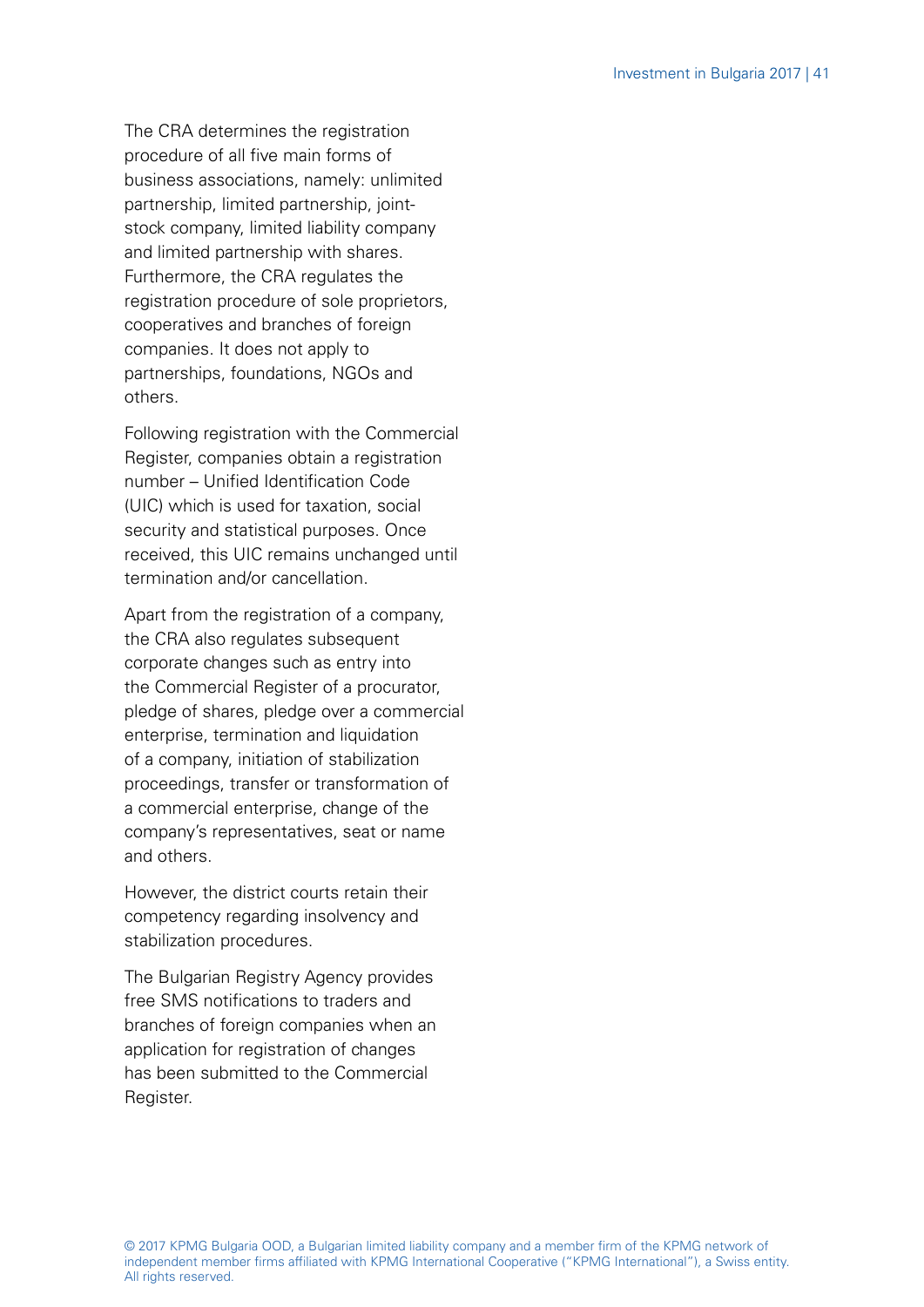## Real Estate

The major legislative acts governing real estate and real estate transactions in Bulgaria are the Bulgarian Constitution, the Ownership Act, the State Property Act, the Municipal Property Act, the Agricultural Land Ownership and Use Act, the Civil Procedure Code, the Encouragement of Investment Act, the Territorial Development Act, the Obligations and Contracts Act, the Condominium Ownership Management Act and the Ordinances on its implementation, the Constructors Chamber Act.

## **Types of ownership over real estate**

Ownership of real estate in Bulgaria may be public or private.

Public ownership includes properties of public interest and those designated for public use only and public functions, such as the coastal beach, national roads, forests and parks, streets, squares, museums and schools.

Public properties belong to the state and municipality and are operated by the respective administrative department. They can be granted for operation to third parties through concession, public-private partnership or lease upon satisfying conditions explicitly stated by law. In the latter case, the lease period for public state and municipal properties cannot exceed 10 years, as the granting of the lease in both cases is subject to public tender procedures.

Public properties cannot be disposed of (i.e. by sale purchase, donation, in-kind

contribution, exchange) and cannot be acquired on the basis of possession and expired prescription period. However, limited property rights (e.g. construction right) may be granted for municipal public properties and for state public properties (except for properties related to national security and state defense), when provided by the law.

Private properties can belong to individuals, entities, the state and municipalities. Private properties can be subject to real estate transactions. The sale and purchase of state and municipal property is usually executed by public tender or as part of a public-private partnership (PPP) project. The exchange of ownership title or construction right over private state and municipal real estate property can be performed only in cases explicitly specified in the law. The lease period for state and municipal private property cannot exceed 10 years and the granting of a lease is subject to public tender procedures or PPP procedures.

By virtue of amendments to the Act to Supplement the Ownership Act (State Gazette, issue No. 107 of 2014, effective as of 31 December 2014), the statutory prescription period for acquiring private state and municipal properties has been stopped to run by 31 December 2017. Thus, this moratorium established initially back in 2006 has been prolonged yet another time until the end of 2017. This means that currently private state and municipal properties cannot be acquired on the basis of expired prescription period.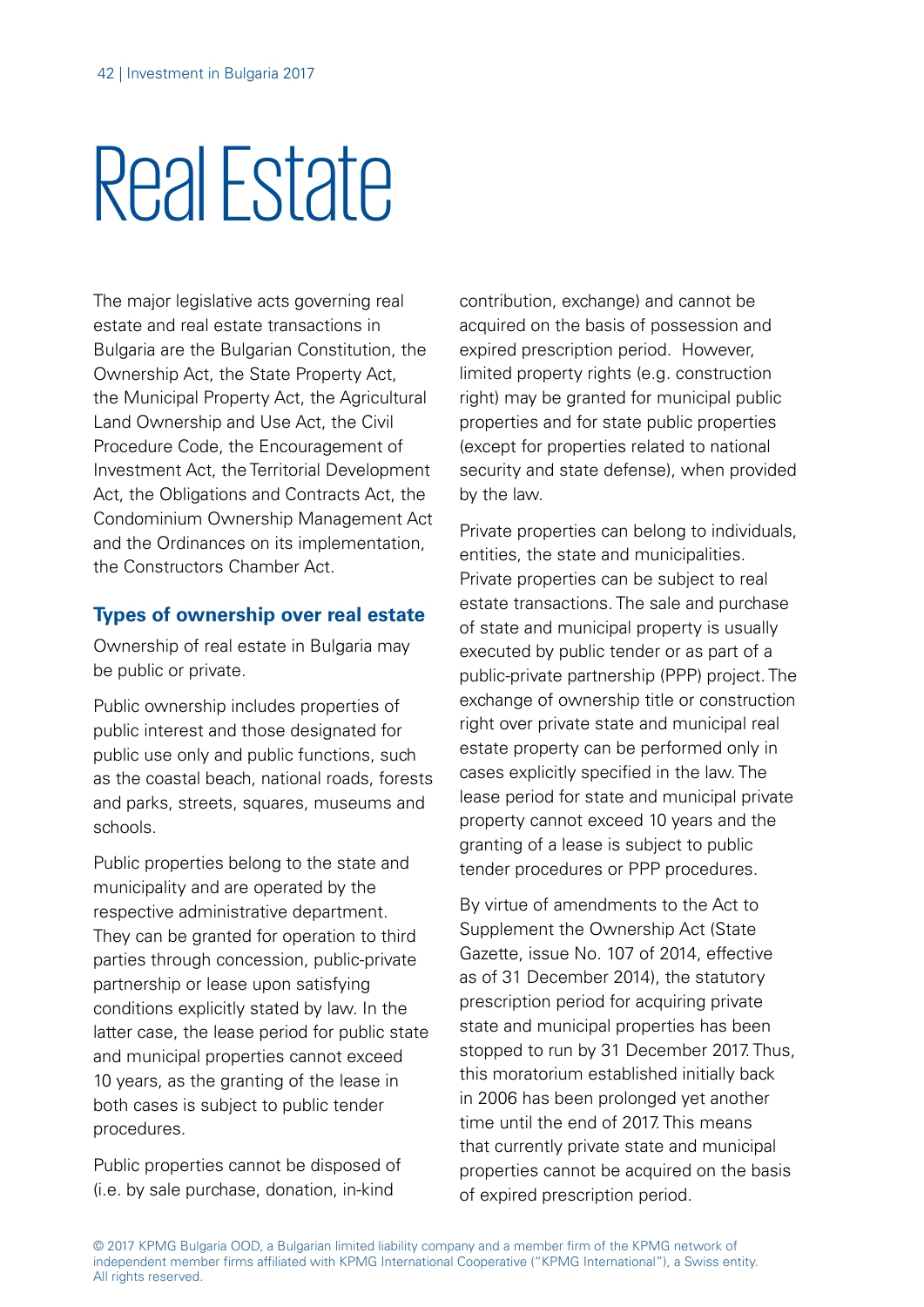When the property belongs to two or more persons, co-ownership is established. The co-owners decide operations by majority and each has a right of first refusal in case of disposal of the property. The co-owners can authorize one of themselves to represent their co-ownership before third parties.

Buildings can represent condominium ownership. In this case, floors or specific units of floors may be exclusively owned by separate persons while condominium ownership areas for all owners in the building are the façade, the roof, the construction and everything which is for common use. Condominium ownership is established when: (i) the building is completed, (ii) the floors in the building are two or more, and (iii) floors or specific units on the floors belong to different owners (see Section "Condominium ownership management" below).

### **Condominium ownership management**

The Condominium Ownership Management Act (COMA) in force as of 1 May 2009 regulates the regime of buildings under condominium ownership, namely the management of common areas, the rights and obligations of the owners and occupants of individual dwelling units or parts thereof.

The COMA shall be applicable to the management of common areas of buildings under condominium ownership, i.e. in case floors or separate units (apartments, shops, restaurants and others) of buildings are owned by different owners.

There are two exceptions in which the COMA shall not apply, namely: (i) in case of buildings under condominium ownership with up to three individual units, belonging

to more than one owner (in this case the general rules of the Ownership Act shall apply); and (ii) in case of buildings under condominium ownership in closed-type residential complexes, the management of the common areas shall be agreed by written contract with notarized signatures. concluded between the investor and the owners of the individual units.

As per the COMA, condominiums shall be managed by a general assembly of owners and/or by an association of owners. Unlike the general assembly of owners, the association of owners is a legal entity which shall be established in accordance with the procedures set out in the COMA The general assembly of owners or the association of owners may decide to transfer the maintenance of the building by means of contract to a third party – individual or legal entity.

For the purposes of maintenance of the common parts of a building, a special Repairs and Renewal Fund is to be created. The general assembly of owners/the association of owners adopt a plan for performance of repair works, reconstructions and reorganizations in the building.

By virtue of the COMA, the municipalities have established and maintain public registers of buildings or separate entrances under condominium ownership located on their territory.

## **Evidence of title**

The ownership title and limited property rights over real estate property in Bulgaria are evidenced by ownership title documents (usually in the form of a notary deed). In addition, the law requires that title documents are registered at the Land Registry. By virtue of this registration, the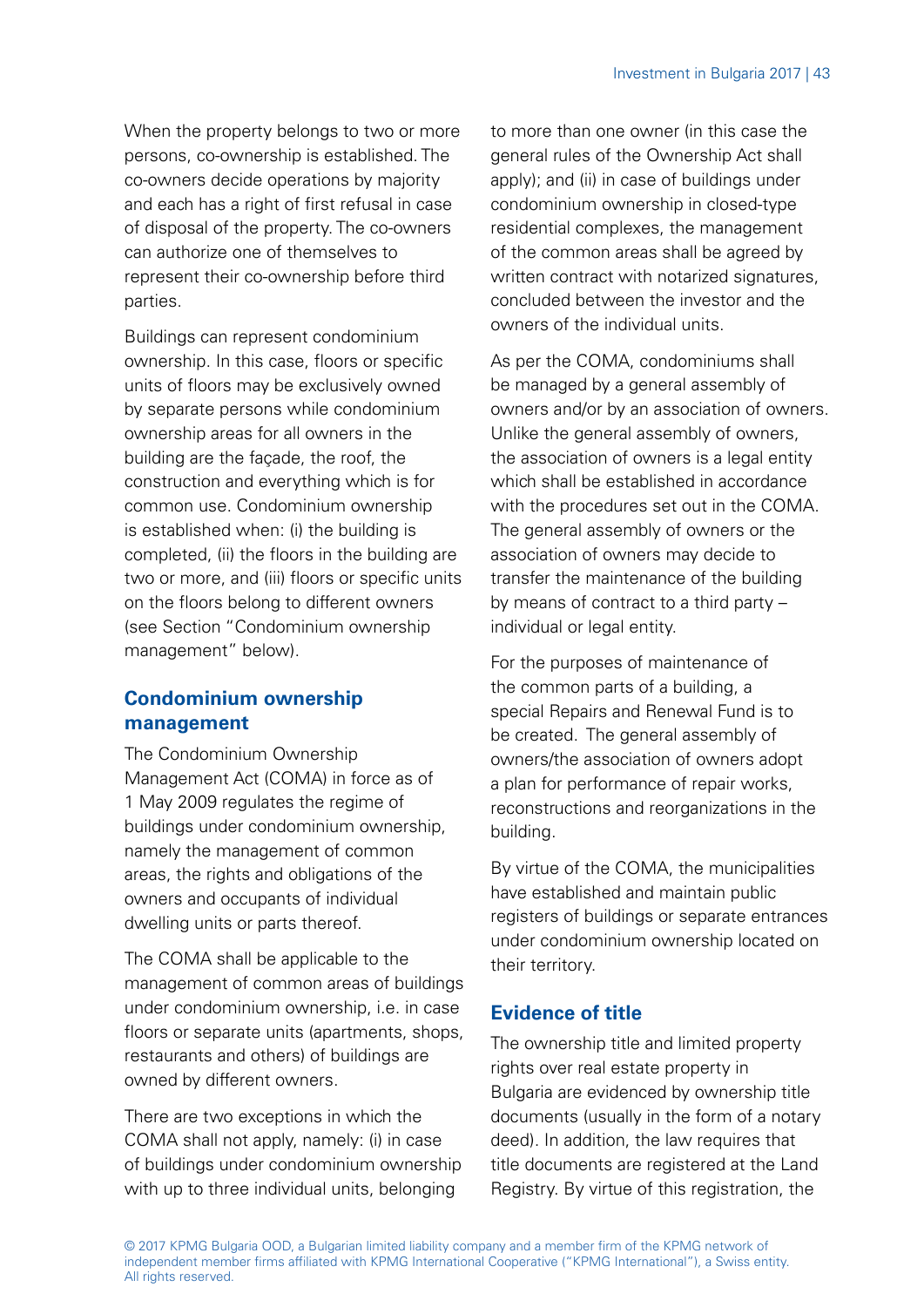acquisition of the ownership title or limited property rights becomes defendable against third parties.

## **Acquisition of real estate**

#### **Direct acquisition**

In Bulgaria, foreign citizens and foreign companies can directly acquire buildings, premises within a building and limited property rights (e.g. a construction right and right of use). There are restrictions to foreigners owning land in Bulgaria, except for the cases reflecting the provisions of the Act of Accession of Bulgaria to the EU into the national legislation, as described below.

The Accession Act provides for restrictions for acquisition of land by EU citizens and entities as follows: (i) for land provided for second residence and (ii) for agricultural land, forests and forest land. Since the five-year transition period for second residence expired on 31 December 2011 and the seven-year transition period for the agricultural land, forest and forest land expired on 31 December 2013, EU residents and entities can acquire urban land, agricultural land, forest and forest land in accordance with the requirements specified by national law. The Ownership Act, regulating the acquisition of land, does not specify whether the general legislative provisions shall apply to the acquisition of land by EU residents and entities or specific rules are to be adopted for such acquisition.

Citizens (non-resident citizens) and entities of countries which are not members of the EU and the EEA may acquire ownership title over land under the terms of an international agreement ratified under the terms provided for in the Constitution of the Republic of Bulgaria, which has entered into force.

Foreigners (non-resident or resident citizens) may acquire ownership title over land in case of legal succession. In case of inheritance of land by citizens and entities of countries which are not members of the EU and the EEA, if not otherwise provided for in an international agreement, they are obliged, within three years following the revealing of the inheritance, to transfer the ownership to persons who have the right to acquire such estates.

#### **Indirect acquisition**

The restrictions on the acquisition of land by foreigners do not apply to Bulgarian legal entities involving foreign participation. However, the applicable laws provide for other restrictions to the acquisitions of agricultural land as described in the present Section. Thus, in general, foreign legal entities and individuals can effectively acquire ownership rights over land through the acquisition of shares or an interest in existing Bulgarian companies, or through the establishment of such companies under Bulgarian law. It is possible for such a company to be 100-percent owned by a foreign investor.

Foreign companies and foreign citizens. furthermore, can acquire shares in the capital of a Bulgarian company which already owns a real estate in Bulgaria.

In contrast to the above, the following legal entities may not acquire and possess ownership title over agricultural land:

- Companies in which the shareholders directly or indirectly are legal entities registered in jurisdictions with preferential tax regimes
- Companies whose shareholder(s) are non-EU individuals and/or non-EU legal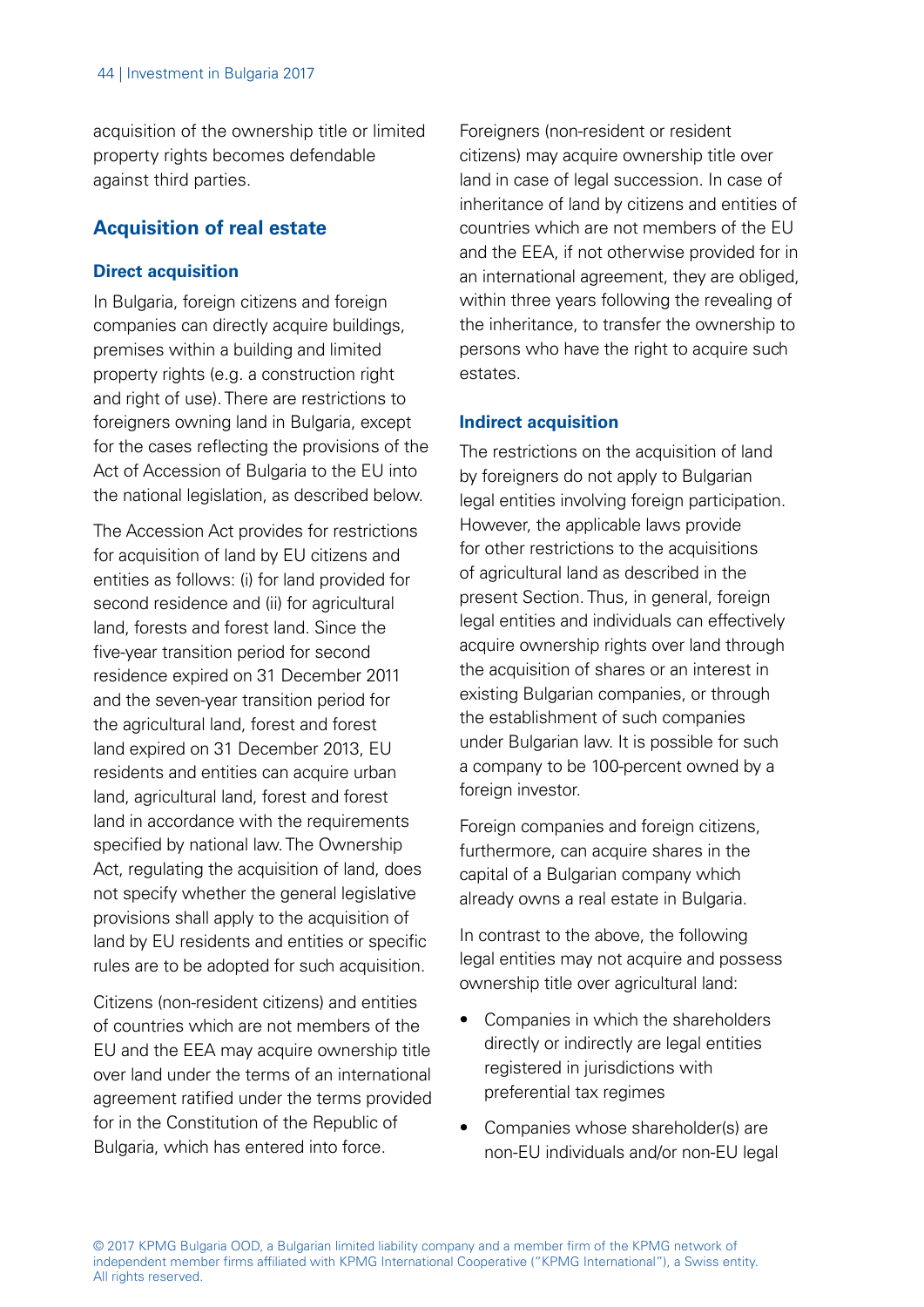entities, or whose shareholders are citizens of/have their registered seat at a country, which is not a party to the EEA agreement, as well as sole proprietors, incorporated by such individuals/legal entities

• Joint-stock companies which have issued bearer shares.

Only individuals and legal entities who are residents and have resided, respectively have been registered, in Bulgaria for more than five years may acquire ownership title over agricultural lands. Legal entities which have been registered in Bulgaria for less than five years may acquire ownership title over agricultural lands if their shareholders individuals have resided/have been registered residents in Bulgaria for more than five years.

#### **Transaction documents**

The general rule under the Bulgarian law is that transactions involving real estate (e.g., a purchase and exchange) must be executed with a notary deed before a registered notary public in the region where the real estate is located.

The form of a notary deed is mandatory not only for transactions for transfer of ownership title over real estate properties, but also for establishment of limited property rights over real estate properties (e.g., construction right and right of use).

After execution of the deed, the notary public is obliged, by law, to register the transaction into the Land Registry in order to make the title of the acquirer defendable against third parties.

For other real estate transactions, such as in-kind contribution, the sale of a commercial enterprise containing real estate properties and a voluntary distribution agreement, notarization of the signatures is sufficient.

A notary deed is not required for the sale of state or municipal property or in privatization transactions where the simple written form is sufficient for a valid title transfer. There are also special rules and procedures governing the acquisition of real estate arising from enforcement, insolvency and similar procedures.

## **Project development**

After the acquisition of the real estate, the owner can commence the project development, since the Bulgarian legislation recognizes as an investor the owner of land, or the holder of a construction right. However, certain exceptions are provided for the cables and pipelines of the common technical infrastructure, such as electricity cables, water and sewerage pipelines, telecommunication cables and others.

Determining the feasibility of a real estate project is a complex process. It requires input and knowledge from different areas, such as urban planning, geodesy and geology, structure, and installation engineering. The process also considers the potential environmental impact of the project and examines the investor's ability to financially support the project. Due to the many elements in the project development process and because each project is unique, the process may vary from project to project.

The main stages of the development process can be divided into:

- Regulation and planning stage
- Environmental impact assessment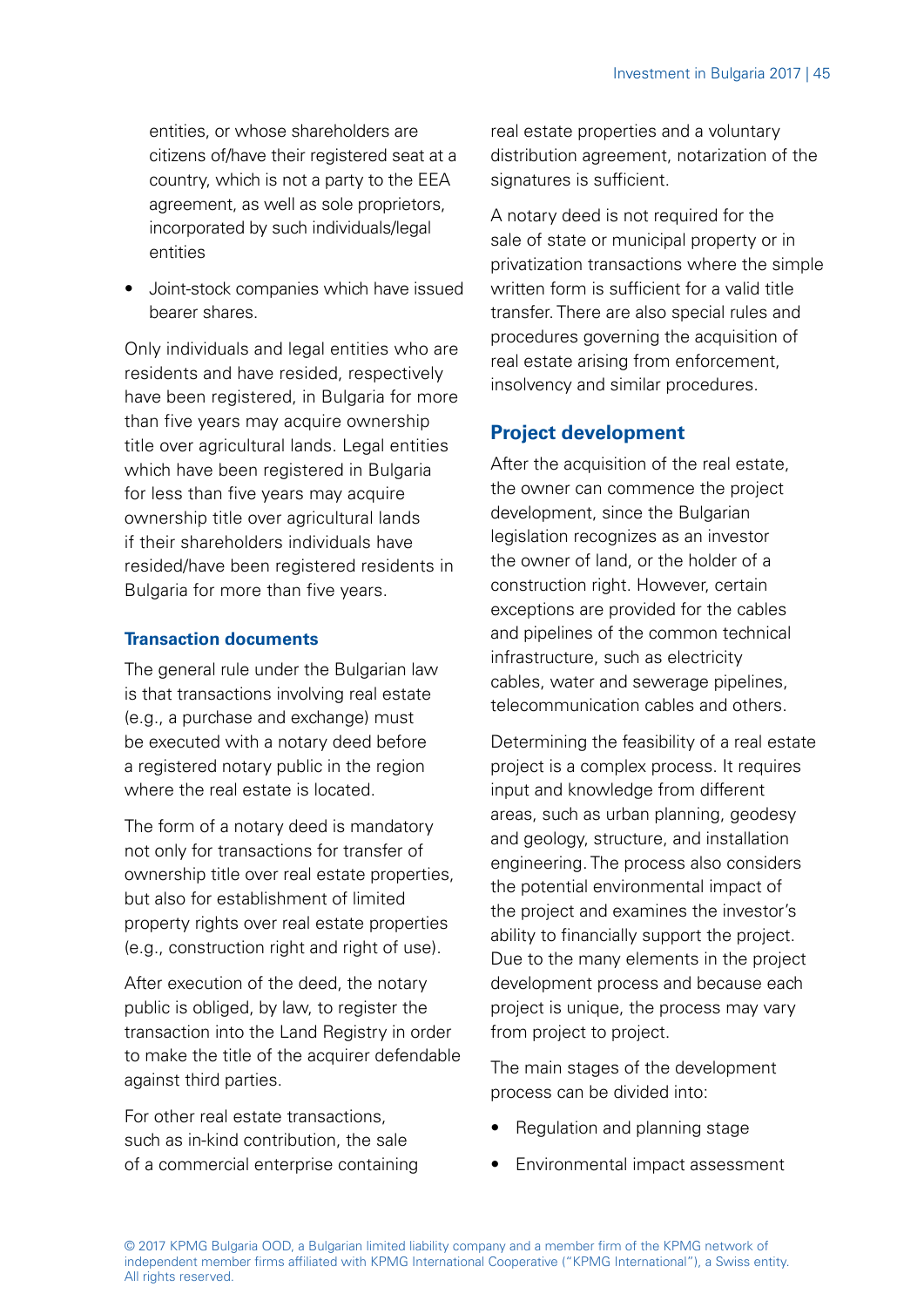#### 46 | Investment in Bulgaria 2017

- Permitting construction works and
- Execution of construction works and commencement of use.

The major legislation governing the development process in Bulgaria is made up of the Territorial Development Act (TDA), the Constructors Chamber Act, the Chambers of Architects and Engineers in Investment Design Act, the Development of the Black Sea Coast Act and various sublegislative acts.

### **Regulation and planning**

The regulation and planning stage comprises approval of a Detailed Development Plan (DDP) or amendment of an existing DDP, applicable when the provisions of the current DDP are not sufficient for the investor. The effective DDP is the first precondition to commence construction works.

The DDP can consist of a regulation part (plan for regulation) and/or a construction part (plan for construction). The plan for regulation transforms an unregulated land plot into a regulated land plot through determination of its borders (regulating lines) and provides access to the land plot from a street. In relation to the future construction, the construction part of the DDP specifies the construction parameters such as type and height of the building(s), the maximum density and intensity allowed, as well as the minimum green area.

Generally, the DDP is approved by the municipal authorities, but for construction projects of regional or national significance the DDP is approved by the Regional Governor or by the Minister of Regional Development and Public Works.

Specific requirements to the DDP can be stipulated for leisure and possible land-slide areas, archeological areas and other similar zones.

The Cultural Heritage Act, in force as from 10 April 2009, provides for various measures for protection of the immovable cultural heritage, including special rules regarding the territorial planning and development of protected cultural zones.

#### **Environmental impact assessments**

Environmental impact assessments are required for real estate projects in two cases:

- For projects which are presumed to impact the environment, such as chemical factories, oil refineries, thermal power plants and others, and
- For projects impacting existing protected areas (reserves, national parks and others) or existing and potential protected zones (Natura 2000).

For certain projects, procedures for assessing the need for environmental impact assessment need to be performed.

Protected areas are designated to conserve biological diversity in ecosystems and natural processes occurring in them, as well as typical or unusual non-living natural features and landscapes. Protected areas represent national parks, nature reserves, natural monuments, natural parks and protected sites.

Natura 2000 is an ecological system of protected zones in the European Union, namely zones for the conservation of wild birds and zones for the conservation of natural habitats. As an EU Member State, Bulgaria must comply with all relevant EU legislation and directives, including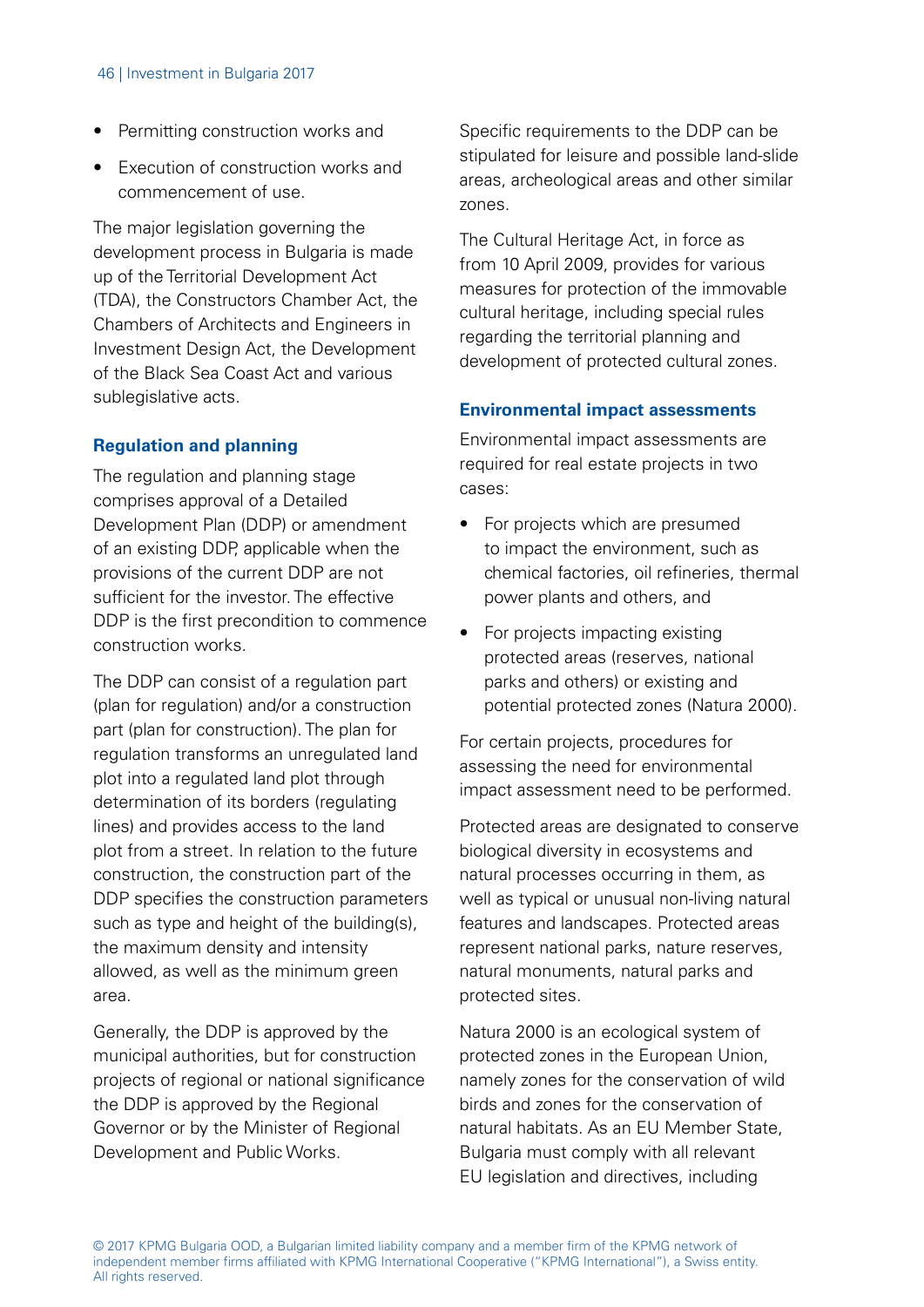EU Directive 92/43 on the conservation of natural habitats and wild fauna and flora and EU Directive 2009/147 on the conservation of wild birds, which repealed Directive 79/409. The requirements of both directives were implemented in the Bulgarian Biodiversity Act.

Though the protected zones in Bulgaria are still not fully approved, the legislation requires assessment of projects impacting the potential protected zones to be completed.

At present, the Council of Ministers has adopted decisions for approval of 339 protected zones under Natura 2000.

The announcement of other protected Natura 2000 zones is still in process. Interested parties may appeal the draft orders within a one-month term of their publication.

More information on Natura 2000 zones in Bulgaria, including detailed lists and maps, is available on the internet at http://www.moew.government.bg.

## **Permission of construction works**

Construction works are permitted on the basis of an effective DDP.

Chronologically, the process starts with the investor's assignment of a project for execution of an investment design. After that, preliminary contracts between the investor and the utility companies must be concluded and a valuation of the investment design must be obtained. In some cases, coordination with special controlling authorities (e.g. environmental inspection, fire safety department) is required.

The investment design is subject to approval by the respective administrative bodies and it serves as a ground for the issuance of a construction permit.

The investor may apply for the construction permit simultaneously with the submission of the design for approval. If the construction permit is requested separately from the investment design approval, the permit must be issued within seven days of the request.

The construction permit may be issued for the entire project or, predominately for complex infrastructure projects – for different stages of the project which can be executed and used separately.

In general, the investment design is approved and the construction permit is issued by the chief architect of a municipality.

The construction permit issued by the chief architect of a municipality must be announced to interested third parties who are entitled to appeal the construction permit together with the approved investment design before the local department of the National Construction Supervision Directorate (NCSD), where the construction project will be situated. In addition, the NCSD is entitled to perform an ex officio inspection and to repeal the construction permit within 14 calendar days after the NCSD has been notified of the construction permit issued in cases where the construction permit does not comply with the legislative requirements. The NCSD decision is subject to court appeal. After issuance of a positive court resolution confirming that the issuance of the construction permit is lawful, the construction permit can be deemed valid and the investor can proceed with the preparatory stage of the construction process.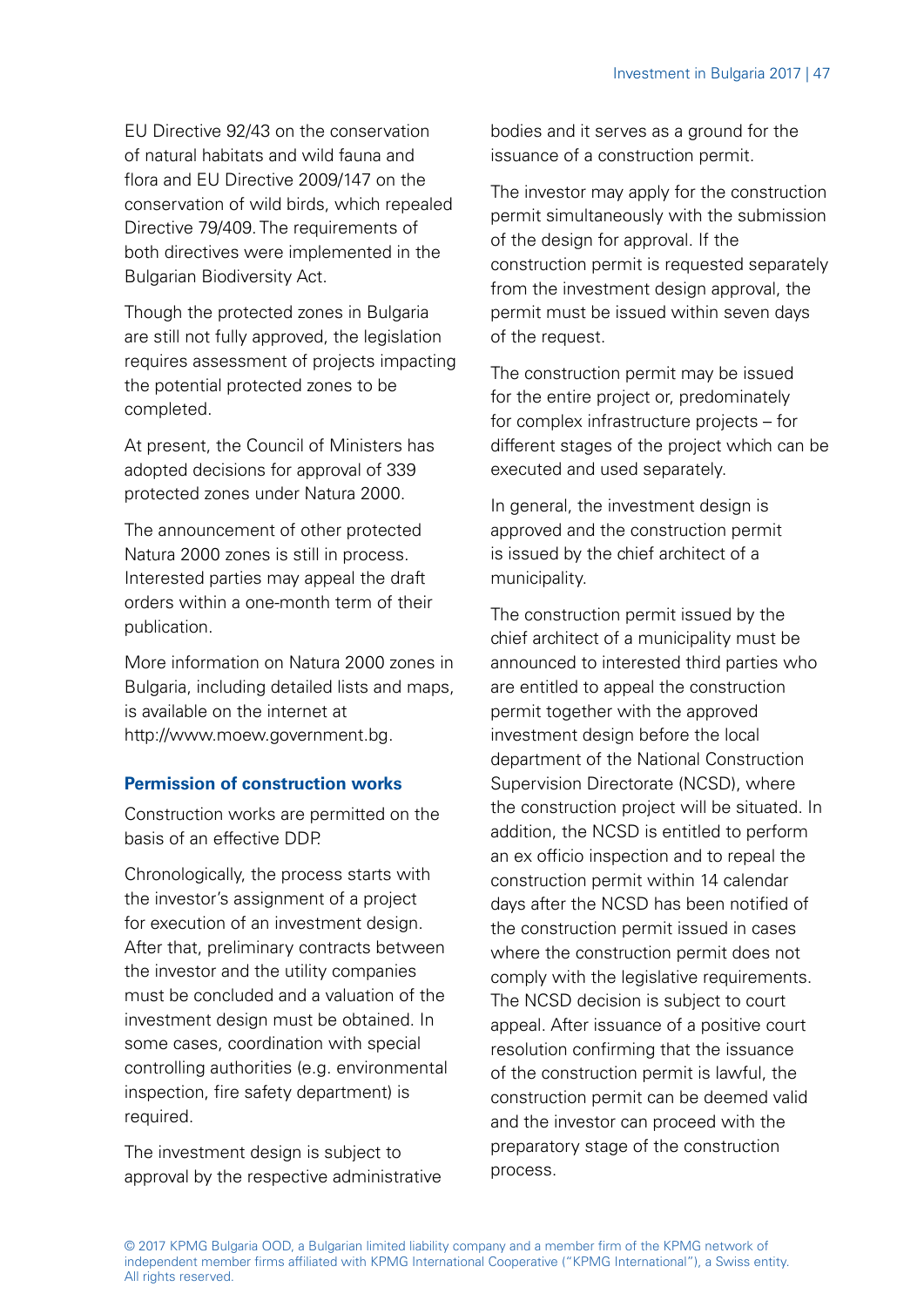## **Execution of construction works and entering into exploitation**

The next development stage is the execution of the construction works. There is no mandatory term for their completion – it is a matter of agreement between the investor and the contractor. However, the law provides that the construction permit shall lose legal effect unless construction has commenced within three years after the said permit has become effective or unless the rough construction work, including the roof of the building, has been completed within five years after the said permit has become effective and, applicable to physical-infrastructure line projects, unless the construction is completed within ten years after the said permit has become effective. Construction works in respect of which the construction permit has lost legal effect may be implemented after re-certification of the construction permit. The latter may be re-certified only once – for renewal of the term for commencement or for renewal of the term for completion of the construction.

During the construction works, a number of standard-form acts and protocols have to be compiled. The acts and protocols serve as evidence for the items that are recorded in them and they concern the commencement, execution and completion of the construction works. The participants in the development process who sign these acts and protocols are jointly responsible for the authenticity of the facts included in them.

The completion of the construction works is certified by the execution of a provisional Taking Over Certificate (the so-called Act, sample 15). With it, the participants certify that the works have been executed in

compliance with the DDP, the approved design, the legal requirements to the construction works and the terms of the construction contract. Based on the provisional Taking Over Certificate, the construction project is entered into exploitation and the construction becomes feasible for use.

In general, before entering into exploitation, a technical passport of the construction works shall be prepared by the respective consultant/technical controller. Depending on the significance of the construction project, its complexity and the associated operational risks, it can enter into exploitation through a:

- Permit for exploitation issued by the NCSD director if it is a significant construction project, or
- Certificate for exploitation issued by the chief architect of a municipality if it is not a significant construction project.

A permit for exploitation is based on a complex procedure which includes a protocol signed by a special committee (the so-called Act, sample 16) and a report issued by the construction supervisor. A certificate for exploitation is issued under a simplified procedure which involves only a desktop review of the documents for the construction project.

## **Participants in the development process**

During the various stages of the development process, the investor enters into relations with other participants, namely: the designer, the contractor, the consultant, the structural engineer, the technical controller and the utility companies. The relations between the participants in the development process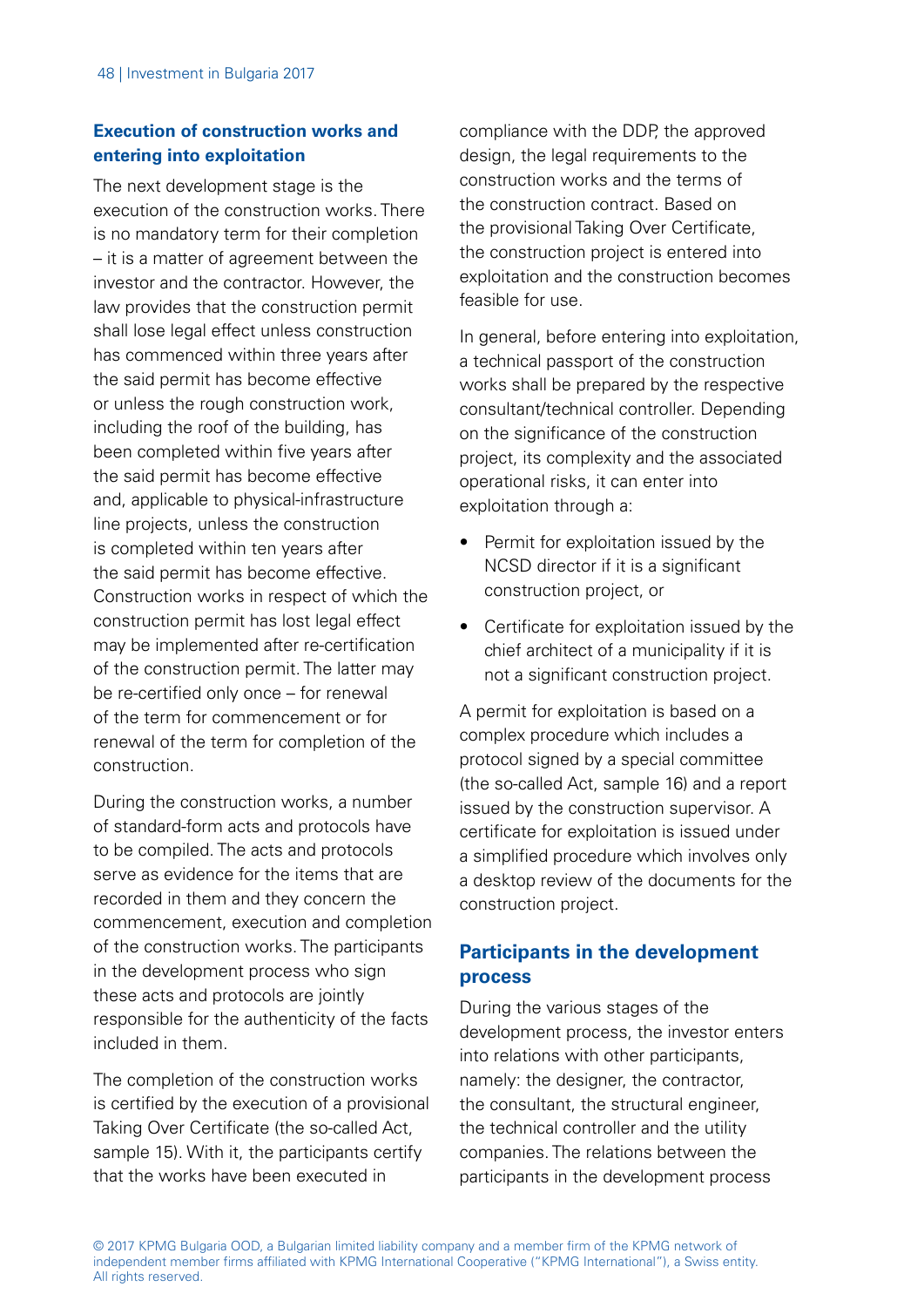must be settled by written contracts. As of 2017, a written contract for author's supervision with the designer of the construction works has become a mandatory condition for commencement of construction.

The **designer** of the construction works may be an individual with designer capacity, or an entity employing such individuals. Designers are responsible for the preparation of the investment design. They also exercise control to ensure that the construction works comply with the design (the so-called author's supervision), and are authorized to issue mandatory instructions to the contractor.

According to the Chambers of Architects and Engineers in Investment Design Act, effective from 8 February 2008, foreigners and nationals of EU Member States, other EEA states and Switzerland, whose professional qualification has been recognized according to the Recognition of Professional Qualifications Act, have the right to practice as architects, landscape architects, urban planners or engineers in the field of urban planning and/or development design in the Republic of Bulgaria.

The **constructor** is responsible for execution of the works in compliance with the approved design and permits, and the legal requirements applicable to such construction works.

Construction works can be executed only by a constructor who: (i) is a trader duly registered under the Bulgarian legislation or under the legislation in the country of origin, and (ii) is registered in the Central Professional Constructors Register at the Bulgarian Construction Chamber. As per amendments to the Constructors Chamber Act effective from 23 February 2010, the registration of a constructor in a relevant register in a Member State or in part of the European Economic Area shall be treated as a registration in the Bulgarian Central Professional Constructors Register. Switzerland was added to the abovementioned countries according to the amendments of the Constructors Chamber Act effective from 27 September 2013.

Based on the above amendments, on 9 February 2012 the Bulgarian Construction Chamber adopted a simplified procedure for registration with the Constructors Register of constructors from the EU who execute one-off specific construction projects in Bulgaria. From 27 September 2013, the simplified procedure is also applicable for constructors registered in Switzerland.

Exempted from registration are (i) those contractors deemed not to work on significant construction projects and (ii) foreign contractors who execute construction projects in Bulgaria according to NATO's program for investment in security.

The **consultant** is a trader who carries out valuations to ensure that the construction work complies with the investment design and exercises supervision over construction works.

As a construction supervisor, the consultant is responsible for the lawful commencement and execution of the construction works, the assessment of their energy efficiency, as well as for the fitness of the completed works to enter into exploitation. This person is also authorized by law to certify certain acts and protocols during the construction works and to issue instructions and orders which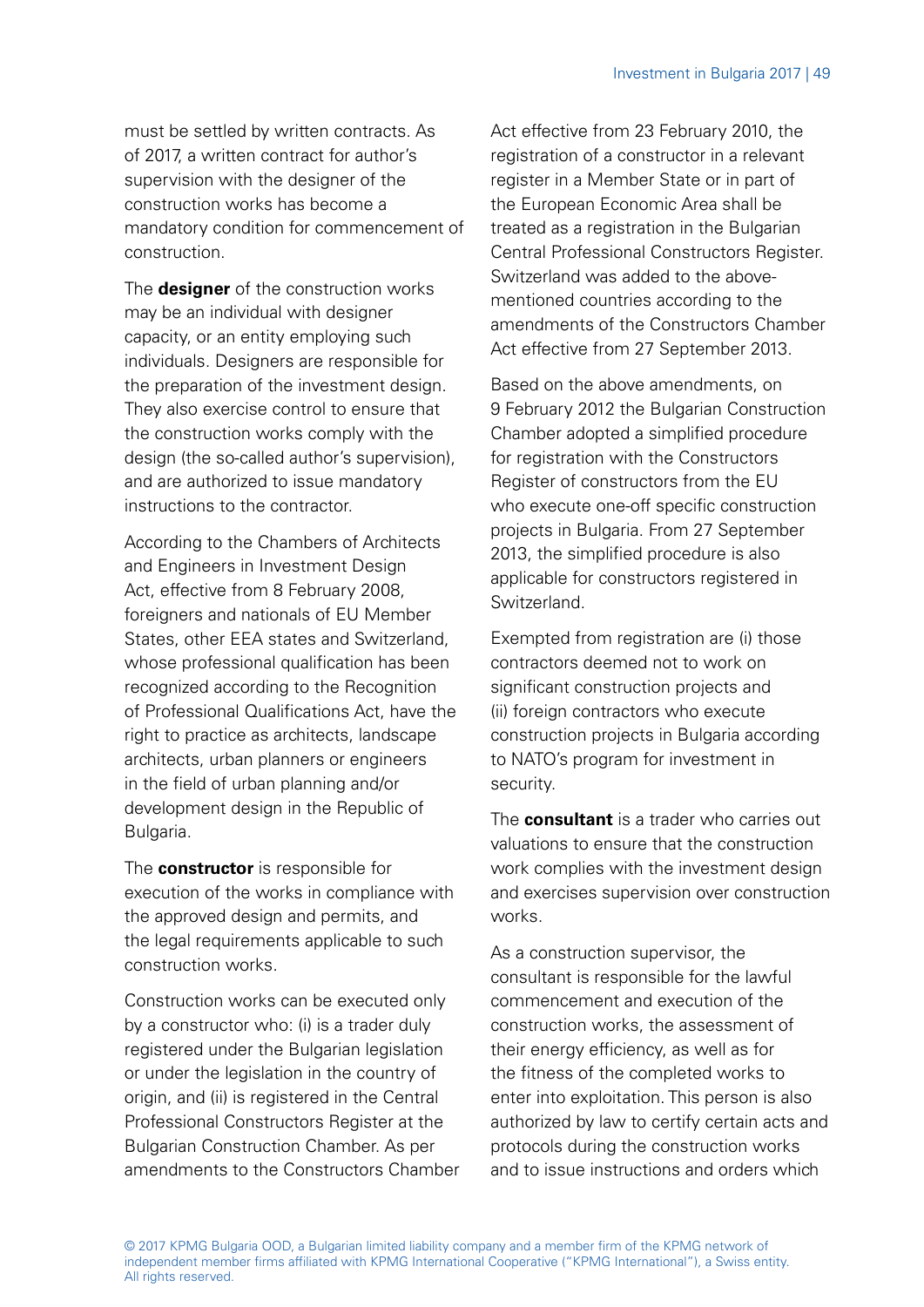are mandatory for other participants in the development process.

Pursuant to amendments of the TDA, effective from 26 November 2012, the license regime applicable to consultants was revoked and replaced with registration of consultants at a special register with the NCSD.

On 11 December 2012, Ordinance No. RD-02-20-25 for the procedure and terms for issuance of registration certificates to consultants for carrying out compliance evaluations of investment designs and/or for exercising construction supervision was promulgated in the State Gazette. It provides that, upon registration at the register with NCSD, the consultant is granted a registration certificate with a five-year term of validity. Consultants who have been licensed by the Minister of Regional Development and Public Works may conduct their activity until the expiration of their licenses. The certificate for registration is to be issued by the Head of the NCSD.

No registration is required in case a consultant executes pre-investment research, preparation for the design process and coordination of the construction process until the project enters into exploitation.

Activities as a consultant may be rendered by persons having a document issued by respective competent authority in a Member State or in an EEA state certifying the right to render such activity. In this case, a subsequent certificate issued by the Head of the NCSD is required.

Persons who are eligible to carry out compliance evaluations of investment designs and/or exercise construction

supervision in a Member State, but for whom the legislation of the Member State provides for no equivalent regime, are temporarily entitled to act as consultants in regard to a one-off specific construction project after issuance of a certificate by the Head of the NCSD.

The **structural engineer** is an individual possessing the special skills to exercise mandatory technical control over the structural parts of the investment design. The structural engineer must be included in a promulgation in the State Gazette list, prepared and updated annually by the Chamber of Investment Design Engineers. As of 23 February 2010, the activities of the structural engineer may be performed by individuals entered in a relevant list or register kept by a respective competent authority in a Member State or the EEA.

The **technical controller** is a civil engineer who manages the execution of the construction works on behalf of the contractor. If the construction works are executed by the investor themselves, the investor is obliged to appoint a technical controller.

The **utility companies** are the suppliers of electricity, water, sewerage and others. Prior to issuance of the construction permit, the investor signs preliminary contracts for supply with the utility companies, followed by final contracts. When a construction project requires external connections to the technical infrastructure to be built, the utility companies become involved in the investment design.

Designers, consultants, contractors and structural engineers are obliged to insure their own professional liability for damages that may be caused as a result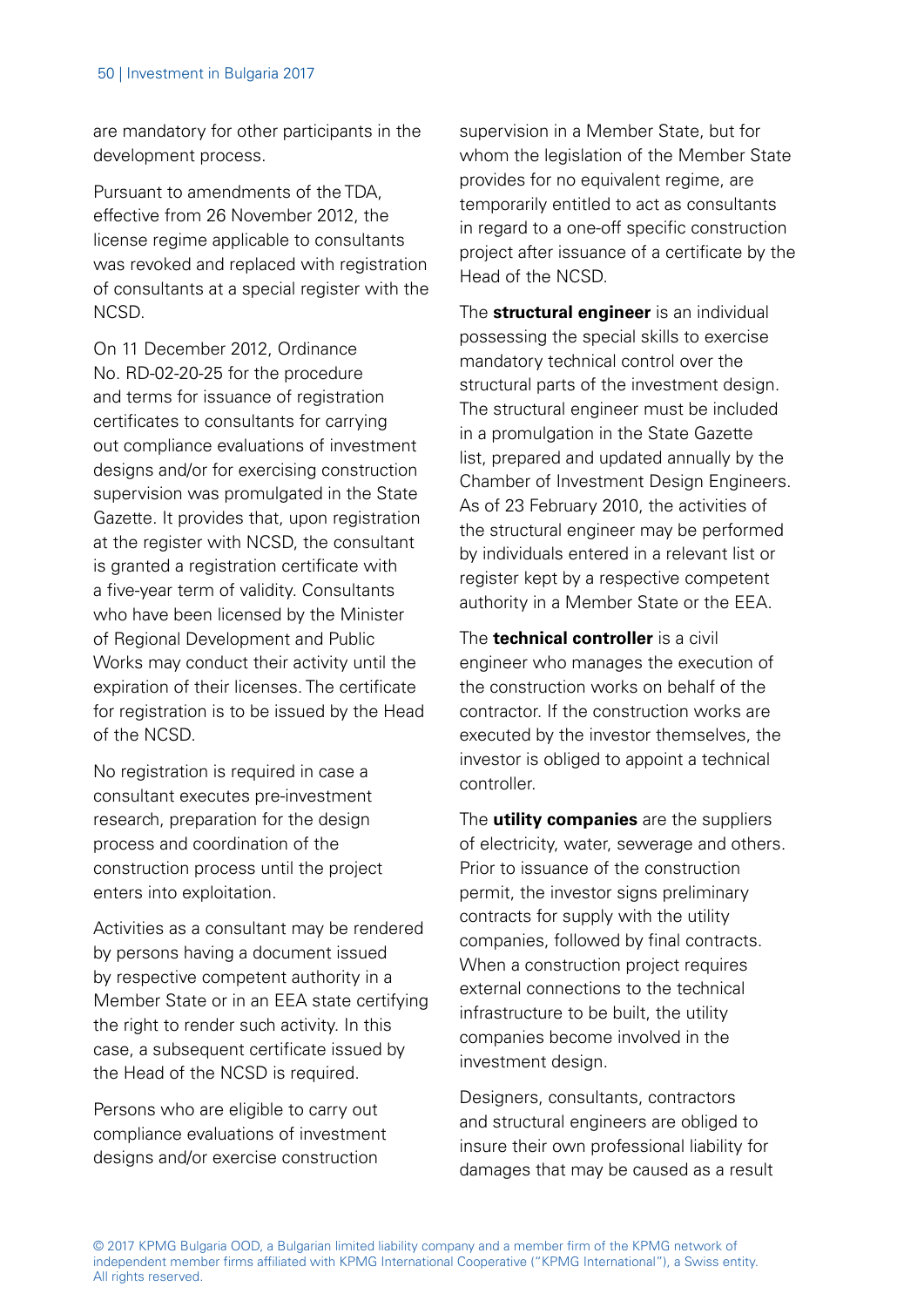of unlawful acts or omissions in the course of the fulfillment of their obligations. As the mandatory insurance covers only the minimum liability of the insured under any construction project, the investor may require additional insurance. Extended insurance coverage (e.g. contractor's-allrisks and employer's liability), if required by the investor, has to be agreed contractually, as it is not mandatory under the law.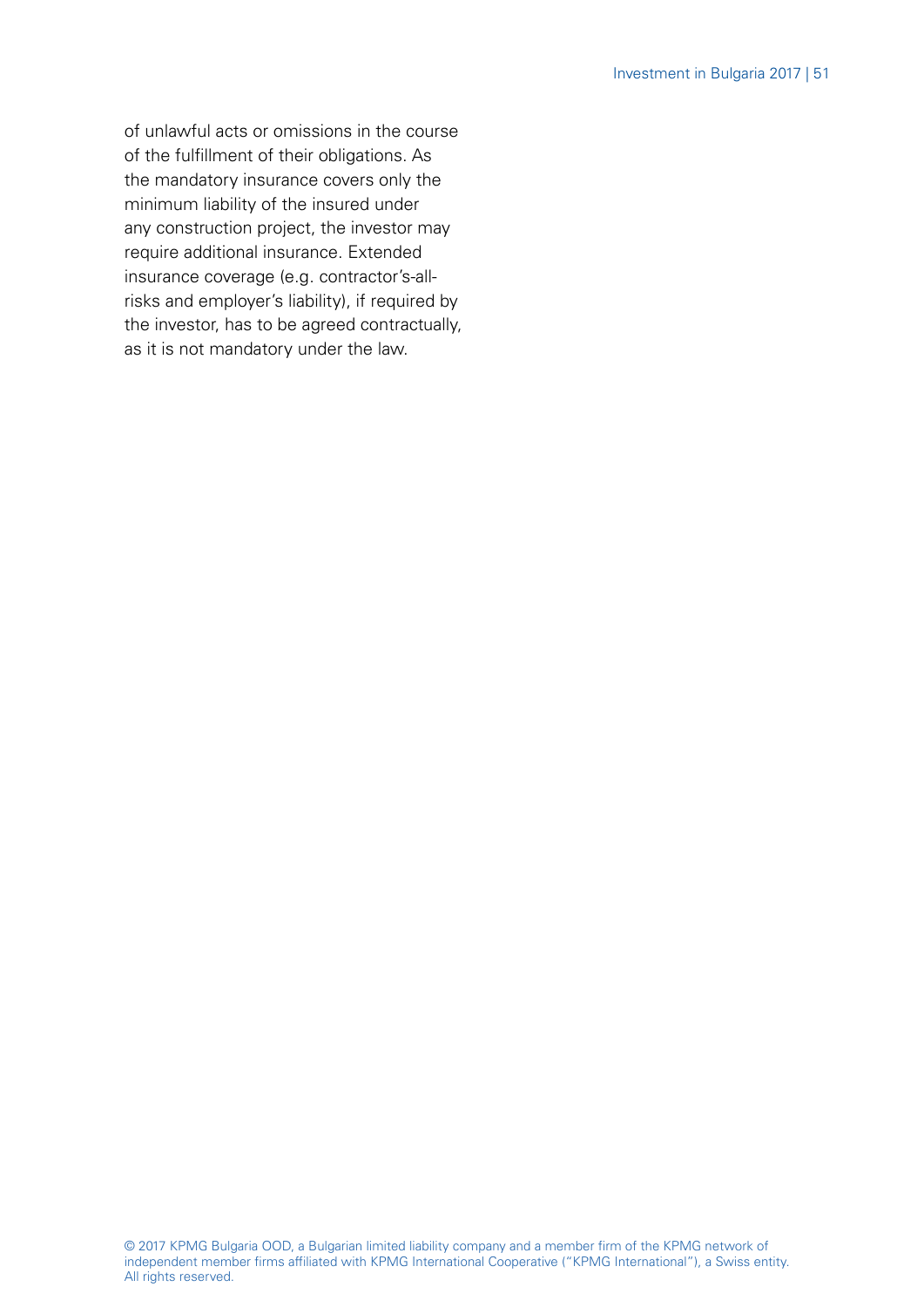# Accounting and Auditing

## **Accounting**

### **Introduction**

The Bulgarian accounting requirements are governed by the Accountancy Act (AA) effective from 1 January 2016 which transposes the requirements of Directive 2013/34/EU. The Commercial Act, the Credit Institutions Act, the Bulgarian National Bank Act, the Social Security Code, the Insurance Code, the Public Offering of Securities Act and certain other laws also contain regulations applicable to accounting and financial reporting requirements.

The requirements of the AA extend to all business organizations, including branches of foreign organizations, with representative offices being the only exception.

Overview of the requirements of the AA:

• It lays down definitions and classifications of entities

- Criteria for application of either International Financial Reporting Standards (IFRS) adopted by the European Union, or National Accounting Standards (NAS)
- Mandatory preparation of additional reports for certain entities
- Criteria for statutory financial audit
- Preparation of consolidated financial statements (CFS)
- Deadlines for publication of the annual financial statements and other reports.

## **Categories of entities and groups**

The classification of entities and groups of entities is at the core of the provisions of the AA as different requirements will apply on the basis of the categories, e.g. the preparation of additional reports for some entities. Entities and groups are classified in the respective category when, as at 31 December of the current year, they do not exceed at least 2 out of the 3 criteria.

| <b>Entities</b>                | <b>Micro</b> | <b>Small</b> | <b>Medium</b> | Large          |
|--------------------------------|--------------|--------------|---------------|----------------|
| Carrying value of assets (BGN) | 700,000      | 8.000.000    | 38.000.000    | $>$ 38,000,000 |
| Net sales revenue (BGN)        | 1,400,000    | 16,000,000   | 76,000,000    | > 76.000.000   |
| Average personnel              | 10           | 50           | 250           | >250           |

"Group of entities" is defined as the parent company and all of its subsidiaries.

| <b>Groups</b>                  | <b>Small</b> | <b>Medium</b> | Large          |
|--------------------------------|--------------|---------------|----------------|
| Carrying value of assets (BGN) | 8,000,000    | 38,000,000    | $>$ 38,000,000 |
| Net sales revenue (BGN)        | 16,000,000   | 76,000,000    | > 76,000,000   |
| Average personnel              | 50           | 250           | >250           |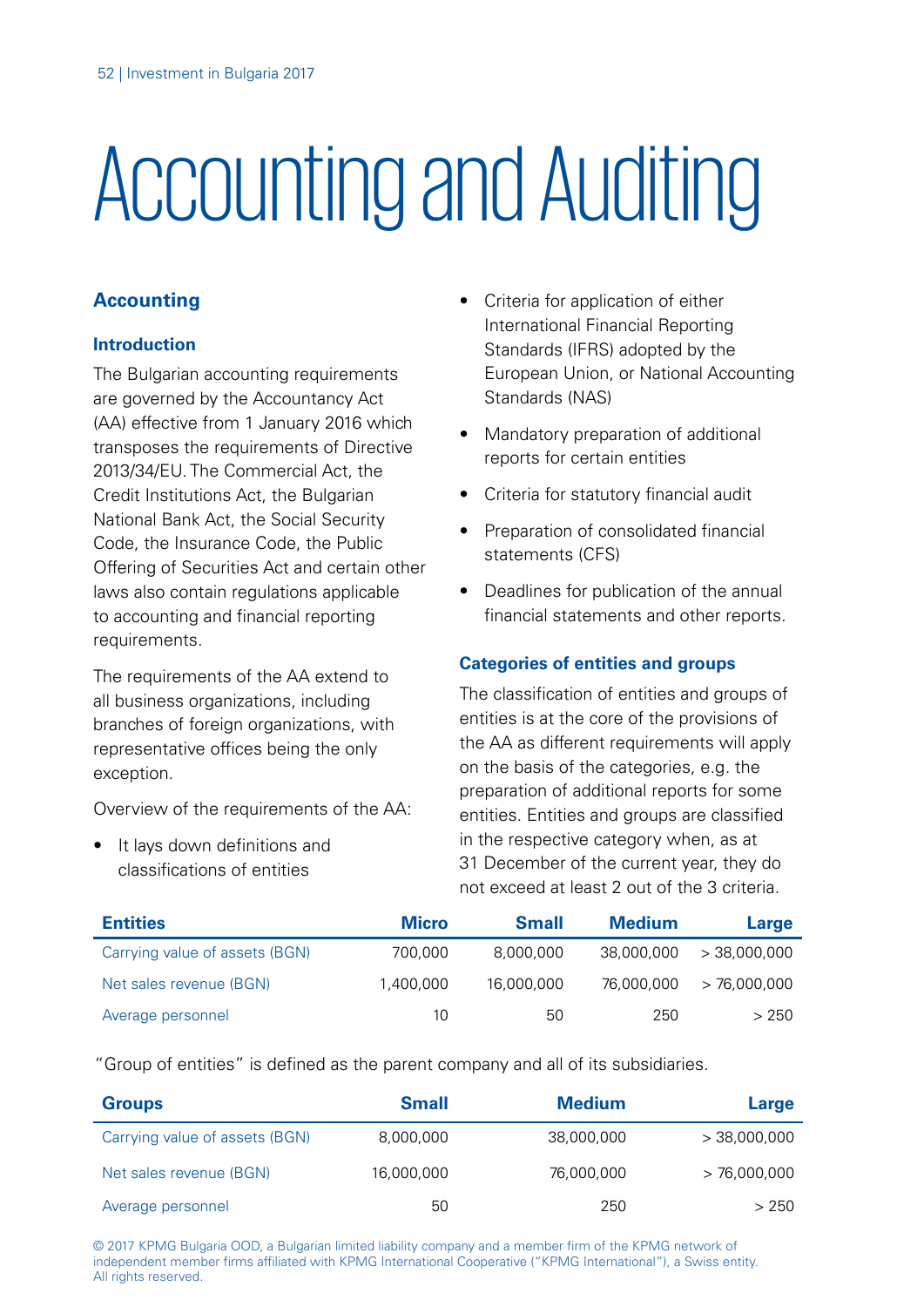A 2016 amendment to the AA stipulates that the categories of groups of entities may be further defined on the basis of the sum of the values of the indicators in the separate annual financial statements of the companies in the group, prepared as of 31 December of the current reporting period. In this case, in determining the category of the group, the thresholds of the criteria for the carrying value of assets and the net sales revenue shall be increased by 20%.

## **Public interest entities (PIEs)**

Every PIE must have an audit committee in accordance with the requirements of the Independent Financial Audit Act and these entities are required to publish additional reports together with the annual financial statements.

The public interest entities in accordance with the AA are listed below:

- Entities whose transferrable securities are admitted to trading on a regulated market of a European Union Member **State**
- Credit institutions
- Insurance and reinsurance undertakings
- Pension insurance companies and funds managed by them
- Investment intermediaries which are large enterprises as defined in the AA
- Collective investment schemes and management companies within the meaning of the Collective Investment Schemes and Other Undertakings for Collective Investments Act which are large enterprises as defined in the AA
- Financial institutions within the meaning of the Credit Institutions Act which are large enterprises as defined in the AA
- Holding Bulgarian State Railways EAD and its subsidiaries; National Railway Infrastructure Company
- Commercial entities whose primary business activity is to produce and/or transfer and/or sell electricity and/or thermal power and which are large enterprises
- Commercial entities whose primary business activity is to import and/or transmit and/or distribute and/or transit natural gas and which are large enterprises as per the AA
- Water supply and sewage operators under Article 2, paragraph 1 of the Law on the Regulation of the Water Supply and Sewage Services which are medium or large entities.

## **Preparation of annual financial statements (AFS)**

All entities are required to prepare annual financial statements with a financial year end of 31 December. The financial statements are the responsibility of the company's management.

Pursuant to the AA, companies prepare stand-alone (non-consolidated) and consolidated financial statements (where required). In accordance with the requirements of the AA, financial statements (interim, annual and consolidated) may be drawn up only by preparers of financial statements. Any individual or a specialized accounting enterprise may be a preparer of financial statements provided that they meet the requirements of the AA for a minimum level of education and relevant professional experience.

Depending on their classification (micro, small, medium, large or PIE), the entities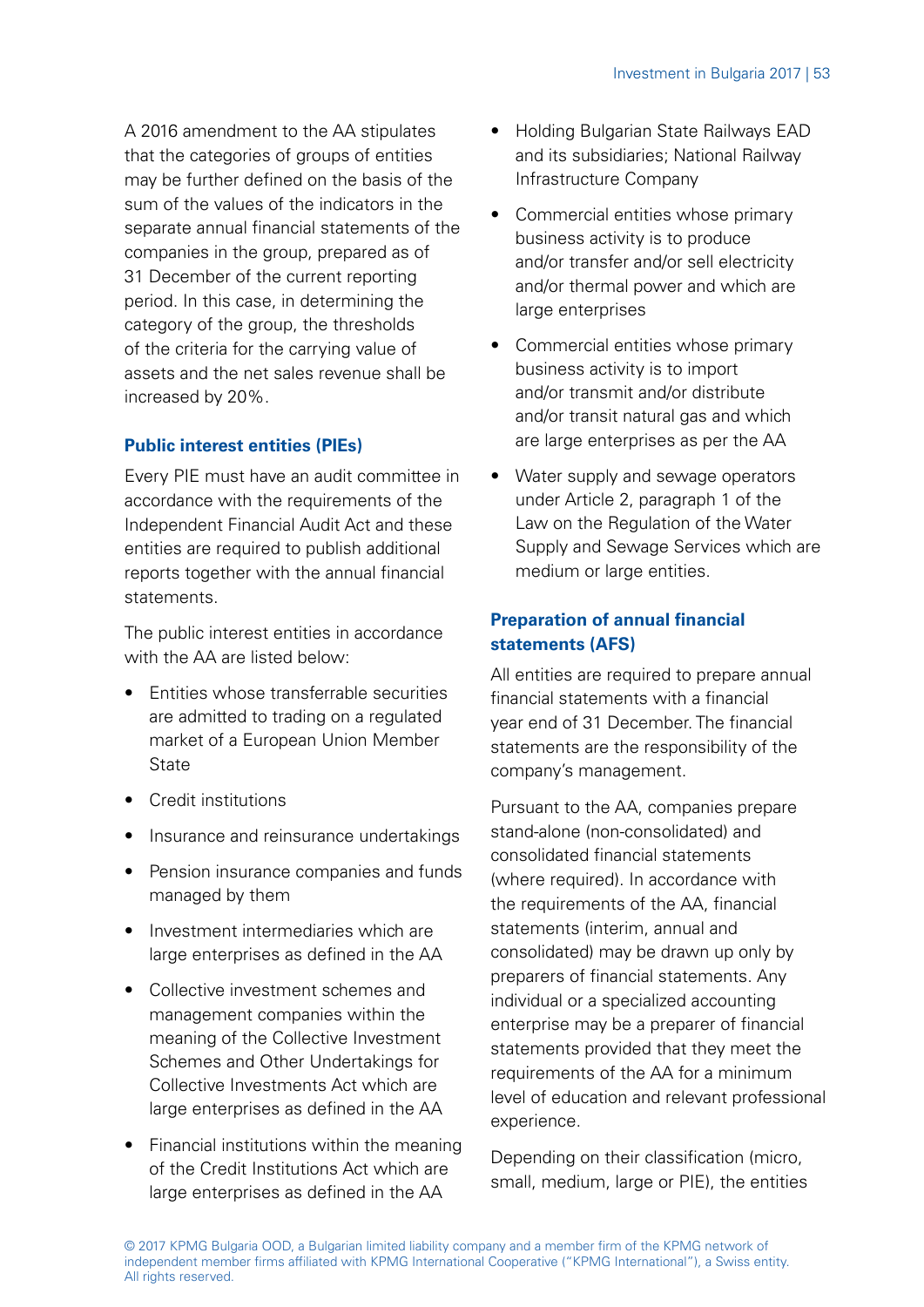apply different criteria or may apply certain exemptions for the preparation of a full set of annual financial statements.

#### **Applicable financial reporting framework**

Public interest entities are required to prepare and present their annual financial statements on the basis of the IFRS as adopted by the EU. Entities other than PIEs apply the National Accounting Standards which are adopted by the Council of Ministers of Bulgaria but they may opt to voluntarily apply IFRS. Once having selected IFRS as an applicable framework, entities generally may not revert to NAS. However, the AA introduces the option for a one-off transition to application of NAS for certain entities currently applying IFRS.

Non-profit legal entities, regardless of their classification, prepare AFS in accordance with NAS.

The underlying accounting principles under NAS are generally similar to those under IFRS in their 2002 version. The basic principles adopted by the AA are going concern and the accrual basis of accounting. The principles of consistency, prudence, matching and substance over form are also incorporated into the Bulgarian accounting practices.

Currently, the IFRS for SMEs which were issued by the International Accounting Standards Board (IASB) in 2009 are not endorsed in Bulgaria.

#### **Stand-alone financial statements**

The financial statements consist of a statement of financial position, statement of profit or loss and other comprehensive income, statement of cash flows, statement of changes in equity and disclosure notes to the financial statements.

Entities which, in accordance with the requirements of the AA, are mandatorily subject to audit (see below) are additionally required to prepare an annual management report for the annual activity of the company. This report includes, but is not limited to, information about recent and future developments of the entity, a description of the major risks, important subsequent events, a description of financial instruments used by the entity and financial risk management.

The statement of financial position and the statement of profit or loss and other comprehensive income must be based on, and supported by, bookkeeping records. Comparative figures must be presented.

Entities under the supervision of the Financial Supervision Commission, such as banks, insurance companies, investment companies, pension and health insurance funds and listed entities, are required to file certain additional reports with the Commission on a monthly basis.

Under the AA, there are specific accounting rules to be followed by companies in liquidation and bankruptcy.

The disclosure notes must include additional information necessary to give a true and fair view of the financial position and results of the business. This includes an explanation of the accounting policies applied in the accounts and disclosure notes.

#### **Consolidated financial statements (CFS)**

Companies having a majority holding in, or exercising control over subsidiaries, must generally prepare consolidated annual financial statements. The consolidated financial statements must present a true and fair view of the group's transactions with third parties. To this end, all intra-group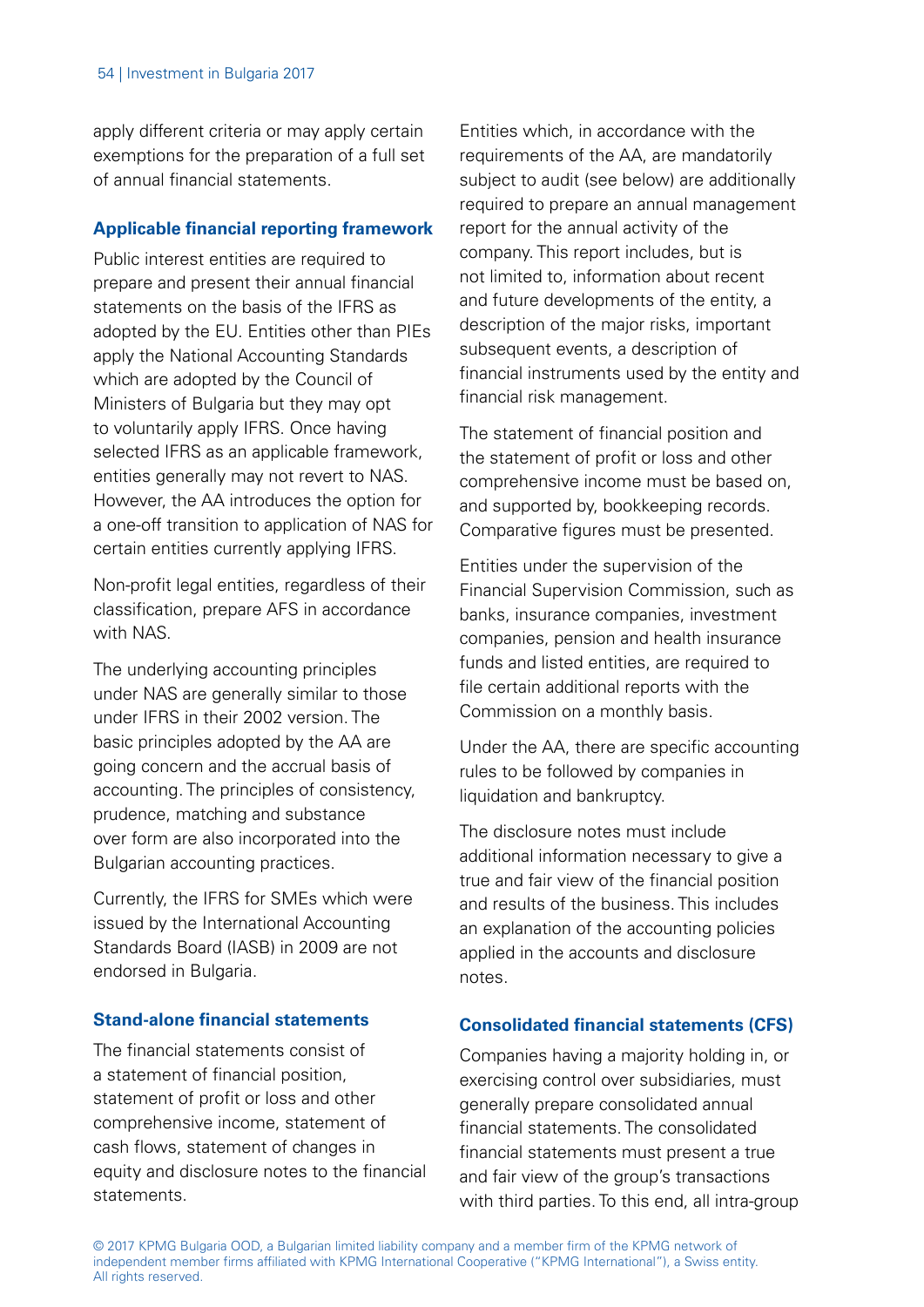transactions and balances are eliminated. The consolidated financial statements are prepared and presented on the basis of the accounting standards applied to prepare and present the annual separate financial statements of the parent company.

CFS are prepared by a parent company in accordance with the rules and requirements of the applicable accounting standards – NAS or IFRS. CFS may not be prepared by a parent company of a small group, unless at least one PIE is part of the group.

## **Additional mandatory reports for certain entities**

Certain mandatory reports are to be prepared and published together with the AFS in addition to the annual report on activities:

- Report on payments to governments required from large enterprises and all PIEs active in the extractive industry or the logging of primary forests
- Non-financial declaration required from large enterprises which are PIEs and which, as at 31 December of the reporting period, exceed the criterion for average number of employees during the financial year – 500 employees
- Corporate governance declaration (in accordance with the Public Offering of Securities Act, see also section "Reporting requirements as per the Public Offering of Securities Act (POSA)" below) – required for:
	- Issuers of listed securities
	- Credit institutions
	- Insurance and reinsurance undertakings
- Entities whose activities fall under the regulations of the Energy Act and the Act on Regulation of the Water Supply and Sewerage Services by the Energy and Water Regulatory Commission
- The state-owned entities under Article 62(3) of the Commercial Act, and
- The commercial entities which are more than 50% state- or municipality- owned.

Exemptions from the preparation of corporate governance declaration are envisaged in the Public Offering of Securities Act for entities meeting certain criteria.

Exemption from preparation of activity report for micro and small enterprises is envisaged in certain circumstances.

### **Equity requirements**

Equity includes share capital, reserves (including revaluation reserves) and retained earnings. Joint-stock companies are required to allocate one-tenth of their after-tax profit to a statutory reserve until the amount of the statutory reserve exceeds one-tenth of the registered share capital of the company.

In accordance with the requirements of the Commercial Act, a joint-stock company may be dissolved when the net worth of the company (its net assets) becomes less than the amount of the registered share capital.

### **Filing requirements**

All entities publish their AFS, CFS and the additional annual reports (if required) approved by the General Meeting of Shareholders or by the respective committee; for all traders within the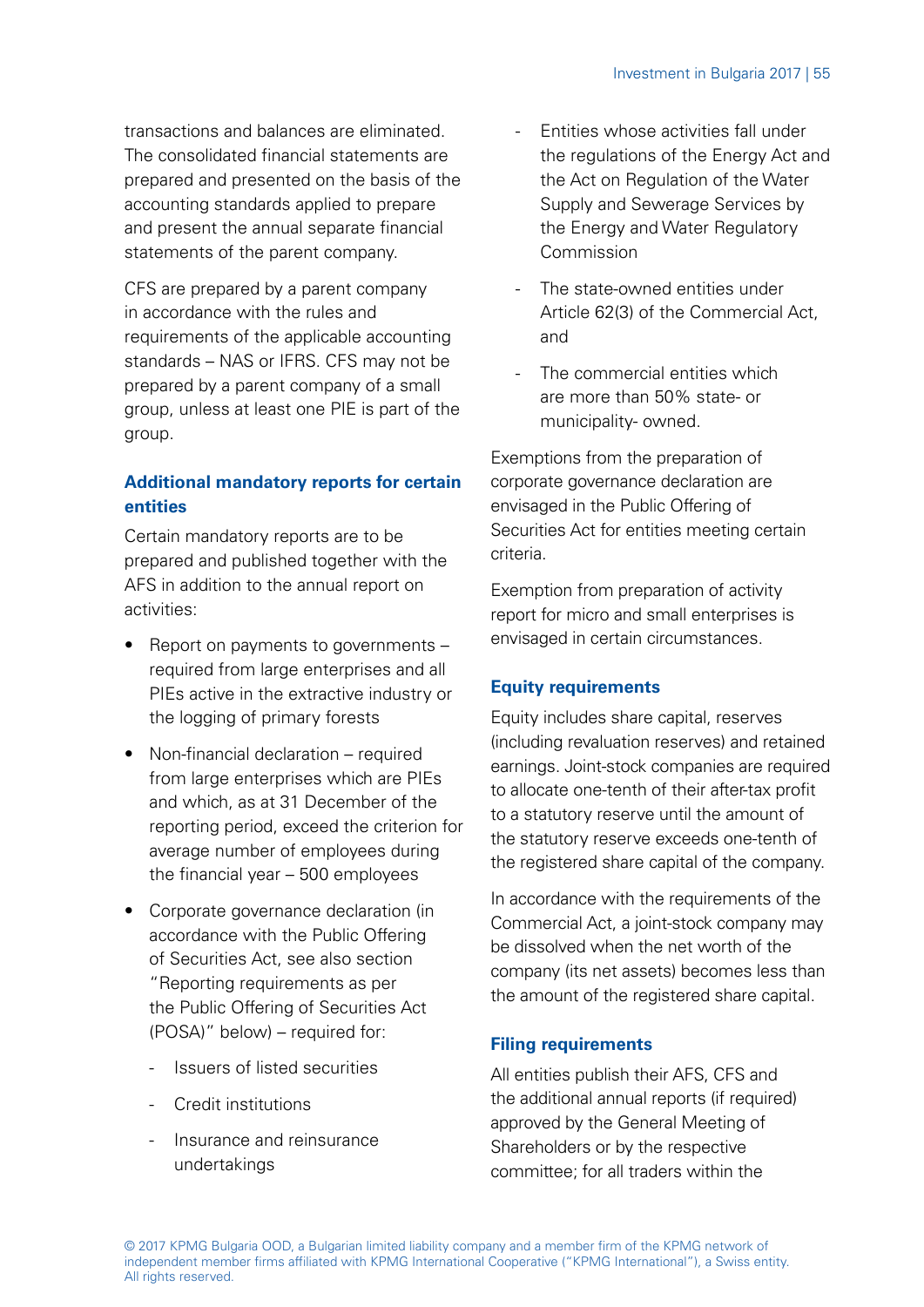meaning of the Commercial Act, this is done through filing with the Commercial Register before 30 June of the following year. Management is responsible for the timely preparation of the financial statements and their content.

Non-profit legal entities designated for public benefit have to file their annual financial statements, together with an audit opinion (if required), with the Central Register at the Ministry of Justice. Effective from 1 January 2018, non-profit legal entities designated for public benefit shall publish their financial statements by filing to the Central Register of Non-profit Legal Entities, managed by the Registry Agency by 30 June of the following year.

Entities other than traders and non-profit legal entities designated for public benefit publish their financial statements in the financial press or on the internet (if free access is granted for a period of not less than three years after the date of release) not later than 30 June of the following year.

By 31 July of the current year, the Registry Agency provides to the National Revenue Agency electronically a list of the entities which failed to publish their annual financial statements for the previous year within the time limit stipulated above. By 30 September of the current year, the National Revenue Agency undertakes the necessary measures for reviews and for determining the violations.

Listed entities and financial institutions must present their audited stand-alone financial statements and certain additional reports to the Financial Supervision Commission within 90 days after the year end. In addition, such companies must present a financial report to the Financial Supervision Commission on a monthly

basis within 30 days of the end of the previous month.

All enterprises are required to file their annual corporate income tax declaration with the tax authorities by 31 March of the following year. This declaration needs to be accompanied by certain statistical summaries as defined in the Statistics Act.

## **Auditing and reporting**

### **General audit environment**

A new Independent Financial Audit Act (IFAA) was promulgated in the State Gazette on 29 November 2016. The Act became effective on 2 December 2016. The IFAA transposes the provisions of Directive 2006/43/EC, amended by Directive 2014/56/EU, as well as Regulation (EU) No. 537/2014. It introduces significant changes in relation to the obligations of the audit committees and in relation to the audit of PIEs. The IFAA lays down new major principles such as joint audit, mandatory rotation of registered auditors, prohibition of the provision of particular services and restrictions on the fees for non-audit services. Audit committees will be supervised by the Commission for Public Oversight of Statutory Auditors (CPOSA). The changes are expected to influence significantly the PIEs.

The AA requires that financial statements of those entities meeting certain criteria be audited by a registered auditor. The IFAA in Bulgaria provides for the profession of independent auditors. It requires that the International Standards of Auditing be applied. The body which regulates the auditors' practice is the Bulgarian Institute of Certified Public Accountants. The public oversight over the registered auditors is implemented by CPOSA.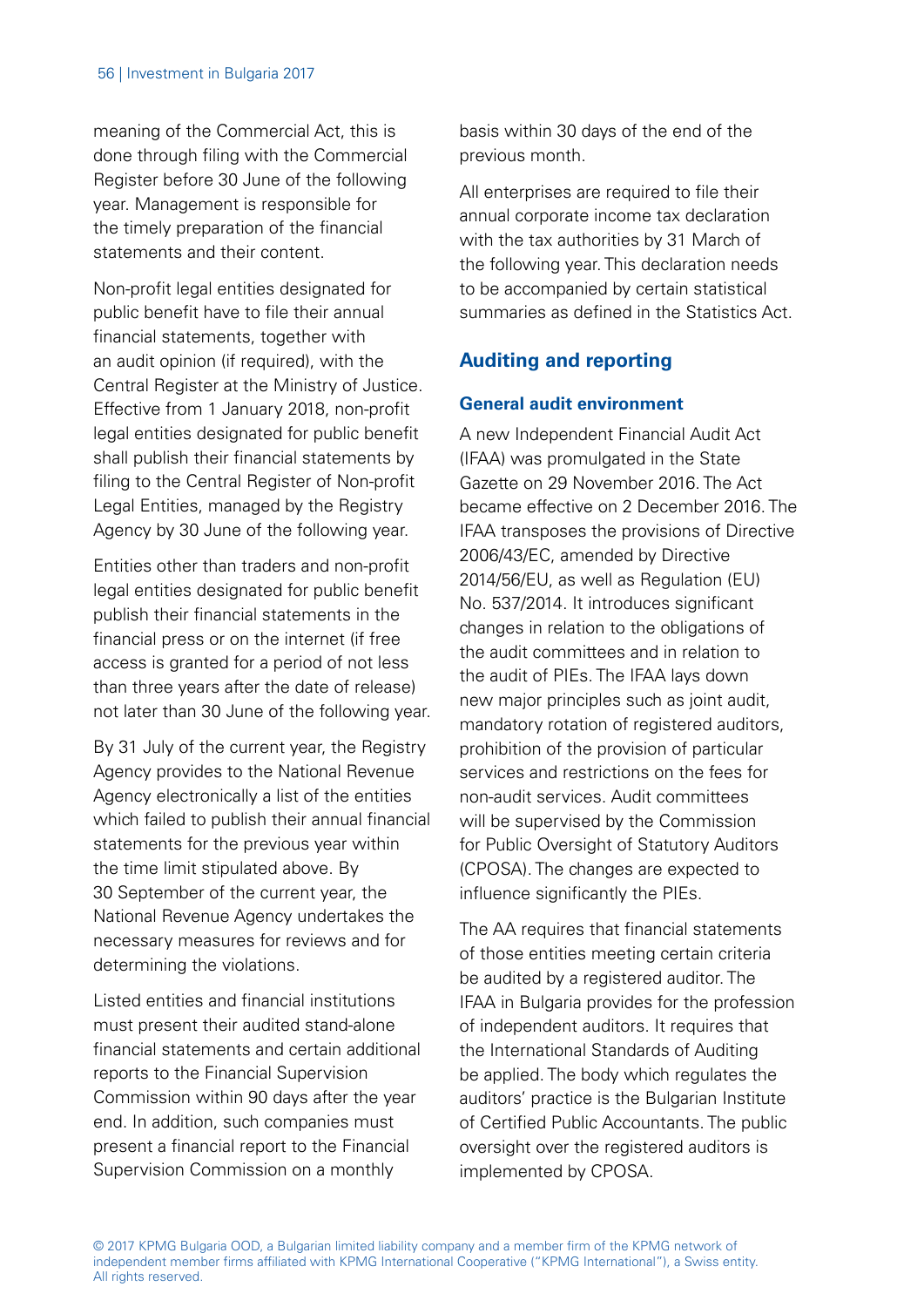The auditor issues an opinion on whether the annual financial statements give a true and fair view of the financial position, the results of operations, the statement of cash flows and the movements in the statement of equity of the entity, and a summary of significant accounting policies and other explanatory notes in accordance with the Bulgarian accounting legislation.

The general rule is that the entity subject to audit must appoint an independent auditor. Auditors are usually appointed at the General Meeting at which the previous year's accounts are approved. The selection of the statutory auditor has to be made after a recommendation from the Audit Committee for those companies required to have such a committee (as discussed below). The independent auditor must be an individual or an audit company registered with the Institute of Certified Public Accountants ("registered auditor"). If an audit company has been appointed auditor, an individual who is a registered auditor must be designated as the auditor responsible for performing the independent financial audit. KPMG in Bulgaria can be appointed auditor as it is an audit company registered with the Institute of Certified Public Accountants.

The Credit Institutions Act requires that the annual financial statements of banks be audited and certified by two audit companies which shall be registered auditors under the IFAA. Any bank must coordinate in advance with the BNB the appointment of an independent auditor.

An important requirement of the IFAA is that each entity which performs activities of public interest (PIE) is required to set up an Audit Committee. PIEs are defined in the AA (see section "Public interest entities (PIEs)" above).

The members of the Audit Committee are appointed by the General Meeting of the Shareholders or the Partners upon a proposal by the chairperson of the Board of Directors or the Supervisory Board or the Managing Director of the entity. Members may be chosen from among the members of the supervisory or management bodies of the entity who are not executive members of the management body. The General Meeting of the shareholders or partners approves a statute of the Audit Committee in which its functions, rights and responsibilities in respect to the financial audit, internal control and internal audit, as well as in respect to its relations with the management bodies, are stipulated. The Audit Committee's main functions and obligations are to:

- Supervise the fees received by the registered auditor of the PIE, including supervision over the cap of the permitted non-audit services
- Supervise the process through which the registered auditor assesses the provision of permitted non-audit services, ensuring that particular requirements regarding the permitted services are met
- Assess the threats to independence and the safeguards applied to mitigate those threats before approval of nonaudit services. All permitted services require preliminary approval by the Audit **Committee**
- Provide quidelines and appropriate policies regarding the services which can be permitted
- Recommend the prolongation of the audit engagement only if it is appropriate. The maximum initial period can be prolonged under certain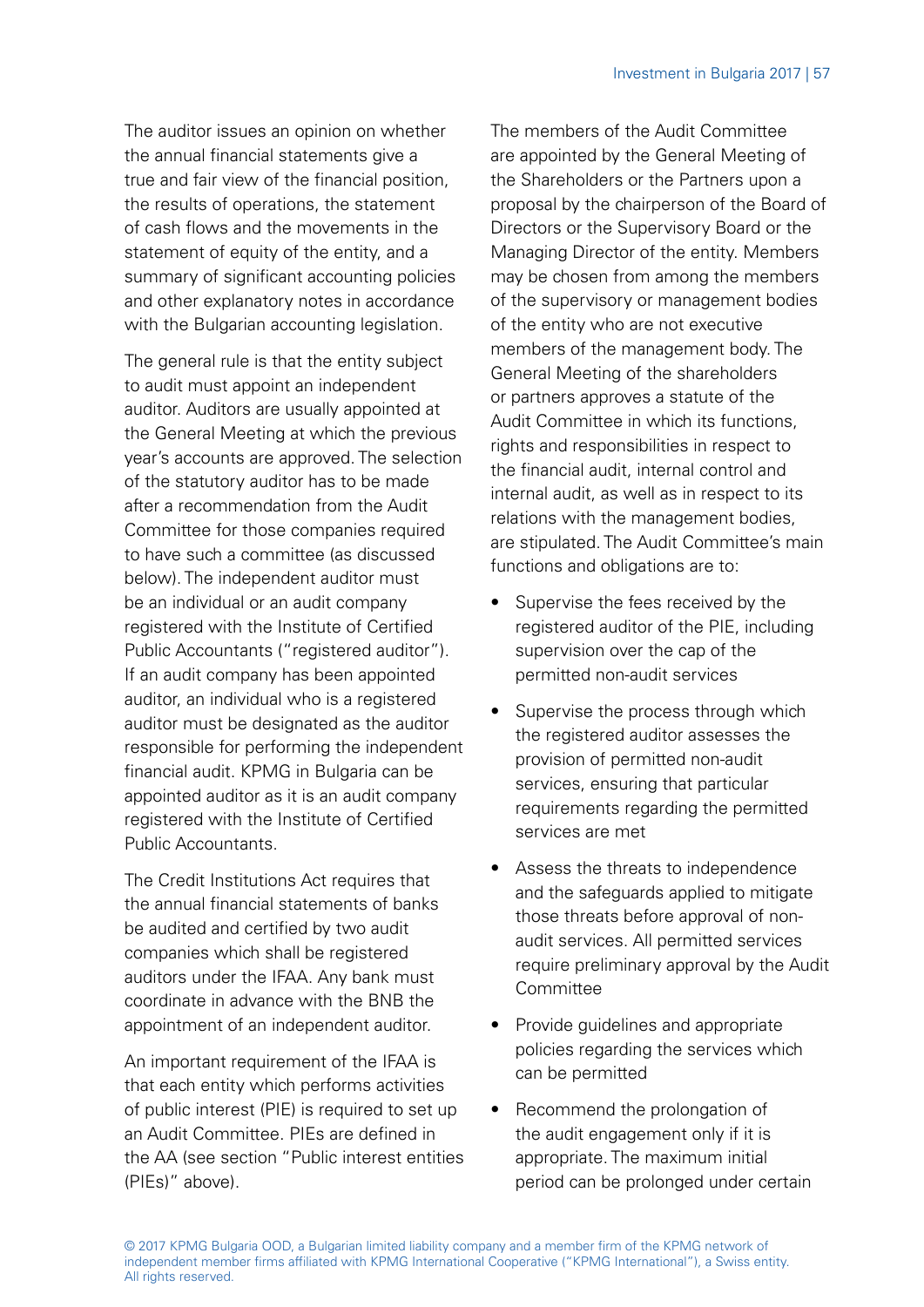conditions only if the Audit Committee recommends to the General Meeting of Shareholders that the engagement should be renewed and this proposal is accepted

- Monitor auditor independence. The registered auditor must confirm their independence from the audited entity to the Audit Committee annually in writing and discuss every threat to their independence as well as the safeguards applied to mitigate those threats
- Observe the process of financial reporting and provide recommendations and proposals to guarantee its effectiveness
- Observes the effectiveness of the internal control system, of the risk management system and the internal audit activity regarding the financial reporting in the audited entity
- Report its activity before the appointment body. Prepare and present an annual report to the CPOSA not later than 30 June.

The CPOSA supervises the activities of the audit committees of PIEs.

### **Audit requirements**

Under the Accountancy Act, the following reports are required to be audited by registered auditors:

- AFS and CFS of PIEs and of mediumsized and large enterprises and groups, as well as groups with at least one PIE
- AFS and CFS of joint-stock companies and limited partnerships with shares, except for the cases where these companies have not performed activities during the reporting period
- AFS of enterprises for which this requirement is established by law
- AFS of small entities which, on 31 December of the current accounting period, exceed at least 2 of the following criteria:
	- Balance sheet assets as of 31 December: BGN 2 million
	- Net revenue from sales for the year: BGN 4 million
	- Average number of personnel for the year: 50 persons.

Micro enterprises which are not PIEs are exempt from statutory audit. Consolidated financial statements and financial statements included in the consolidation are both subject to an independent financial audit.

Annual financial statements of non-profit legal entities designated for public benefit and listed in the Central Register with the Ministry of Justice are subject to an independent financial audit by registered auditors where they exceed one of the following criteria for the current year:

- Total assets as of 31 December: BGN 1 million
- Revenue from for-profit and non-profit operations for the current year: BGN 2 million
- Total amount of financing received during the current year and financing received in previous reporting periods not absorbed as of 31 December: BGN 1 million.

The auditor's report on the annual and on the consolidated financial statements has to be issued by 30 June of the following year because of the requirement to file the audited financial statements and audit report with the Commercial Register by that date.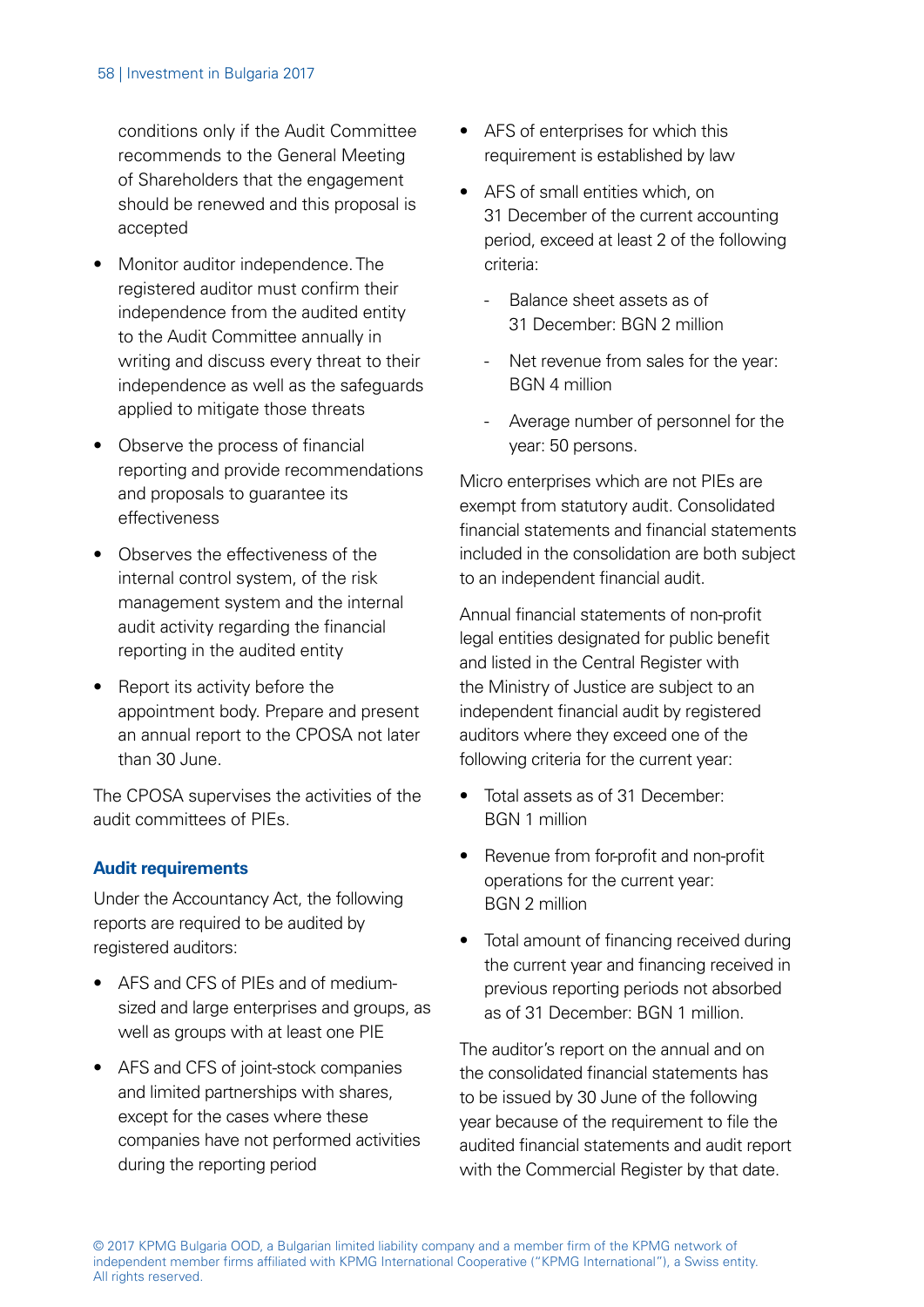#### **Joint audit**

The new IFAA introduces the requirement of a joint audit. Insurance, reinsurance, pension insurance companies and funds and credit institutions will be required to be jointly audited by two audit companies and the auditors will be appointed after preliminary coordination with the appropriate regulator, the Financial Supervision Committee or the Bulgarian National Bank. The criteria for coordination regarding the appointment of the auditors are accepted by the appropriate regulator, the Financial Supervision Committee or the Bulgarian National Bank, in coordination with the CPOSA

## **Mandatory rotation of the registered auditors of PIEs**

The IFAA implements the mechanism of mandatory rotation of the registered auditors of PIEs. Namely, a registered auditor carrying out a statutory audit of a PIE withdraws after 7 consecutive years and may not carry out audit engagements for a period of 4 years after the withdrawal. For an individual registered auditor assigned by the audit company as responsible for the audit, the restrictions encompass 4 consecutive years after which they may not perform the role for 3 years after their withdrawal. There is no possibility for extension of the maximum deadline through a tender procedure (unlike the possibilities set out in Regulation (EU) No. 537/2014).

The initial date for calculation of the audit duration starts from the year when the first audit engagement for a statutory financial audit for the respective period is undertaken.

#### **Prohibited non-audit services**

Certain non-audit services may not be provided by the auditor of the PIE under the regulations of the new IFAA.

## **Cap on fees for non-audit services provided to PIEs**

When the registered auditor provides to the audited PIE entity, its parent company or its subsidiaries, for a period of three or more consecutive financial years, permitted non-audit services, the total fees for such services shall be limited to no more than 70% of the average of the fees paid in the last three consecutive financial years for the statutory audit(s) of the audited entity and, where applicable, of its parent company, of its subsidiaries and of the consolidated financial statements of that group. The restriction shall not apply to nonaudit services which are different from the prohibited ones and are required by law.

## **Reporting requirements as per the Public Offering of Securities Act (POSA)**

Entities within the scope of the POSA are required to disclose specific financial information before the Financial Supervision Commission every 3 months. Furthermore, these entities have to disclose additional information in their management report for the annual activities.

It is important to note that the requirements of the POSA for disclosure of information concern all public entities, as well as certain other entities (see section "Additional mandatory reports for certain entities" above).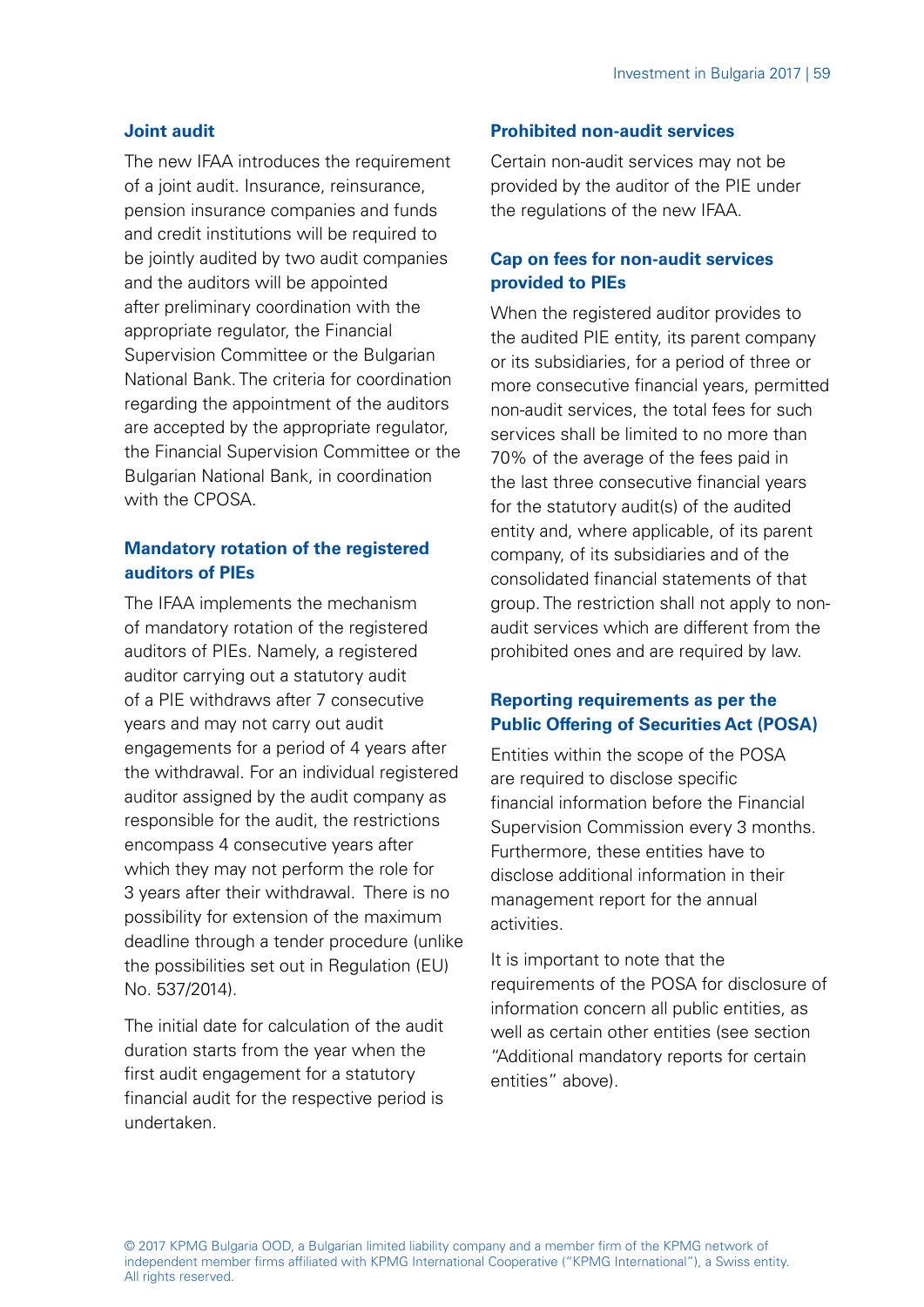## **Taxation**

#### **Corporate tax**

The basic principles for the taxation of business profits are detailed in the Corporate Income Tax Act (CITA). The current taxes and levies imposed by the CITA are:

- Corporate income tax
- Lump sum tax levied on certain types of expenses accrued by local tax residents
- Withholding tax.

According to the provisions of the CITA currently in effect, the corporate income tax rate is 10%. Corporate entities, including subsidiaries of foreign companies incorporated under the Bulgarian Commercial Act, are considered Bulgarian tax residents. Upon registration in Bulgaria, these legal entities are subject to tax on their worldwide income, regardless of whether or not it is generated in Bulgaria. There is no withholding tax or income tax on undistributed profits.

Non-resident companies are subject to tax on income and profits derived only from Bulgarian sources.

#### **Taxable income**

Generally, a taxpayer's tax base is the entity's financial result according to its income statement, further adjusted for corporate income tax purposes. These adjustments represent either items that increase the financial result for tax purposes, usually through an add-back of non-deductible expenses, or items that decrease the financial result for tax purposes. The latter are usually specific income items which are exempt from taxation, or tax incentives provided by the Government. There are expenses which are permanently non-deductible for tax purposes and expenses which represent a temporary tax difference, and therefore are non-deductible for tax purposes in the year when accrued for accounting purposes but can be claimed in a subsequent period.

#### Permanent tax differences

The major permanent tax differences include:

- Expenses not related to the business activity of the company; costs incurred by an entity in favor of employees, managers, shareholders and others (private costs), as well as expenses for services that do not benefit the tax liable persons are not recognized for tax purposes
- Service costs and other costs accrued at levels that differ from market levels
- Penalties, fines and other sanctions for violation of the law
- Expenses which are not substantiated with proper documents
- Expenses for VAT charged in relation to items that are not tax deductible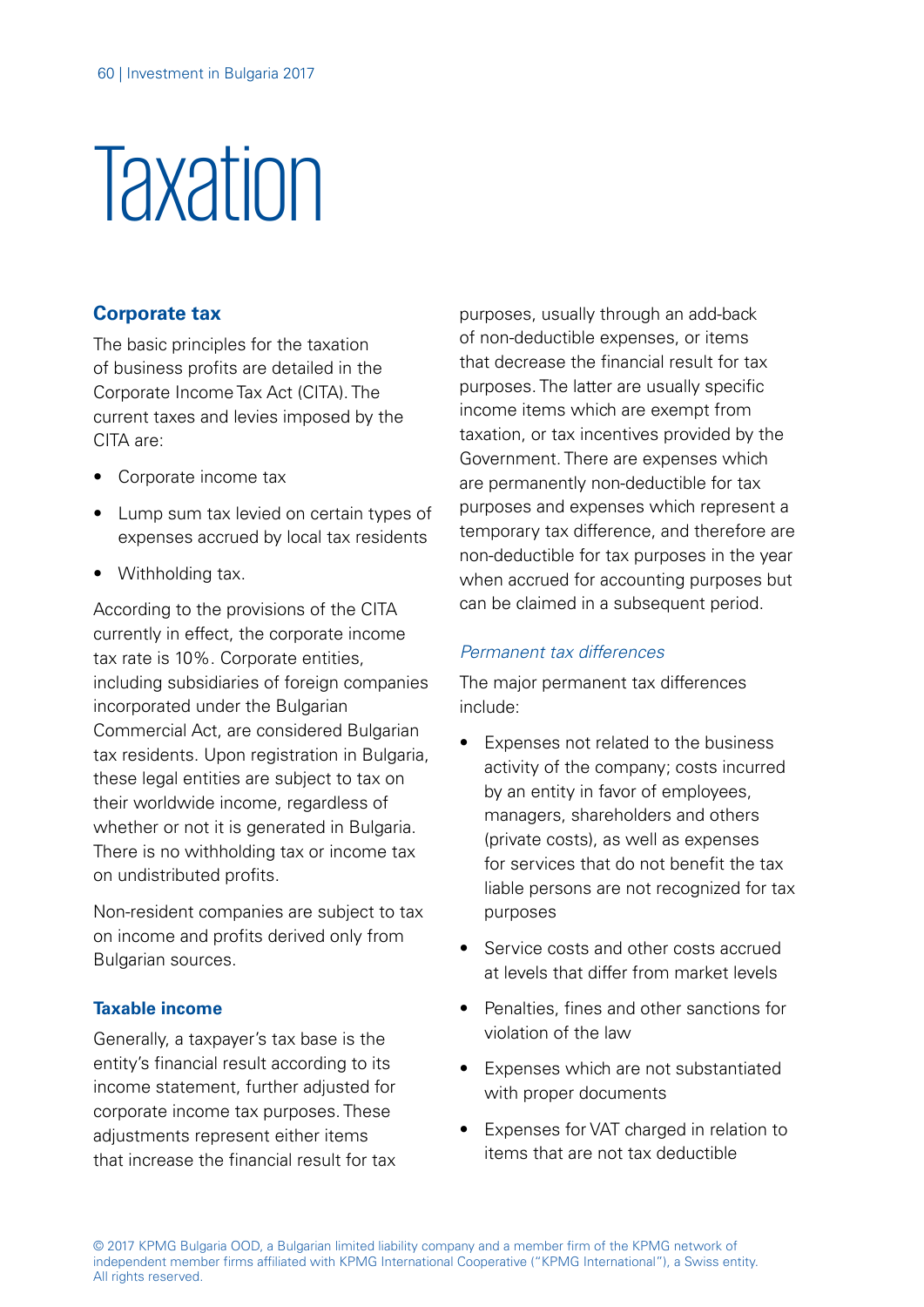- Expenses for VAT accrued by a supplier or by the revenue authorities with respect to a performed supply (unless the VAT expense is accrued in relation to an adjustment to the input VAT credit, in relation to supplies for no consideration or supplies performed upon VAT deregistration)
- Expenses classified as hidden distribution of profit
- Expenses for bribery and/or concealing bribery of a local or foreign public official
- Expenses in relation to waste and shortage of inventory (except when these are due to force majeure, technological losses, expiry of durability term and others)
- Expenses in relation to shortage of current and non-current assets (except when those expenses are due to force majeure, certain amount of shortage of goods in commercial outlets with direct physical access of the customers to the merchandise)
- Revenues accrued in relation to waste and shortage of assets up to the amount of the tax non-deductible expenses incurred for the same reason (insurance cover received, receivables in respect of shortage, theft and litigation)
- Income from dividends distributed by Bulgarian tax resident entities and by foreign entities that are tax residents in an EU/EEA Member State, unless the respective amount decreases the tax result of the distributing entity (either as tax deductible expenses, or as another type of downward adjustment to the tax base), irrespective of the applicable accounting treatment

• Expenses for travel and accommodation of shareholders or partners when these are performed by individuals in their capacity of shareholders/partners.

#### Temporary tax differences

The major temporary tax differences comprise the following:

- Revenue and/or expenses in relation to subsequent revaluation/impairment of assets is taxable, respectively tax deductible, in the year when the respective asset is disposed of, respectively written off
- Expenses in relation to provisions for payables or unused annual paid leave of employees (including salaries and social security and health insurance contributions) are treated as tax nondeductible in the year when accrued, except when they are capitalized as tax depreciable assets in accordance with the applicable accounting legislation. Such expenses are recognized as tax deductible in the year when the payable is settled or when the employees effectively use their paid leaves
- Interest expenses exceeding the threshold established by the thin capitalization rule (see section "Thin capitalization" below).

### Tax depreciation

The total amount of accounting depreciation charged to the income statement of an entity is added back to the entity's financial result for tax purposes, while the annual depreciation charge as per the Tax Depreciation Schedule (TDS) is reported as a decrease to the entity's financial result. Hence, only the depreciation charge established under the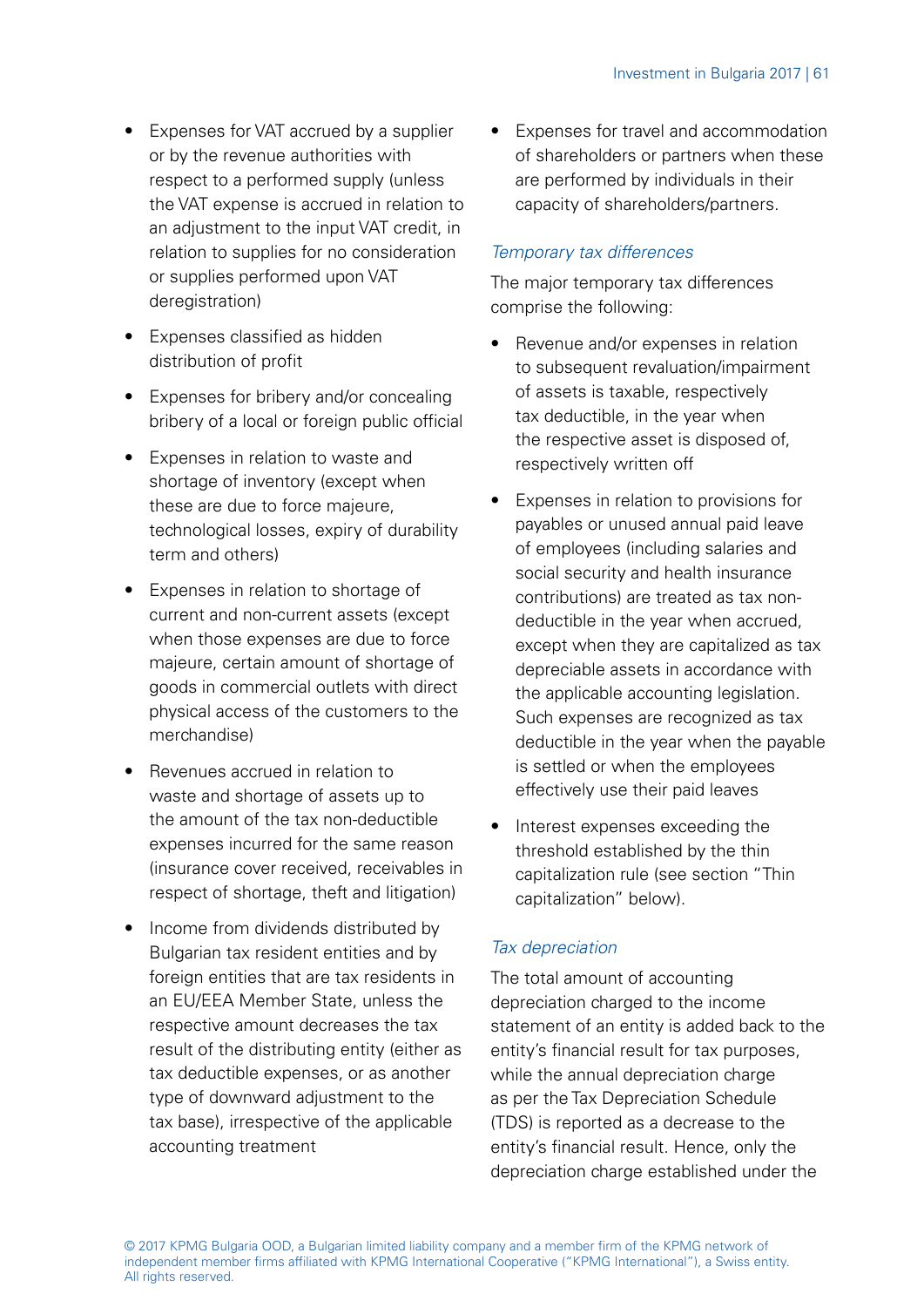#### 62 | Investment in Bulgaria 2017

rules of the TDS will be recognized as an expense for income tax purposes. Specific rules exist for idle assets.

Tax depreciation must be accrued by multiplying the cost of acquisition of the respective depreciable asset by the tax depreciation rate. The CITA sets out the maximum annual tax depreciation rates for groups of assets to be used in the TDS. These maximum allowed annual tax depreciation rates are as follows:

- For computers, computer peripherals, software and software licenses, cell phones: 50%
- For machinery and production equipment: 30%. The rate can be increased up to 50% for new manufacturing machines and equipment in certain specific cases defined in the law
- For automobiles: 25%
- For transport vehicles other than automobiles, roads and runways: 10%
- For buildings (including those held as investment properties), facilities, installations, electrical wiring and lines of communication: 4%
- Up to 33.33% for long-term intangible and tangible assets where legal or contractual restrictions apply on the term of their use
- For all other tax depreciable assets where specific rates are not provided: 15%.

### Thin capitalization

Interest expenses accrued by tax liable persons in relation to certain types of debt finance are tax deductible up to the limits set out in the CITA and known as

thin capitalization rules. Certain interest expenses however are not subject to thin capitalization. These include interest in relation to finance lease and bank loans received from non-related lessors/ banks (unless the loan is guaranteed or secured by a related party, in which case the interest on them would be subject to thin capitalization). Penalty interest for late payment of taxes, interest expenses capitalized in the value of an asset, in accordance with the accounting legislation or other interest charges that are not tax deductible on other grounds do not count towards the interest expenses subject to thin capitalization.

No thin capitalization would apply where the average debt/equity ratio for the year of the tax liable person is smaller than three to one.

The maximum amount of interest expenses subject to thin capitalization that would be tax deductible in the year when accrued is equal to the interest income accrued for the year plus 75% of the profits before all interest income and interest expenses. If interest expenses subject to thin capitalization are accrued in excess of this amount, the excess must be added back to the financial result when determining the tax base. This adjustment represents a temporary tax difference and is reclaimable in the following five tax years up to the above-mentioned threshold calculated in those subsequent years.

### Tax losses

When calculating their tax financial result, tax liable persons are entitled to subtract tax losses incurred in previous periods. Tax losses may be subtracted from the positive financial result over the following five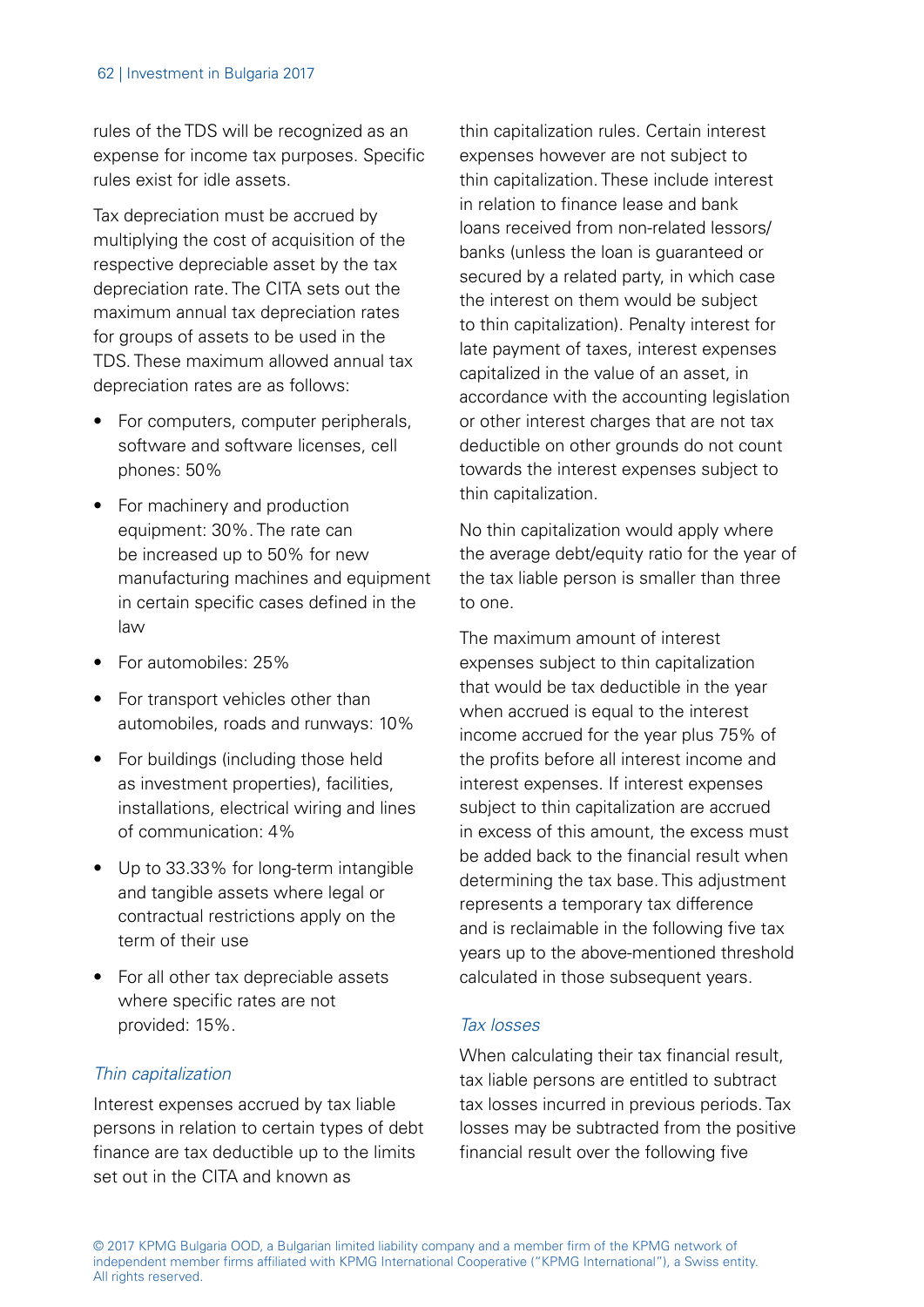years up to the amount of the positive tax financial result in those future periods.

Foreign-source losses can be carried forward solely against foreign-source income deriving from the same operation unless the losses and the income were generated in an EU/EEA Member State and the tax credit method applies or upon termination of the foreign source in another EU/EEA Member State when the exemption with progression method applies

#### **Lump sum taxes**

Lump sum tax at a rate of 10% is levied on certain types of expenses accrued by Bulgarian tax resident entities as follows:

- Representation expenses related to the company's business activity
- Expenses for in-kind benefits provided to the company's personnel (e.g. subsidized canteen, food allowances, organized holiday, holiday allowances, subsidized vacation facilities, sports and recreational activities)
- Contributions to voluntary insurance exceeding BGN 60 per month for each hired person
- Vouchers for food provided in accordance with the provisions of the law and exceeding the amount of BGN 60 per month for each hired person (there is a list of requirements which must be fulfilled by both the persons entitled to receive vouchers for food and the persons acting as operators for issuance and payment with vouchers for food).

Expenses in kind in relation to personal use of company assets by personnel and individuals assigned under management

contracts, unless the amounts are treated as taxable income for personal income tax purposes. The lump sum tax on expenses is recognized as a tax deductible expense for the company and is paid on an annual basis.

#### **Sources of income**

The profits and income of non-resident taxpayers are taxed in Bulgaria provided that they originate or are deemed to originate from Bulgaria. The following types of gains/income derived by foreign entities without a permanent establishment in Bulgaria when accrued by a local tax resident entity are considered to have their source in Bulgaria including:

- Interest including interest relating to finance lease
- **Rovalties**
- Fees for technical services, i.e. services of an advisory nature, services for installation and maintenance of tangible assets and market research
- Franchise and factoring fees
- Rent
- Fees for management and control of local legal entities
- Income from securities issued by local legal entities, the Government or municipalities.

Gains of foreign entities without a permanent establishment in Bulgaria from trading in shares and securities issued by local legal entities, the government or municipalities as well as from transactions with real estate properties in Bulgaria are also considered to have their source in Bulgaria.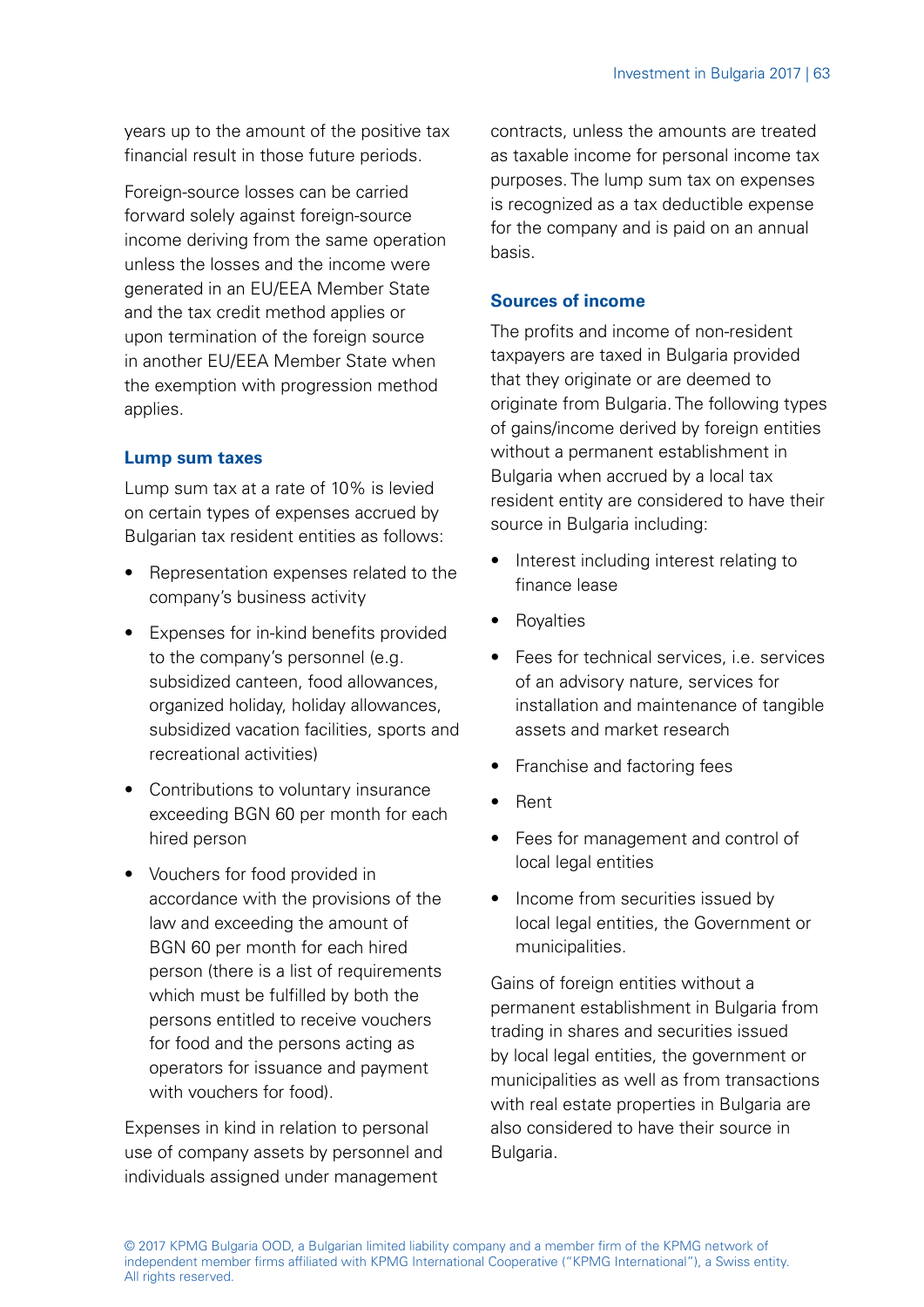Gains made by foreign legal entities from the disposal of property belonging to a permanent establishment of that legal entity in Bulgaria or the permanent establishment itself are deemed to be of Bulgarian source and, as such, are taxable in Bulgaria.

Income generated from penalties and indemnities of all types, except those accrued under insurance contracts by foreign legal entities established in the listed jurisdictions with a preferential tax regime (i.e. offshore companies) are also considered to have a Bulgarian source.

#### **Withholding tax**

Withholding tax at a rate of 10% (5% for dividend distributions and liquidation quotas) is to be deducted by the payer when Bulgarian source income (see Section "Sources of income" above) is accrued by a local tax resident entity to non-resident taxpayers without a permanent establishment in Bulgaria, unless a Double Tax Treaty (DTT) provides for lower withholding tax rates. No withholding tax is due on income from interest and royalties when accrued to associated companies tax resident in an EU Member State (see Section "Interest and royalties" below) and on dividends and liquidation quotas distributed by local entities to companies that are tax resident in an EU/EEA Member State (see Section "Dividends and liquidation quotas" below). When foreign entities without a permanent establishment in Bulgaria realize capital gains from trading in Bulgarian securities or real estate properties, withholding tax of 10% is to be levied on the capital gain and remitted to the Bulgarian state budget by the entity realizing the gain, unless a DTT provides for exemption or lower withholding tax rates.

Foreign companies which are tax residents in the EU/EEA and which may not utilize the withholding tax paid in Bulgaria as a tax credit in their country of tax residence may choose an option to recalculate the withholding tax paid in Bulgaria so that the amount would equal the corporate income tax due if the income were derived by tax residents of Bulgaria. Hence, the tax base of non-residents could be reduced by the expenses attributable to the respective income whose source is Bulgarian. The difference between the withholding tax paid and the recalculated corporate income tax due may be reimbursed up to the amount that could not be used as a tax credit by the non-resident in their state of residence. This right is exercised by the foreign tax residents by filing a tax return by 31 December of the year following the tax year when the income was accrued.

#### Interest and royalties

In accordance with Council Directive 2003/49/EC on a common system of taxation applicable to interest and royalty payments made between associated companies of different EU Member States ("the Interest and Royalty Directive"), interest or royalty payments arising in an EU Member State are exempt from any taxes imposed on those payments in that state, whether by deduction at source or by assessment, provided that the beneficial owner of the interest or royalties is a company of another EU Member State or a permanent establishment of an EU Member State situated in another EU Member State.

As of 1 January 2015, the transitional period for application of the maximum withholding tax rates of 5% under the Interest and Royalty Directive agreed following Bulgaria's accession to the EU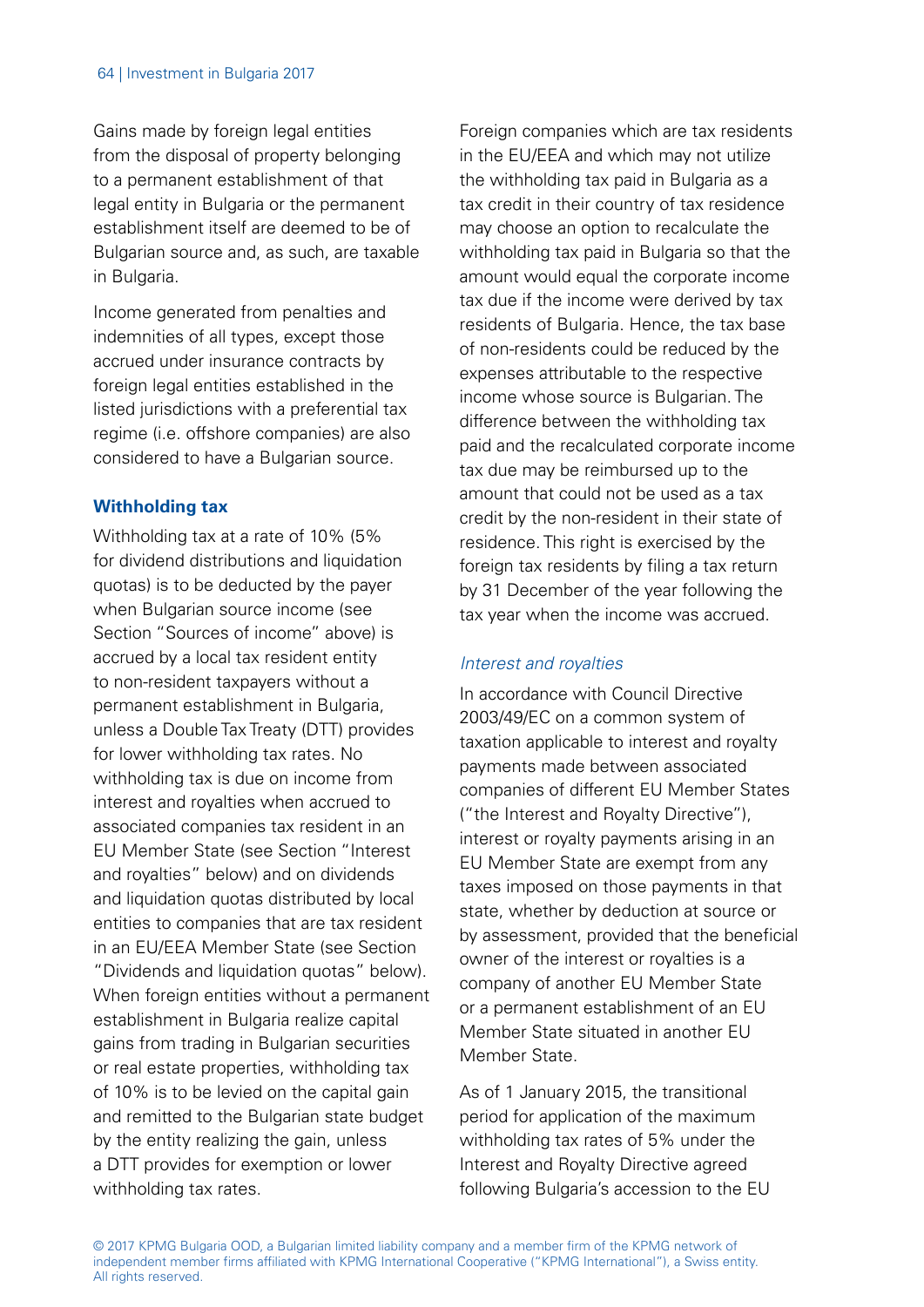expired and no withholding tax is due on interest and royalty income derived in Bulgaria by companies that are tax resident in an EU Member State. Additional conditions must also be fulfilled by a foreign company in order to be able to benefit from the reduced withholding tax rate.

In addition, the following types of income generated by non-resident entities shall not be subject to withholding tax:

- Income from interest payments on bonds or other debt instruments issued by a resident legal entity, the state or municipalities and admitted to trading on a regulated market in the country or in an EU/EEA Member State
- Income from interest payments on a loan extended by a non-resident entity which is a tax resident of an EU/EEA Member State and is an issuer of bonds or other debt securities, where the bonds or the other debt securities are issued for the purpose of lending the proceeds to a resident legal entity and have been admitted to trading on a regulated market in an EU/EEA Member **State**
- Interest income on loans that are not issued in the form of bonds under which the state or municipalities are borrowers.

## Capital gains and losses

Generally, capital gains are included in an entity's profit subject to corporate income tax, except in the following cases which are not subject to tax:

• Capital gains realized by non-resident taxpayers from the sale of real estate property situated in Bulgaria or from

the sale of shares, securities and other long-term financial assets sourced in Bulgaria, that are in turn subject to a 10% withholding tax

- Liquidation proceeds attributable to nonresident taxpayers and local individuals exceeding the value of their initial investment that are taxed at the rate of zero percent for residents of EU/EEA Member States or 5% for all other nonresidents; and
- (i) capital gains realized from the sale of shares in collective investment schemes and national investment funds, shares, rights of public companies and government securities traded on the Bulgarian or EU stock exchange within the meaning of the Bulgarian Markets in Financial Instruments Act, (ii) transactions with financial instruments concluded in accordance with the procedure for repurchase or redemption by collective investment schemes which have been admitted to public offering in Bulgaria or in another EU/EEA Member State, (iii) transactions with financial instruments concluded in accordance with the procedure for redemption by national investment funds which have been admitted to public offering in Bulgaria, and (iv) transactions with financial instruments concluded according to the procedure for tender offering under the Bulgarian Public Offering of Securities Act, or transactions of similar type in another EU/EEA Member State.

## Dividends and liquidation quotas

Dividends and liquidation quotas distributed by local legal entities and unincorporated entities to local individuals,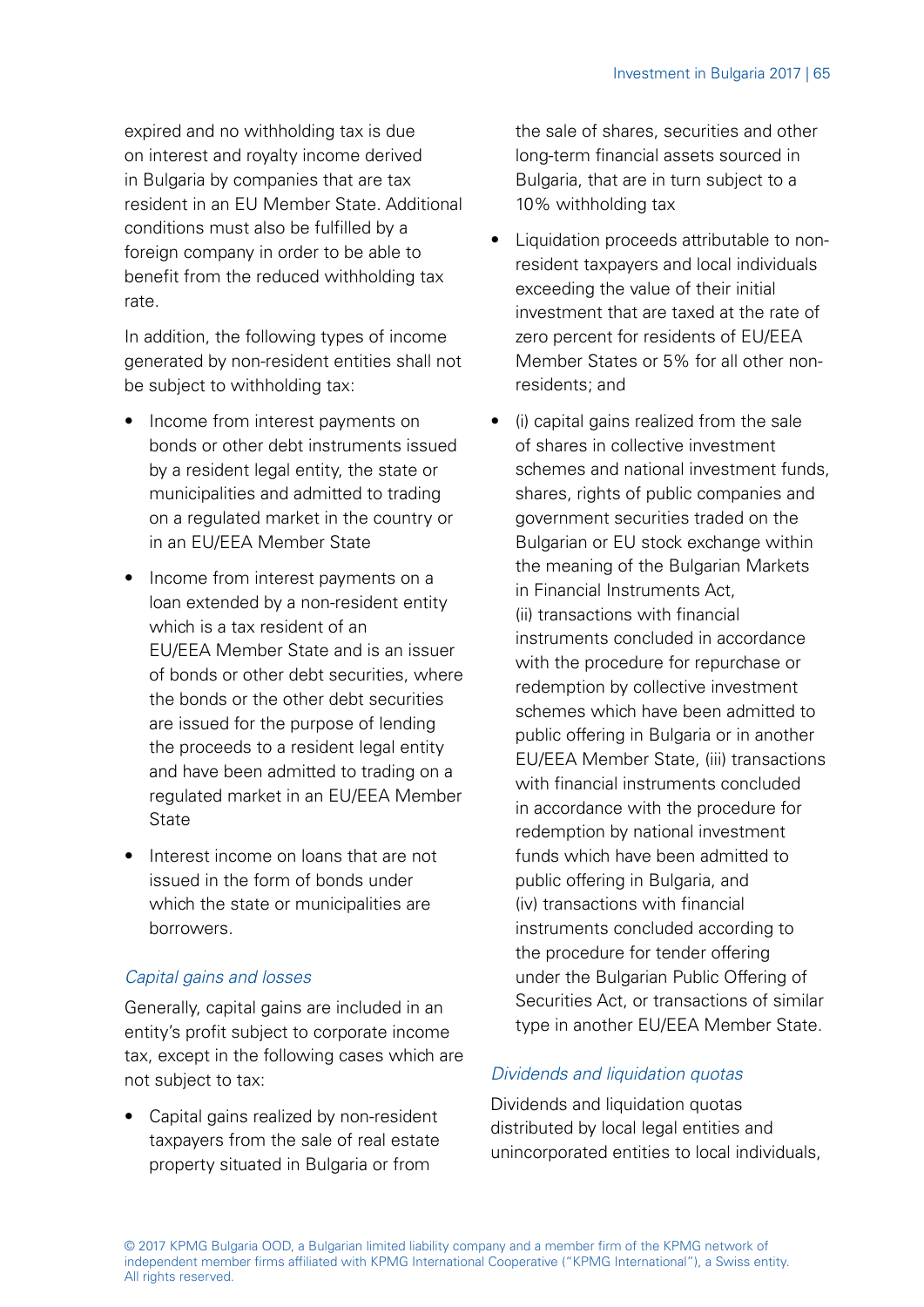local unincorporated entities, and foreign persons are subject to a 5% withholding tax, unless an applicable DTT provides for a lower withholding tax rate.

No withholding tax is due in Bulgaria on liquidation quotas and outbound dividends distributed by Bulgarian entities to tax resident companies in the EU/EEA without any participation or holding requirements, except for cases of hidden profit distribution.

Dividends distributed by local legal and unincorporated entities to local legal entities are tax-exempt except when they fall under the Special Investment Purpose Entities Act. In the case of dividends received as a result of a profit distribution made by such companies, for example a real estate investment trust, the dividend is taxed at the shareholder level in the same way as any other revenue received – at the corporate income tax rate of 10%.

### **Payment due dates and filing deadlines**

Companies subject to corporate income tax must file an annual return for each calendar year together with the company's annual activity report under the Statistics Act. Annual corporate tax returns must be filed and income tax liabilities must be finally settled by all taxpayers for a calendar year by 31 March of the following year. A mandatory electronic submission of tax returns under the CITA was introduced for all tax returns for which the filing obligation arises after 31 December 2017. Taxpayers may correct errors in the annual tax return already filed for the respective year by a one-off filing of a new annual tax return by 30 September of the following year. Tax liable persons who have not performed economic activities and have not reported

income or expenses during the fiscal period are relieved from filing annual activity reports.

Advance corporate tax payments are due either on a monthly or on a quarterly basis and are calculated on the basis of the entity's forecast taxable profit for the current year. Both (i) tax liable persons whose net sales revenue for the previous year does not exceed BGN 300,000 and (ii) newly established companies (except when the establishment is a result from a corporate restructuring in accordance with the Commercial Act) do not have an obligation to remit advance corporate tax installments. Persons liable for tax with a net sales revenue for the previous year exceeding BGN 3,000,000 are obliged to make monthly advance corporate tax installments, otherwise quarterly advance corporate tax installments are due.

Withholding tax is payable by the end of the month following the calendar quarter in which the income was accrued or the decision for distribution of dividends/ liquidation quotas was made. The persons obliged to withhold and pay tax have to report the withholding tax due for the relevant calendar quarter by submitting a standard return by the end of the month following the respective quarter.

Taxpayers are required to include in the withholding tax return for the fourth quarter of the respective year the following information regarding income accrued in favor of foreign tax residents:

- Fees received under management contracts and
- Rental income or other types of income from the use of or the right to use immovable property.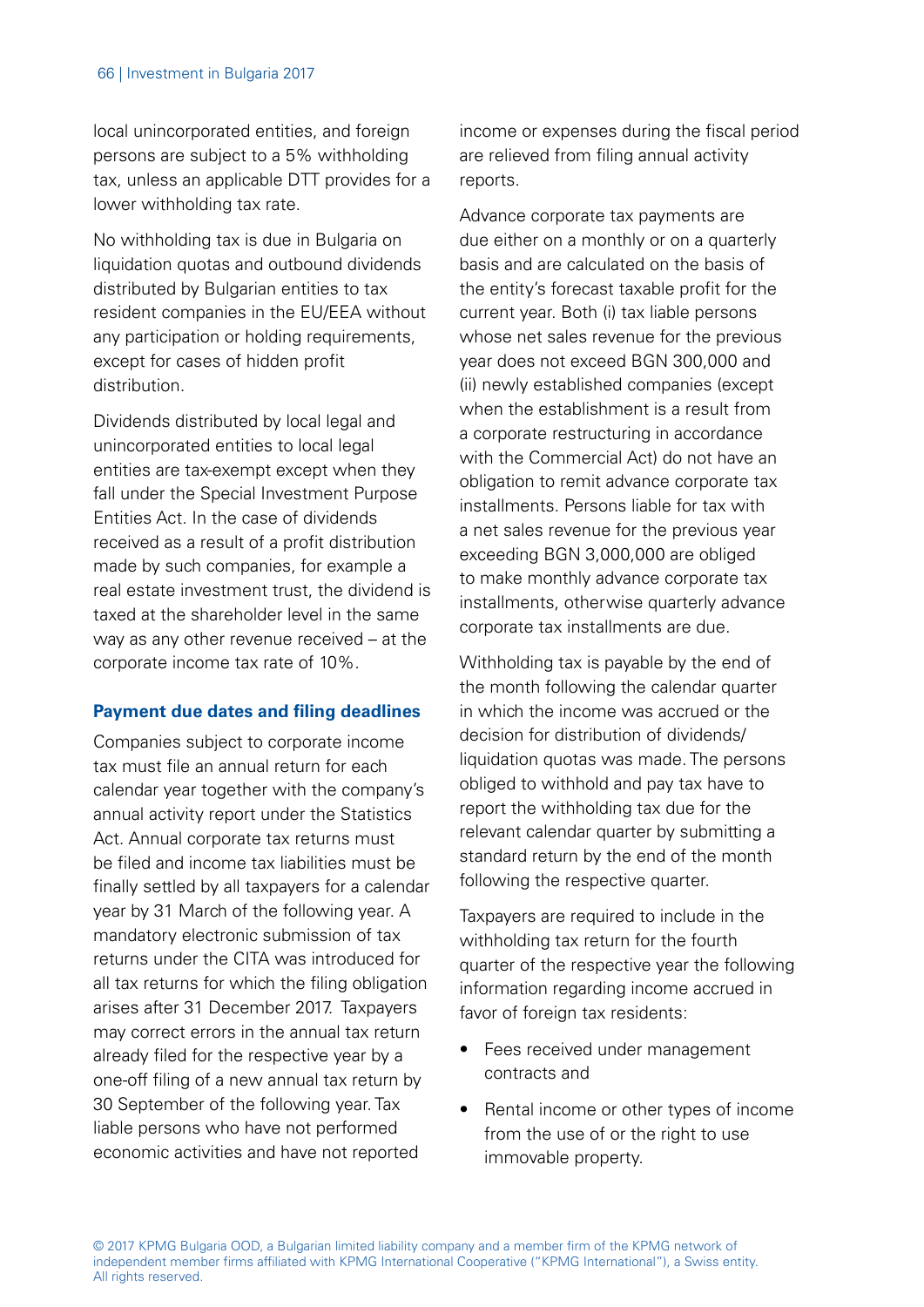This requirement applies also to foreign legal entities deriving the specified types of income from a permanent establishment in the Republic of Bulgaria.

Local companies accruing income to foreign tax resident entities not exceeding BGN 500,000 per annum for which a reduced withholding tax rate was applied under an existing DTT must submit to the revenue authorities a standard tax return reporting the amount of income accrued and the withholding tax relief granted. The deadline for submission of the tax return is 31 March of the year following the reporting year.

The lump sum tax on expenses is payable by 31 March of the year following the reporting year. It is reported in the annual corporate income tax return.

#### **Relief from tax**

#### Foreign tax credits

The domestic tax law provides unilateral relief to taxpayers whereby a tax credit may be allowed for taxes paid abroad.

#### Tax treaties

Bulgaria has entered into a number of DTTs with other countries. For a detailed overview of the withholding tax rates applicable under the DTT network, see Appendix B.

#### **Branch vs. subsidiary**

Permanent establishments, including branches, are subject to tax on profits derived from Bulgarian sources. Effectively, there is no difference between the taxation of branches and subsidiaries with respect to business profits.

The repatriation of after-tax profits generated by a permanent establishment, including a branch, is not subject to withholding tax.

#### **Grouping/consolidated returns**

The concept of a consolidated company tax return is not accepted under the Bulgarian legislation. Companies may not transfer their tax losses to other companies within a corporate group.

#### **Partnerships**

Partnerships are treated as incorporated entities for tax purposes. In other words, partnerships are non-transparent entities.

#### **Alternative assessment**

When taxable income cannot be reliably determined, it is assessed by the revenue authorities on the basis of a number of factors including the type of activities undertaken, duties and fees paid, bank account transfers, capital, turnover, profits of entities with similar activities and others.

Instead of being subject to a corporate income tax, state budget enterprises are taxed on their proceeds generated from their activities as well as from lease of property. Specific taxation rules also annly to certain activities of gambling companies and ship operating companies.

#### **Anti-avoidance measures**

#### Transfer pricing

Transfer pricing rules allow the revenue authorities to adjust the tax base where transactions are not made on an arm's length basis or where transactions aiming at tax evasion have been performed. Therefore, when the transfer pricing rules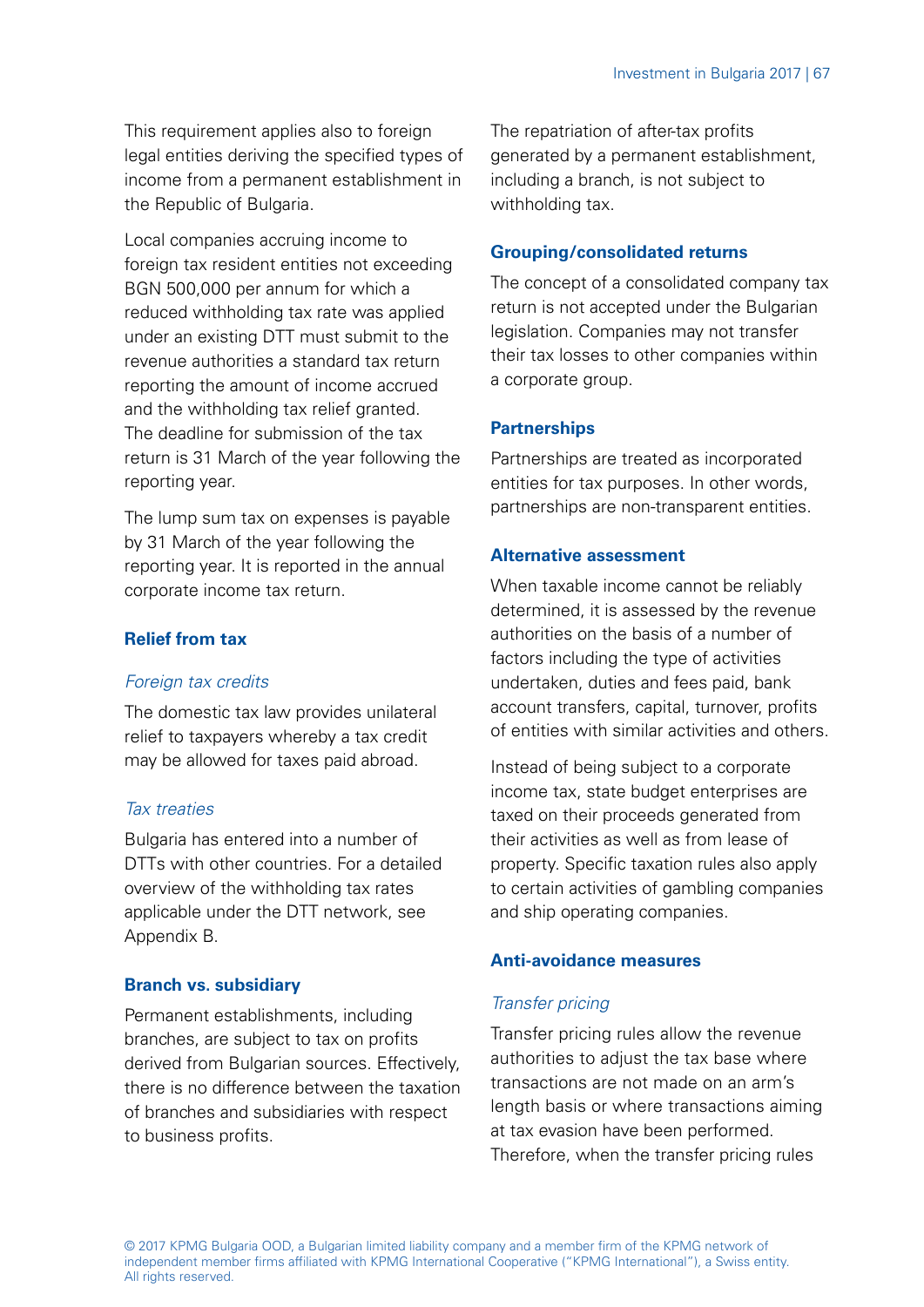are applied by the revenue authorities, additional income may be assessed or an expense may be disallowed.

The Transfer Pricing Guidelines for Multinational Enterprises and Tax Administrations of the Organization for Economic Cooperation and Development (OECD) have not been officially adopted for tax purposes in Bulgaria. However, in practice, the Bulgarian transfer pricing methods are, to a great extent, harmonized with the OFCD methods.

The right to adjust profits extends to transactions involving Bulgarian branches and their foreign head offices as well as to foreign tax residents deriving income from a Bulgarian source that is subject to withholding tax in Bulgaria and Bulgarian tax resident entities which incur expenses subject to lump sum taxes in Bulgaria.

In addition, it is the obligation of taxpayers and not the revenue authorities to prove that the transactions are performed at an arm's length price which must be supported with documents.

## Anti-avoidance provisions relating to business transformations

Generally, according to the provisions of the CITA, transposing Council Directive 2009/133/EC on the common system of taxation applicable to mergers, divisions, transfers of assets and exchanges of shares concerning companies of different Member States ("the Mergers Directive"), business transformations between Bulgarian entities or involving entities of other EU Member States may be tax neutral under certain conditions, meaning that no corporate tax effects are to arise on the date when the business transformation is performed.

However, the CITA includes certain provisions related to tax avoidance achieved through business combinations. It states that a business transformation will not be considered tax neutral if its purpose is to evade tax payment. Tax avoidance is also considered to exist in cases when the business transformation is not carried out for valid economic reasons or its purpose is to conceal the disposal of assets. In this case, following the general provisions of the CITA, it is possible that taxable gains may be realized upon disposal of the assets at market prices.

## Hidden distribution of profits

According to the provisions of the Bulgarian CITA, amounts accrued, paid or distributed in any form by Bulgarian tax resident companies to shareholders partners or another related party must be evidenced as part of the business activity of the local company. In addition, they must be determined at market levels. If these circumstances are not proven, the respective amount may be classified as a hidden distribution of profits.

Furthermore, interest expenses accrued by taxpayers are considered a hidden distribution of profit provided that at least three of the following four conditions are met:

- The amount of the loan facility for which interest expenses are accrued exceeds the equity of the payer of the interest as at 31 December of the previous fiscal year
- The repayment of the principal as well as the related interest due is not limited in time
- The repayment of the principal and the related interest or the amount of the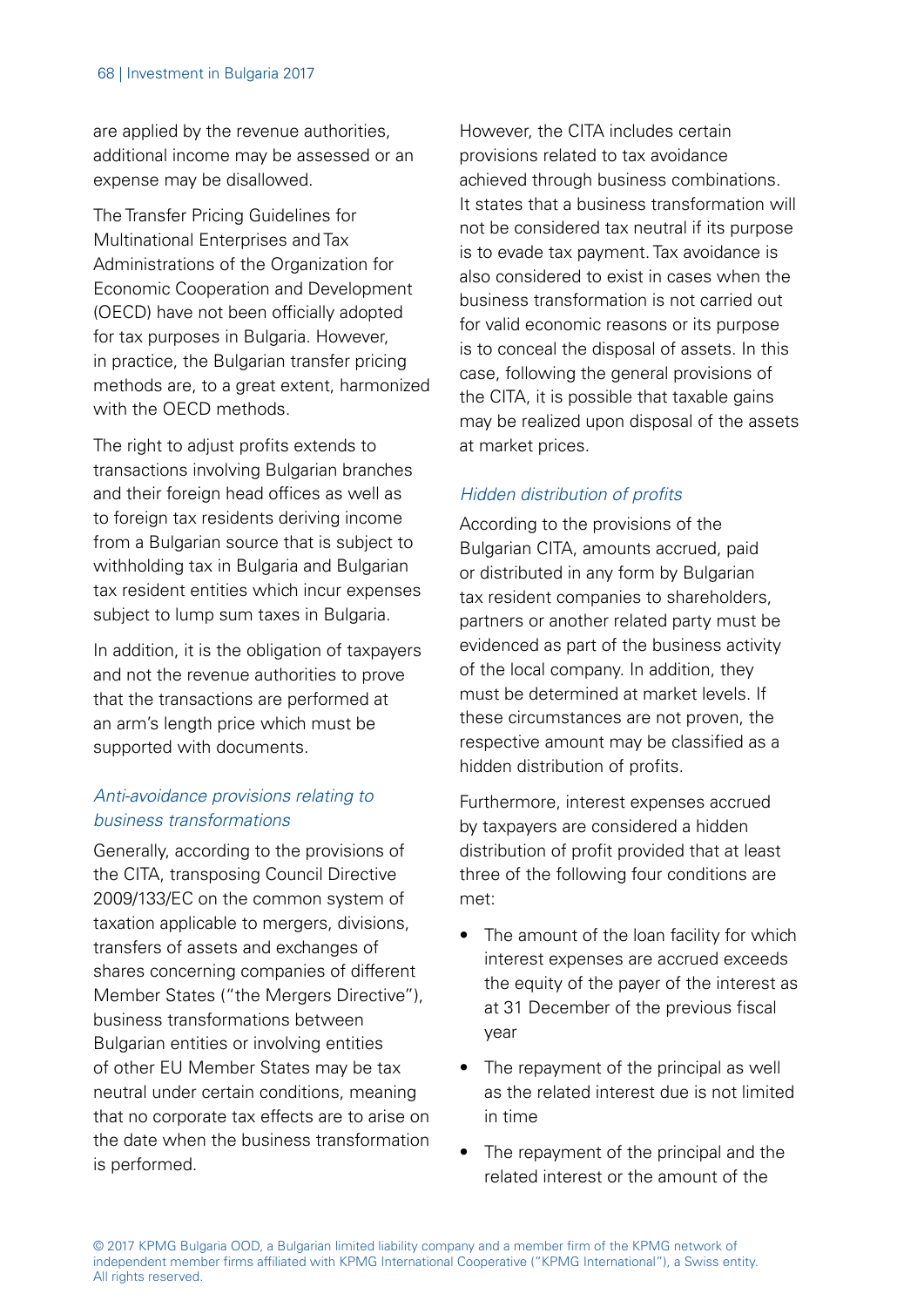interest due is made conditional upon the amount of the profits realized by the borrowing entity

• The repayment of the principal is made conditional upon satisfying the claims of other creditors or upon distribution of dividends.

If certain amounts accrued, paid or distributed by local taxpayers are considered hidden profit distribution, these would be treated as dividend distribution. The respective amount would not be recognized as deductible for corporate income tax purposes and a penalty could be imposed at a rate of 20% of the amount classified as a hidden profit distribution. The penalty can be avoided if the local taxpayer which has made a hidden profit distribution reports this circumstance in the corporate tax return for the respective year. Additionally, a 5% withholding tax could be levied if the deemed dividend is distributed to a foreign tax resident entity.

#### **Corporate tax incentives**

The corporate income tax incentives are granted in two forms – a corporate income tax retention and/or a tax reduction.

A corporate income tax incentive is granted to enterprises employing people with disabilities or unemployed people, and to those providing student scholarships which match certain criteria.

Taxable persons registered as farmers are also entitled to a corporate tax rebate up to 60% in the form of state aid for profits derived directly from the production of unprocessed plant and animal products, provided that certain conditions are met. The tax relief for registered farmers can be applied for each of the years in the period

2014 – 2020 following a notice of receipt with the final identification number of the aid granted by the European Commission on 20 March 2015 in accordance with Commission Regulation (EU) No. 702/2014 of 25 June 2014.

Production companies investing in municipalities with an unemployment rate exceeding the average unemployment rate for Bulgaria by 25% are entitled to up to 100% corporate income tax retention. In order to benefit from the tax relief, a number of additional criteria have to be met. The tax relief for production companies investing in municipalities with a high unemployment rate under the regional state aid regime can only be applied for the period 2015 – 2020 following a positive decision of the European Commission for the approval of the tax relief as compatible with state aid regulation issued on 14 September 2015.

Retention of tax is allowed only if an order/approval is issued by the Bulgarian Investment Agency (BIA) certifying the maximum allowed amount of the state aid (the retained tax), the intensity and term of the aid (the tax periods for which the retention of tax is allowed) and confirming the stimulating effect of the investment project. For that purpose, a designated application is to be filed with the BIA by the companies eligible to regional state aid tax relief before the start of implementation of the initial investment project.

The relief claimed under the de minimis state aid regime can be applied for the period 2014 – 2020 without a preliminary decision of the European Commission being required.

In addition, a positive decision by the European Commission is required for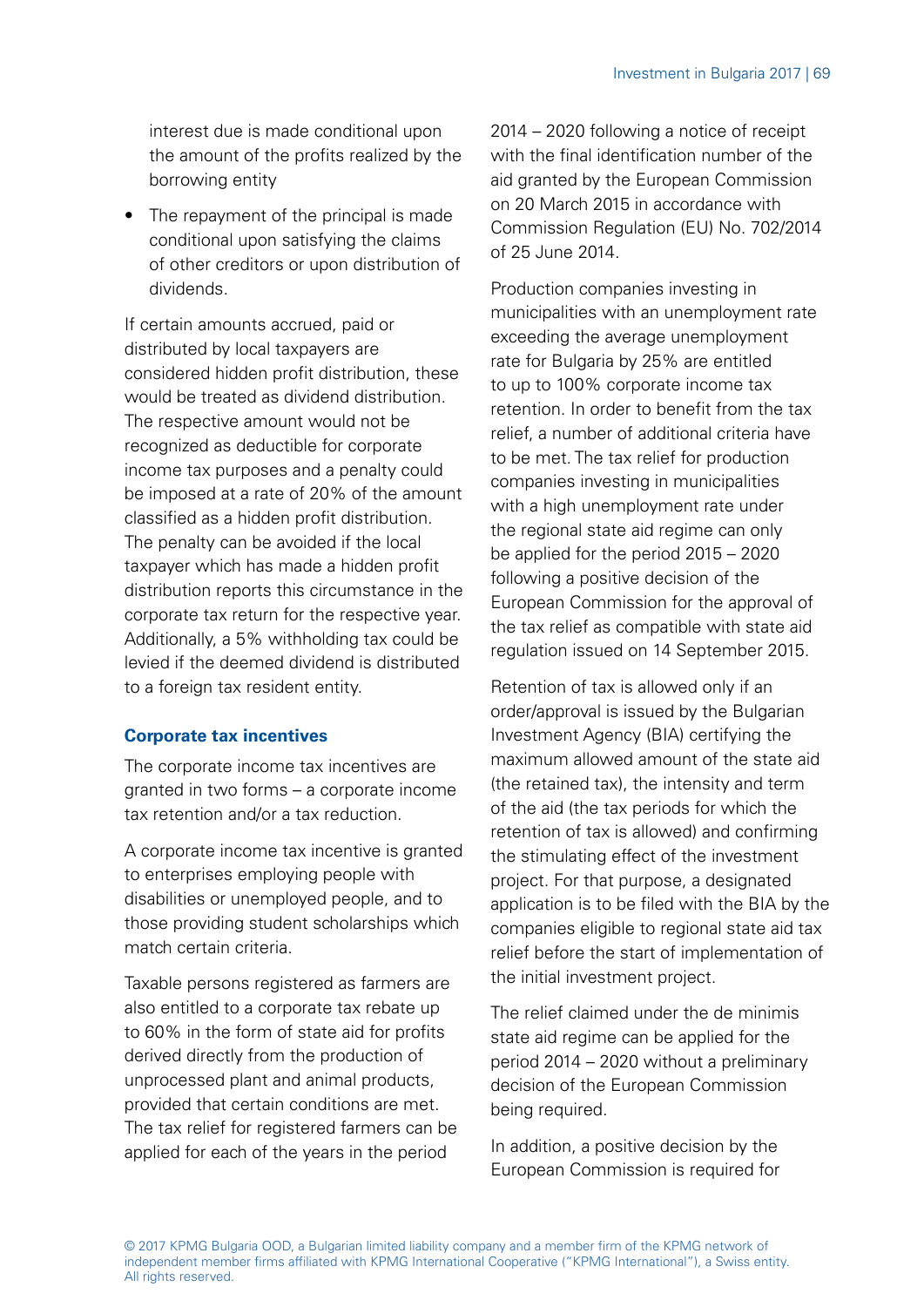large investment projects where the total amount of tax incentives exceeds EUR 37.5 million (or EUR 18.75 million for projects in the Southwestern region).

Other tax incentives include:

- Tax neutral capital gains and/or losses resulting from the disposal of qualifying financial instruments, performed on the Bulgarian stock exchange or on a stock exchange in an EU/EEA Member State
- 50% retention of the corporate income tax of social security and health insurance funds, established by a law, for their business activity which is directly related or auxiliary to their main activity, provided that the retained tax is invested in the main activity by the end of the following year.

## **Taxation of individuals**

#### **Personal income tax**

#### Residence

There are four criteria for determining the residence of an individual in Bulgaria for personal income tax purposes, of which three are mainly of significance for expatriates moving to Bulgaria: the permanent address, the 183-day rule and the center of vital interests.

Individuals who have a permanent address in Bulgaria or who are physically present in Bulgaria for more than 183 days in the course of a 12-month period are considered Bulgarian residents for tax purposes. The respective individual becomes a Bulgarian resident in the calendar year when their stay in the country exceeds 183 days. The days of departure and arrival are treated as separate days of physical presence in Bulgaria.

An additional criterion for tax residence is the center of vital interests. Accordingly, individuals who have closer economic and personal relations to Bulgaria than to another country would be considered Bulgarian tax residents regardless of the duration of their physical presence in the country. The personal income tax legislation also specifies that the center of vital interests has priority over the permanent address criterion, i.e. if an individual has a permanent address in Bulgaria but their center of vital interests is abroad, they must not be considered a Bulgarian resident for tax purposes.

Bulgarian tax resident individuals are subject to tax on their worldwide income whereas non-resident individuals are subject to tax on their income derived from Bulgarian sources. Different residence rules may be provided for in applicable DTTs.

#### Income subject to tax

Individuals are subject to the following taxes on income:

- $\bullet$  Employment<sup>3</sup> income is levied with a flat 10% personal income tax rate. The tax on employment income is withheld by the employer at source on a monthly basis. Certain statutory tax deductions may be claimed against the gross income.
- Income received by partners in a partnership, cooperators and shareholders holding more than 5% of a company's capital in return for their personal involvement/work in the entity is treated as equivalent to employment income.
- Non-employment income (e.g. income received under civil contracts) is also

<sup>&</sup>lt;sup>3</sup> As of 1 January 2008, management income is considered equivalent to employment one for personal income tax purposes.

<sup>© 2017</sup> KPMG Bulgaria OOD, a Bulgarian limited liability company and a member firm of the KPMG network of independent member firms affiliated with KPMG International Cooperative ("KPMG International"), a Swiss entity. All rights reserved.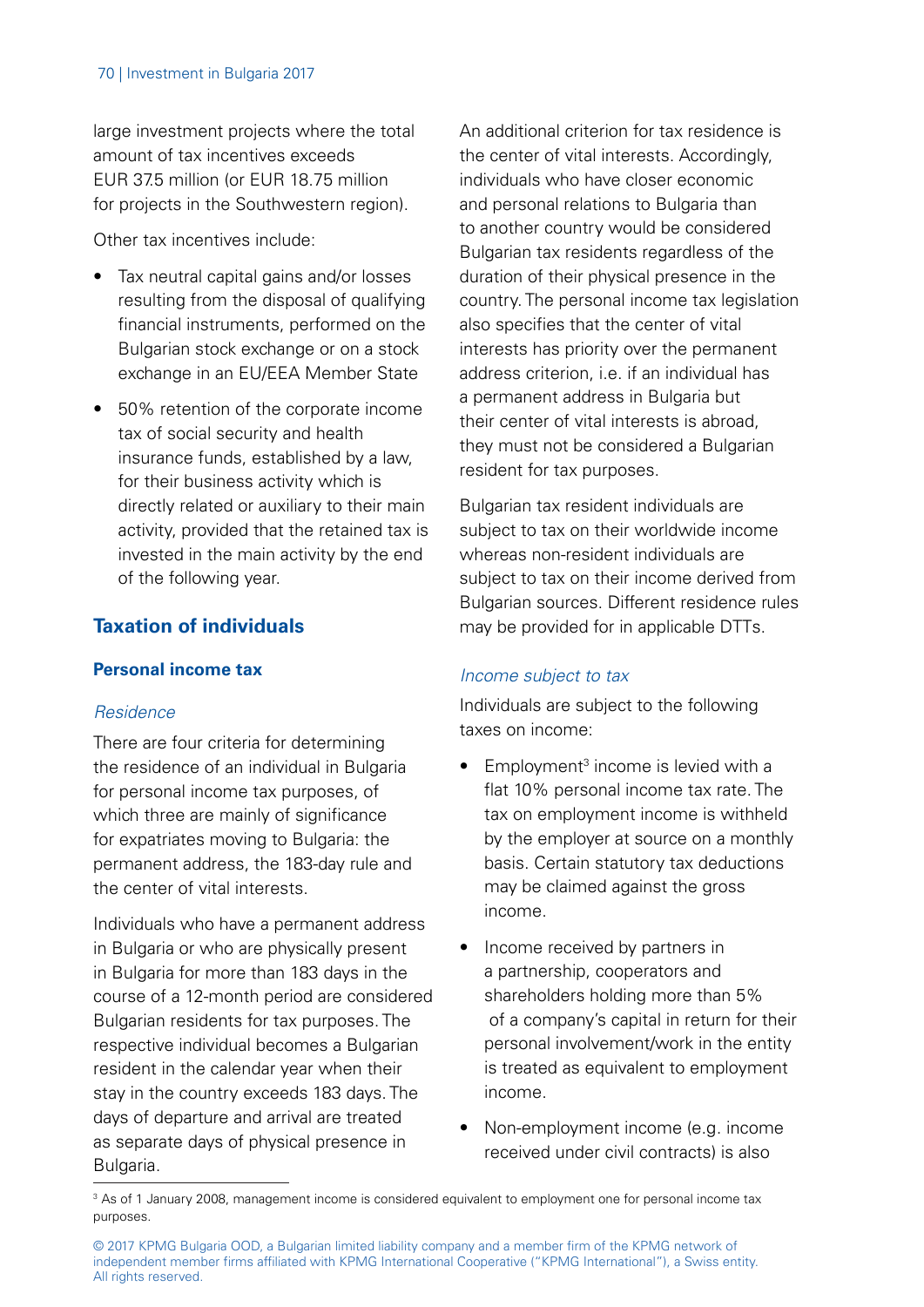subject to a flat 10% tax rate. Certain statutory tax deductions may be claimed against gross income (e.g., income received under civil contracts). The due tax is withheld and paid on a quarterly basis by the payer of the income if a legal entity duly registered under Bulgarian law. No tax is to be withheld and paid for the fourth quarter of the year unless specifically requested by the recipient of the income. In certain instances, the remittance obligation may also fall on the individual recipient themselves if (i) the payer is an individual or an entity not registered under the Bulgarian law and (ii) the recipient of the income under a civil contract is a self-insured person for social security purposes and has reported themselves as such to the payer (in this case, the status of the entity is of no importance). Under this scenario, the personal income tax on that income is again remitted on a quarterly basis (with the exception of the fourth quarter).

• In case of receipt of rental income. no remittance obligation arises for the payer of the income if the payer is an individual. The full responsibility for payment of the due tax charge is borne by the recipient of the income. Advance quarterly personal income tax installments are to be made in case of receipt of such income (with the exception of the fourth quarter). The final assessment is performed at year end with the annual Bulgarian personal income tax return. When the payer of the rental income is an entity or a self-insured person, then they have the obligation to calculate, withhold and remit at source on a

quarterly basis (without the fourth quarter unless specifically requested by the recipient) the due tax charge on the income. This does not waive the obligation of the recipient of income to file an annual Bulgarian personal income tax return at the end of the year. A different treatment is applied in the case of payment of rental income by Bulgarian entities to condominiums. In these circumstances, a final one-off tax will be calculated, deducted and remitted by the payer of the income and no obligation for filing of an annual Bulgarian personal income tax return arises for the recipient of the income.

- Advance personal income tax on a quarterly basis is also remitted by the payer of the income if an entity or a self-insured individual with respect to other income (awards other than those provided by the employer, indemnity for benefits lost, non-bank interest, etc.) following the rules already specified above with respect to rental income (i.e. remitted quarterly for the first three quarters of the year by the end of the month following the respective quarter unless for the fourth quarter the individual has asked payments to also be made in which case withholding and remittance will continue).
- A 10% withholding tax applies to interest, rents, royalties, capital gains, management income, income received under franchise and factoring contracts, leasing installments under contracts according to which the ownership rights over immovable property are transferred, scholarships for studying in Bulgaria and abroad, indemnity for benefits lost, fees for technical services accrued to non-resident individuals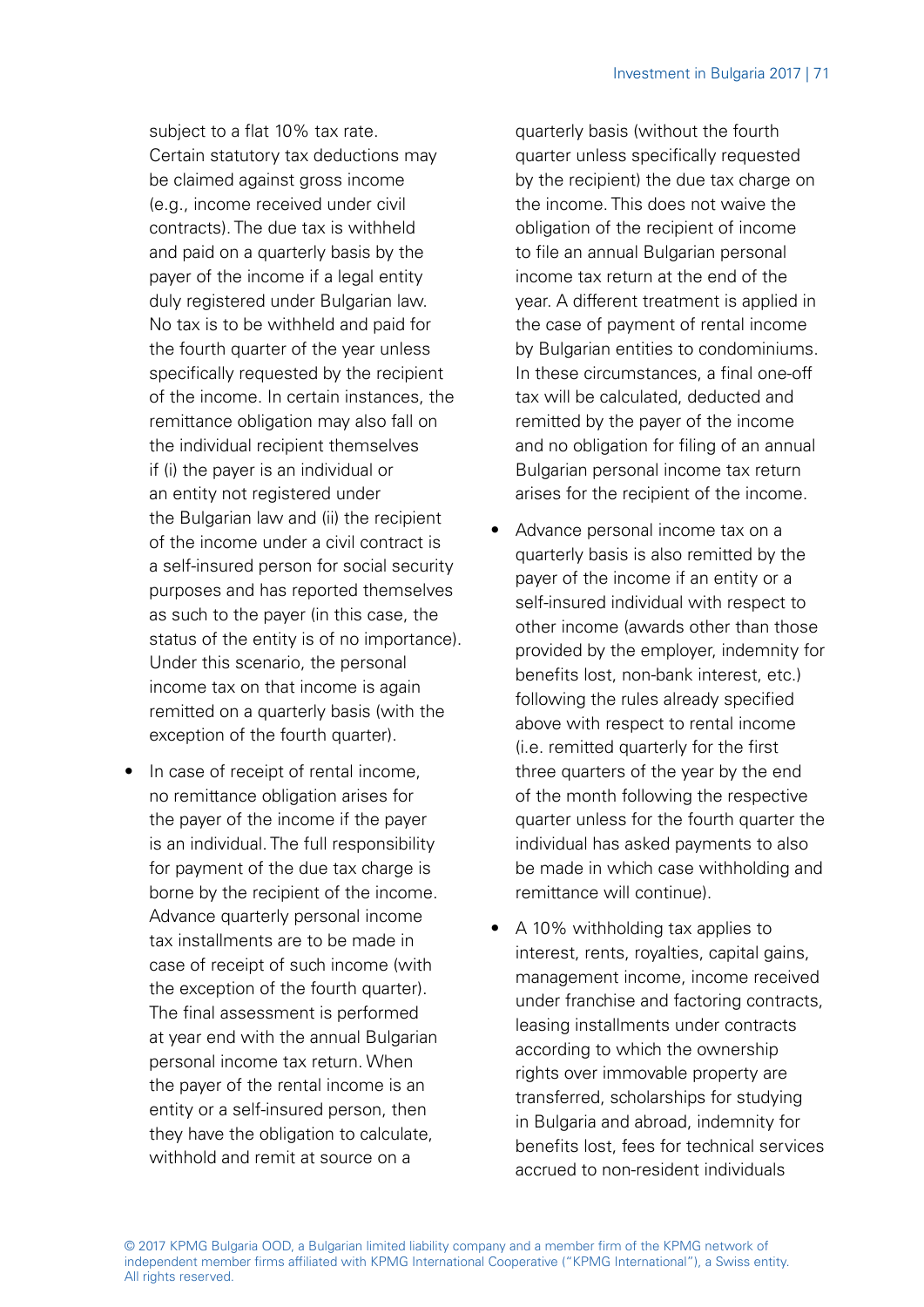as well as income accrued by local legal entities to foreign sportspeople. scientists and artists. A lower withholding tax rate of 5% is levied on dividends paid by Bulgarian entities to non-residents. Should there be an applicable DTT in force, the rate of the withholding tax on the above mentioned types of income may be reduced. The tax base is the gross amount of income received. As of 1 January 2010, Bulgarian legislation allows EU and EEA4 nationals subject to Bulgarian withholding tax to calculate the tax base and the due tax following the same rules applicable to local residents, i.e. the application of deductions from gross income is possible through the filing of an annual Bulgarian personal income tax return.

- A withholding tax of 8% is due on interest income accrued on all types of bank accounts.
- A one-off tax of 5% is levied on Bulgarian individuals receiving dividends from foreign entities.
- A one-off tax of 10/7% is levied on early withdrawal of accrued voluntary social security/insurance contributions depending on the circumstances.

Specific rules apply with regard to taxation of capital gains arising from disposal of movable and immovable property.

It is also specified that no withholding tax is due on payments to residents of other EU Member States regardless of the fact that the types of income may fall in the scope discussed above should this income be exempt for Bulgarian tax residents.

## **Deductions**

Certain payments decrease an individual's taxable income, including mandatory health insurance and social security contributions (made both to the local and foreign mandatory insurance systems), as well as personal voluntary pension, life and health insurance contributions to either local insurance funds or those registered under the jurisdiction of other EU/EEA Member States. The deductibility of such voluntary contributions is limited up to certain maximum thresholds.

Statutory deductions are provided for the recipients of different types of non-employment income (e.g. 25% for free lancers; 40% for royalties, inventions and products of science or art; 10% for rental income; 10% for capital gains received from the disposal of immovable property).

Deductions for donations to a list of special beneficiary organizations are also allowed provided that certain conditions are met. As of 1 January 2010, donations to EU organizations with an equivalent status to those listed in the local legislation are also deemed tax deductible.

Furthermore, provided that certain conditions are met, individuals may also deduct from their taxable income the value of the mandatory personal social security contributions paid during the year for accumulating additional length of service for pension (up to five years for the period of university education and/or in case of insufficient length of service upon pension).

As of 1 January 2009, the Bulgarian personal income tax legislation introduced a tax allowance for young families who have a mortgage. With this allowance,

<sup>4</sup> Except Iceland and Liechtenstein

<sup>© 2017</sup> KPMG Bulgaria OOD, a Bulgarian limited liability company and a member firm of the KPMG network of independent member firms affiliated with KPMG International Cooperative ("KPMG International"), a Swiss entity. All rights reserved.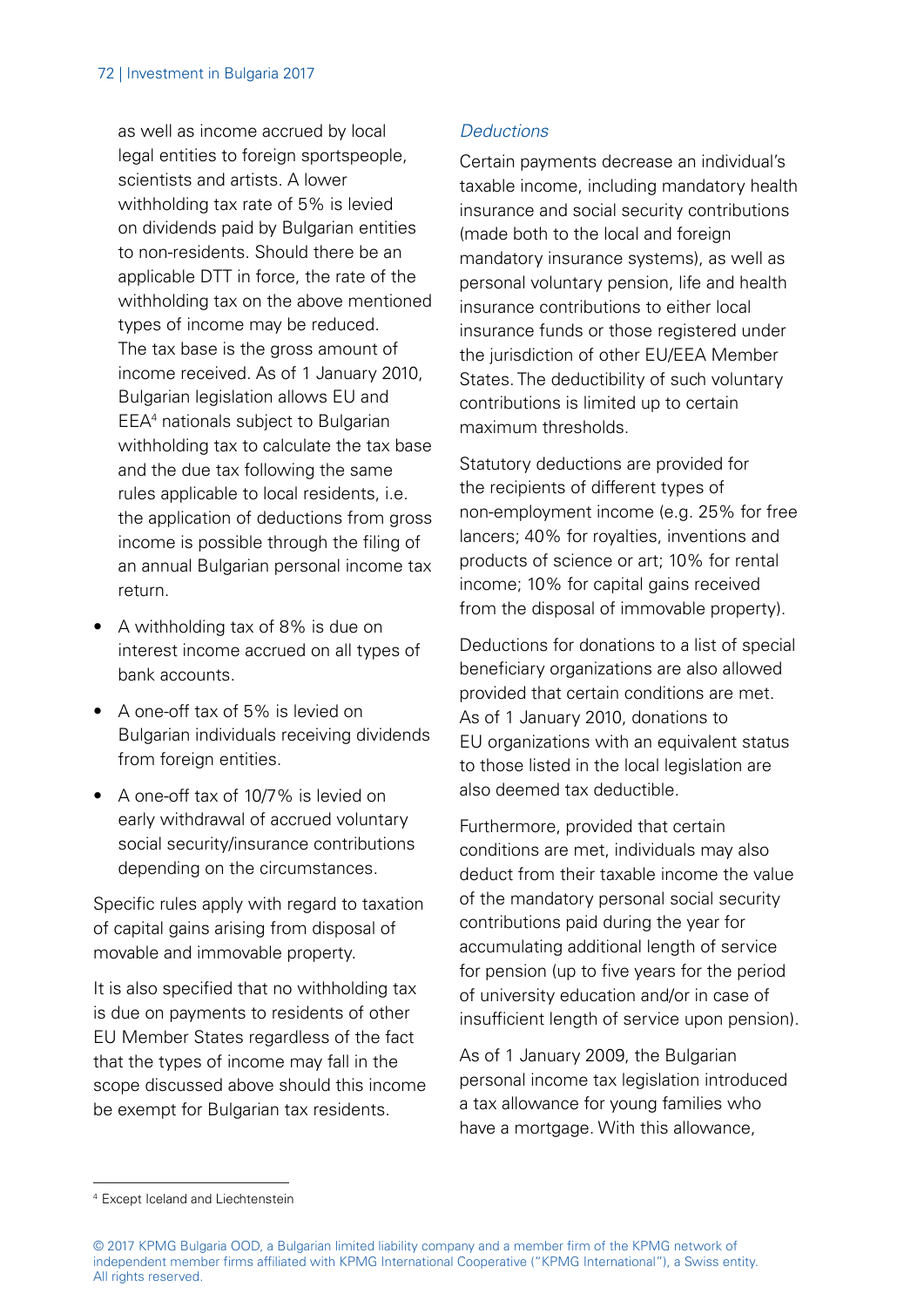the total taxable base of the tax liable person may be decreased with the interest installments paid on the first BGN 100,000 of the mortgage taken. There are certain requirements that have to be met in order for a young family to qualify for this allowance, e.g. at least one of the spouses must be under the age of 35 when the mortgage is entered into, the property must be the main residence of the family for the tax year and the mortgage agreement is in the name of at least one spouse. The fulfillment of these criteria must be evidenced by certain documents. The taxpayer is obliged to demonstrate that the necessary conditions have been met within the tax return form and will be responsible if that is not the case.

As of 1 January 2014, the legislation specifies that individuals who are tax residents in other EU/EEA countries may also benefit from this allowance provided that the remaining conditions are met.

As of 1 January 2015, two further deductions are available: a child tax allowance with a decrease of the tax base by up to BGN 200 annually for the first three children and a tax allowance for a disabled child with an annual deduction of up to BGN 2,000 from the tax base. Taxpayers may benefit from these allowances through the annual reconciliation of employment income performed by the employer at year end or through the filing of an annual Bulgarian personal income tax return.

As of 1 January 2017, a new tax relief has been introduced, namely for the performance of cashless payments. It allows taxpayers to reduce their total annual tax liability by 1% but no more than BGN 500 should the following conditions be met:

- The individual received income subject to personal income tax during the tax year
- The above income in its entirety was received via a bank transfer
- At least 80% of the payments made by the individual during the year are cashless.

The relief may be utilized through the filing of an annual Bulgarian personal income tax return.

As of 1 January 2017, a further criterion is introduced in the legislation for the utilization of all deductions (with the exception of the statutory deduction applicable to certain types of non-employment income specified above): the individual benefitting from the deduction should not have any outstanding public liabilities subject to enforcement.

## Exempt income

Exempt income includes state pensions, scholarships, certain state welfare payments, benefits/income received from the Bulgarian mandatory social security and health insurance system, an equivalent foreign institution or under a voluntary social pension plan, provided that the latter is registered in Bulgaria or in another EU/EEA Member State. Capital gains may also be tax exempt provided that certain conditions are met.

Accommodation and daily allowances paid on behalf of the employer/assignor to individuals under employment, management and civil contracts can be treated as non-taxable income depending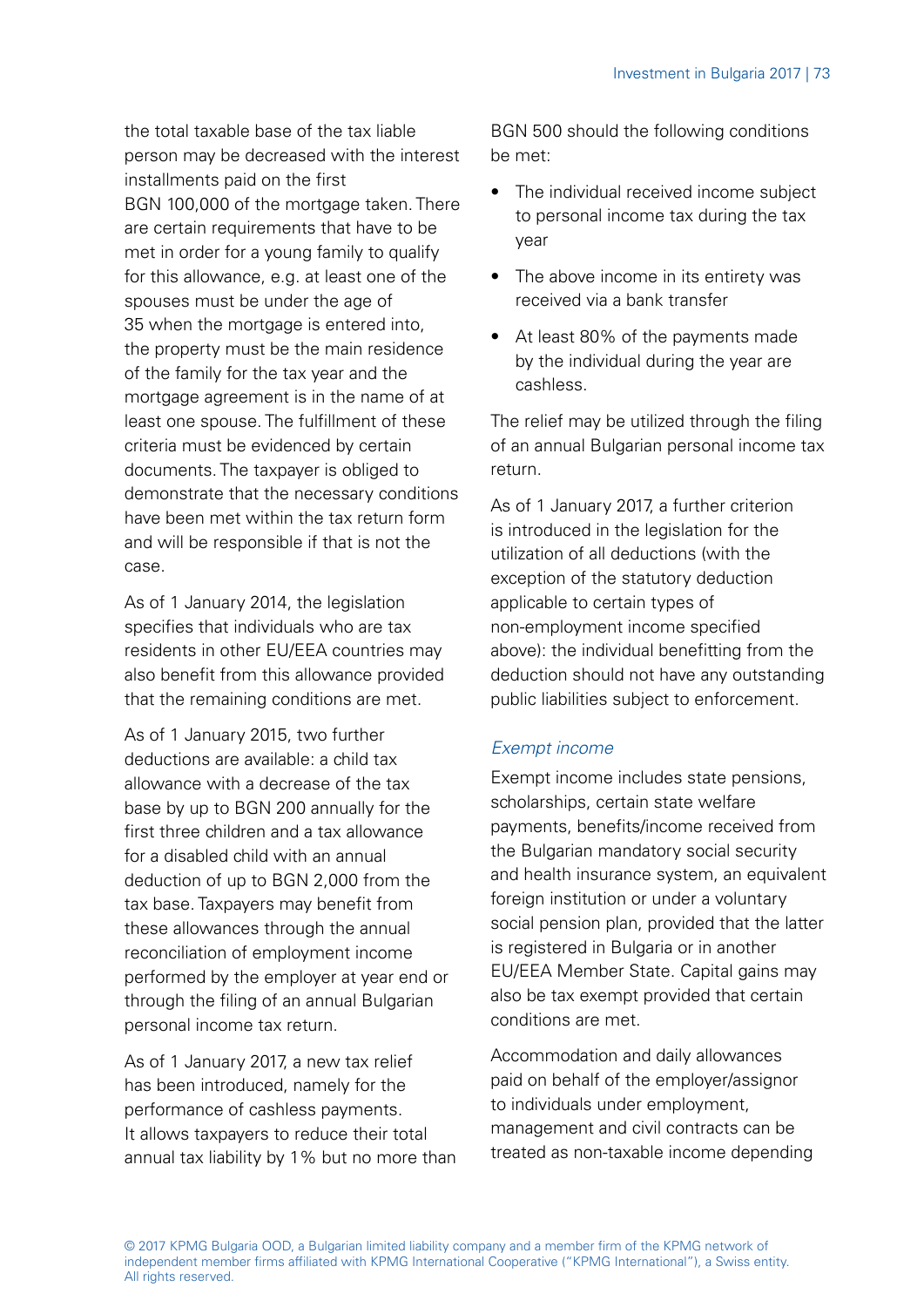on the type of business trip, the destination country as well as certain conditions such as documentary substantiation of the business trip and the expenses occurred.

## Relief from tax

A tax credit may be used for foreign taxes paid provided that the relevant conditions are met. Relief from tax may also be sought under the provisions of an existing DTT depending on the specific method. i.e. tax credit or tax exemption with progression.

## Tax rates and payment dates

The annual general flat tax rate applied for taxation of an individual's income is 10%.

Individuals who derive income from sources other than, or in addition to, income under an employment contract for which the employer has performed an annual reconciliation as at the yearend (including dividends received from foreign entities which are taxed with a one-off tax) must file an annual tax return by 30 April of the following calendar year. A tax return must also be filed if the individual owns shares/allotment in foreign entities/permanent establishments/ immovable property regardless of whether a transaction was made with them during the respective tax year. In addition, such tax returns must be prepared by individuals who withdraw accumulated voluntary personal contributions prior to the expiration of the term under an insurance policy as well as in instances where an individual has received/granted a loan from/ to non-financial institutions or individuals (where certain conditions are met).

The outstanding personal income tax as reported in the annual Bulgarian personal income tax return, if any, must also be paid within this filing deadline.

If the annual personal income tax return is filed electronically by 31 March of the following calendar year and the individual does not have any outstanding public liability subject to enforcement, a deduction of 5% from the outstanding tax liability is granted. The outstanding tax must be remitted by 30 April of the following year after confirmation by the authorities of the submission of the return.

As of 1 January 2017, the legislation provides for the possibility to file a one-off corrective tax return should a mistake in the return already filed be discovered. This should be done by 30 September of the year following the respective tax year.

Sole proprietors determine their taxable base and make advance payments in accordance with the rules for corporate taxation. The tax rate applied to this type of income is 15%.

Individuals performing certain activities (e.g., hotel accommodation, restaurant services, taxicab transportation, and other services) whose turnover for the previous year is below BGN 50,000 are instead subject to a lump sum license tax which is regulated by the Local Taxes and Fees Act.

## Fringe benefits

Certain fringe benefits, such as canteen or food expenses like food vouchers provided to employees/assignees (under certain conditions), transportation cards, use of the employer's sports facilities or rest/holiday homes, are not taxable in the possession of the employee if provided as a social expense by the employer. However, social security and health insurance contributions are due on the amount of the fringe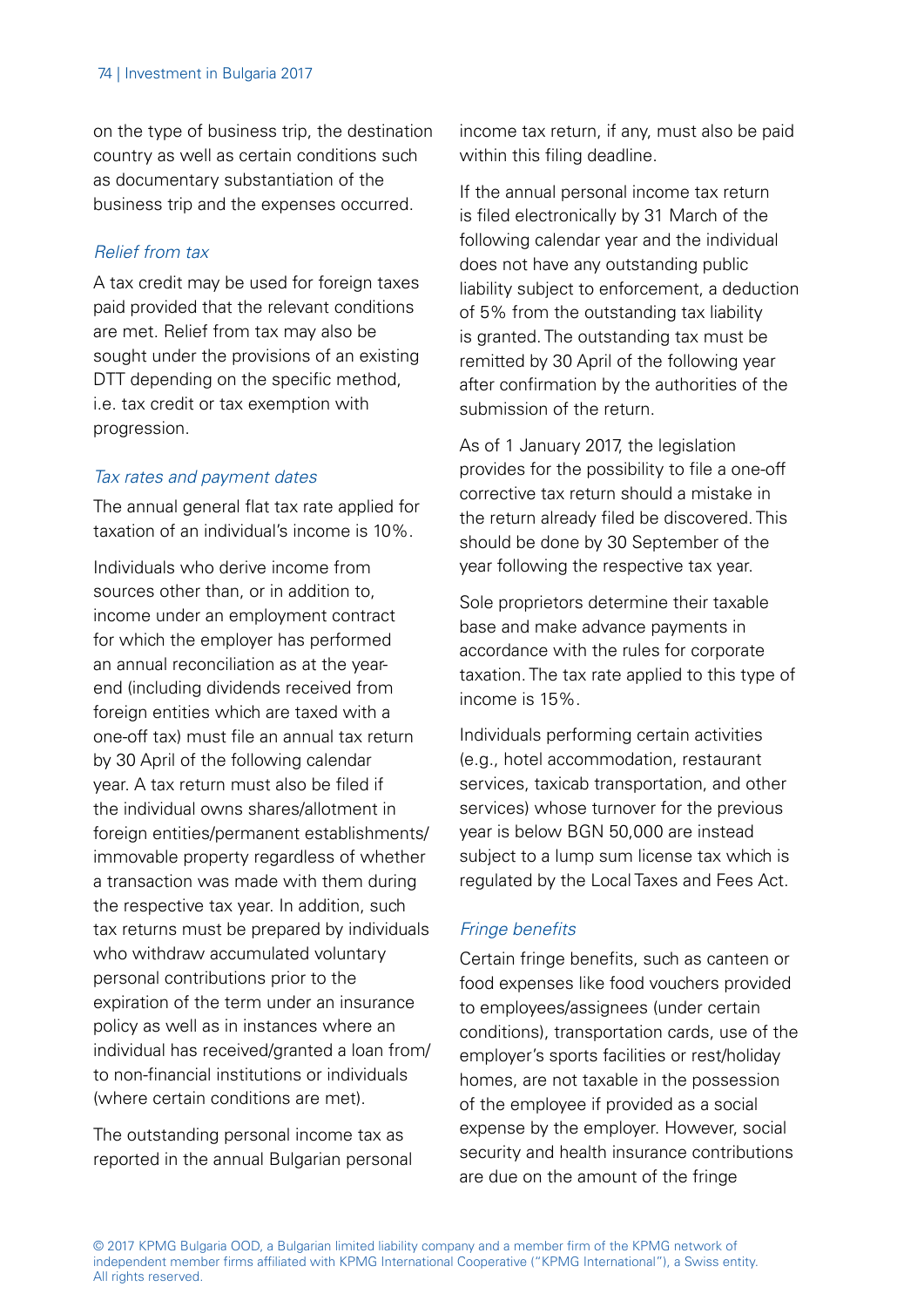benefits provided as applicable for standard employment income.

Social expenses paid in cash are taxable as part of the individual's employment income as indicated above.

Other fringe benefits are treated as taxable for personal income tax purposes. The tax treatment of the specific benefit is to be considered on a case-by-case basis.

#### **Payroll-related contributions**

The burden of payroll-related contributions is not split between the employer and the employee via a single unified ratio. Instead, the ratios vary depending on the fund to which contributions are made and are as follows:

- 55:45 with respect to pension and additional mandatory pension insurance contributions
- 60:40 with respect to all other funds (health insurance, unemployment, general illness and maternity).

It is an obligation of the employer to withhold from employees' remuneration and to remit to the state budget the amount of the mandatory social security and health insurance contributions at the general rates presented below.

The contributions are determined as a percentage of the gross employment income, up to the monthly ceiling of BGN 2,600, or BGN 31,200 annually. The minimum monthly insurable income varies depending on the type of economic activity performed by the company and the qualifications of the employee.

## **EU social security**

Following Bulgaria's EU accession on 1 January 2007, the EU social security regulations (1408/71; 574/72) aimed at enhancing free movement of employees and prevention of double insurance of EU citizens entered into force and have precedence over the provisions of the local social security legislation and the already existing Social Security Agreements with other Member States. As of 1 May 2010, Regulation (EC) No. 883/2004 is applicable in Bulgaria to EU citizens. As of 1 January 2011, it became applicable to non-EU country nationals in most EU countries and it is currently also applicable with respect to cross border situations with Switzerland and EEA countries.

#### **Persons and territories covered**

| <b>Contributions</b>           | On behalf of<br>employees | On behalf of<br>employers | Total     |
|--------------------------------|---------------------------|---------------------------|-----------|
| Social security contributions  | 10.14%                    | $13.66\%$ <sup>*</sup>    | 23.80% ** |
| Health insurance contributions | 3.20%                     | 4.80%                     | 8.00%     |

\* The total amount of social security contributions withheld on behalf of employers varies within the range of 13.56-14.2670% depending on the economic activity performed by the respective entity.

\*\* 5% of the mandatory social security contributions for individuals born after 31 December 1959 are payable to private pension funds licensed to provide additional mandatory pension insurance.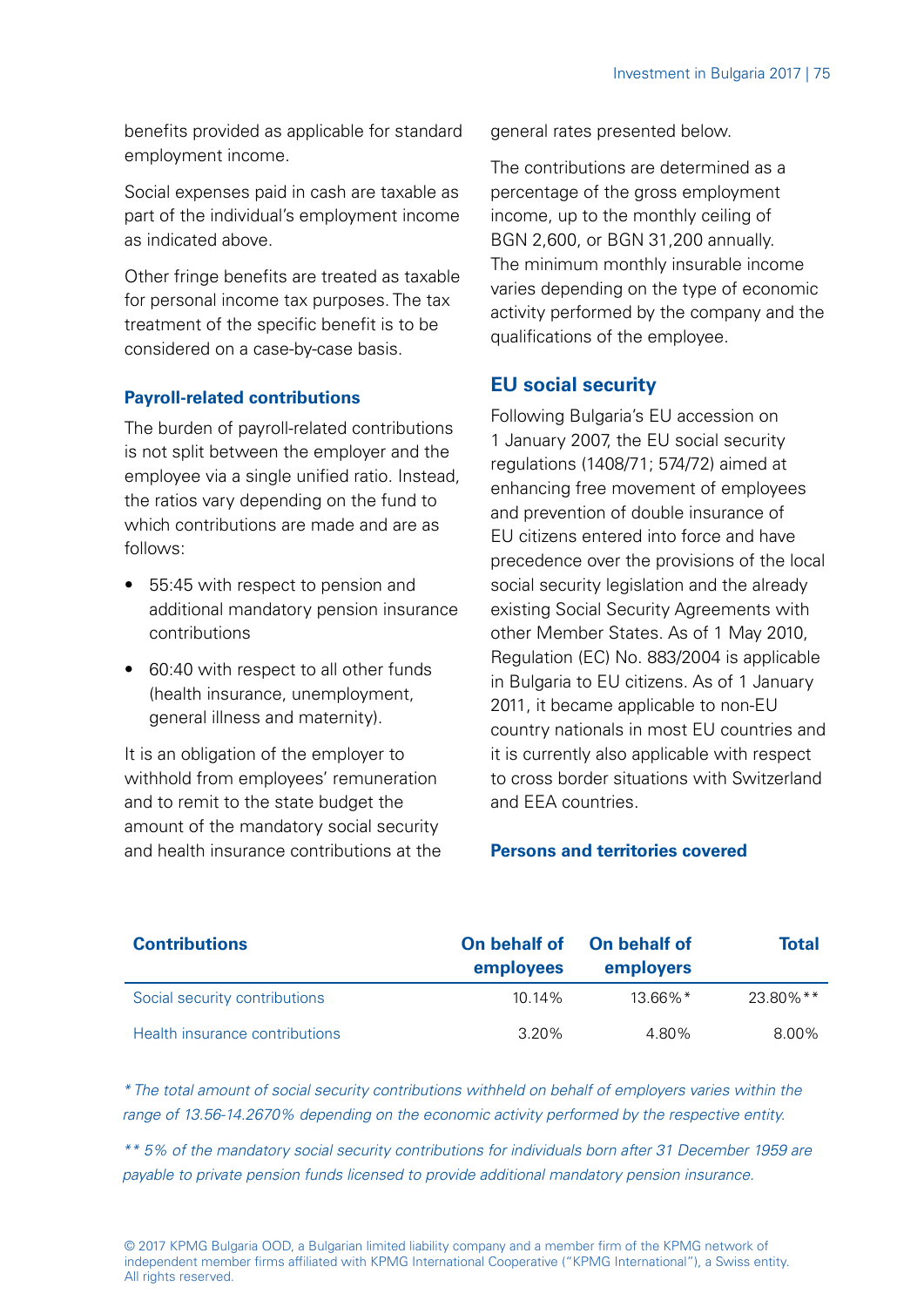The EU social security regulations are applied on the territory of the Member States of the European Union and the EEA, which comprises Iceland, Norway and Liechtenstein, together with Switzerland for cross border situations with Bulgaria. Furthermore, it should be pointed out that the EU provisions on social security do not apply to all individuals moving within the EU and the EEA. Generally, the following individuals would be covered under the regulations:

- Employed workers
- Self-employed persons
- Civil servants
- Students
- Pensioners
- Unemployed under certain conditions
- Family members and heirs, regardless of nationality
- Third country nationals.

In view of the above, no coverage under the EU social security regulations is provided to persons who are no longer insured under a social security system in any of the Member States and who are not considered immediate family to an employed or self-employed person or a pensioner. These individuals are deemed non-active persons.

#### **Main principles**

The main principle of the EU social security regulations is to ensure that individuals fall under the jurisdiction of only one Member State at a time. Usually, this is the Member State where the person is physically performing their work or where they act as a self-employed person. However, certain exceptions exist in instances where

(i) the persons are moving within EU Member States on short-term assignments, (ii) they are simultaneously working in more than one state and (iii) they are simultaneously employed in one state and self-employed in another.

In these cases, special rules apply with respect to determining the relevant social security system.

The EU social security regulations also aim to avoid discrimination in social security matters, i.e. individuals temporarily or permanently moving to an EU country for social security purposes must be treated no differently than local citizens of that Member State.

# **Property transfer, gift, inheritance and tourist taxes**

Local taxes and fees are determined and collected by municipalities within the ranges set in the Local Taxes and Fees Act.

As of 1 January 2015, exchange of information is introduced between municipalities and the Ministry of Finance on a daily basis.

## **Transfer tax**

Tax for the transfer of immovable property and automobiles is in the range of 0.1 – 3% and is levied on the value of the property. Transfer tax is also levied upon acquisition of real estate property or limited ownership rights related thereto as a result of the elapse of a prescribed time.

## **Property tax and garbage collection fees**

Owners of immovable property situated in Bulgaria are liable to property tax. The tax is levied on the assessed value of the property, depending on its area in square meters and its location and for non-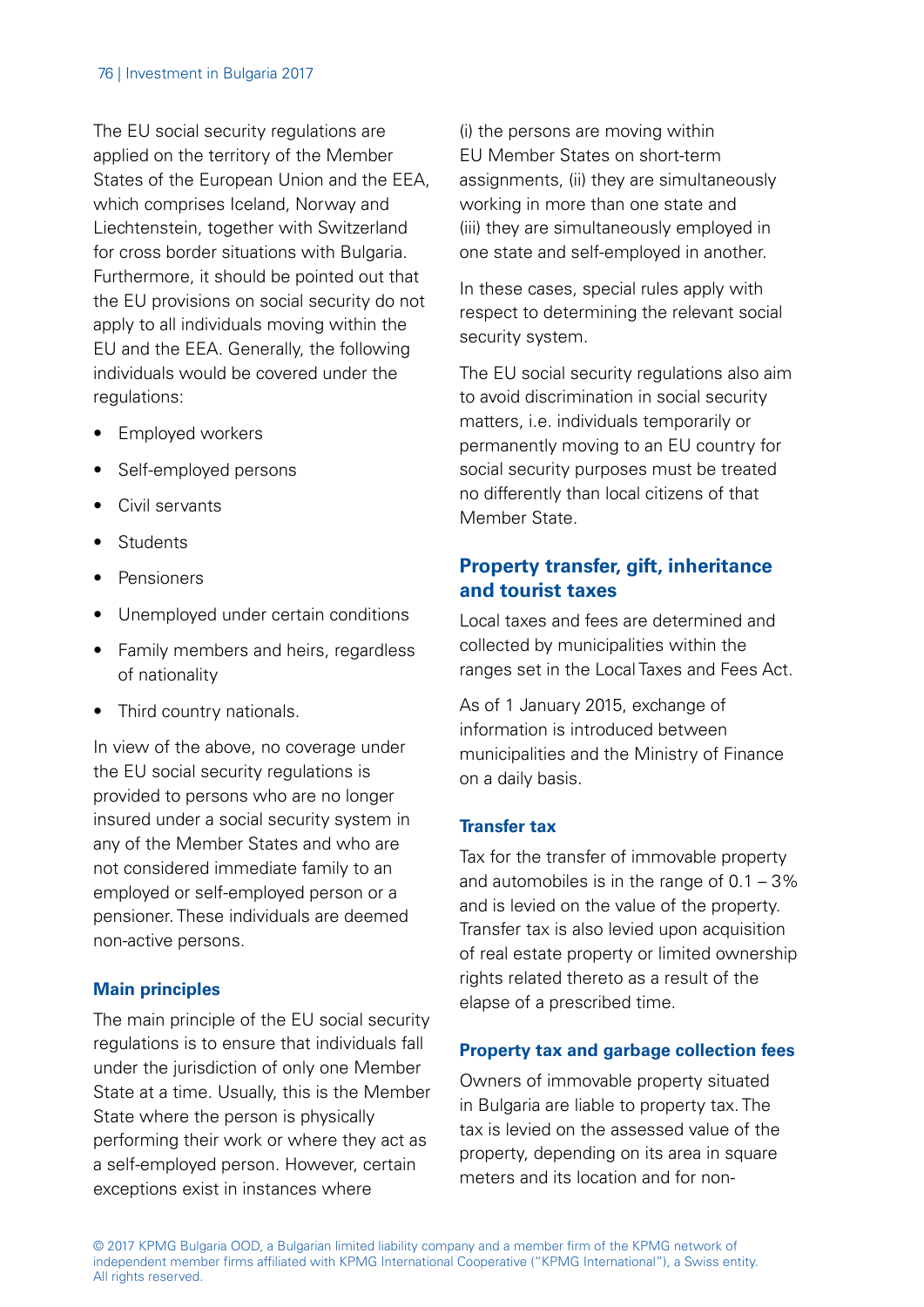residential property owned by companies – on the higher of the assessed value and the book value of the property. The tax is levied at a rate within the range of 0.01 – 0.45%. A 50% tax rebate is allowed if the property is the principal residential property of an individual taxpayer.

Owners of immovable property also pay garbage collection fees. Garbage collection fees are determined by the respective municipality. Properties which are not used for an entire year are exempt from garbage collection fee if this is declared in the previous year.

As from 1 January 2015, municipalities must notify tax liable persons of any tax liabilities by 1 March of the year in which they are due.

#### **Transport vehicles tax**

Owners of transport vehicles, including motor vehicles, ships and aircraft registered in Bulgaria, are liable to transport vehicles tax. Various criteria are used for calculation of the tax depending on the type of the transport vehicle, e.g. engine power, load-carrying capacity, number of seats, and maximum take-off weight. The tax is payable in two equal installments by 30 June and 30 October of the year in which it is due.

## **Gift and inheritance taxes**

Certain individuals inheriting property situated in Bulgaria are subject to inheritance tax. The tax rates depend on the value of the property and the relationship of the beneficiary to the testator or donor. No inheritance tax is levied provided that the beneficiary is a spouse or immediate family member. A gift tax is levied on donated property, as well as on property transferred without consideration. No gift tax is levied

on property donated to spouses and immediate family members.

The inheritance and gift tax rates are as follows:

- In the range of 0.4 0.8% for property inherited by/donated to brothers, sisters and their children
- In the range of  $3.3 6.6\%$  for inheritance/gifts (donations) between unrelated persons.

## **Tourist tax**

A tourist tax is due from suppliers of overnight accommodation services on a monthly basis within the range of BGN 0.20 – BGN 3.00 for each overnight stay. The applicable tourist tax rate is determined by the respective municipality. The deadline for payment of the tourist tax is the 15th of the month following the month when the overnight accommodation was supplied.

# **Value added tax**

The Bulgarian VAT legislation is generally harmonized with the EU VAT Directives and adopted the EU VAT rules based on the general principles of Directive 2006/112/EC. The latest amendments to the VAT Act came into effect on 1 January 2017.

Generally, VAT is due on any supply of goods or services with a place of supply in Bulgaria made by taxable persons in the course of their economic activities. "Supply" normally means goods or services provided in exchange for consideration. However, certain transactions carried out for no consideration are also considered to be supplies, for example, the private use of certain business assets.

The following transactions are generally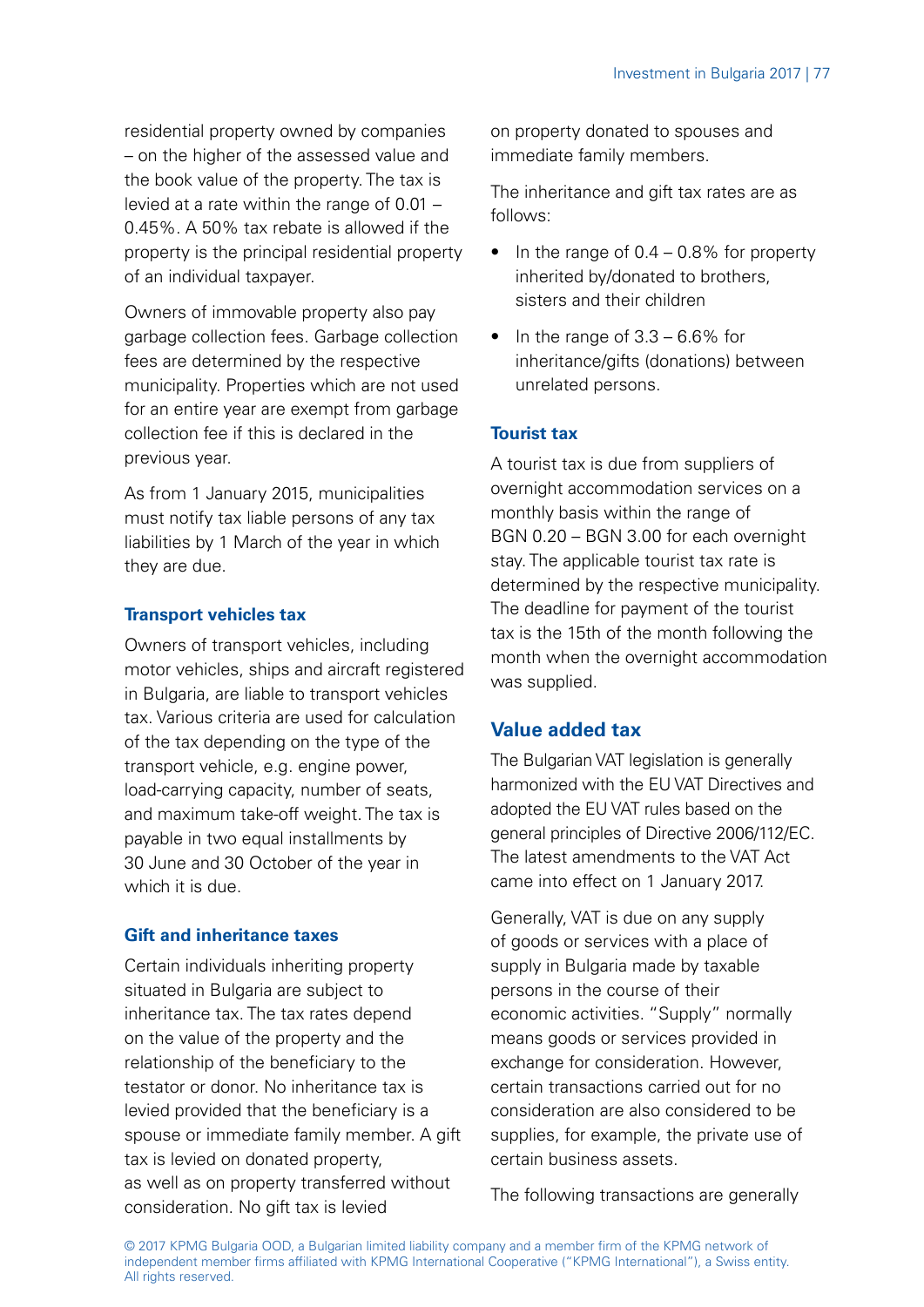subject to Bulgarian VAT:

- Supply of goods or services with a place of supply in Bulgaria
- Intra-Community acquisition of goods
- Import of goods into Bulgaria.

#### **Tax regime and place of supply of goods**

The location of goods at the time of the supply determines the VAT treatment. If the goods are located in Bulgaria, then the supply is subject to 20% Bulgarian VAT.

However, if goods are dispatched or transported, the place of supply is the place where the goods are located at the time when dispatch or transport of the goods to the customer begins.

Special rules apply for the supply of electricity, gas, heat or cooling energy which are treated as goods for VAT purposes.

#### Intra-Community supplies

If a Bulgarian VAT registered person sells goods to a customer who is registered for VAT in another EU Member State and the goods are physically transferred from Bulgaria (either by the supplier or by the customer) to another EU Member State, the supply is regarded as a zero-rated (exempt with credit) intra-Community supply. Documents, as prescribed by law, evidencing the physical movement of the goods from Bulgaria must be obtained in order to support the zero rating.

#### Intra-Community acquisitions

The acquisition of goods arriving in Bulgaria from another EU country by a taxable person or by a non-taxable legal entity when the goods are supplied by a taxable person identified for VAT in another EU Member State represents an intra-Community acquisition. VAT registered recipients of intra-Community acquisitions need to reverse charge VAT within the statutory term.

#### **Exports**

The export of goods to customers outside the EU is zero-rated, provided that certain transportation and documentation requirements are fulfilled.

#### Imports

The import of non-Community goods from outside the EU is subject to Bulgarian VAT and is payable by the importer to the customs authorities. Under specific conditions, import VAT may be "reverse charged" if the importer is granted authorization to apply such a regime in connection with the implementation of an investment project.

#### Supply of goods with installation

Goods coming from other EU Member States and delivered under supply and install arrangement are subject to VAT reverse charge by the Bulgarian recipient if (i) the supplier is established in another EU Member State and is not established in Bulgaria, and (ii) the recipient is identified for VAT in Bulgaria.

#### **Place of supply and taxation of services**

The place of supply rules with regard to services follow the principles laid down by Directive 2006/112/EC as regards the place of supply of services.

Generally, supplies of services fall into two regimes – B2B services, i.e. services provided by one taxable person to another, and B2C services, i.e. services provided by a taxable to a non-taxable person. The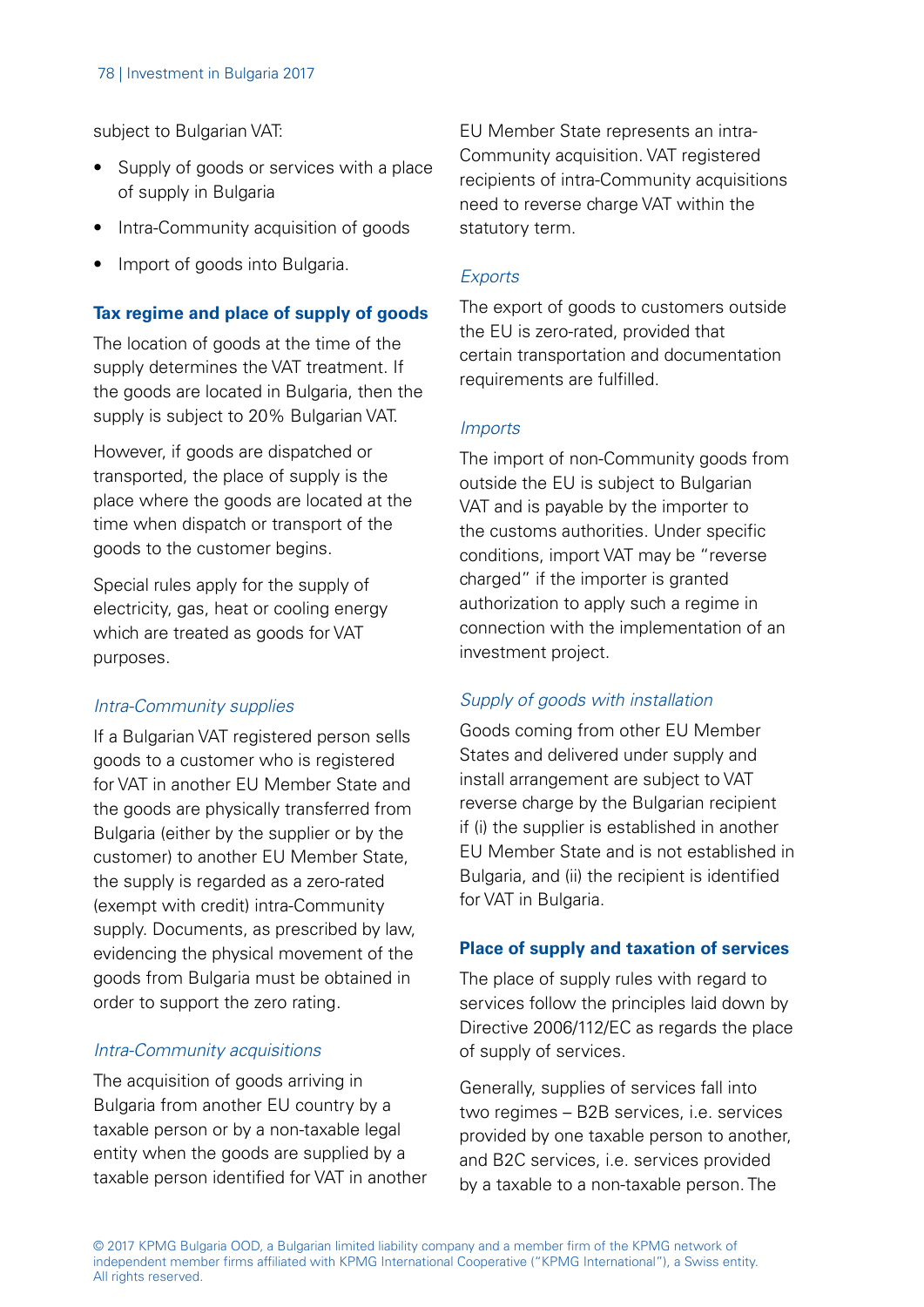place of supply under the two regimes is determined by different sets of rules.

#### B2B regime of services

Under the B2B regime of services, the place of supply follows the place where the recipient is established or has a fixed establishment which receives the services. Thus, for cross-border supplies of services where the supplier is not established in the country of the recipient, VAT is usually due by the recipient through the reverse charge mechanism.

Exceptions to this rule include:

- The supply of services connected to immoveable property is taxable where the property is located (including hotel and accommodation services)
- The supply of admission to cultural. artistic, sporting, scientific, educational, entertaining and other events is taxable where the event takes place
- The supply of passenger transport is taxable in the place where the transport takes place, proportionate to the distance covered
- The supply of services connected to short-term5 hiring of vehicles is taxable in the country where the vehicle is placed at the disposal of the client
- The place of supply of restaurant and catering services is taxable where the services are physically carried out.

Services provided to taxable persons but used for non-business purposes by the owner or the employees are to be treated as services provided to non-taxable persons (B2C).

Services provided to non-taxable persons are generally taxed at the place where the

supplier is established. As exceptions to this, the following services provided to non-taxable persons are considered to have their place of supply in Bulgaria:

- Services connected to immoveable property located in Bulgaria
- Services related to cultural, artistic, sporting, scientific, educational, entertaining and other events taking place in Bulgaria
- Services related to valuation, expert examination or work on a movable tangible property taking place in Bulgaria
- Short-term hiring of vehicles if the vehicle is placed at the disposal of the client in Bulgaria
- Telecommunication broadcasting and electronic services when the recipient is established, has their permanent address or usually resides in Bulgaria
- Transport of goods within the Community, including forwarding, courier and postal services, when the transport begins in Bulgaria
- Intermediary services, when the underlying transaction has a place of supply in Bulgaria.

## **VAT rates**

The standard rate of VAT, which applies to most taxable supplies, is 20%. Two reduced rates are applicable for specific supplies.

#### B2C regime of services

#### Zero VAT rate

<sup>5</sup> Short-term hiring for all vehicles apart from vessels is 30 days. The applicable term for vessels is 90 days.

<sup>© 2017</sup> KPMG Bulgaria OOD, a Bulgarian limited liability company and a member firm of the KPMG network of independent member firms affiliated with KPMG International Cooperative ("KPMG International"), a Swiss entity. All rights reserved.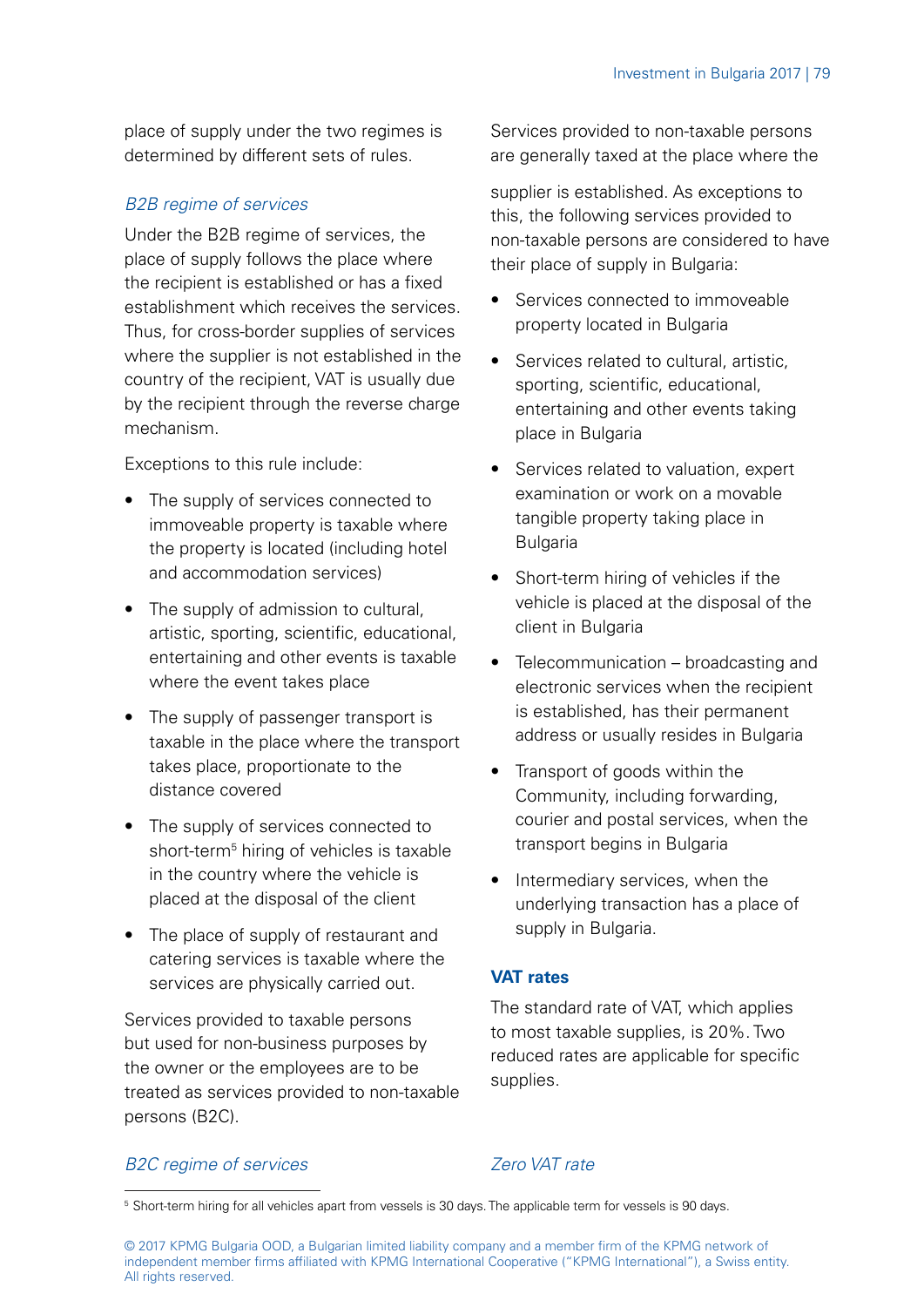Zero VAT rate applies to specific supplies such as:

- Intra-Community supplies of goods
- Supplies of goods transported or dispatched outside the European Community (exports)
- International transport of passengers and goods
- Certain supplies related to international transport
- Supplies of non-Community goods placed under a special customs regime (such as temporary warehousing, customs warehousing, inward processing, temporary importation with full exemption from duties)
- Services consisting in work on goods (such as processing or repair) when the recipient of the services is a person established outside the country and the goods are imported within the Community in order to be processed and after that re-exported
- Services rendered by agents, brokers and other intermediaries acting in the name and on behalf of a third person in relation to certain export transactions
- Import related services (such as commission, transportation and packaging) when their value is included in the customs value.

The application of the zero VAT rate needs to be substantiated by certain documents required by the law.

## 9% VAT rate

A reduced rate of 9% applies to accommodation in hotels, sheltered housing and other places for accommodation.

## **Exemptions**

Exempt supplies include:

- Supplies related to health care
- Supplies related to welfare and social security
- Supplies related to education, sports and physical education
- Supplies related to culture and religions
- Non-profit activities of eligible institutions
- Certain transfers of land and buildings (with the option of charging VAT)
- Insurance services
- Financial services
- Gambling
- Valid postage stamps
- Supply of goods or services for which credit for input tax has not been used because of legislative provisions.

## **Registration for VAT purposes**

VAT can be charged only by VAT registered persons. VAT registration cannot be retrospective, unless it is performed at the initiative of the revenue authorities when the taxpayer fails to submit a registration application on time.

## Mandatory VAT registration for local supplies

Mandatory VAT registration applies for taxable persons, local or foreign, who perform taxable supplies with a place of supply in Bulgaria (excluding supplies for which VAT is to be reverse charged by the recipient) exceeding the registration threshold of BGN 50,000 for a period of 12 consecutive calendar months.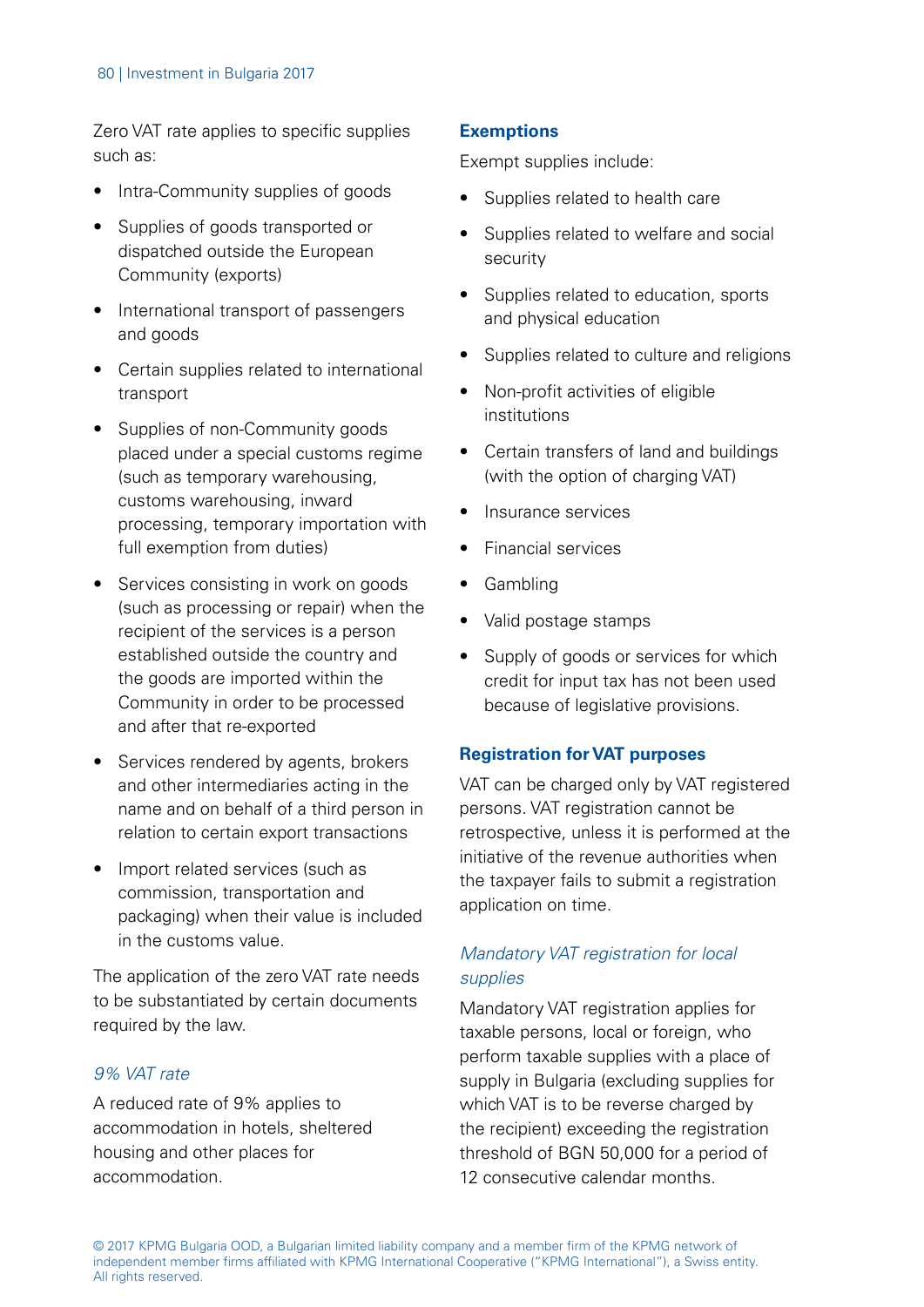Zero-rated supplies count toward the VAT registration threshold as well. The taxable person must complete an application for registration within 14 days from the end of the tax period when the registration threshold was reached.

## Mandatory VAT registration for providing/ receiving services

Subject to mandatory VAT registration are all taxable persons who (i) receive services from suppliers established abroad or (ii) provide B2B services to another EU Member State. A claim for VAT registration needs to be filed with the revenue authorities not later than 7 days before the tax on the supply becomes due.

The registration for providing/receiving services is a specific registration which does not entitle the taxpayer to deduct input VAT.

## Mandatory VAT registration for supply of goods with assembly and installation

A taxable person established for VAT purposes in another EU Member State who is not established in Bulgaria and supplies goods assembled and installed by them or on their account in the country is obliged to register 7 days before the chargeable event takes place, irrespective of the threshold reached. This does not apply if the recipient is registered for VAT purposes in Bulgaria.

## Mandatory VAT registration for intra-Community acquisitions

A taxable person or a non-taxable legal entity not VAT registered on other grounds is subject to mandatory VAT registration when performing intra-Community acquisitions if their total amount during a calendar year exceeds BGN 20,000 (no

threshold applies for intra-Community acquisitions of new means of transport and excise goods). The VAT registration needs to be effected not later than 7 days prior to the acquisition with which the threshold is exceeded. The movement of own goods from one EU Member State where the taxpayer is identified for VAT purposes to Bulgaria creates an identical registration obligation.

Entities which are VAT registered on these grounds are obliged to charge and pay output VAT upon the intra-Community acquisition but are precluded to deduct input VAT. Furthermore, entities registered under this regime are not obliged to charge output VAT on the subsequent sale of goods.

## Mandatory registration for supply of telecommunication, broadcasting and electronic services

Any taxable person who is not established in Bulgaria and provides telecommunications, broadcasting and electronic services to non-taxable persons who are established, have their permanent address or usually reside in Bulgaria is obliged to register in Bulgaria if:

- They are not registered for the application of the "mini one-stop shop" special scheme in Bulgaria or in another EU Member State
- They are not registered for VAT purposes on mandatory, supply-andinstall, distance sales and voluntary grounds.

The application for the VAT registration must be filed not later than the 10ht day of the month following the month in which the taxable event of the first supply occurred.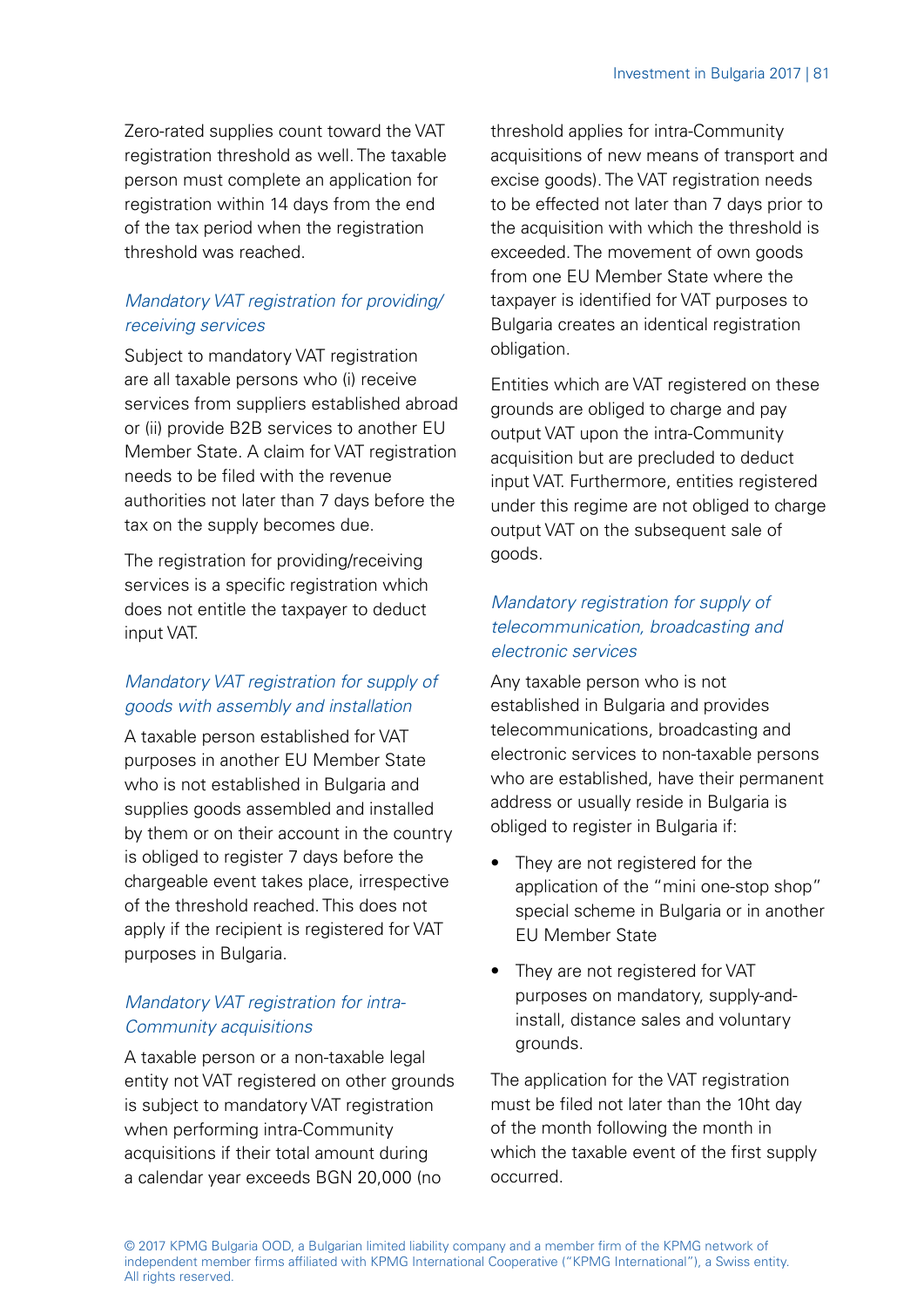#### Voluntary registration

Any taxable person not meeting the requirements for mandatory VAT registration has the right to register voluntarily without fulfilling threshold requirements.

## "Mini one-stop shop" (MOSS) special registration and reporting scheme

Taxable persons established and registered for VAT in Bulgaria and providing telecommunications, broadcasting and electronic services to non-taxable persons established in another EU Member State may register voluntarily for MOSS in Bulgaria.

Non-EU taxable persons providing telecommunications, broadcasting and electronic services to non-taxable persons established in the EU, including Bulgaria, may register voluntarily for MOSS in Bulgaria if they are not registered for MOSS in another EU Member State.

Registration for MOSS can be performed electronically through a dedicated webbased application available on the website of the National Revenue Agency.

## VAT registration procedure

Persons not registered for general tax purposes in Bulgaria may not register under the VAT Act. The general tax registration for local companies is automatic after registration with the Commercial Register is obtained. Foreign persons not established in Bulgaria need to obtain a tax number for this purpose.

In order to register for VAT (under the mandatory or voluntary procedures), an entity must file an application with the relevant territorial directorate of the National Revenue Agency (NRA).

The application must state the grounds for registration and must be submitted together with information about the monthly taxable turnover for the preceding 12 consecutive calendar months.

Foreign persons who are obliged to or wish to register may do it only by securing the services of a fiscal representative in Bulgaria. The fiscal representative is jointly and severally liable for the Bulgarian VAT liabilities of the foreign person.

This does not apply for foreign persons from EU Member States who may register without appointing a fiscal representative. If, however, they decide to appoint such, the representative will not be jointly liable for the foreign person's VAT liabilities.

Persons applying for VAT registration need to designate an email address for official communications with the tax office.

## **Deregistration**

Voluntary deregistration following a mandatory registration is possible when. during the last 12 consecutive months before the current month, the taxable turnover of the registered person does not exceed BGN 50,000. However, voluntarily registered persons cannot apply for deregistration before the expiration of 24 months from the beginning of the calendar year following the year of registration.

Mandatory deregistration must be pursued in certain cases.

## **Obligations of VAT registered persons**

## Format of the VAT registration number

The format of a Bulgarian VAT registration number for legal entities is as follows: BG 123456789, where 123456789 represents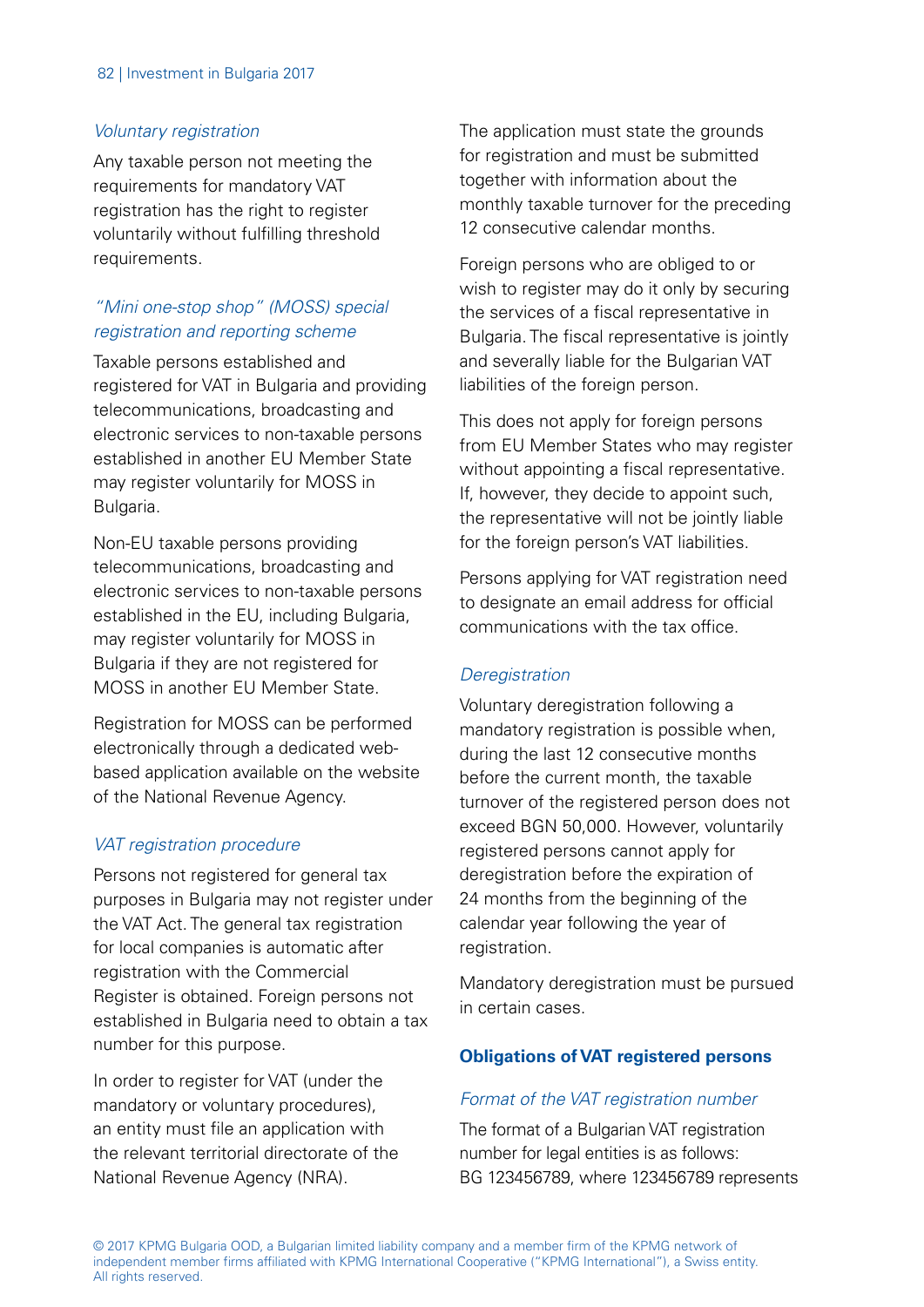the unified identification code from the Commercial Register or the general tax number.

## Accounting records

VAT registered persons must maintain detailed accounting records which must be adequate for the determination of their VAT liabilities. The VAT Act does not provide for the form or the level of detail of the accounting information that has to be kept. The Accountancy Act, however, regulates this matter for foreign persons that have a permanent establishment in the country.

## VAT returns

Each VAT registered person must submit VAT returns accompanied by purchase and sales ledgers. The tax period under the Bulgarian VAT Act is the calendar month.

The purchase and sales ledgers have to be prepared in prescribed formats and include detailed information about all transactions having relevance to VAT. The sales ledger lists all tax documents on the basis of which output VAT is applied or not applied (i.e. includes exempt and zero-rated transactions and reverse charged VAT). The purchase ledger contains all tax documents on the basis of which input VAT is claimed or not claimed (including reverse charged VAT).

The VAT return must be prepared on the basis of the information from the purchase and sales ledgers for the respective month. The deadline for submission of the VAT return and ledgers is the 14th day of the month following the reference tax period. If, for a given month, either the Sales or the Purchases ledgers contain more than five entries, the VAT records must be submitted electronically with a qualifying electronic signature.

Taxable persons registered for MOSS in Bulgaria must file quarterly VAT returns by the 20th day of the month following the reference calendar quarter. The VAT return must be filed electronically through a dedicated web-based application available on the NRA website.

## European Sales List – VIES return

VAT registered persons have to file a VIES return if some or all of the following types of sales have been performed in a given month:

- Intra-Community supplies of goods
- Triangulation operations (if the supplier acts as an intermediary)
- Taxable services provided to taxable persons established in other Member States (including cases of received advance payments on such services)

A VIES return is to be filed together with the VAT return. The deadline for submission of the VIES return is the 14th day of the month following the relevant tax period. VAT registered entities filing VIES returns must file these electronically along with the VAT return and Sales and Purchase ledgers using a qualifying electronic signature.

## Intrastat Return

The Intrastat system in Bulgaria is regulated by the Intra-Community Trade Statistics Act and applies to the collection of data of intra-Community trade in goods, including the movement of goods as a result of dispatches from and arrivals to the territory of Bulgaria to/from other EU Member States.

Persons registered for VAT purposes in Bulgaria which carry out intra-Community trade with goods have to file an Intrastat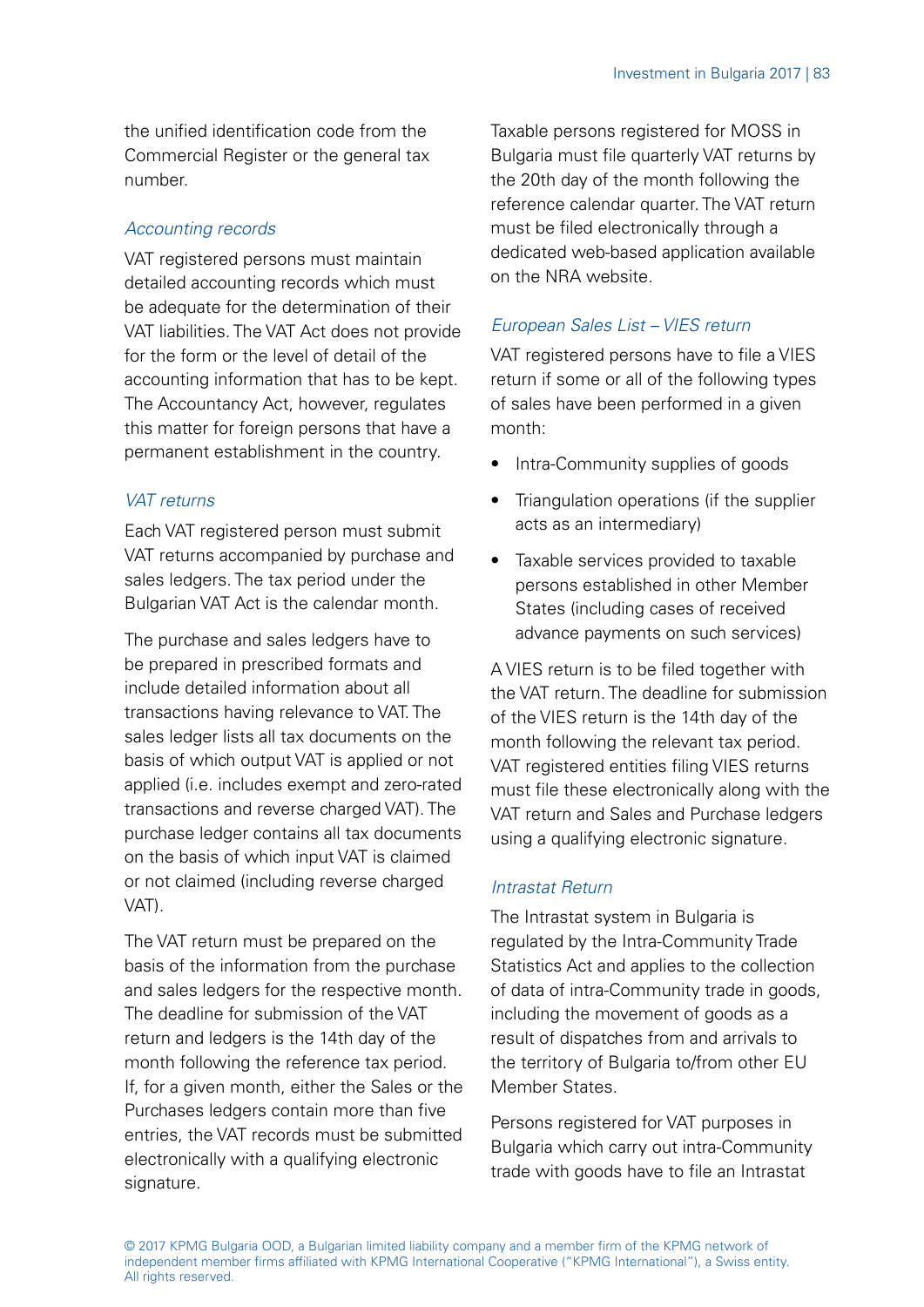return if they have exceeded either of the following thresholds from intra-Community trade:

- BGN 240,000 for dispatches
- BGN 410,000 for arrivals.

Entities must submit Intrastat returns every month starting from the month when the relevant threshold was exceeded in the current year.

The Intrastat returns are to be filed with the NRA by the 14th of the month following the month when the arrival/dispatch occurred.

## **Recovery of input VAT**

A Bulgarian VAT registered person is entitled to recover input VAT in respect of taxable supplies from another VAT registered person or in respect of imported goods, if they are used for the purposes of:

- Taxable supplies liable to Bulgarian output VAT
- Zero-rated (exempt with credit) supplies such as the dispatch of goods to other EU Member States and the export of goods to third countries
- Supplies with a place of supply outside Bulgaria, insofar as input VAT would be deductible in relation to such supplies made in Bulgaria.

The input VAT claim must be supported with an invoice and also with a so-called reverse charge protocol (when the VAT is to be charged by the recipient of a supply) and/or with a Single Administrative Document (SAD) (in the case of import). The invoices and protocols must be issued in compliance with the Bulgarian VAT Act.

Special rules apply in respect to input VAT deductions in case taxpayers apply the cash accounting scheme. Specifically, eligible taxable persons applying this scheme can deduct input VAT once they have paid for the goods/services received. The input VAT deduction must be supported, in addition to the supplier's invoice, with a payment document and a special protocol issued by the supplier if the latter also applies the cash accounting scheme, or by themselves if the supplier does not apply the cash accounting scheme.

The right to input VAT of taxable persons receiving invoices from suppliers applying the cash accounting scheme will arise when they have paid for the goods/services received. In order to deduct input VAT on such invoices, the recipient needs to have, apart from the invoice, also a payment document and a special protocol issued by the supplier.

A VAT registered person is not generally entitled to recover input VAT on:

- Purchases used for the performance of VAT exempt supplies
- Purchases used for the performance of free-of-charge supplies (there are certain exceptions) or transactions outside the scope of the independent economic activity of the taxable person
- Purchases of passenger cars and motorcycles; fuel, repair and maintenance of such cars and motorcycles; excluding the acquisition of a passenger car or a motorcycle used for certain qualifying activities such as resale, leasing, security and taxi/ courier service. If the passenger cars and motorcycles are not used solely for qualifying services, the taxpayers will be entitled to full input VAT deduction if the qualifying services represent more than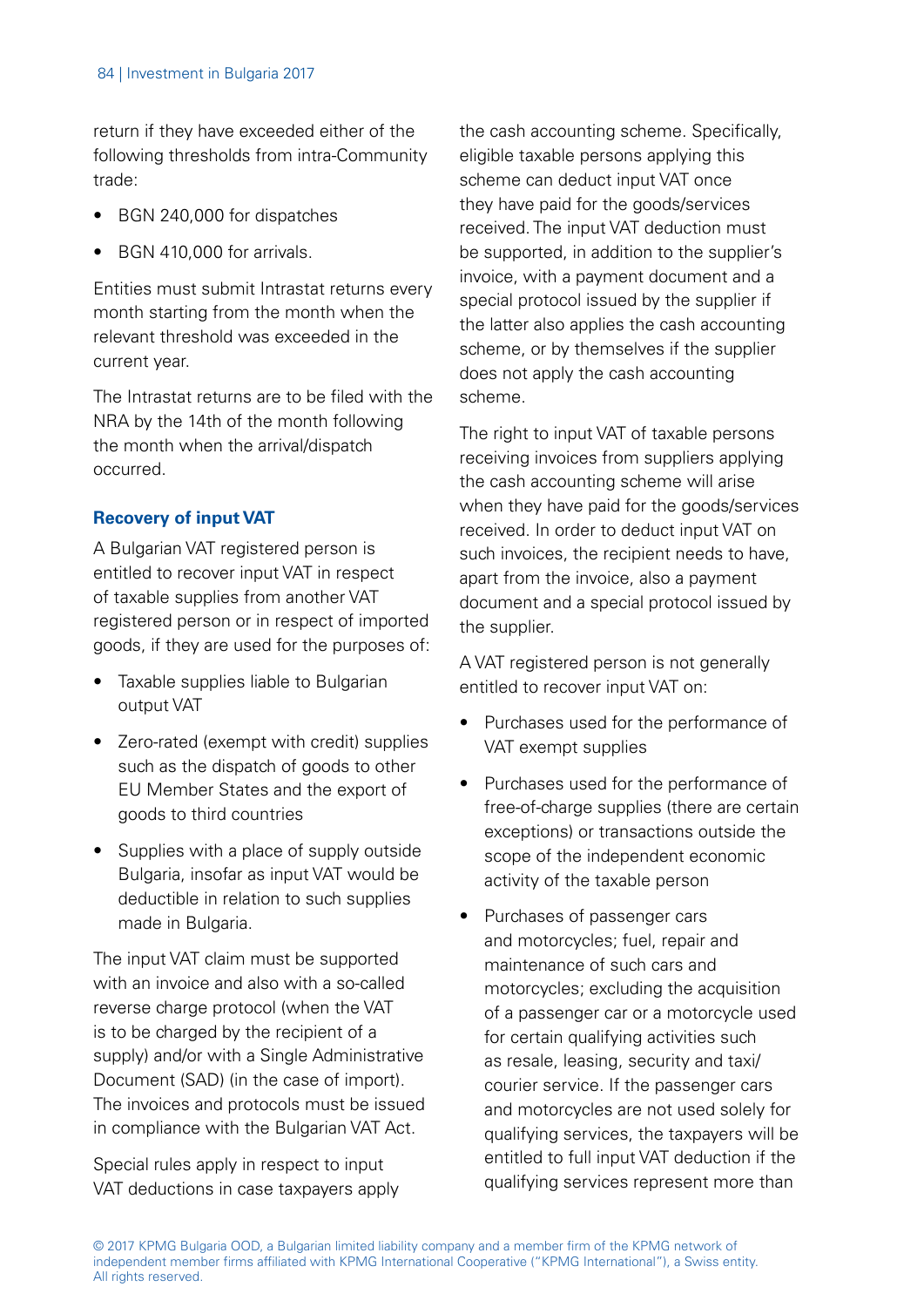50% of the revenue generated by the taxpayer in the last 12 months

• Purchases used for representation or entertainment purposes.

A VAT registered person is entitled to pro-rata VAT deduction in respect of purchases which are used to perform both supplies qualifying for deduction and exempt supplies. The pro-rata deduction is based on the ratio of taxable supplies to total supplies calculated for the previous calendar year and adjusted on the basis of the current year's ratio calculated with the December VAT return. Taxpayers are allowed to calculate the partial VAT deduction for goods and services which are different from non-current assets by using an alternative to the pro-rata coefficient method.

Registered persons may claim a VAT deduction within 12 months from the end of the month in which the output VAT for the supply became chargeable. No specific limitation applies to supplies subject to reverse charge, but notifications to the tax office are needed for deductions claimed after this 12-month period.

## **Input VAT deduction on personal use of business assets**

As of 1 January 2017, a new regime for proportional input VAT deduction upon the acquisition of non-current assets intended for mixed use by taxpayers is introduced. The proportional input VAT deduction applies for non-current assets used for both business and private purposes. The business-to-private proportion is to be determined on the basis of a reasonable criterion which should guarantee the correct calculation of the amount of the input VAT to be deducted taking into account the nature of the assets.

In this respect, a new definition of "non-current assets" for VAT purposes is introduced which includes (i) immovable property, (ii) vehicles and (iii) goods and services which would qualify as noncurrent assets within the meaning of the Bulgarian Corporate Income Tax Act with an acquisition value of BGN 5,000 or more.

The proportional input VAT deducted initially should be adjusted on a yearly basis upon changes in the use of the assets.

## **Reimbursement of VAT**

If, in a given month, the input VAT deduction declared by the registered person exceeds the amount of output VAT charged, the excess amount is subject to reimbursement.

The VAT for reimbursement is offset against VAT payables in the following two months. If, after the two-month period, there is still an outstanding balance for reimbursement, it is due for refund by the revenue authorities within 30 days together with any other VAT for reimbursement declared in the monthly VAT returns in this two-month period.

Accelerated refunds are available to registered persons who during the last 12 months have performed the following supplies amounting to 30% or more of their total taxable turnover for the same period:

- Zero-rated supplies, and
- The following supplies having their place of supply in another EU Member State where the customer is VAT registered
	- Intra-Community transport of goods. forwarding, courier, postal and cargo handling and direct agency services related to such transport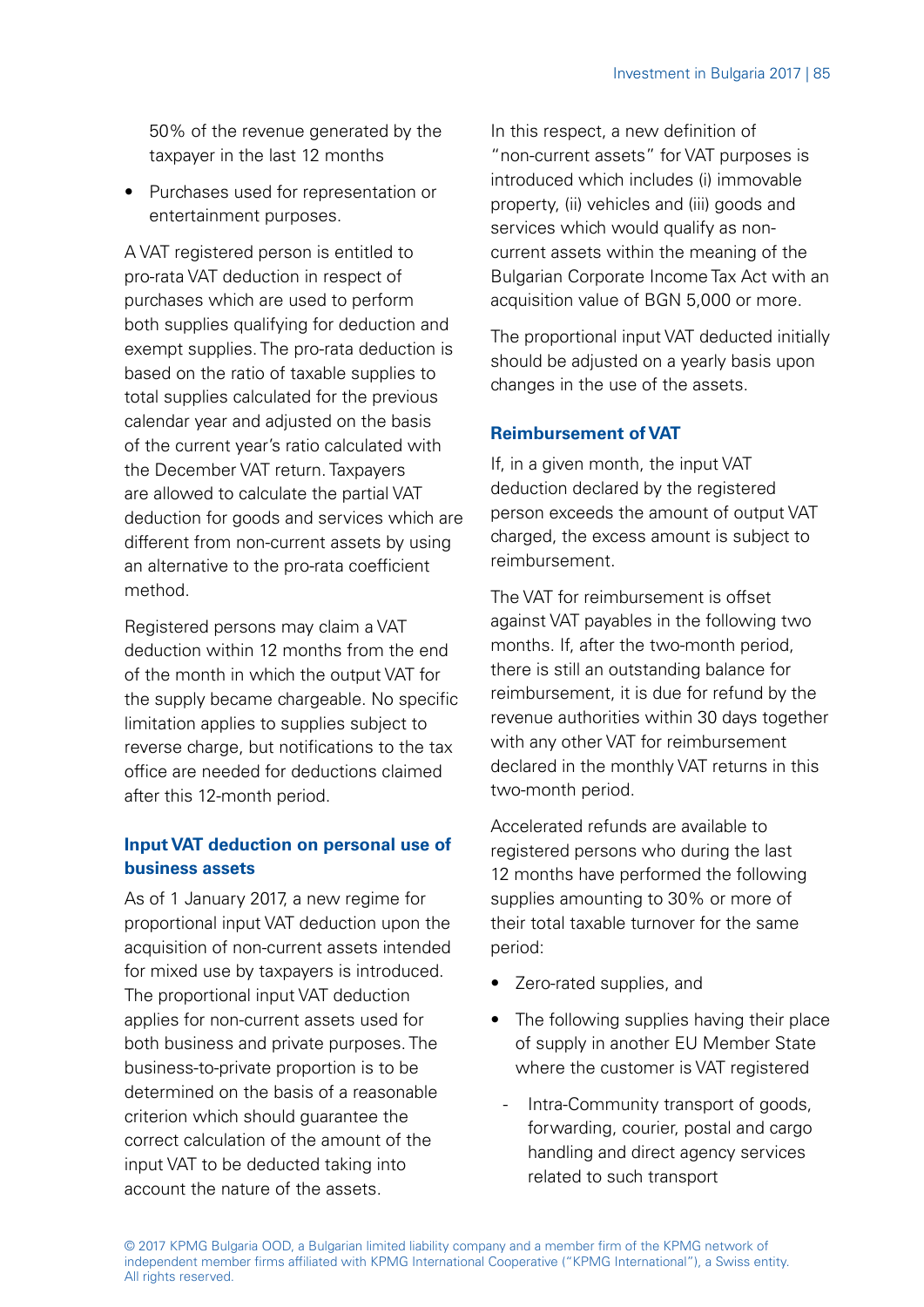#### 86 | Investment in Bulgaria 2017

- Valuations of and work on movable goods.

The term for the VAT refund is 30 days from the date of filing the VAT return.

The VAT is usually refunded after a tax review or tax audit by the revenue authorities, which could defer the refund until after the audit is completed. The tax audit could last up to five months. However, refund of VAT is allowed within five days despite any ongoing audit after a collateral in the form of cash deposit, government securities or irrevocable bank guarantee in favor of the revenue authorities. If any refund is postponed until the completion of the audit, the authorities owe interest for the period of delay.

## **VAT refund to persons identified for VAT in the EU and businesses outside the EU**

Bulgaria has implemented the general provisions of the EU Directives in respect of VAT refunds to entities (i) established and registered for VAT purposes in other EU Member States (Directive 2008/9/EC), or (ii) established outside the Community (13th Directive 86/560/EEC).

Refunds of input VAT incurred by foreign EU entities are available for purchases/ imports made in Bulgaria, provided that the input VAT deduction would have been available if the foreign entity was identified for VAT purposes in Bulgaria.

The maximum period of time for which VAT reclaims can be made cannot exceed one calendar year. The minimum period cannot be less than three months unless this period comprises the remainder of the calendar year.

## Refund under the 13th Directive

The 13th Directive refunds are based on reciprocity – the condition is that the country in which the person is established refunds VAT or similar tax to Bulgarian companies.

Bulgaria has reciprocity agreements with the following countries: Canada, FYR Macedonia, Iceland, Israel, Moldova, Norway, Republic of Korea, Serbia, Switzerland and Ukraine.

Taxable persons have a right to a refund if, during the year for which refund is claimed:

- They had neither a seat of their business nor a fixed establishment in Bulgaria and
- During the same period they did not perform transactions with a place of supply within Bulgaria except:
	- International transport and ancillary to it services
	- Supplies of goods and services for which the tax is due by the recipient.

The application must be made in the Bulgarian language and filed with the authorities by an appointed Bulgarian agent; the name and address of the person has to be written in the official language of the country where the person is established.

Applications must be accompanied by:

- A declaration that the person claiming refund is not established on the territory of the country
- A certificate issued by the competent tax authorities from the country in which the person is established, which proves that the person performed economic activity during the calendar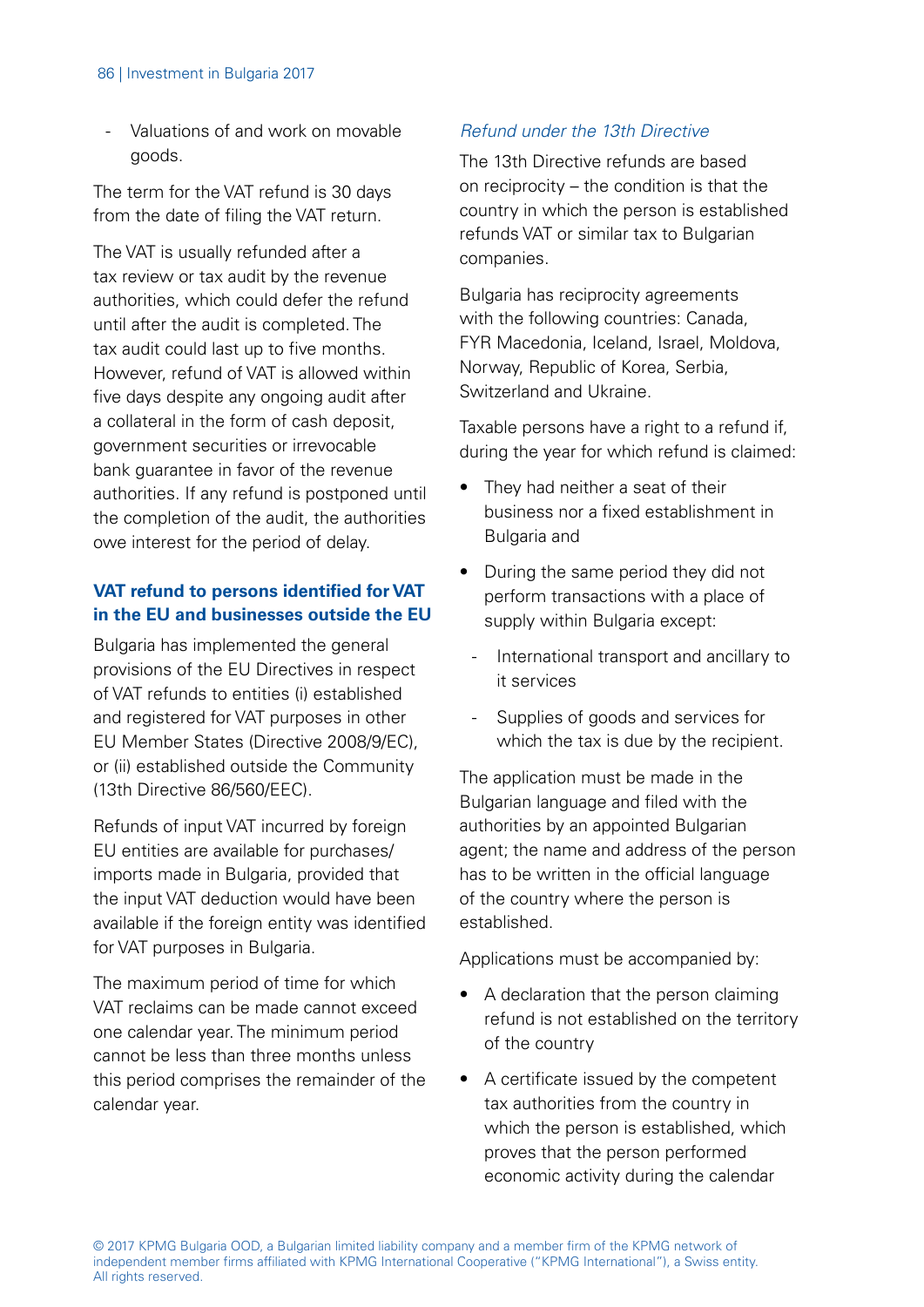year when the right to reclaim VAT arose (this certificate must be translated into Bulgarian by a certified translator and legalized)

- The original invoices/SADs on the basis of which the VAT refund is claimed
- Written power of attorney

Applications must be sent to the territorial director of the NRA Territorial Directorate – Sofia, located at 21 Aksakov Street, 1000 Sofia.

The right to reclaim VAT on purchases made in 2016 must be exercised by 30 June 2017.

## Refund under Directive 2008/9/EC

Taxable persons have a right to refund Bulgarian VAT if during the period when VAT was incurred they:

- Had neither a seat of their business, nor a fixed establishment in Bulgaria and
- Did not perform transactions with a place of supply Bulgaria except:
	- Zero-rated supplies
	- Transport and ancillary services
	- Supplies of goods and services for which the tax is due by the recipient.

Refund is claimed by home state applications filed electronically with the local revenue authorities in the Member State where the respective person is established.

Applications to refund Bulgarian VAT and all accompanying documents must be completed in Bulgarian or English. Applications must be accompanied by:

• Codified description of the economic activities of the person

- Codified description of the goods and services purchased in Bulgaria
- Copies of invoices and SADs are not required but these need to be detailed in the application.

The right to refund is exercised personally or through an authorized representative.

The home state applications are referred to the NRA which has four months to issue its decision to accept or deny the claim. If additional documents are requested, the term for issuing the decision is extended by up to eight months from the submission of the claim. Following a positive decision, the claimed VAT must be reimbursed within 10 days to a bank account indicated by the person. The NRA owes interest for any delay after the 10-day term.

The right to reclaim VAT on purchases made in 2016 must be exercised by 30 September 2017.

## **Penalties**

Penalties can be imposed by the revenue authorities in various cases of noncompliance, most notably for failure to charge output VAT, late charging of output VAT or failure to submit application for VAT registration.

Penalties in these cases are generally set at the amount of the underlying VAT not charged as a result of the failures (except for late charging of VAT) – if the delay is within six months the potential penalty is 5% of the underlying VAT and if the delay is more than six months but within 18 months the potential penalty is 10% of the underlying VAT).

In addition to this, penalty interest on the unaccrued output VAT liability may be calculated for the period of non-payment.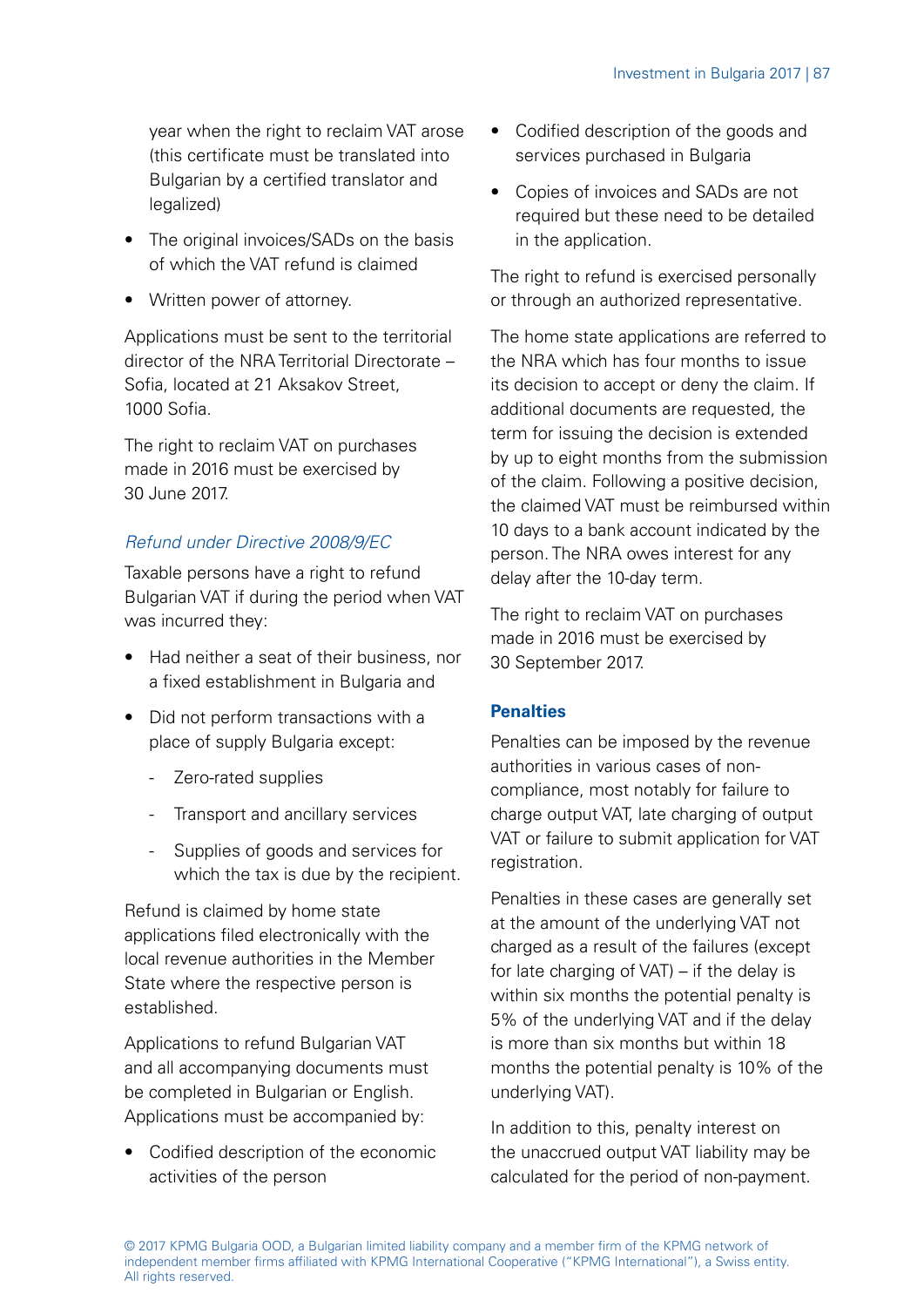The penalty interest rate varies with the prime rate of the Bulgarian National Bank and is 10.00% per annum as at the beginning of 2017.

In the case of a failure to apply the reverse charge mechanism, the penalty amounts to 5% of the underlying VAT, provided that the taxable person is entitled to input VAT deduction. The penalty is 2% of the underlying VAT if the reverse charge mechanism is applied with a one-month delay.

## **Customs duties**

## **New European and Bulgarian customs legislation**

The new EU customs legislation entered into force in the EU Member States, including Bulgaria, as of May 2016.

In this regard, Regulation 952/2013 or the Union Customs Code (UCC) has replaced Regulation 2913/92/EEC as the main legal act in the field of customs matters. In accordance with the provisions of the Lisbon Treaty, the UCC is implemented through secondary legislation, namely Regulation 2015/2446 (the Delegated Act) and Regulation 2015/2447 (the Implementing Act). These acts, along with Regulation 2016/341 specifying transitional rules for certain provisions of the UCC, currently constitute the regulatory foundation of the Union customs policies. The Union Customs Code aims to gradually introduce improvements in the existing customs procedures at the European level as well ensure transition to an electronic EU customs environment by 31 December 2020.

These major EU regulatory developments have also resulted in domestic changes:

an abridged version of the Bulgarian Customs Act (CA) and an entire revocation of the Regulations for its Application. In this regard, the current version of the CA regulates solely specific operational and technical aspects involving the local customs authorities and operators.

#### **Union and non-Union goods**

Union goods are:

- Goods fully produced or manufactured within the customs area of the EU
- Goods imported from outside the customs area of the EU and released in the Union customs territory for free circulation
- Goods produced or manufactured within the customs area of the EU from the abovementioned categories of goods.

Non-Union goods are goods which do not meet the criteria for Union goods.

If Union goods are exported outside the customs territory of the EU, they lose their Union status. At the same time, in case Union goods are exported and subsequently re-imported within the customs territory of the EU, they will be treated as non-Union goods (i.e. subject to customs duties) unless it is proven that the imported goods are the same as those previously exported and, while outside the EU, they have not been subject to any operations except for such aimed at preserving their good condition.

As a member of the European Union, Bulgaria applies the EU customs policies toward third countries with the following main consequences:

• Non-Union goods imported in Bulgaria from countries or territories not forming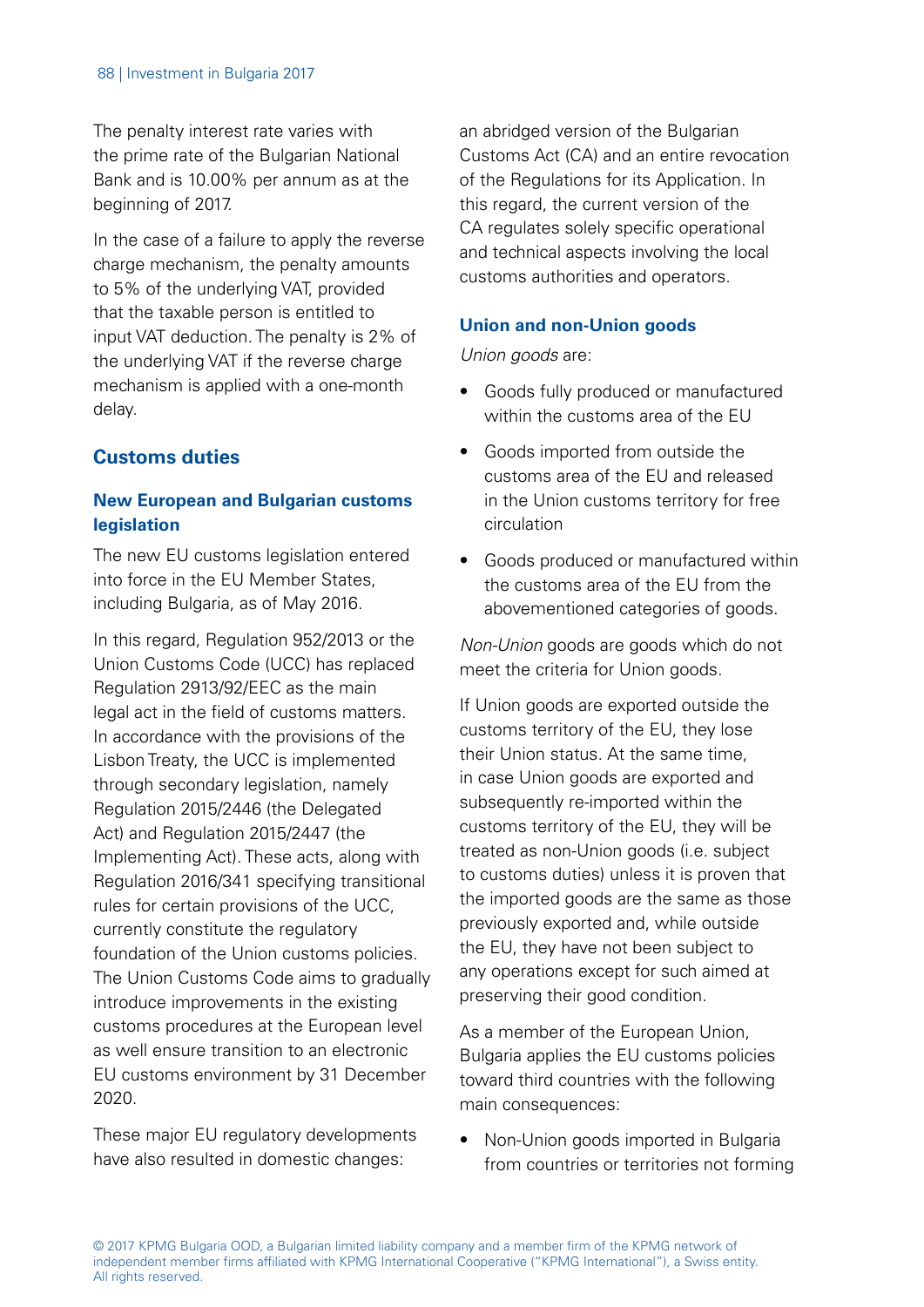part of the customs territory of the EU are generally subject to the same customs duties and formalities as those applicable to goods imported in any other EU Member State

• Union goods released for free circulation in the EU move from Bulgaria to other EU Member States and vice versa without application of customs formalities and without customs duty payment obligations.

#### **Release for free circulation (import)**

#### General procedures

When entering the customs territory of the EU, non-Union goods must be declared to the customs authorities and assigned a customs-approved treatment or use. Depending on the purpose, the goods may be released for free circulation by the Bulgarian customs authorities, i.e. imported in the country, or be placed under other customs procedure such as transit, storage in a customs warehouse, inward processing, etc.

#### Customs value

Usually the customs value of the goods is their transaction value, i.e. the price paid or payable for the goods. Certain adjustments to this price might be necessary (e.g. transport and insurance costs following the entry of the goods into Bulgaria must be excluded from the customs value). Alternative methods may be used, for example, where there is no sale, or where the relationship between the parties influences the sales price (e.g. related party transactions).

## Classification of goods

The applicable Integrated Tariff of the European Community (TARIC) is based on the Community Combined Nomenclature and on the international Harmonized System used by many nations in the world. The respective classification of the goods within the tariff determines the rate of duty applicable upon import and whether any special preferential treatment is available.

## Origin of goods

The origin of imported goods and the route they take to the EU have considerable influence on their customs duty liability. If they originate from a country which has a preferential arrangements with the EU, the duty rate is reduced significantly or possibly to zero. The EU has such arrangements with various countries such as the EFTA countries, the European Economic Area, the Western Balkan countries, the Eastern Partnership countries, African, Caribbean and Pacific states, etc. Suspension of the full rate of duty may be available from specified countries at certain times of the year for particular goods. Similarly, a quota may be in force which allows predetermined quantities of goods within certain tariff headings to be imported at lower than the general duty rates.

## Charges at importation

Customs duties are mainly charged on the customs value of the goods (ad valorem), although certain agricultural products are also liable to specific duties, assessed according to weight or quantity, under the Common Agricultural Policy of the EU. A few items are subject to compound duties, i.e. a mixture of value-based and specific duties. The rate and type of duty applicable to an item is determined by its tariff classification.

Domestic VAT is also charged on import. Any such VAT paid may be recovered as input tax provided that (i) the importer is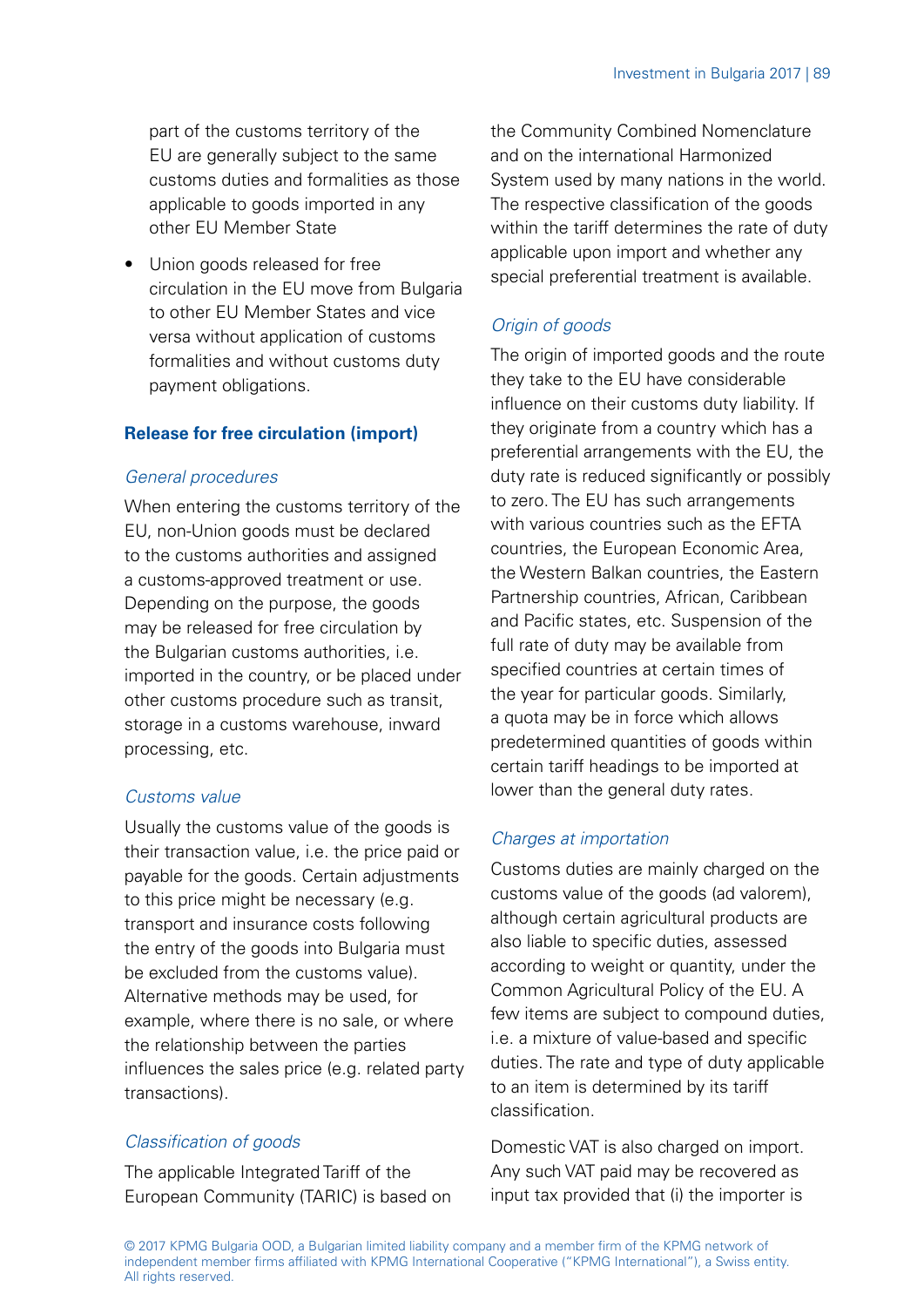registered for VAT purposes in Bulgaria, (ii) the goods are intended for use in his VAT taxable business activities, (iii) the importer has an import customs declaration issued in his name which is properly recorded in the VAT ledgers and (iv) the import VAT was effectively paid to the budget.

## **Export procedures**

Goods to be exported must be declared to the customs authorities. In the general case, the exporter is an EU established person who, at the time when the customs declaration is accepted, holds the contract with the consignee in the non-EU country and has the power for determining that the goods are to be brought outside the Union.

From a VAT perspective, the export of goods to a destination outside the EU can be zero-rated provided that (i) the goods are transported outside the EU by or on behalf of the supplier or by or on behalf of the customer not established in Bulgaria and (ii) the exporter can produce the necessary evidence for export.

## **Special procedures**

In accordance with the EU-wide rules, for customs purposes goods may be placed under special customs procedures allowing for suspension and/or reduction of the generally applicable customs duties and VAT. These procedures include external and internal transit, customs warehousing, free zones, temporary admission, enduse, inward and outward processing. The operation and monitoring of the special procedures in Bulgaria follows the provisions of the UCC and is administered by the Bulgarian customs authorities.

# **Excise duties**

The main regulatory act in Bulgaria in the area of excise duties is the Excise Duty and Tax Warehouses Act (EDTWA). The EDTWA follows the concepts laid down in the main EU excise duty legislation such as Directives 2008/118/EC and 2003/96/EC. The latest changes to the EDTWA entered into force as of 1 January 2017.

Taxable persons for the purposes of excise duties are authorized warehouse keepers importers of excisable goods and other designated persons listed in the EDTWA.

Excise duty is charged on the following goods: alcohol and alcoholic beverages, tobacco products, energy products and electricity. Excise duty is usually charged on the basis of weight, volume and quantity of products. Exceptions are cigarettes for which the excise duty is calculated as a combination of specific duty (based on number of pieces) and ad valorem duty (as a percentage of the sales price). The amendments effective from 1 January 2017 provide for changes in the excise duty rates applicable for cigarettes.

Standard tax rates for various groups of products are explicitly determined in the law. Energy products for which no tax rate is specified in the law are taxed at the rate of equivalent products.

The excise goods are subject to excise duty at the time when they are produced or enter the territory of Bulgaria. The obligation for payment of the duty occurs when the respective goods are released for consumption. The accrual and payment of excise duty can be postponed, if the goods are produced, stored or moved under an excise duty suspension regime. Usually, goods are eligible for duty suspension if produced or stored in a tax warehouse.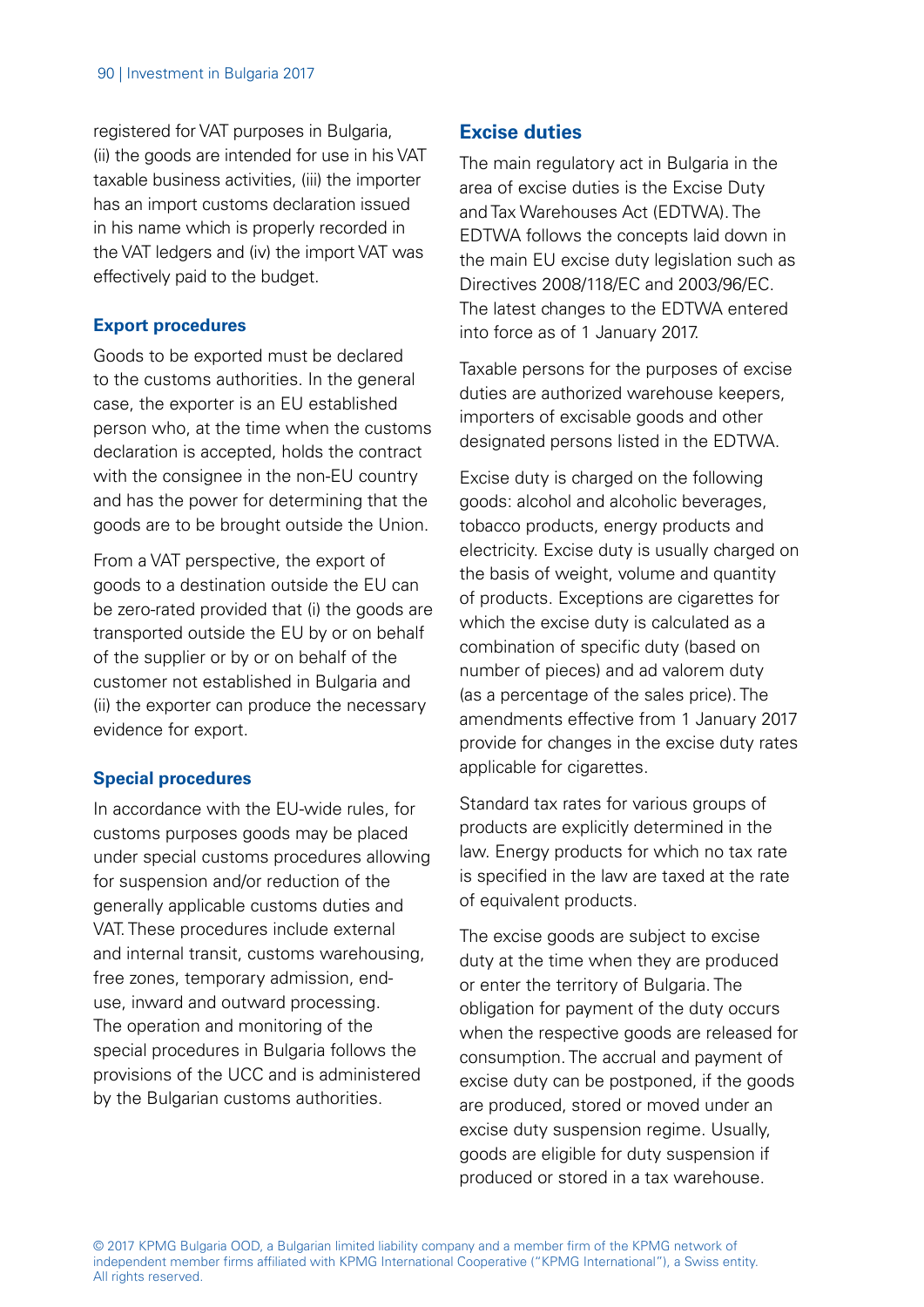At the same time, certain excisable goods (alcohol, tobacco and some energy products) cannot be produced outside the territory of such a warehouse. Furthermore, the goods can move under duty suspension within and out of the territory of Bulgaria in the following cases:

- Movement of excisable goods between Bulgarian tax warehouses
- Movement of excisable goods between Bulgarian and EU tax warehouses
- Movement of excisable goods from a Bulgarian tax warehouse to an exit customs office in case of export
- Imported goods transported to a Bulgarian tax warehouse
- Other movements specifically listed in the EDTWA.
- The movement of goods under duty suspension within the EU is monitored by the computerized Excise Movement and Control System (EMCS).

## **Insurance Premium Tax (IPT)**

Insurance Premium Tax (IPT) at the rate of 2% was introduced in Bulgaria effective 1 January 2011. The latest amendments to the Bulgarian IPT Act were introduced on 1 January 2016.

Bulgarian IPT is charged on insurance premiums covering risks located in Bulgaria with the exception of exempt premiums collected on certain types of insurance contracts (e.g., life insurance, international transport and others). Taxable persons are local insurance companies and Bulgarian branches of foreign insurance companies established outside the EEA, Bulgarian branches of foreign insurance companies established in the EEA operating under the

"freedom-of-establishment" principle and foreign insurers established in the FFA and acting by way of the "freedom-of-services" principle (FOS). The tax basis is the gross premium received by the insurer adjusted for certain discounts and/or fees. The tax event is the moment when the premium payment is collected by the insurer. IPT must be paid on a quarterly basis by the end of the month following the reference calendar quarter.

IPT liabilities are reported in standard tax returns each calendar quarter. IPT returns must be filed by the end of the month following the respective calendar quarter.

Registration of FOS insurers in Bulgaria is made on the basis of the first quarterly submitted IPT return in Bulgaria.

FOS insurers can appoint a fiscal representative who will be jointly and severally liable with them. Alternatively, they may settle their IPT liabilities directly or assisted by a local service provider as all reporting documentation is in the Bulgarian language.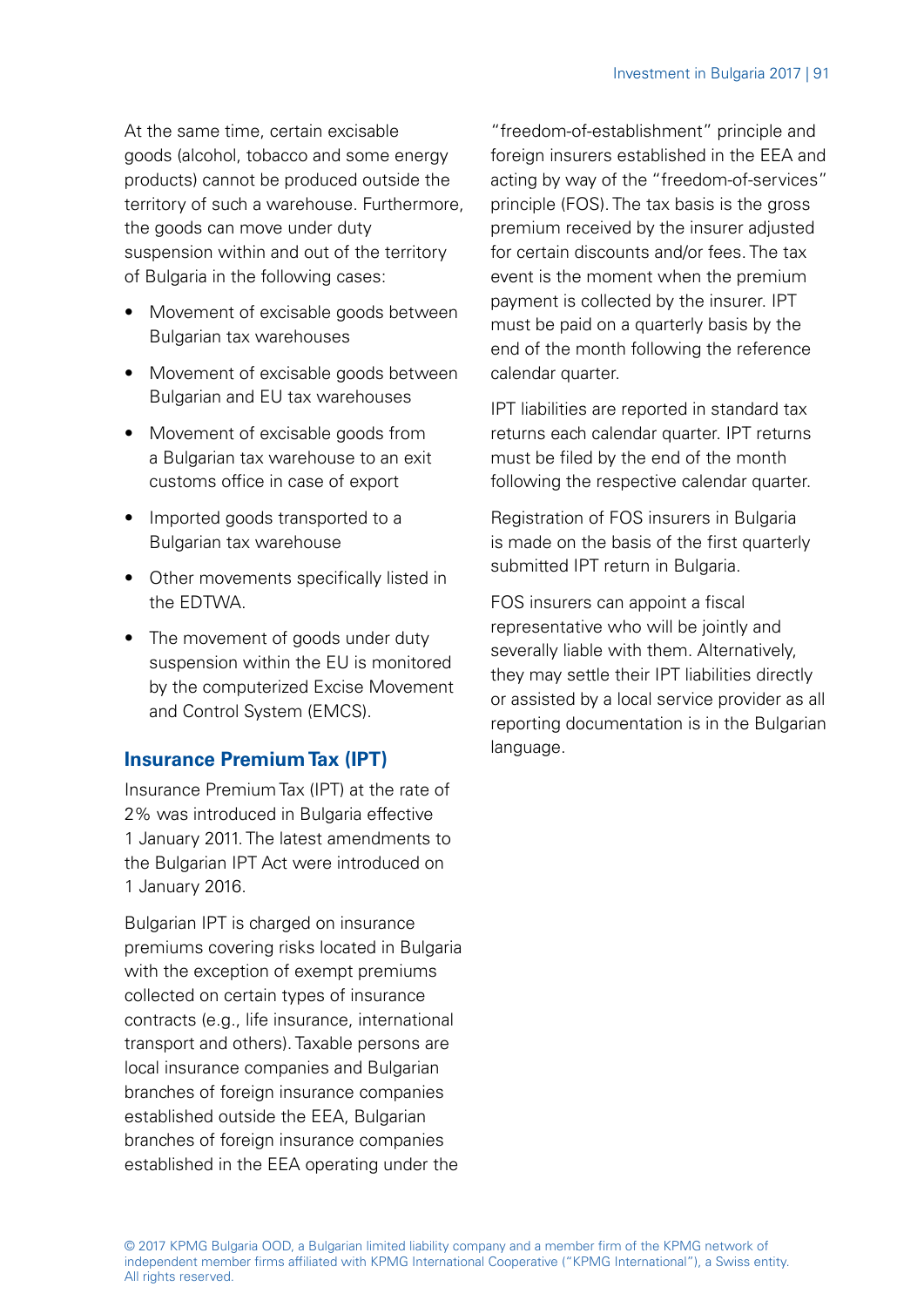# Employment Regulations

# **Legislation**

The major item of legislation that governs employment relations in Bulgaria is the Labor Code. The Labor Code regulates all major aspects of employment relations, namely:

- Conclusion, amendment and termination of employment contracts
- Working hours, absences and holidays
- Business travels inside the country and abroad
- Employment discipline
- Compensation and contractual liabilities of the parties to an employment contract
- Special protection for some categories of employees
- Procedure for collective redundancy of employees.

Legal requirements are also provided in the Healthy and Safe Working Conditions Act, the Encouragement of Employment Act, the Protection of Personal Data Act, as well as in a number of ordinances adopted on the basis of the Labor Code and the above laws.

One of the main goals of the Bulgarian employment legislation is to create a minimum level of protection for employees. Therefore, the Labor Code, as well as the other relevant Bulgarian legislation, contains numerous rules and regulations which are mandatory for an employer hiring employees in Bulgaria.

# **Employment contracts**

## **Form of contracts and obligation for notification**

Employment contracts must be in writing.

An employer is obliged to notify in writing the respective division of the National Revenue Agency of the following circumstances:

- The signing of each employment contract – within three days from the date of signing
- An amendment to the position of the employee or the term of the employment contract – within three days from the date of signing of the respective amendment or annex to the contract
- The termination of an employment contract – within seven days after its termination.

The Labor Code provides that a fine of BGN 1,500 to BGN 15,000 will be imposed on an employer for each case of non-performance of one of the above obligations for notification.

## **Types of employment contracts**

The Labor Code regulates the following major types of employment contracts:

• Contracts concluded for an indefinite period of time (contracts with an indefinite term)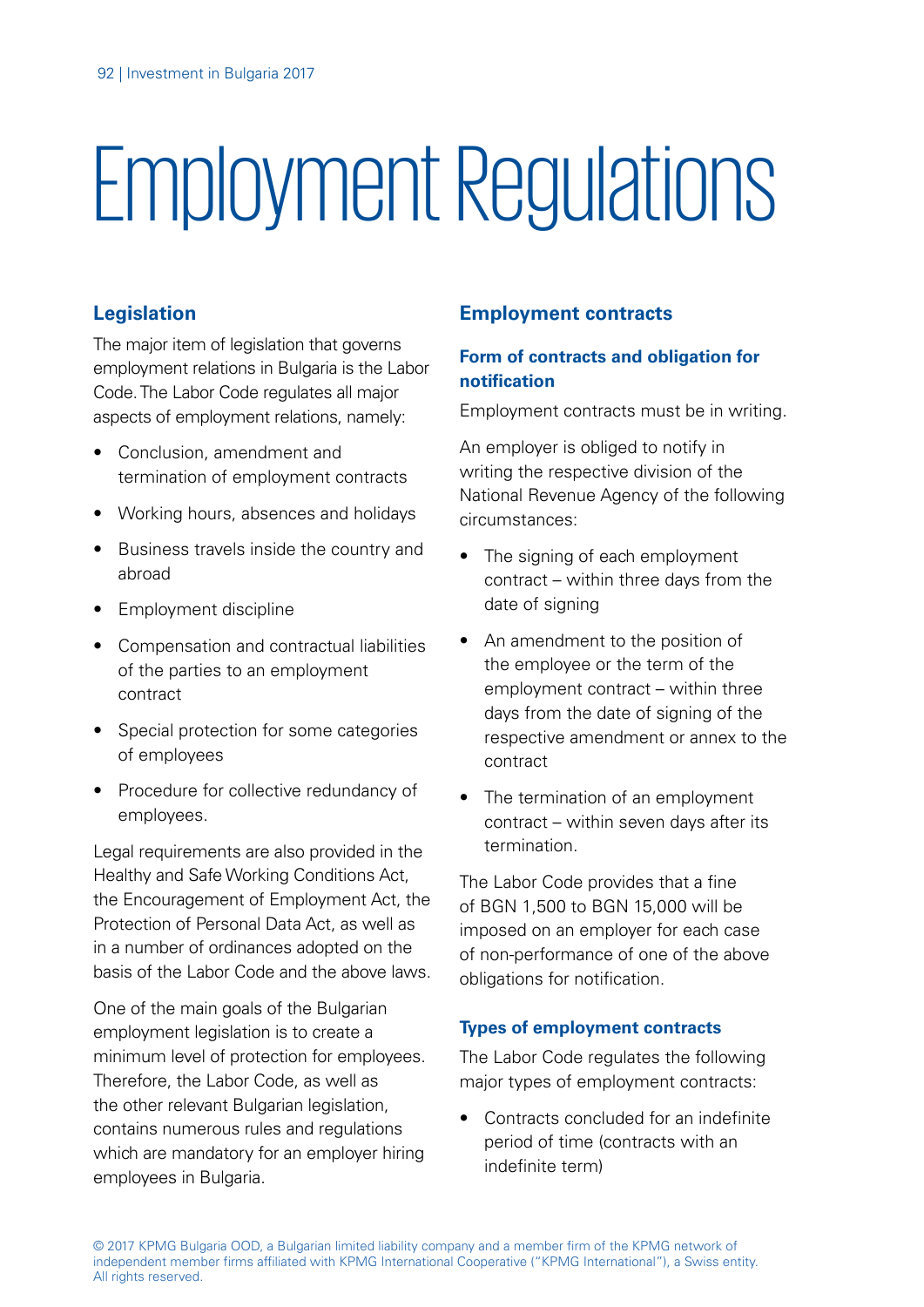- Contracts concluded for a fixed period of time (fixed-term contracts), and
- Contracts with a probation period.

The most common and generally accepted type of employment contract in Bulgaria is the contract with an indefinite term. It gives better protection to the employee's rights and interests because it provides for more stable and long-term employment. Therefore, an employment contract concluded for an indefinite period of time cannot be transformed into a fixed-term contract without the prior written consent of the employee.

Under the fixed-term employment contract, the parties stipulate the period during which the contract shall be valid and binding. In order to better protect employees' rights and interests, the Labor Code provides that employment contracts can only have a fixed term in exceptional cases, as expressly specified by the law (e.g. for performance of seasonal or temporary activities, for completion of a specific project, for temporary substitution of absent employees and others).

If a contract is concluded for a fixed-term in breach of the relevant provisions of the Labor Code, it is deemed to be a contract of indefinite term.

A contract with a probation period is a specific type of employment contract which gives the parties the opportunity to assess whether the employee is capable of performing the work under the contract. A probation period clause may be included in both fixed-term contracts and contracts with an indefinite term.

The probation period can be in favor of the employer, the employee or in favor of both parties. If the probation period is in

favor of the employer, the employer will be entitled, during the probation period, to unilaterally terminate the contract without prior written notice to the employee and without the need to present any grounds for termination of the contract. If a contract. with a probation period is not terminated by the employer as described above, then upon its expiration it becomes a "final" contract (fixed-term or indefinite) as specified by the parties to it.

#### **Youth employment**

The internship contract is explicitly regulated by the Bulgarian labor law and is set out in the Labor Code as a separate type of employment contract. Internship contracts can be concluded with high school or university graduates, persons younger than 29 years of age, who have no work experience related to their education or acquired qualifications. The internship contract may be concluded for a term of between six to twelve months. Young people shall be hired in internship positions corresponding to their qualifications and education and, after the termination of the contract, the employer shall provide the interns with recommendations, certifying the skills acquired during the internship.

Additional measures in relation to youth unemployment are included in the Encouragement of Employment Act. If certain requirements are met, employers who hire persons younger than 29 years of age, who are registered as unemployed, as well as primary school, school or university graduates without qualifications are entitled to receive financial resources for set periods.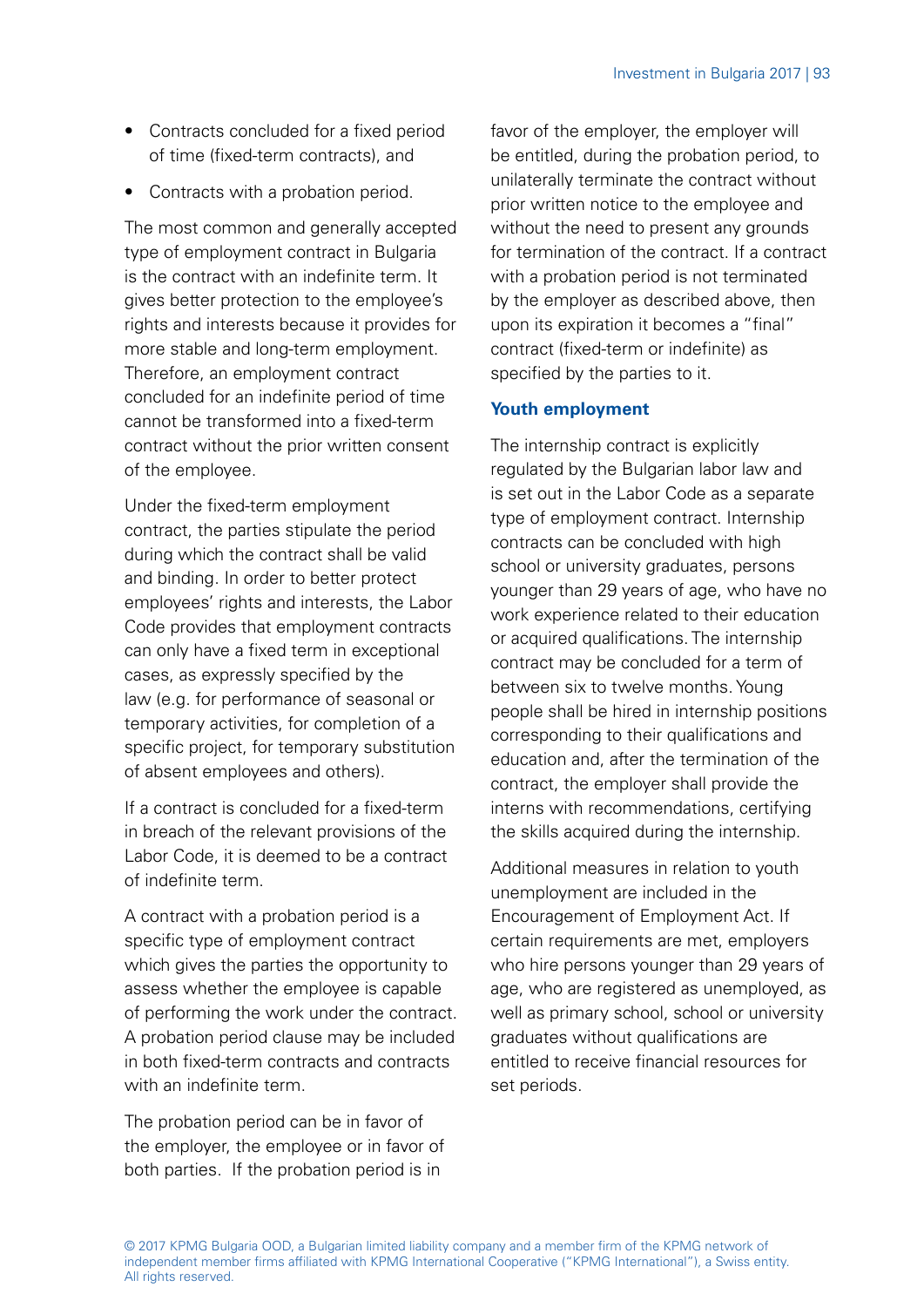## **Temporary employment through external agencies**

The Labor Code contains provisions regarding the temporary work of external employees, according to which a company (temporary employer) has the right to temporarily employ an employee (temporary employee) of another company (temporary work agency). Temporary work agencies have the right to perform activities only upon registration before the Employment Agency.

Temporary work agencies have the right to sign with their employees only two types of employment contracts: (i) until completion of specific work and (ii) for temporary replacement of an employee who is absent from work. The individual employment contract must contain a clause that the employee will be seconded to work with the temporary employer, under its management and supervision. The total number of temporary employees may not exceed 30% of the total number of employees of the temporary employer.

The Labor Code regulates in details the rights and obligations of temporary work agencies and temporary employers. The relations between both companies shall be regulated by virtue of a written agreement, with contents specified in the Labor Code. The temporary work agency and the temporary employer are jointly liable for the obligations to the temporary employees, related to the work assigned.

Since January 2017, the legislation related to sending employees hired by a temporary work agency to a temporary employer in EU/EEA/Switzerland has been further detailed by the newly adopted Ordinance for the conditions and procedure for posting of employees within the framework of provision of services. The ordinance regulates the specific content of the employment contract concluded between a temporary work agency and its employees, including employment remuneration, working hours/ week, overtime work, official holidays, annual paid leave, travel expenses, allowances, etc.

## **Working hours**

The Labor Code contains mandatory provisions which determine the regular working hours under an employment contract in Bulgaria. The regular working week is 40 hours, five working days of eight hours each.

These are in fact the maximum working hours that the parties to an employment contract can negotiate, unless otherwise provided for in the Labor Code. The law sets out mandatory limits for working hours within the working day and week in order to protect the rights of the employees and to prevent an employer from imposing extended working hours.

All exceptions from the regular working week are expressly stipulated in the law. A requirement to work more than the regulated hours is always compensated for by the employer, in a way provided for under the law.

Special regulations cover part-time work, open-ended working hours, shift work, including night shifts, and overtime. These provisions may vary depending on the labor category of the employee and the associated working conditions.

## **Holidays**

In general, full-time employees are entitled to at least 20 days of annual paid holiday.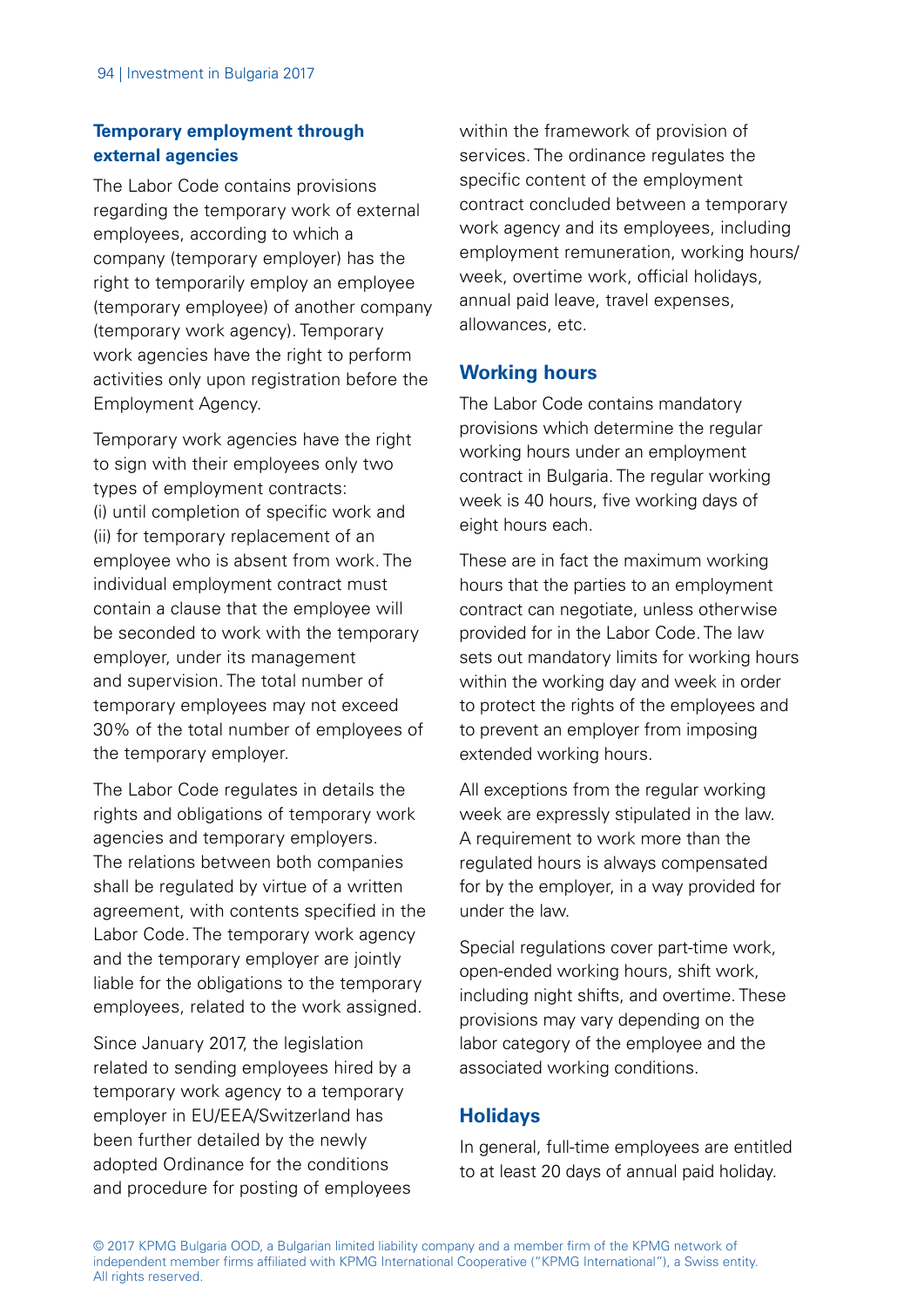Certain categories of employees, as determined by the Council of Ministers, are entitled to extended holidays and/or additional holidays.

The employee is entitled to use annual paid leave at one time or in parts during the calendar year for which the leave applies upon a written approval by the employer.

The use of the annual paid leave may be postponed due to important reasons related to the business activities of the employer. In such cases, the latter is to give the employee the opportunity to use no less than half of the annual paid leave due for the respective year. Employees may also postpone the use of the annual paid leave, when they use other types of leave or upon their request and consent of the employer.

In case the leave is postponed and is not used within the calendar year for which it is due, the employer is obliged to ensure the use of the leave not later than six months from the end of the year for which it is due.

Upon termination of the employment relationship, the employee is entitled to monetary compensation for the unused part of the annual paid leave, the right of use of which has not been terminated due to expiry of the prescription period of two years.

The official holidays are listed in the Labor Code. The Council of Ministers can designate additional official holidays.

## **Medical check-ups**

All employees must undergo periodical medical check-ups. Their frequency depends on the labor category, working conditions and the employees' age, as determined by the Minister of Health. The associated expenses shall be incurred by the employer.

## **Healthy and safe working conditions**

One of the main obligations of the employer is to provide healthy and safe working conditions. The law aims to secure greater protection of the employee's life, health and working capacity by holding the employer responsible for the conditions under which employees have to carry out their employment obligations.

The labor legislation sets forth strict obligations of the employer in relation to the provision and maintenance of healthy and safe working conditions, which include but are not limited to:

- An assessment of risks to the health and safety of employees, which is to be performed by an independent specialized company
- Development of an overall and annual program to achieve the required healthy and safe working conditions based on the risk assessment
- Planning and performance of measures necessary for the prevention of possible risks, including but not limited to: constant technical maintenance of equipment, provision of collective and personal protective means for employees, informing employees of possible risks, providing protective food and/or antidotes for employees who work under unhealthy and harmful conditions
- Providing special training for employees on healthy and safe conditions.

The due performance of the above obligations by employers is subject to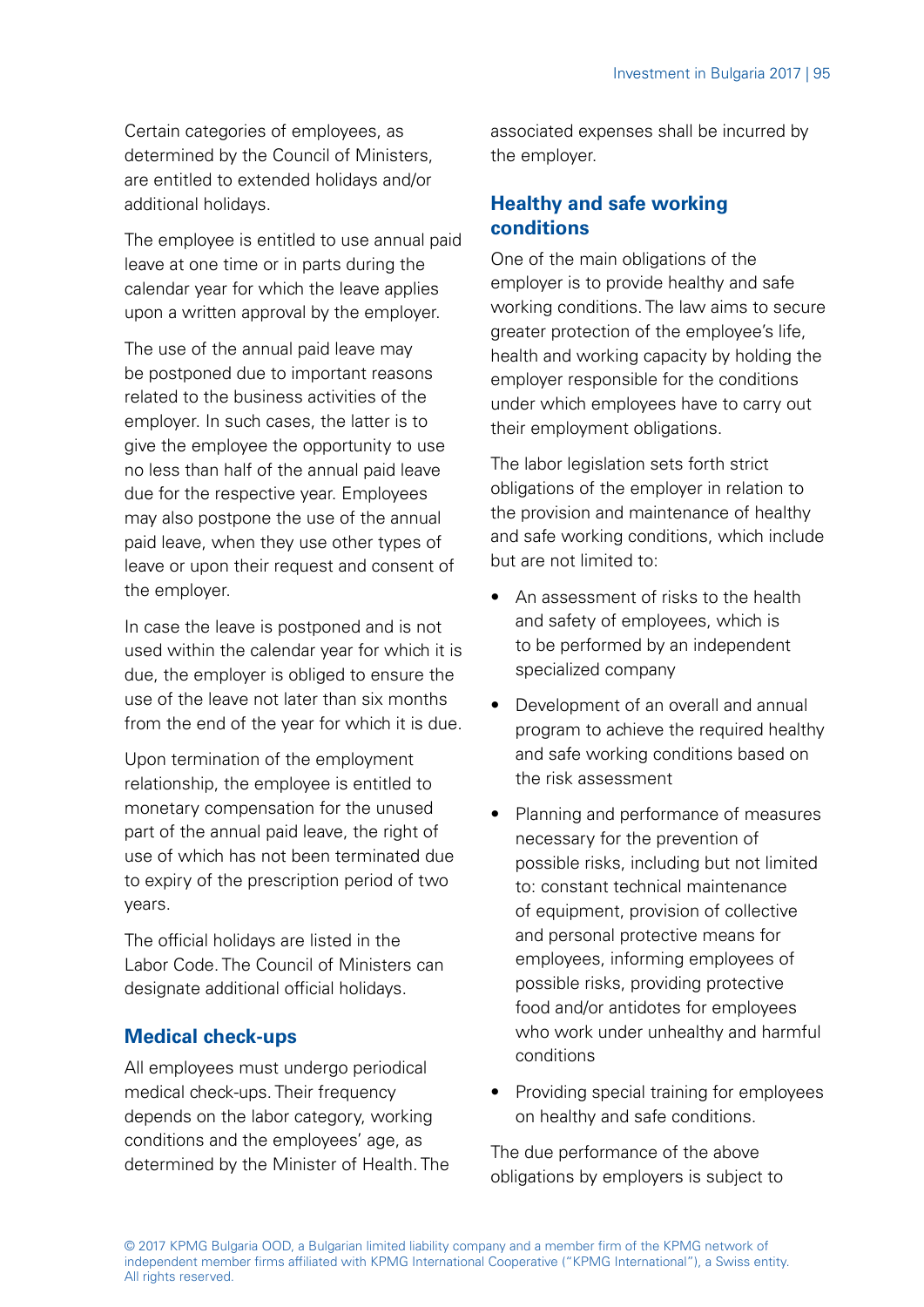inspection and control by the competent authorities, which are entitled to impose fines in case of non-compliance with the rules and the standards for healthy and safe conditions.

The Labor Code empowers the Minister of Labor and Social Policy to issue regulations regarding work-related health and safety conditions. These regulations may also be drawn up jointly with other ministries. Employers shall act in compliance with these regulations.

The Labor Code provides for a fine of between BGN 1,500 to BGN 15,000 for employers and a fine of BGN 1,000 to BGN 10,000 to the responsible persons at the employer company for each case of non-performance of obligations to provide healthy and safe working conditions.

# **Posting or sending of employees from Bulgaria to EU/EEA/ Switzerland in the framework of provision of services**

New rules for the posting and sending of employees within the framework of provision of services are introduced by amendments to the Labor Code promulgated on 30 December 2016 and by the newly adopted Ordinance for the conditions and procedure for posting of employees within the framework of provision of services effective as of 10 January 2017.

As per the new legislation, Bulgarian employers are now obligated to conclude an additional agreement with employees prior to their posting to another Member State of the EU/EEA/Switzerland. The new rules define a range of matters which must be regulated by the additional agreement. The additional agreement shall amend the

employment relationship for the duration of the posting.

The new rules obligate each employer to ensure that the minimum working conditions are at least those applicable in the host country where the employees shall be posted (including minimum rates of pay), provided that these conditions shall not be less favorable for the posted employee. The employers must notify every employee to be sent or posted regarding the minimum working conditions of the receiving country. For the term of the posting the employers shall not owe daily and accommodation allowances.

The new rules are not applicable in the cases of posting of employees to third countries (outside the EU, EEA and Switzerland).

# **Termination of employment contracts**

Employment contracts may be terminated on general or specific termination grounds which may or may not require an advance notice. No notice is required if employment contracts are terminated by either party on one or more of the explicit grounds listed in the Labor Code.

When a notice is required for termination of the employment, the notice period may vary from 30 days up to three months. If the required notice period is not observed, a compensation is due.

In certain cases of unilateral termination of employment by the employer when the number of dismissed employees is to exceed the one provided by the Labor Code, a procedure for collective redundancy must be observed. This procedure is applicable in case of liquidation, staff reduction, decrease of the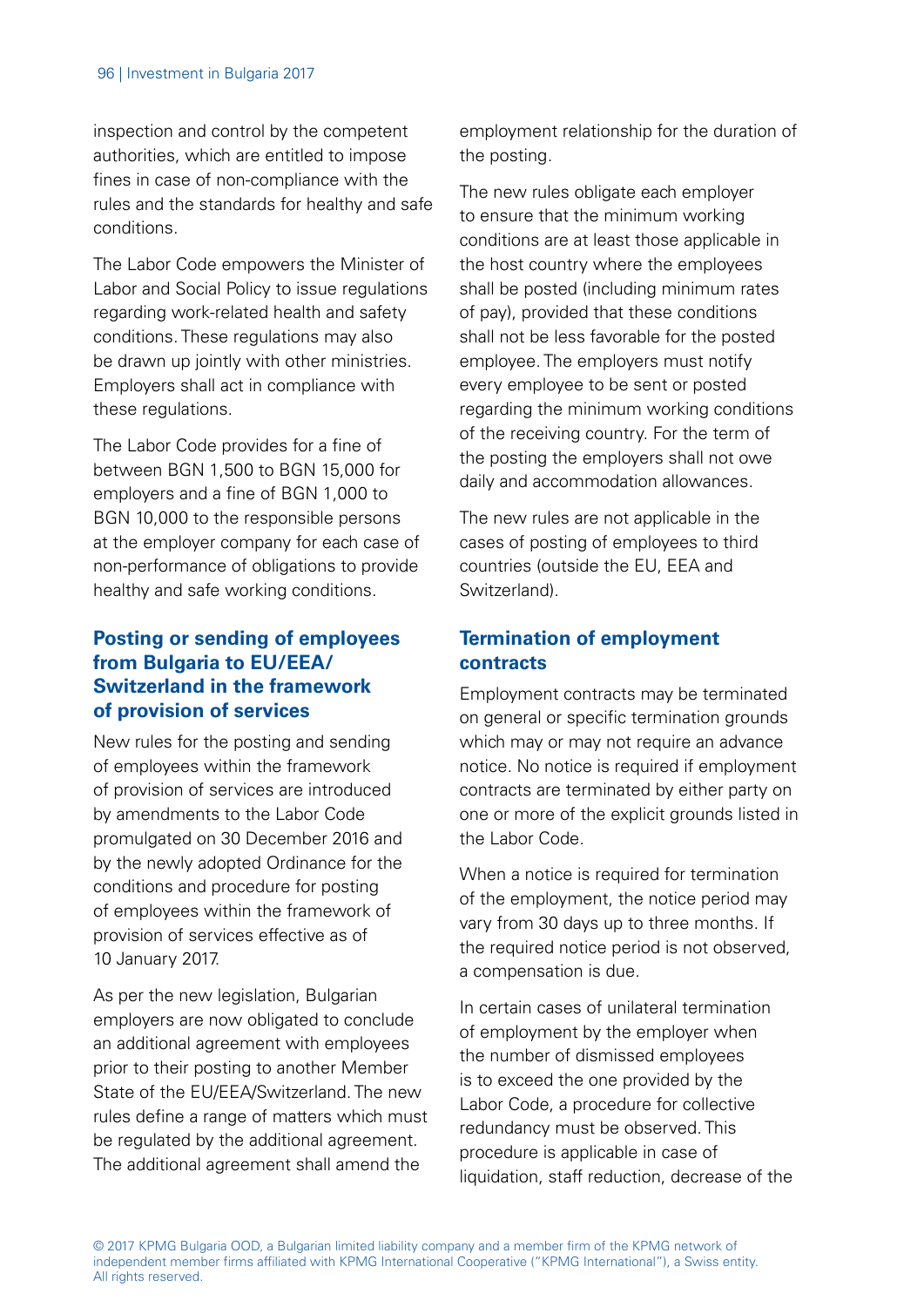workload and other grounds for termination of employment by the employer. The procedure for collective redundancy includes mandatory obligations for the employer such as:

- To notify trade unions and employees of its intention to terminate the employment contracts
- To initiate consultations with employees in order to mitigate or avoid the consequences of redundancy
- To notify the Employment Agency and to participate in teams comprised by representatives of employees, the municipal authorities and the Employment Agency for the purposes of training of employees, initiating own business by the employees, participation of employees in alternative employment programs.

According to the Labor Code, a fine of BGN 1,500 to BGN 5,000 will be imposed on an employer and a fine of BGN 250 to BGN 1000 will be imposed upon the responsible official of the employer for each case of non-performance of any of the above obligations on notification to the employees.

## **Foreign nationals working in Bulgaria**

In most cases, foreign nationals seeking employment in Bulgaria must obtain work permits and their employment contracts are fixed-term. Also their employment contracts must contain provisions which regulate accommodation expenses, medical treatment, insurance, transportation costs to and from the country of permanent residence and others. For a discussion of work permits, please refer to Chapter 8.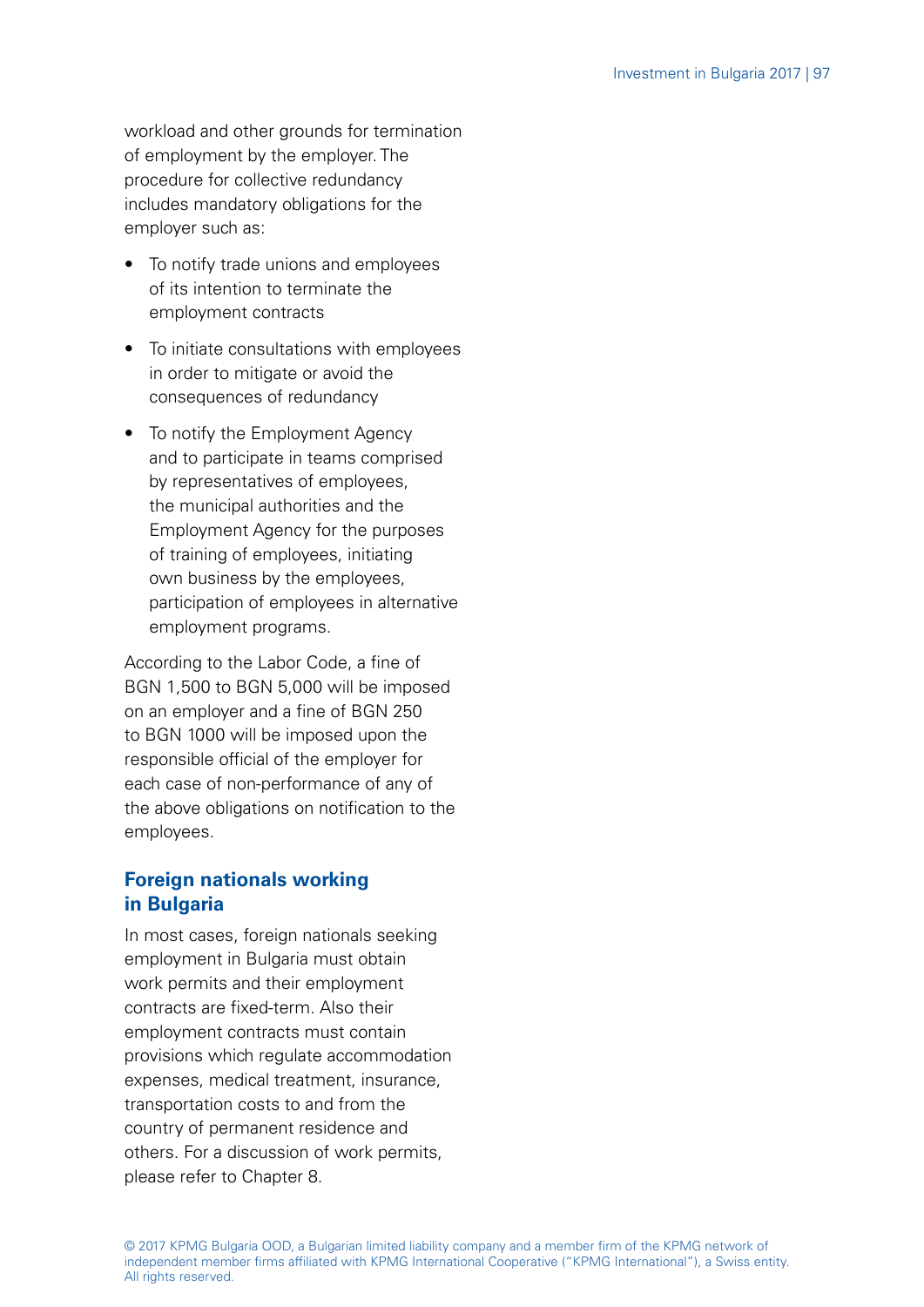# Foreign Nationals

# **Legislative framework and general principles**

The legal status of foreign nationals in Bulgaria is governed by the Constitution of the Republic of Bulgaria, the Foreign Nationals Act, the Regulation on the Application of the Foreign Nationals in the Republic of Bulgaria Act, the Ordinance on the Terms and Procedure for Issuing Visas and Determination of the Visa Regime, the Labor Migration and Labor Mobility Act, the Regulation on the Application of the Labor Migration and Labor Mobility Act. Generally, the Bulgarian legislation concerning foreign citizens is in compliance with the EU legislation as related to immigration policy. Effective from 31 January 2012, Bulgaria unilaterally applies the Schengen acquis.

The Foreign Nationals in the Republic of Bulgaria Act applies to the foreigners who are not citizens of any Member State of the European Union, the States which are a party to the European Economic Area Agreement and the Swiss Confederation ("foreigners").

The legal status of citizens of any of the Member States of the European Union, the States which are a party to the European Economic Area Agreement and the Swiss Confederation ("European citizens") in Bulgaria is governed by the Entry, Residence and Departure of European Union Citizens and Members of Their Families from the Republic of Bulgaria Act, as well as by the applicable Acts of the EU legislation.

European citizens who wish to enter and stay in Bulgaria do not need a visa. Foreigners are divided into two categories – those who must secure a visa when crossing the borders of the Republic of Bulgaria and those who are exempt from that requirement.

Visa requirements and the exemption of such requirements for foreigners are governed by EU legislation, agreements of the European Union with third countries for visa regimes and the effective Bulgarian legislation.

Foreigners who wish to reside in Bulgaria on a long-term basis (in any case more than three months within each six-month period) shall be issued a residence permit. European citizens who intend to stay in Bulgaria longer than three months are issued residence certificates instead of residence permits.

Foreigners may work in Bulgaria only after obtaining a work permit, unless otherwise stipulated by the law.

The Constitution of the Republic of Bulgaria provides that foreign nationals have all the rights and obligations accorded under Bulgarian law and international agreements ratified by Bulgaria, except in respect to those rights for which the laws explicitly require Bulgarian citizenship.

Under the Bulgarian law, foreign nationals are restricted in exercising the following rights: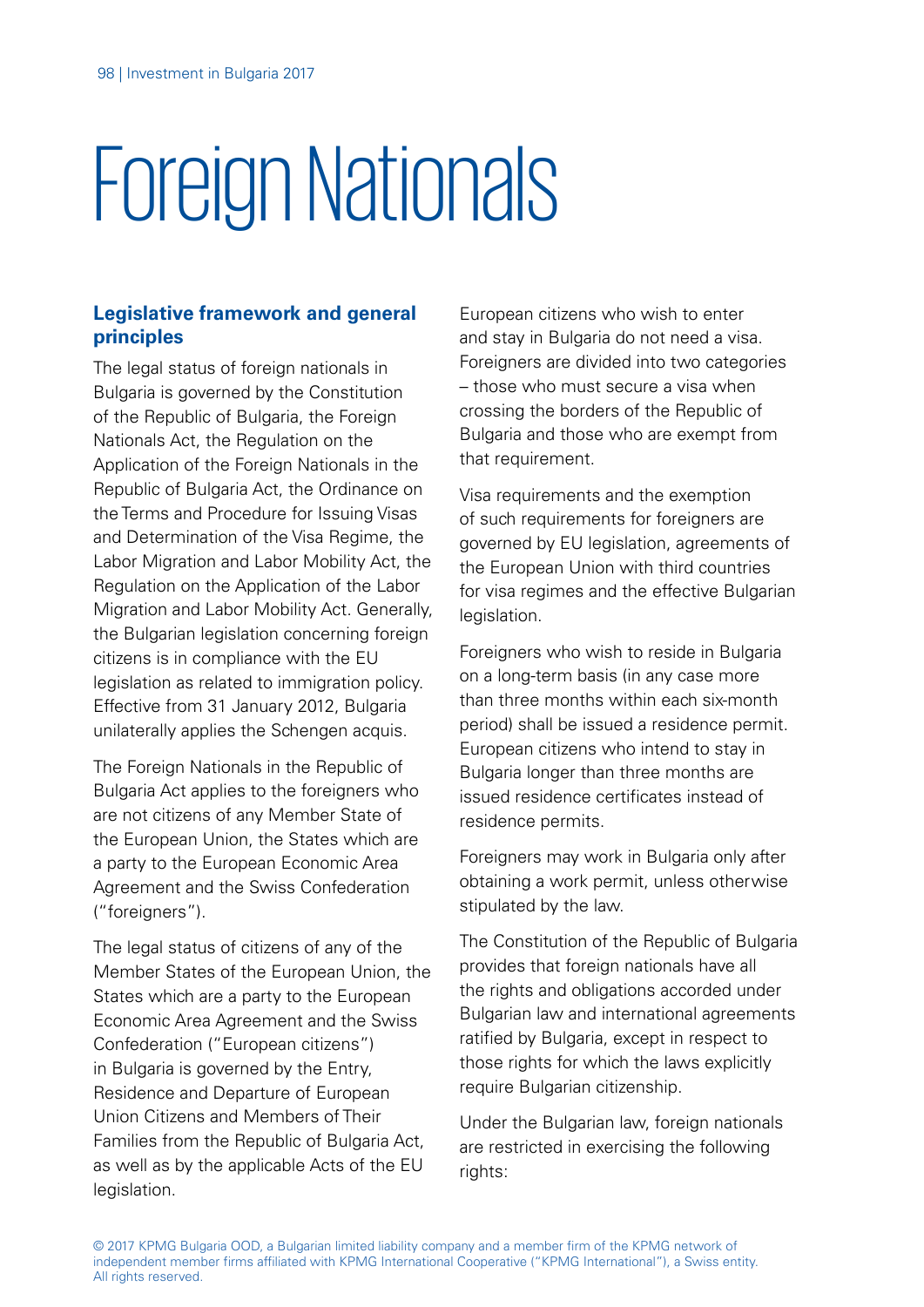**Ownership rights:** Foreign nationals do not have the right to acquire ownership title over land except: (i) under the terms of an international agreement ratified under the terms provided for in the Constitution of the Republic of Bulgaria, which has been promulgated and has entered into force, or (ii) through legal inheritance.

Since the seven-year transitional period from the date of accession of Bulgaria to the European Union expired on 31 December 2013, the citizens of EU/EEA Member States, regardless of whether they reside in Bulgaria or not, can acquire ownership title over agricultural land, forests and forestry land in Bulgaria.

According to the Bulgarian legislation, no special permissions are required for individuals who want to acquire ownership over premises and/or limited property rights over immovable property. This regime does not differ for citizens of EU/EEA Member States and citizens of other counties.

**Political rights:** Foreign nationals cannot be candidates for positions such as those of mayors, Members of Parliament, the president.

Pursuant to Article 42, paragraph 3 of the Bulgarian Constitution, the terms and conditions for participation of citizens of EU Member States in local elections in Bulgaria are set forth in a special law.

As from the date of Bulgaria's accession to the EU, citizens of EU Member States are entitled to vote for municipal councilors and mayors in Bulgaria. In order to take part in the elections, the citizens of EU Member States over the age of 18 must have a long-term or permanent residence status in Bulgaria and must have resided in the respective municipality for at least six months preceding the date of elections, and they must not be exempt from the right to vote in another EU Member State, including Bulgaria. In addition, they must express their will to vote in writing.

A citizen of an EU Member State over the age of 18 can be elected as a municipal councilor provided that they meet the following conditions: (i) do not have citizenship in a non-Member State, (ii) have a long-term or permanent residence status in Bulgaria, (iii) have resided in the respective municipality for at least six months before the date of the elections, (iv) have not been deprived of the right to be elected in any EU Member States in which they are a citizen. However, only Bulgarian citizens are eligible to be mayors in the country.

There is a general rule that foreign nationals are obliged to observe Bulgarian laws and the established legal order, that they must be loyal to the Bulgarian state, and not derogate the prestige and dignity of the Bulgarian people. In this respect, foreign citizens residing in Bulgaria bear the same civil, administrative and penal responsibilities as Bulgarian citizens, unless otherwise provided for under a special law, or an international agreement to which the Republic of Bulgaria is a party.

## **Visas**

According to the effective Bulgarian legislation, foreigners who are citizens of certain countries must obtain a visa before entering the territory of the Republic of Bulgaria. The visa is a clearance, issued to foreigners, for entry and stay on the territory of the Republic of Bulgaria for a certain period of time.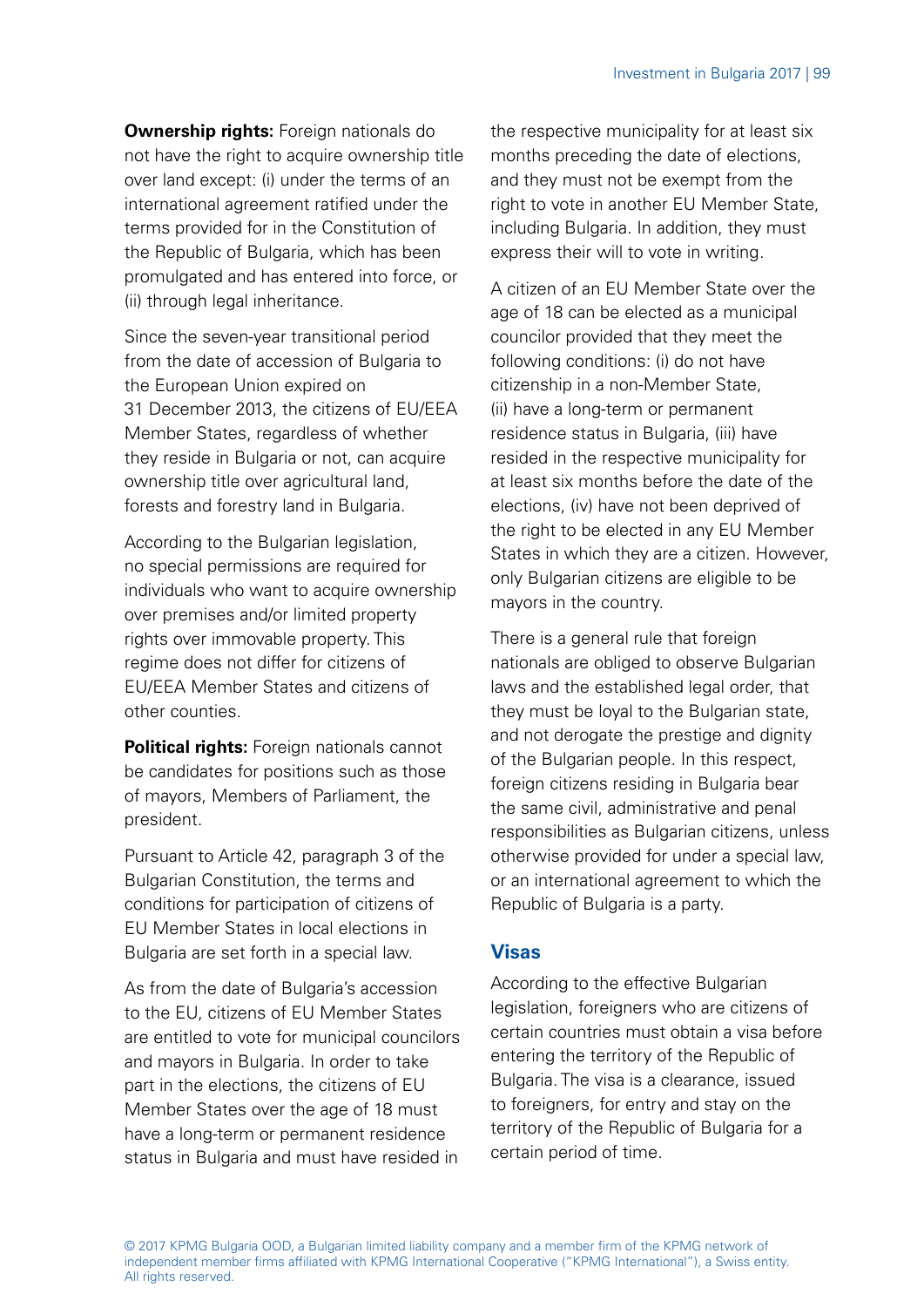The Ordinance on the Terms and Procedure for Issuing Visas and Determination of the Visa Regime, referring to Council Regulation 539/2001 of 15 March 2001 and the relevant Regulations for its amendment determine the list of those countries whose nationals must be in possession of a visa when crossing the borders of the Republic of Bulgaria and those whose nationals are exempt from that requirement. In addition, there are certain countries whose nationals are exempt from the requirement of possession of a visa when crossing the borders of the Republic of Bulgarian by virtue of agreements concluded between the European Union and the said countries for granting exemption from the visa requirement. For foreign nationals of certain countries. the exemption from the requirement of possession of a visa when crossing the borders of the Republic of Bulgaria depends on the holding of a special type of a passport (e.g., a biometric passport).

On the grounds of a resolution of the Bulgarian Council of Ministers, until the date of Bulgaria's full accession to the Schengen zone, Bulgaria shall unilaterally apply a visa-free system for holders of valid Schengen visas and residence permits, and thus Bulgaria shall apply the Schengen acquis. Effective from 31 January 2012, holders of Schengen visas and/or residence permits shall be allowed to enter and reside short term in the Republic of Bulgaria without needing to have a Bulgarian short-stay visa.

Bulgaria unilaterally recognizes short-stay and long-stay visas and residence permits issued by Croatia, Cyprus and Romania. The holders of such types of documents may enter and stay short term in Bulgaria

without needing to have a Bulgarian shortstay visa.

Foreigners who are exempt from the requirement for obtaining a visa can enter and stay in the Republic of Bulgaria without a visa for up to 90 days within a period of six months. The entry and the shortterm residence in Bulgaria of holders of Schengen visas and/or residence permits is limited to the period and the entries allowed in the respective visa/permit, but in any case holders of such documents may not reside in Bulgaria for more than 90 days in any six-month period. This also applies to holders of national short-stay and/or longstay visas and residence permits issued by Croatia, Cyprus and Romania.

A valid visa is not a guarantee of entry into Bulgaria. The border control officers are entitled to determine whether a foreigner meets the requirements for admission. If the border control officers establish that a foreigner does not meet the requirement of the law, then the foreigner may be refused entry in the Republic of Bulgaria.

The Foreign Nationals in the Republic of Bulgaria Act provides for the following main visa categories: air transit visa, short-stay visa and long-stay visa.

An air transit visa is issued to a foreigner who travels by aircraft from a certain country and stays in the international transit zone of an airport on the territory of the Republic of Bulgaria with the aim of continuing their travel with the first next flight to a different country. Air transit visa allows a foreigner one, two or, as an exception, multiple entries in the territory of Bulgaria. An air transit visa can be with a validity term of up to three months from date of issuance. A foreigner traveling with an air transit visa is treated as not admitted to the territory of the Republic of Bulgaria.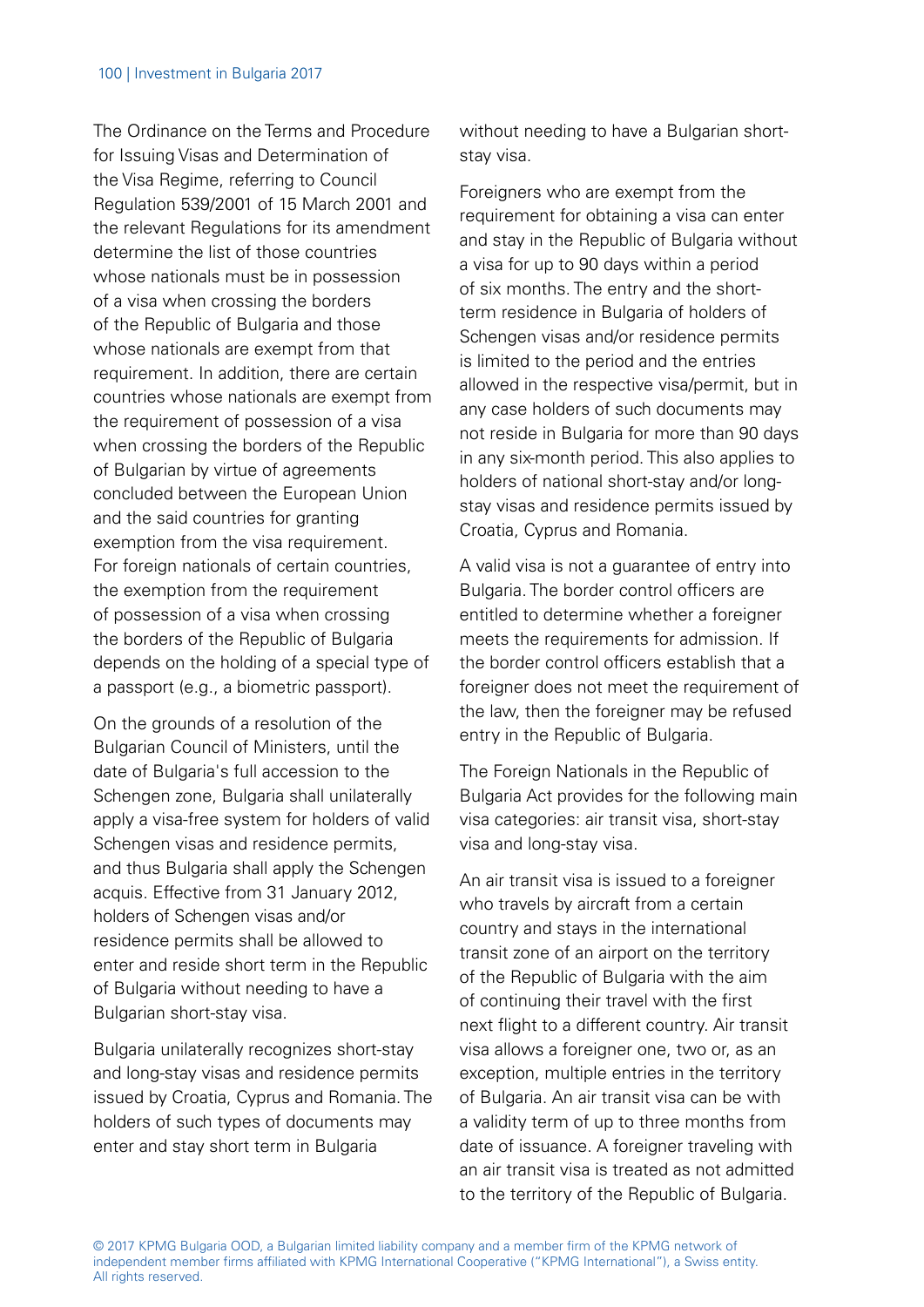A short-stay visa is issued to a foreigner for the purposes of transit or planned stay in the territory of the Republic of Bulgaria. The short-stay visa can be issued as one-entry, two-entry or multiple-entry visa. The term of validity of the short-stay visa and the allowed period of stay are determined on the basis of examination of the conditions of entry and risk assessment during the examination of the visa application. The term of validity of the short-stay visa cannot exceed five years.

A short-stay visa for transit allows a foreigner who is on their way from one country to another to enter and stay in the territory of the Republic of Bulgaria for a period of up to two days, unless otherwise provided in an international agreement. The total length of stay of a holder of a shortstay visa for transit may not exceed three months within every six-month period.

A short-stay visa for planned stay allows a foreign national single or multiple entries into Bulgaria for up to 90 days within a period of six months. This type of visa is issued to foreigners who wish to enter and stay in Bulgaria for the purpose of shortterm personal, business or other related visits. The purpose of the visits is usually proved with written invitations.

A long-stay visa allows a foreigner to enter into Bulgaria and thereafter to apply for a residence permit in order to stay long-term in the country. The validity of the long-stay visa is six months and it allows its holder a stay up to 180 days. For certain categories of foreigners, the validity of the long-stay visa is up to one year and allows the holder to stay up to 360 days (e.g. foreigners conducting scientific research, foreigners posted on behalf of a foreign employer for performing specific tasks related to control and coordination of the implementation of a tourist services contract, foreigners posted on behalf of a foreign employer for making investments in accordance with the Encouragement of Investment Act and others).

The long-stay visa allows its holder multiple entries into the territory of the Republic of Bulgaria within its validity term.

All visa applications must be submitted to the respective Bulgarian diplomatic missions and consular departments around the world. In case there is no diplomatic mission or consular department in a certain country, visa applications can be submitted to such authorities of an EU Member State with which Bulgaria has an agreement for representation in acceptance of visa applications and issuance of visas. In exceptional cases (e.g., the state's interest or extraordinary circumstances), border control officers can issue single short-stay visas for transit visits with an allowed period of stay not exceeding two days, unless an international agreement provides otherwise, and single short-term visas for a planned stay of up to 15 days. The State Agency for National Security shall be immediately notified of the issuance of such visas.

An application for issuance of a long-stay visa is submitted only to the Bulgarian embassy or consular office in the country where the applicant permanently resides. or to such diplomatic missions and consular departments, which are accredited for the respective country. In exceptional cases (humanitarian reasons or extraordinary circumstances), the application for issuance of a long-stay visa can be submitted to Bulgarian diplomatic missions and consular departments in other countries.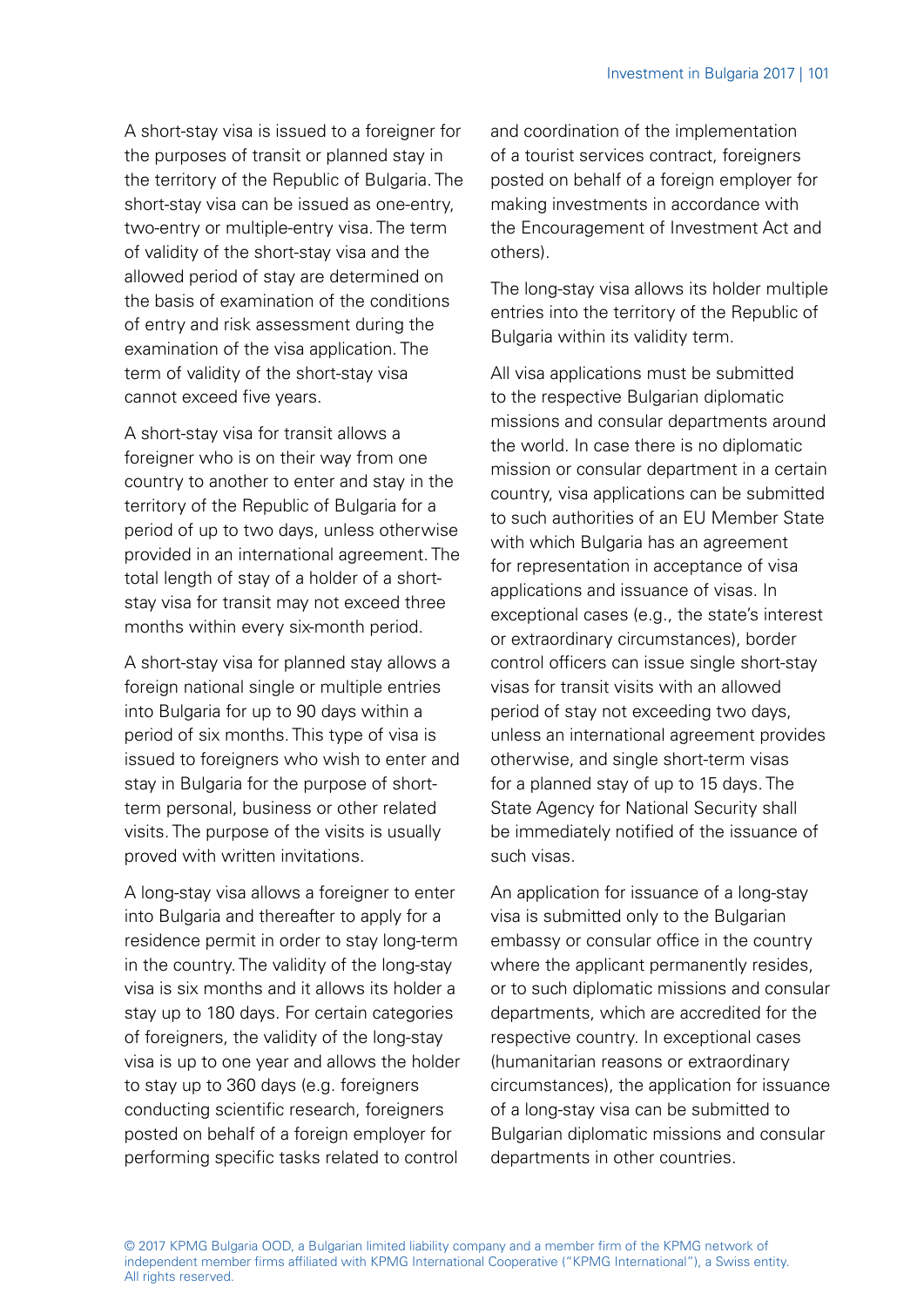An important condition upon applying for a visa is for the applicant's passport to be in compliance with certain requirements of the law, namely: (i) the validity term of the passport shall expire at least three months after the planned date of leaving the territory of Bulgaria, (ii) the passport shall have at least two empty pages, and (iii) the passport is issued within the past 10 years.

European citizens who wish to enter and stay in Bulgaria do not need a visa. They enter and leave the country with a valid identity card or passport. They can stay and reside in Bulgaria for a period of up to three months starting from the date of their first entry without the need to obtain any permits or certificates.

Foreigners who are family members of European citizens may enter and leave the territory of the Republic of Bulgaria with a valid passport and visa, if such is required. Family members of a European citizen, who are not European citizens themselves. are exempt from the requirement of a visa only if they are in possession of a residence card issued by an EU Member State.

## **Residence permits, residence certificates and residence cards**

Foreigners who wish to reside in Bulgaria on a long-term basis (in any case more than three months within each six-month period) are issued a residence permit.

European citizens who intend to stay in Bulgaria longer than three months are issued residence certificates.

Family members of European citizens, who are not European citizens themselves, who wish to reside in Bulgaria for a period longer than three months, must be granted residence permits and obtain Bulgarian residence document (residence permit or residence card).

The certificates for European citizens, the residence permits for foreigners and the residence cards for European citizens' family members, who are not citizens themselves, are issued by the Migration Directorate at the Ministry of the Interior, the respective division as per the applicant's address of residence in Bulgaria.

#### **Residence permits**

The Foreign Nationals in the Republic of Bulgaria Act provides for three types of residence permits:

- Extended residence permits with a term of validity of up to one year and the option of renewal after submission of an application
- Long-term EU residence permits for an initial period of five years and the option of renewal after submission of an application, and
- Permanent residence permits for an indefinite period of time.

In order to apply for an extended or permanent residence permit, a foreigner must initially obtain a long-stay visa.

The most common grounds for issuance of extended residence permits are:

A foreigner who wish to work under employment contract after obtaining a permit from the Ministry of Labor and Social Policy A foreigner is a member of the management or supervisory body of a Bulgarian company, provided that such company has employed at least 10 Bulgarian nationals on full-time employment contracts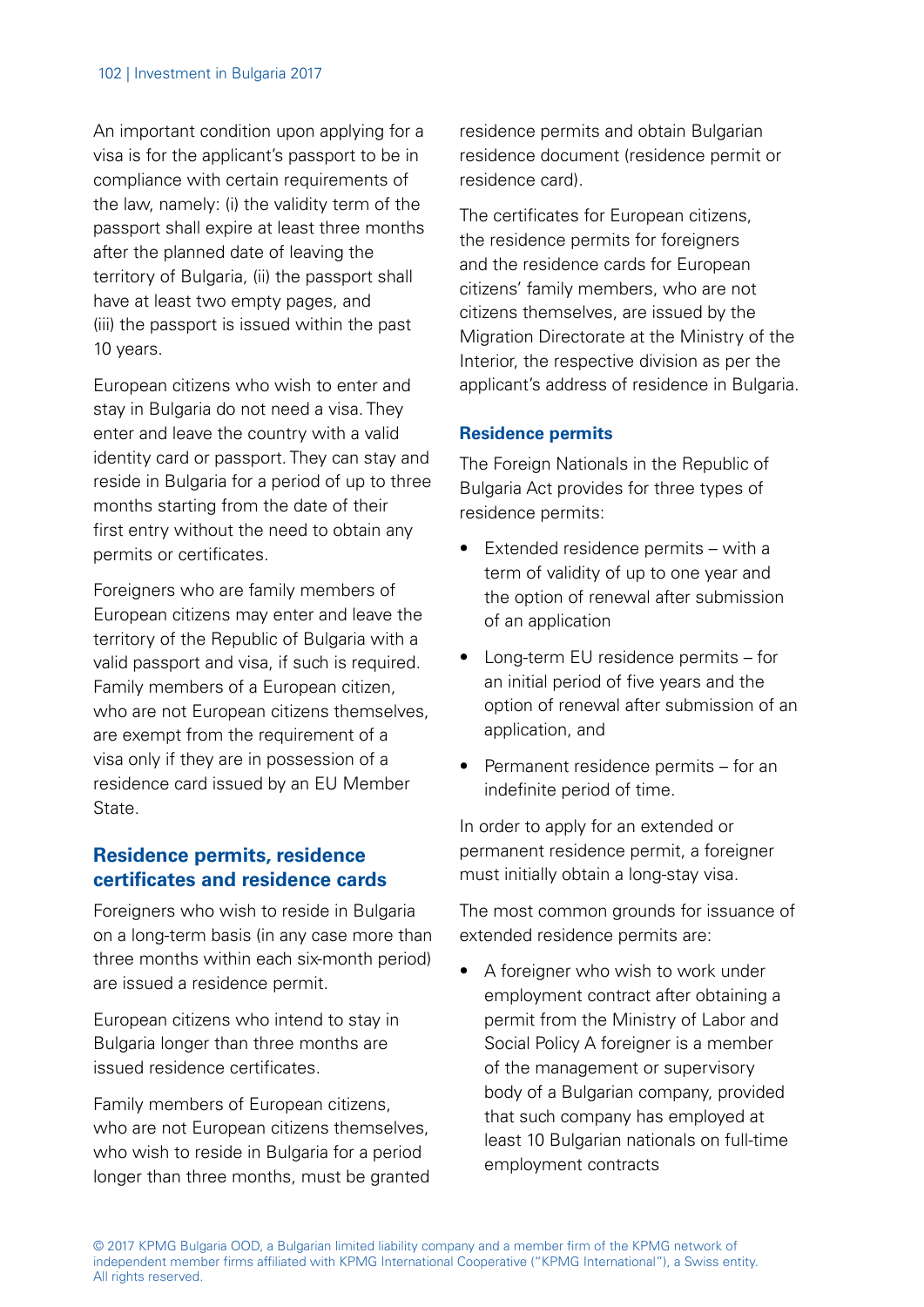- A foreigner is a trade representative of a representative office of a foreign company registered with the Bulgarian Chamber of Commerce and Industry after verification and assessment of the submitted documents regarding the activity and tax compliance of the company, and regarding the planned activities of the representative office
- A foreigner who invested over BGN 600,000 in acquiring immovable property directly or through a Bulgarian company, in which he/she has invested BGN 600,000 as capital
- A foreigner who invested over BGN 250,000 in economically disadvantaged areas through a Bulgarian company, in which he/she has invested BGN 250,000 as capital, and as a result the company acquired fixed tangible and intangible assets amounting to BGN 250,000 and has employed at least five Bulgarian nationals for the term of the foreigner's residence in Bulgaria.

The documents required for issuance of an extended residence permit include: (i) a valid international passport of the applicant with a validity term which exceeds the term of the requested residence permit by not less than six months; (ii) document(s) evidencing that the applicant has been provided with a place to live during their stay in Bulgaria (e.g., rental contracts); (iii) a standard application form; (iv) document(s) evidencing payment of the relevant state fees; (v) documents evidencing that the foreigner has health insurance in compliance with the Bulgarian legislation; and (vi) document(s) evidencing that the applicant has sufficient financial means to meet the costs of their stay in Bulgaria. Upon submission of their first

application for an extended residence permit, foreigners over the age of 18 must also submit a conviction status certificate issued by the state in which the foreigner is a citizen or from the state of their habitual residence. Additional documents are required depending on the specific grounds for issuance of the permit.

The application for obtaining an extended residence permit must be filed before the Migration Directorate not later than 14 days prior to the expiration of the term of the long-stay visa. Applications are considered and reviewed within 14 days of their submission and, if the case is complicated from a legal or factual perspective and if additional documents need to be presented by the applicant, this term can be extended by one month.

The extended residence permit can be renewed if the grounds for issuance still exist at the time of the renewal.

Once the foreigner is granted an extended residence permit, they may live, reside and travel in the Republic of Bulgaria while the permit is valid. The foreigner may freely choose and change their place of residence, or leave the country and enter it again

Foreigners who intend to reside in Bulgaria for the purposes of employment shall be able to apply for a single work and residence permit.

Foreigners who have been granted status of a long-term resident in the Republic of Bulgaria can obtain long-term EU residence permits. Long-term resident status can be granted to foreigners who have resided legally and continuously (i.e. uninterruptedly) on the territory of the Republic of Bulgaria for five years prior to the submission of the application for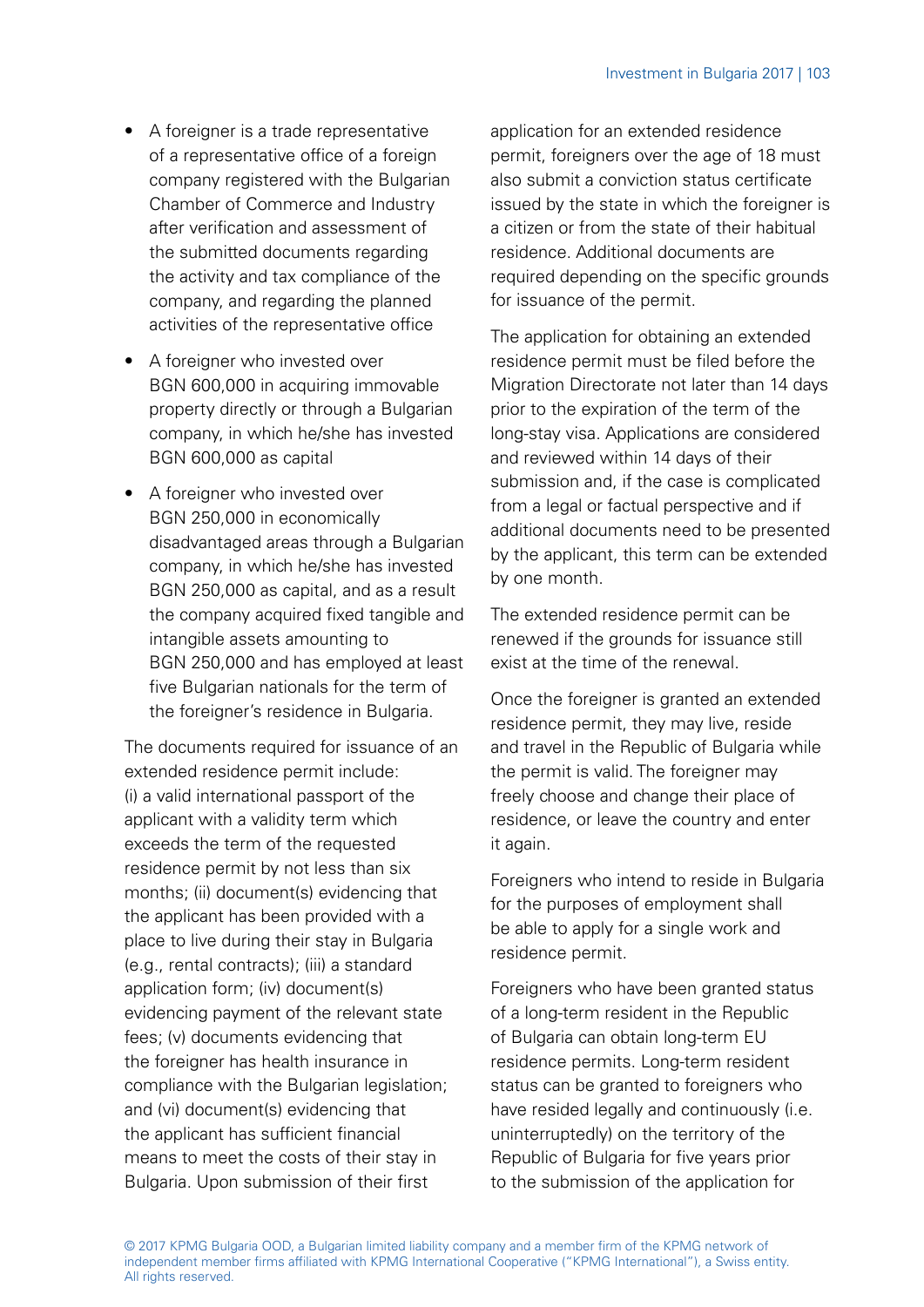obtaining a long-term residence status. The expiration of the validity term of a longterm EU residence permit does not result in losing the long-term resident status.

Permanent residence permits are issued to foreigners:

- Of Bulgarian descent
- Who have been married for more than five years to a foreigner with a permanent residence status in Bulgaria and have resided legally and continuously on the territory of Bulgaria for a period of five years
- Minor or underage children of a foreigner with a permanent residence status in Bulgaria, who are not married
- Members of the family of a Bulgarian citizen if they have resided continuously on the territory of the Republic of Bulgaria in the last five years
- Who have invested in Bulgaria over BGN 1 million or increased their investment with such amount, through acquisition of shares in Bulgarian companies which are traded on the Bulgarian stock exchange, through acquisition of rights under concession agreements on the territory of the Republic of Bulgaria, or through acquisition of other securities or rights explicitly provided by the law
- Who have invested in Bulgaria over BGN 6 million in the capital of a Bulgarian company whose shares are not traded on the Bulgarian stock exchange
- Who are shareholders, representatives or employees occupying key or controlling position in a Bulgarian company which conducts business activity in Bulgaria and obtained

a special certificate for class A investment, class B investment or priority project from the Bulgarian Investment Agency

• Who invested over BGN 500,000 through a Bulgarian company in which the foreigner has invested the amount as capital, and as a result the company acquired fixed tangible and intangible assets amounting to BGN 500,000 and has employed at least 10 Bulgarian nationals for the term of the foreigner's residence in Bulgaria.

The extended, long-term or permanent residence status of a foreigner is evidenced by the issuance of a Bulgarian personal document (residence permit) evidencing the right of residence in the Republic of Bulgaria.

## **Residence certificates**

European citizens are issued two types of residence certificates:

- Long-term residence certificates with a term of validity of up to five years, and
- Permanent residence certificates for an indefinite period of time.

The grounds for issuance of long-term residence certificates are:

- A European citizen is employed or self-employed in the Republic of Bulgaria
- A European citizen has medical insurance and sufficient financial resources to cover the expenses for their residence and that of their family members without being a burden to the Bulgarian social security system, or
- A European citizen has enrolled in a school/college/university in Bulgaria for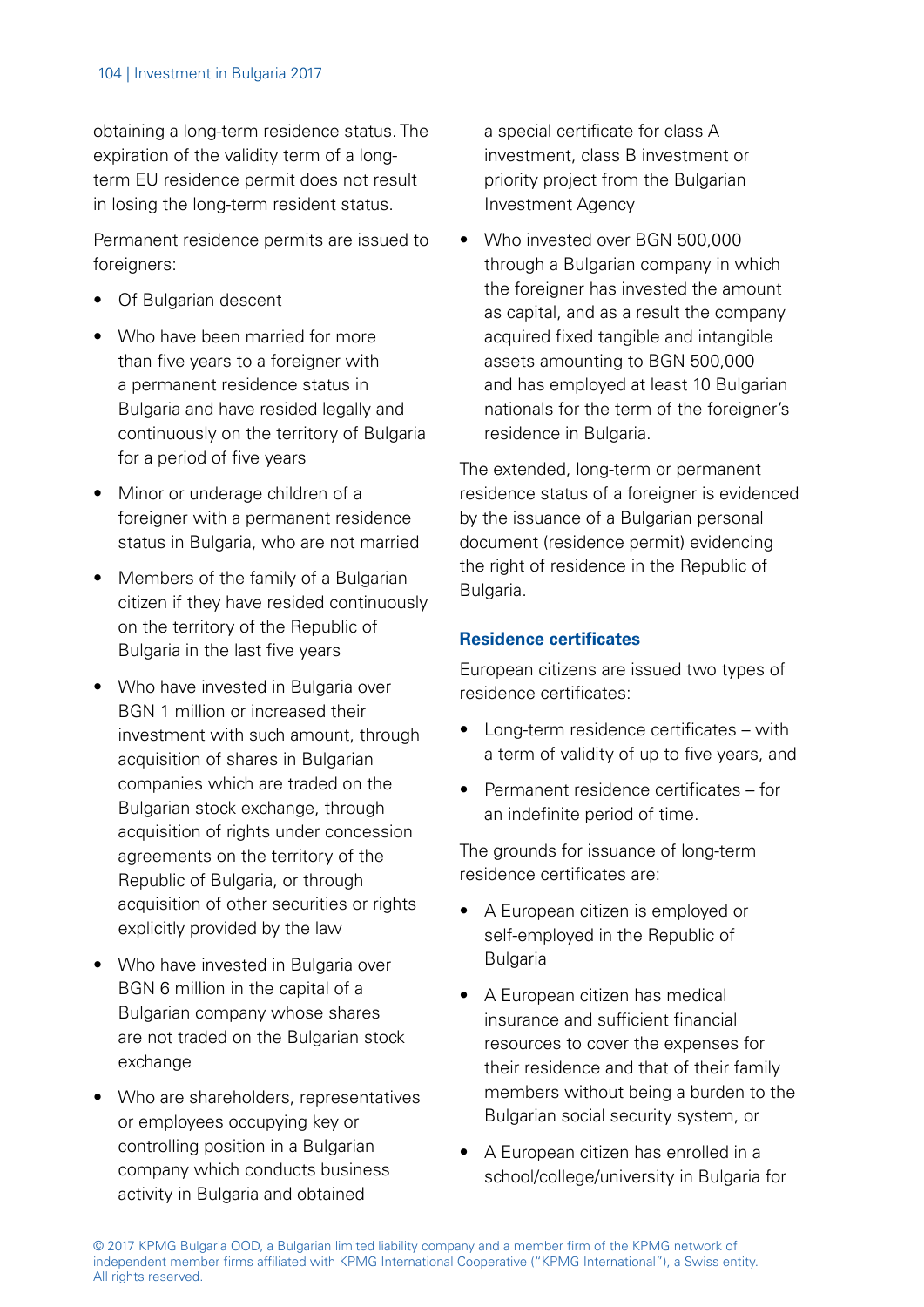study, including professional training, and has medical insurance and sufficient financial resources to cover their expenses and that of family members without being a burden to the Bulgarian social security system.

In order to apply for a long-term residence certificate, the European citizen must submit an application to the Migration Directorate at the Ministry of the Interior within three months of their first entry in the Republic of Bulgaria.

The documents which must be enclosed with the application include: (i) a valid identity card or passport of the applicant; (ii) document(s) evidencing the existence of the grounds on which the European citizen applies for their residence certificate (e.g. employment contract, documents proving registration of the applicant as a self-employed, documents proving that the applicant currently studies in Bulgaria); (iii) document(s) evidencing the payment of the relevant state fee; and (iv) document(s) evidencing that the applicant has medical insurance and has sufficient financial means to meet the costs of their stay in Bulgaria (when required). Additional documents may be required depending on the specific ground for issuance of the permit.

Applications are considered and reviewed and the certificate must be issued on the day of submitting the application. The certificate contains the person's full name and the registration date. Upon their request, the applicant may receive a long-term residence certificate in the form of an ID card with their photo and personal number on it.

In case some of the necessary documents are missing or not valid, a European citizen will be granted a seven-day term to correct them. If the person fails to correct the omissions within this term, the competent authority will deny the issuance of a longterm residence certificate.

The right of entry and the right of residence of a European citizen in the Republic of Bulgaria may be restricted in exceptional cases and on grounds related to national security, public order or public health.

Permanent residence certificates are issued to European citizens who have resided continuously in the Republic of Bulgaria for a period of five years or who meet other special requirements set forth in the law. In order to apply for a permanent residence certificate, the European citizen must submit an application to the Migration Directorate at the Ministry of the Interior enclosing documents evidencing the necessary circumstances.

#### **Residence cards**

Family members of European citizens, who are not European citizens themselves, and who accompany or live with a European citizen, are entitled to receive an extended or permanent residence permit in the Republic of Bulgaria, on the basis of their relationship with the European citizen.

A foreigner, who received an extended or permanent residence permit in Bulgaria, is issued a Bulgarian residence document (residence card) evidencing their right of residence in the Republic of Bulgaria.

## **Work permits**

#### **General rules**

The main rules and procedures regarding the access to the labor market of foreigners are arranged in the new Labor Migration and Labor Mobility Act (LMLMA), effective from 21 May 2016, and the Regulation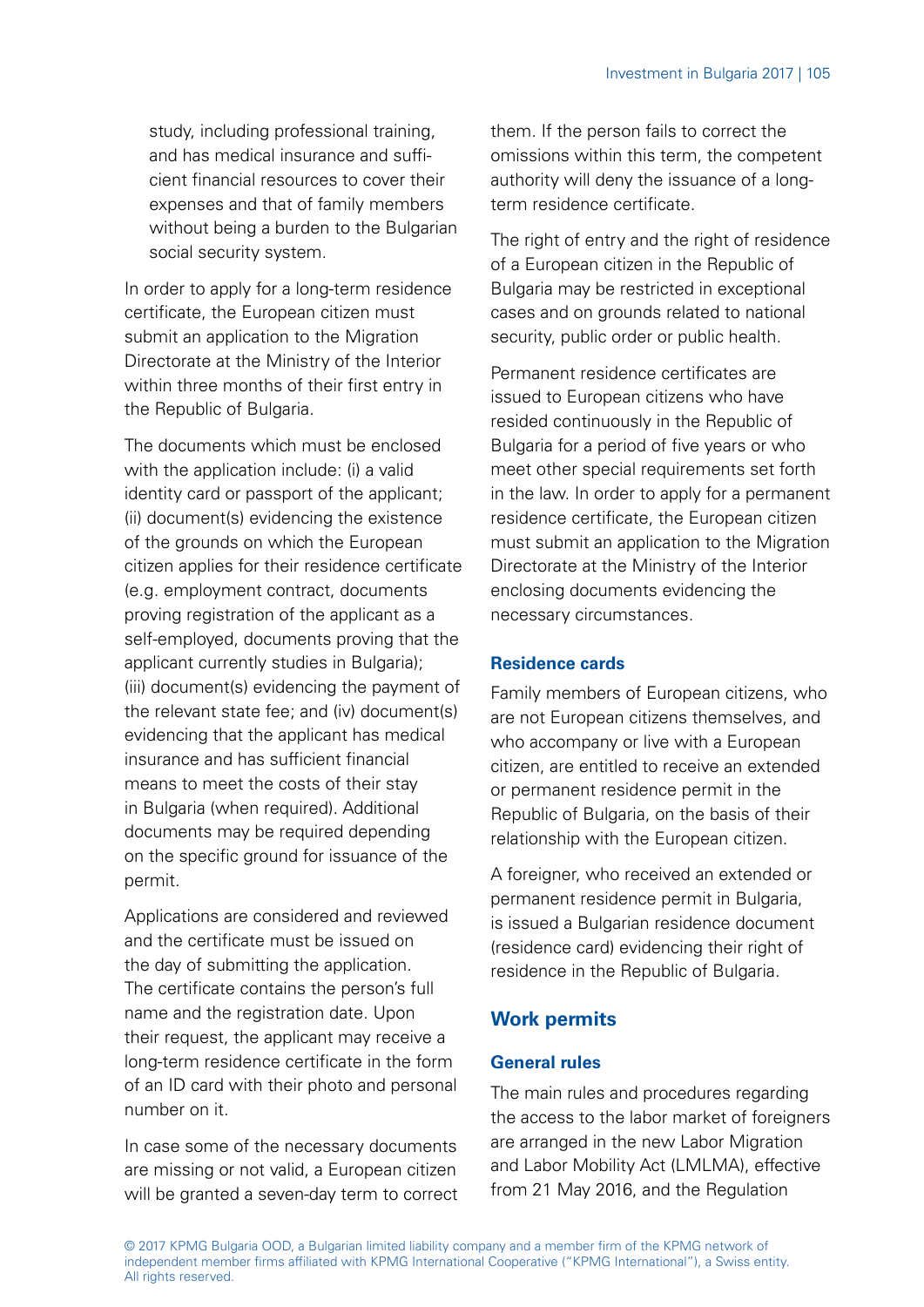on the Application of LMLMA, effective from 30 September 2016. The LMLMA transposes the provisions of Directive 2014/66/EU and Directive 2014/36/EU. As a result, new rules and procedures for the entry of intra-corporate transferees and seasonal workers were introduced.

In addition, the LMLMA establishes measures for equal treatment of the EU/EEA/Swiss nationals who have exercised their right of free movement and proclaims a set of substantial rights to third country employees, including the right of access to information for job vacancies. conditions of work, access to education and others.

In general, foreigners may work in Bulgaria only after being granted access to the labor market, unless otherwise stipulated by the law.

The new LMLMA sets forth the following grounds for obtaining access to the market:

- A foreigner signs an employment contract with a Bulgarian employer
- A foreigner is posted to Bulgaria in the framework of provision of services
- A foreigner is seconded in the framework of an intra-corporate transfer
- A foreigner is performing activity as a self-employed individual.

European citizens may be employed, self-employed or posted and may work in Bulgaria without restrictions and without the need of work permits.

Except for the cases where the foreigner will perform activities as a self-employed individual, the access to the labor market is requested by a local employer and a resolution for granting access is issued by the Bulgarian Employment Agency.

In these cases, a number of legal requirements must be fulfilled for the access to be granted. Among them are:

- Limitation on the number of foreign employees: There is a mandatory legal requirement, pursuant to which the number of the foreign employees directly employed by the Bulgarian employer may not exceed 1/10 of the average number of the Bulgarian nationals and EU/EEA/Swiss nationals and other categories of foreign nationals employed by the local employer over the last twelve months.
- Performance of a market search: When a local employer hires foreign nationals who are not EU/EEA/Swiss nationals, the employer is obliged to perform a market search before submission of an application for granting access to the market. The purpose of the search is to prove that there are no qualified and suitable candidates – Bulgarian or EU/EEA/Swiss nationals – for the relevant position. The exceptions to this requirement are exhaustively provided for in the law.

Bulgarian employers must report signed labor contracts with foreigners and European citizens at the National Revenue Agency within three days from their signing.

#### **Single work and residence permit**

A single work and residence permit shall be issued to the foreigners who apply to reside in Bulgaria for the purpose of work or who have already obtained a valid residence permit for purposes other than work.

In such cases, the foreigner concludes an employment contract with the local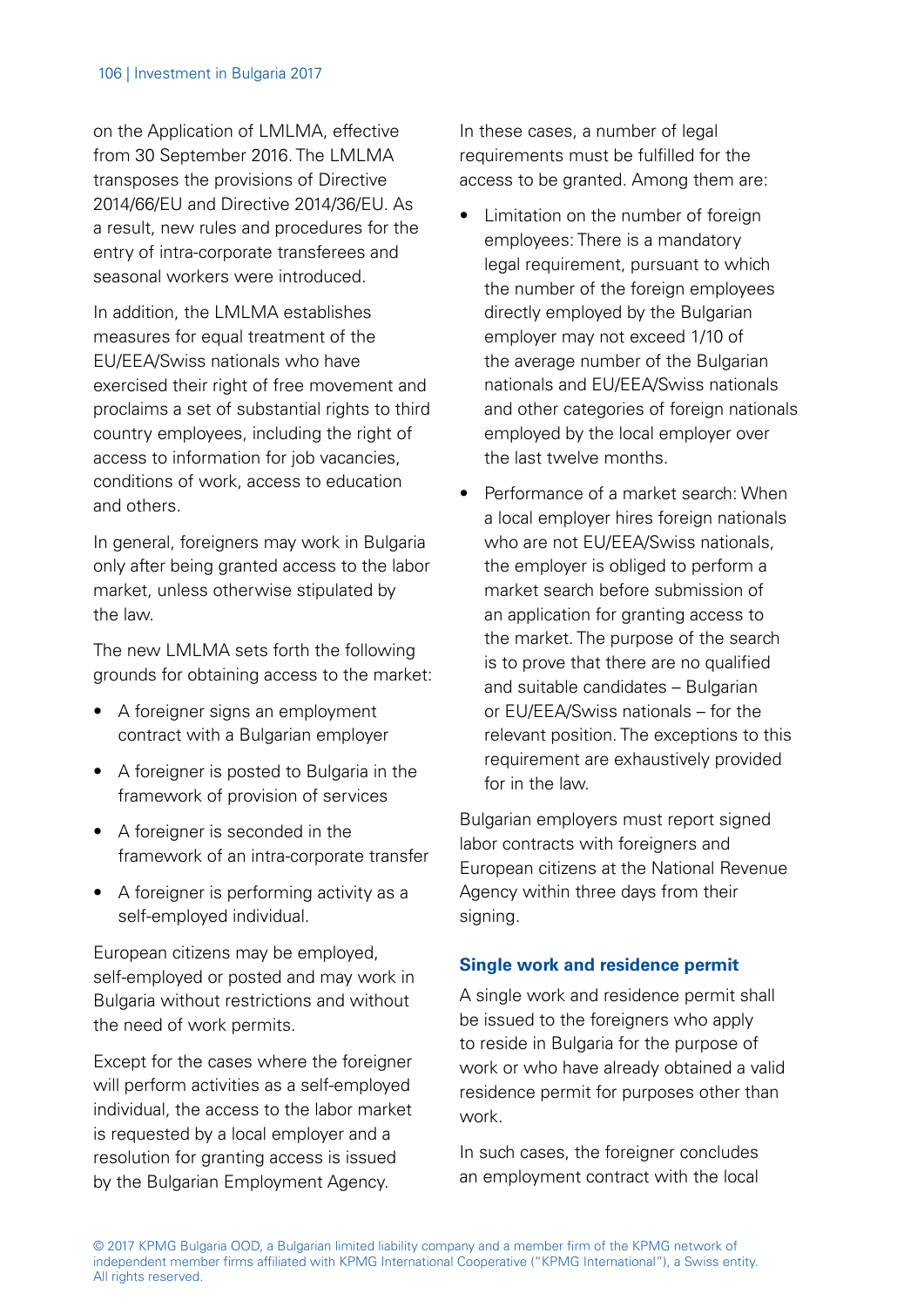employer. For access to the labor market to be granted, the local employer is to perform market search as specified above. The requirement for the number of foreigners hired not to exceed 1/10 of the average number of Bulgarian nationals and EU/EEA/Swiss nationals at the employer's enterprise is to be observed as well.

After a resolution for access to the market has been granted, the foreigner is to apply for the single work and residence permit in a uniform procedure before the Migration Directorate at the Bulgarian Ministry of the Interior. The permit consists the resolution for granting access to the labor market. The single work and residence permit shall be valid for the period of the employment contract but for not more than 12 months. The term of validity of the permit can be extended if the terms and conditions for its issuance are still valid, but the total duration may not exceed three years.

#### **"EU Blue Card" residence and work permit**

The EU Blue Card gives foreigners the right to reside and work in Bulgaria, provided that they have higher professional qualifications.

Applying for an EU Blue Card also requires an employment contract to be concluded with the local employer. The main precondition for a foreigner to obtain an EU Blue Card is that the foreigner has a university degree for at least a three-year educational course.

In the procedure for applying for and obtaining an EU Blue Card, the local employer is not required to observe the rule for the number of foreigners hired not to exceed 1/10 of the average number of Bulgarian nationals and EU/EEA/Swiss nationals at the employer's enterprise.

There are two categories of foreign nationals who may apply for an EU Blue Card.

This first category includes foreign nationals who occupy specific types of professions that are included in a List of the professions for which there is a shortage on the Bulgarian labor market approved by the Bulgarian Minister of Labor and Social Policy. The list may be updated annually by 31 January of the respective year. Currently, the list includes a group of professions in the IT sector.

The law requires the gross salary of these foreigners to be at least two times higher than the average salary in Bulgaria as per the official statistical data for the previous 12 months. For this category of EU Blue Card applicants, there is no requirement for performance of market search by the local employer.

The second category includes foreigners whose professions are not included in the List of the professions for which there is a shortage on the Bulgarian labor market. For these applicants for EU Blue Cards, the requirement for performance of market search remains in force. Their gross salary is be at least 1.5 times higher than the average salary in the country as per the official statistical data for the previous 12 months.

The EU Blue Card residence and work permit shall be issued by the Migration Directorate at the Bulgarian Ministry of the Interior and it incorporates the rights under the resolution for granting access to the labor market of the Employment Agency. The permit is granted for a term of validity not less than 12 months.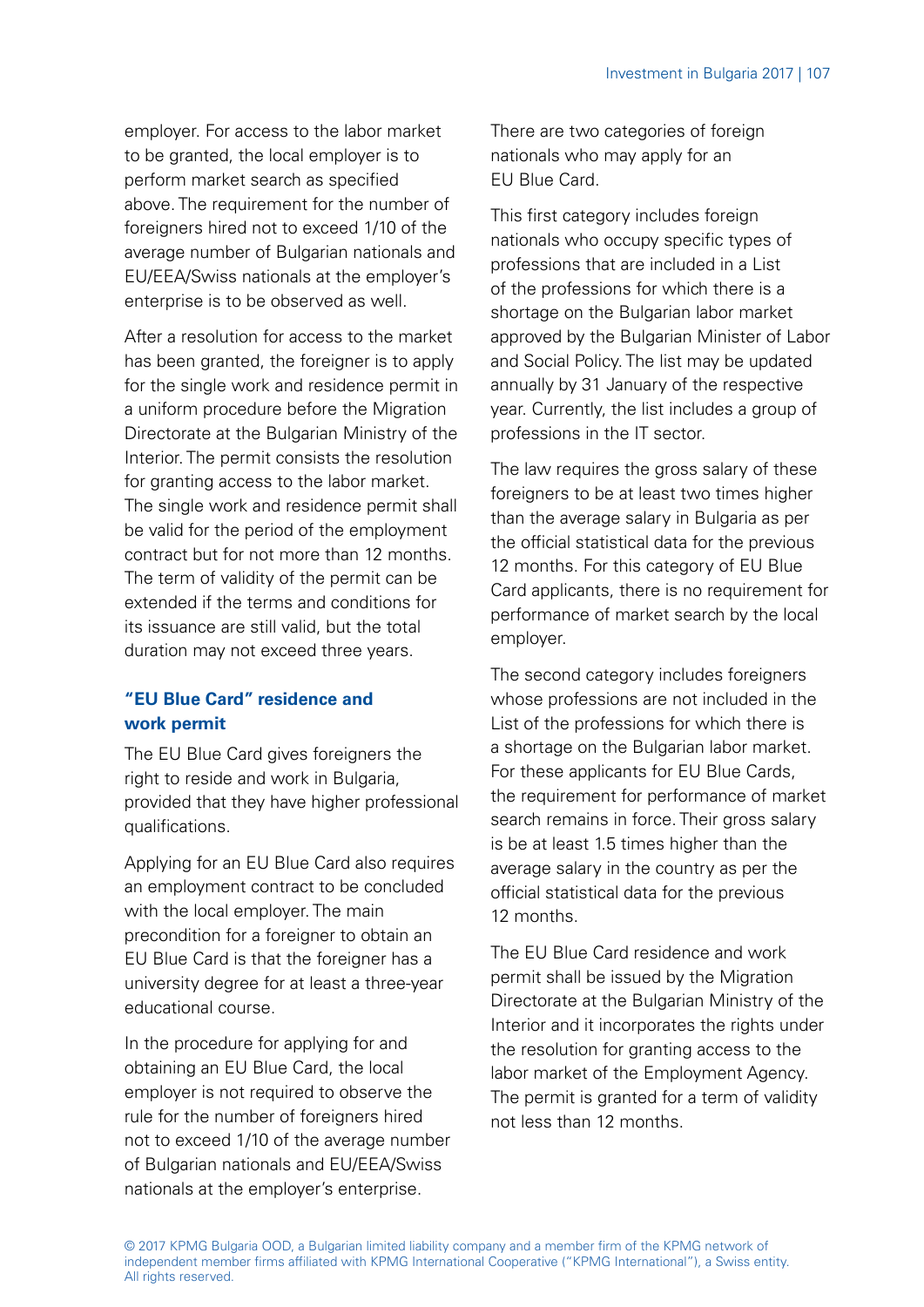#### **Intra-corporate transfer permit**

New rules and procedures have been introduced by the LMLMA which facilitate the entry of employees seconded in the framework of intra-corporate transfers.

Within the meaning of the LMLMA, an intra-corporate transfer is the temporary secondment of a foreigner for work or training purposes from an undertaking having its registered seat and address outside of the territory of Bulgaria, and to which the foreigner is bound by an employment contract prior to and during the transfer, to an entity belonging to the undertaking or to the same group of undertakings which is established in Bulgaria. The intra-corporate transfer applies only in case of relocation of managers, specialists and trainee employees.

There is no requirement for the local company to perform market search, neither to observe the rule according to which the number of foreigners hired may not exceed 1/10 of the average number of Bulgarian nationals and EU/EEA/Swiss nationals at the local enterprise.

The intra-corporate transfer permit shall be issued by the Migration Directorate at the Bulgarian Ministry of the Interior and it incorporates the right under the resolution for granting access to the labor market of the Employment Agency.

A foreigner transferred in the framework of an intra-corporate transfer may work and reside in the country for:

- Up to three years for managers and specialists
- Up to one year for trainee employees.

#### **Seasonal employment permit**

Another development in the Bulgarian legislation is the establishment of procedures that facilitate the entry of foreigners for performance of seasonal work. As per the LMLMA, seasonal work is the activity dependent on the passing of the seasons which is tied to a certain time of the year by a recurring event or pattern of events linked to seasonal conditions during which required labor levels are significantly above those necessary for usually ongoing operations.

The Minister of Labor and Social Policy shall approve a List of the economic sectors with activities dependent on the passing of the seasons. Seasonal employment permits shall be issued only for the activities enumerated in the list.

For seasonal work, a foreigner shall conclude a fixed-term employment contract with the local employer. There is no requirement for the local employer to perform market search, neither to observe the rule according to which the number of foreigners hired may not exceed 1/10 of the average number of Bulgarian nationals and EU/EEA/Swiss nationals at the local enterprise.

A seasonal employment permit shall be issued by the Migration Directorate at the Bulgarian Ministry of the Interior and it incorporates the rights under the resolution for granting access to the labor market of the Employment Agency. The permit is issued for a period from 90 days to 9 months in one calendar year.

The law also provides for an option for performance of seasonal work for a shorter period, i.e. up to 90 days. For such shortterm seasonal work, a one-off registration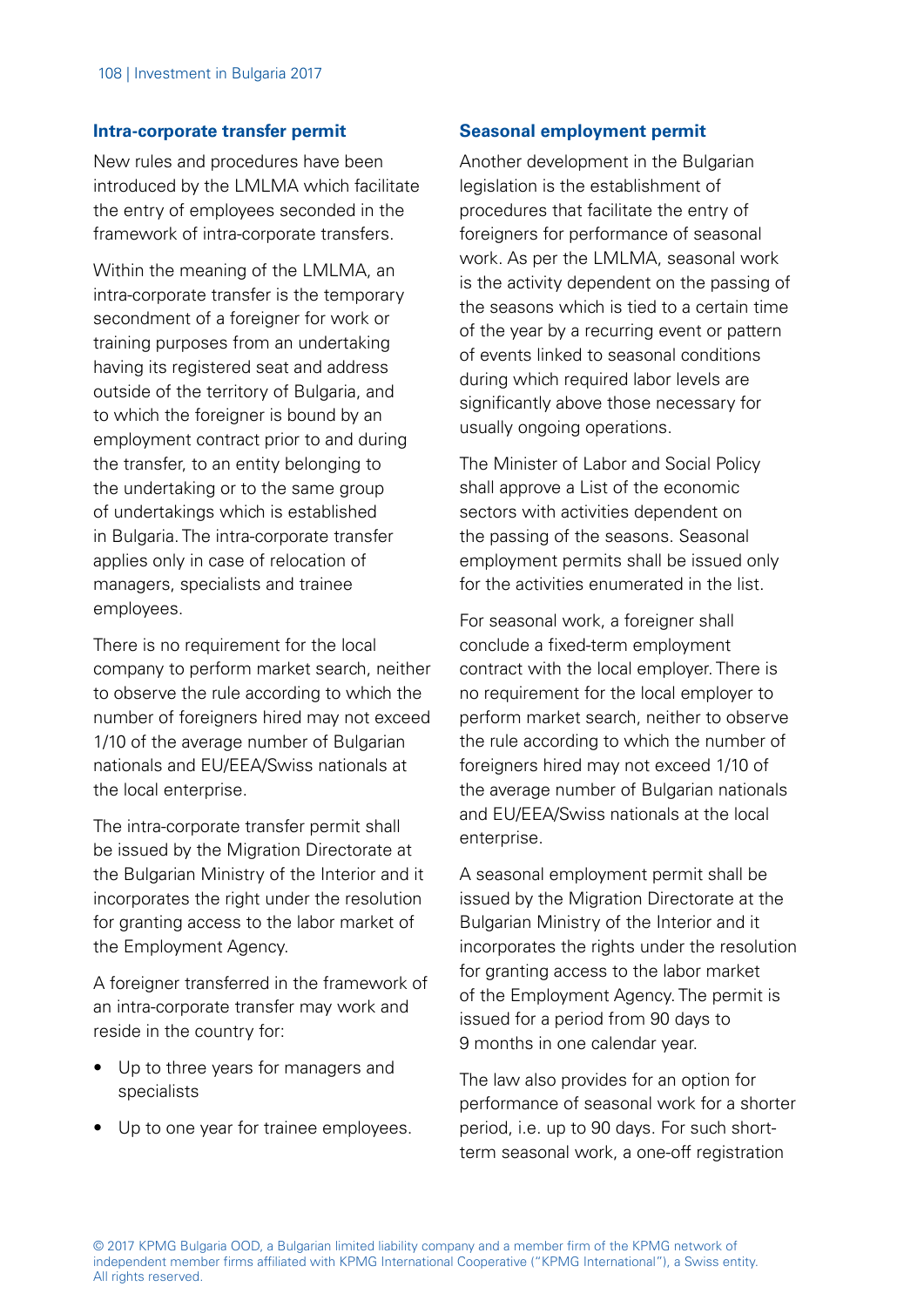at the Employment Agency is to be performed on the basis of a declaration submitted by the local employer.

#### **Work permit for posted foreigners**

Foreigners temporarily posted to Bulgaria in the framework of provision of services may also work and reside in the country after the issuance of a work permit by the Bulgarian Employment Agency.

The work permit is issued for a term of maximum one year. The term may be extended for a new period of up to 12 months only by exception, when the respective activity requires prolongation of the initial term.

In case of short-term assignment, i.e. up to 3 months within a period of 12 months, instead of work permit, one-off registration is required.

## **Foreigners who generally do not require a resolution for access to the labor market**

As per the LMLMA, the following main categories of foreigners do not need to obtain a resolution for access to the labor market:

- Foreigners who have obtained an extended residence permit as members of the management or supervisory body of a Bulgarian company, provided that such a company has employed at least 10 Bulgarian nationals
- Foreigners who have obtained an extended residence permit as trade representatives of representative offices of foreign companies registered at the Bulgarian Chamber of Commerce and Industry
- Foreigners granted a long-term or permanent residence status in Bulgaria and members of their families
- Family members of a European citizen
- Family members of a Bulgarian citizen.

## **Posting to Bulgaria in the framework of provision of services**

The employers registered in a Member State of the EU/EEA, in Switzerland or in a third country who send their employees to Bulgaria in the framework of provision of services should notify the Bulgarian Labor Inspectorate prior to the commencement of the work activities. When the posted employees are non-EU/EEA/Switzerland nationals, they may work after obtaining the relevant work permits.

The foreign employer should also ensure to the posted employees at least the same minimum working conditions as set out in the current Bulgarian legislation for employees performing the same or similar work. Also other obligations are set forth in relation of keeping the documentation concerning the assignment at the disposal of the authorities for certain period of time.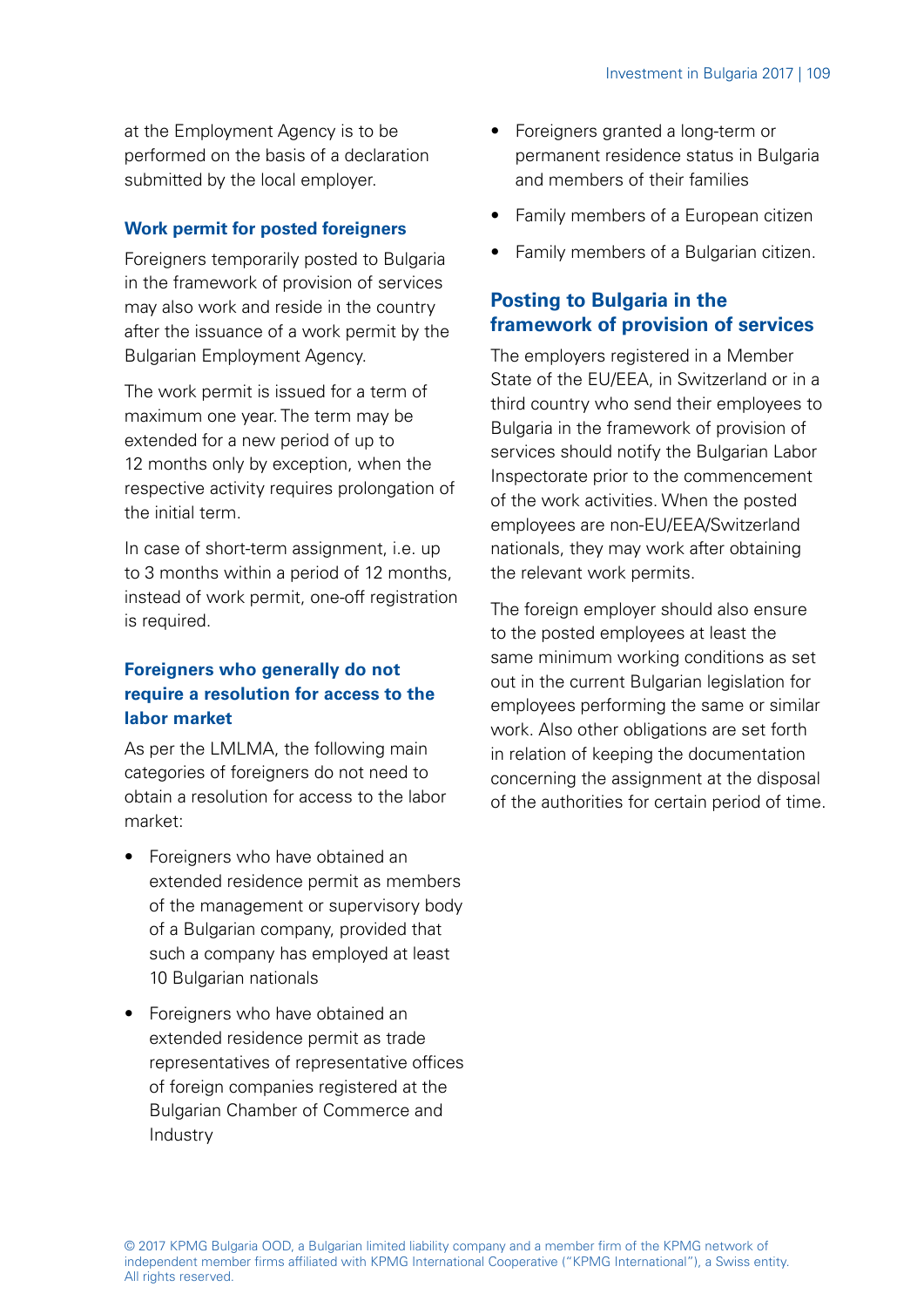# Government Control

#### **Public procurement**

The principles, terms and procedures for award of public procurements are governed by the new Public Procurement Act (PPA) which entered into force on 15 April 2016, as well as by the Regulation for its implementation. The PPA implements Directive 2014/24/EU on public procurement and Directive 2014/25/EU on procurement by entities operating in the water, energy, transport and postal services sectors.

The public procurement regulations are applied by the Bulgarian contracting authorities in the process of spending resources not only from the state and municipal budget, but also from the European Structural and Cohesion Funds.

#### **Public procurement activities**

The range of activities included in the scope of public procurement are explicitly listed in the law and divided into three areas:

- Execution of works
- Supply of goods
- Provision of services.

The legislator has established certain forecast thresholds, above which the contracting authorities/entities are obliged to award public procurement contracts according to the terms and procedures stipulated in the Public Procurement Act (PPA). The thresholds are different for

the public procurements conducted by the public contracting authorities, the contracting authorities operating in the defense sector, as well as for the sector contracting entities.

Public procurements at a forecast value below the established thresholds can be awarded on the basis of simplified terms, such as collection of offers by virtue of publication of a notice or through sending of invitations to selected persons.

Low-value public procurements may be directly awarded to the selected contractors without implementation of procedures.

#### **Main participants**

Public procurement procedures involve many stakeholders, among which are the contracting authorities/entities, candidates and/or tenderers (depending on what stage of the public procurement they participate), contractors and subcontractors.

#### Contracting authorities/entities

The contracting authorities/entities are divided into public contracting authorities and sector contracting entities.

The public contracting authorities are as follows:

• The President, the Chairperson of the National Assembly, the Prime Minister, the ministers, the Ombudsman, the Managing Director of the Bulgarian National Bank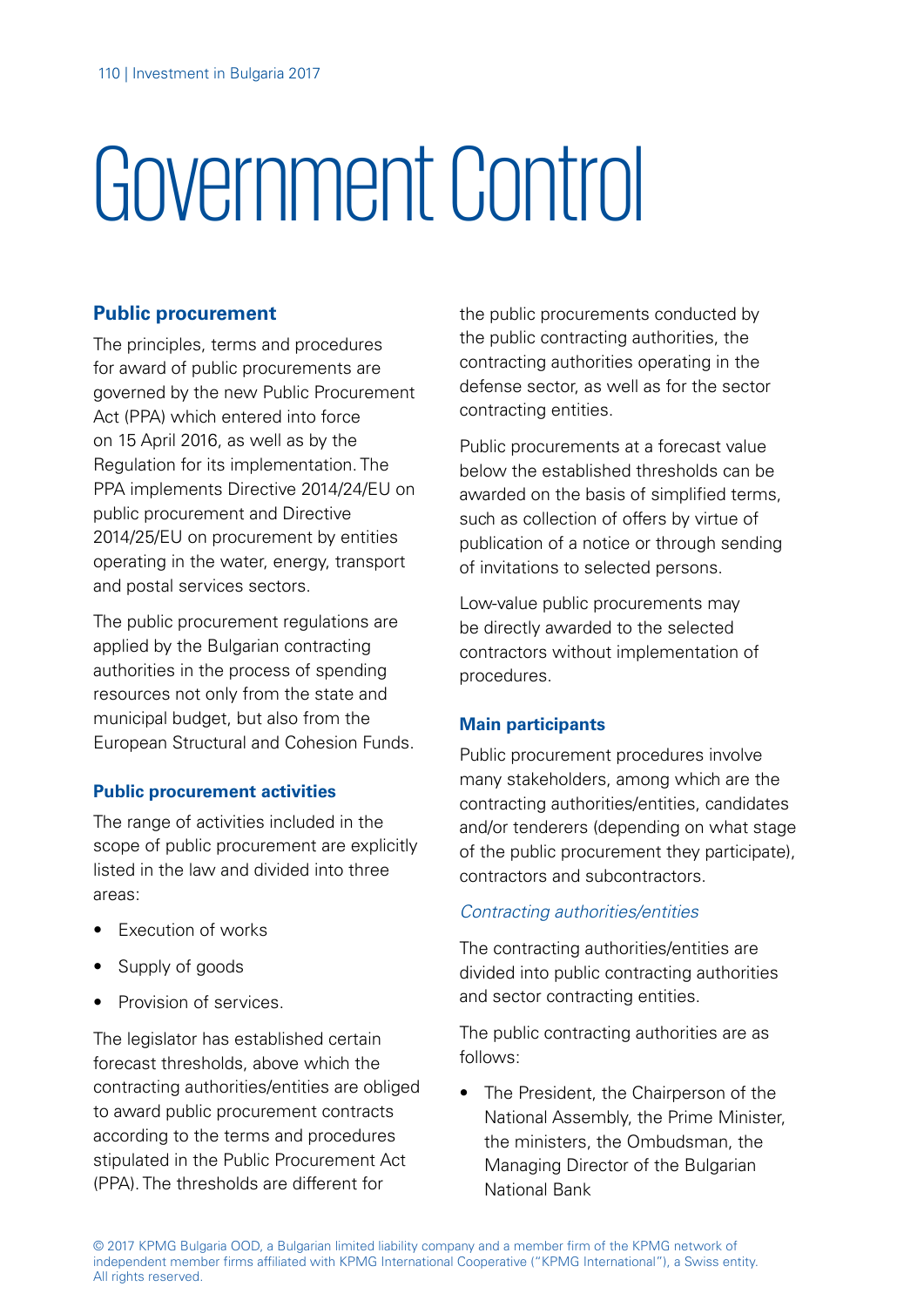- The Chairperson of the Constitutional Court, the heads of judicial authorities and prosecution offices, the district governors, the mayors
- The chairpersons of state agencies and commissions, the executive directors of executive agencies, the heads of state institutions established by virtue of law or by decree of the Council of Ministers
- The representatives of public organizations and medical companies, ownership of the state and/or the municipalities, where over half of their revenues come from the state and/or municipal budget, or from the National Health Insurance Fund
- The heads of diplomatic and consular missions/institutions of the Republic of Bulgaria abroad, and the heads of permanent representative offices of the Republic of Bulgaria at international organizations
- The heads of central purchasing bodies created for the purposes of satisfying the interests of public contracting authorities
- Combinations of any of the above contracting authorities.

The sector contracting entities, performing activities in the sectors of natural gas, heat, electricity, water supply, transportation, exploitation of geographical area and postal services, are as follows:

- The representatives of public entities and any combinations of them which perform one or more sector activities
- The representatives of entities which are not public and which perform one or more sector activities on the basis of an exclusive or special right

• Heads of central purchasing bodies created for the purposes of satisfying the interests of sector contracting entities.

## Candidates/tenderers

Any Bulgarian and foreign legal entities and individuals, as well as any combinations of them, and any entities entitled to execute works or to supply goods or to render services under their national legislation may participate in public procurement procedures and be awarded public procurement contracts.

The application process usually requires provision of many corporate and financial documents by the candidates/tenderers to the contracting authorities/entities, certifying the fulfillment of certain conditions, called selection criteria. Documents evidencing the fulfillment of certain selection criteria have to be presented also by the subcontractors of the candidates/tenderers depending on the activities which the subcontractors will perform.

The criterion for selection of the successful participant in the public procurement procedure is the economically most advantageous tender.

#### Contractors and subcontractors

Upon completion of the public procurement procedure and selection of a contractor, a public procurement contract is concluded between the contracting authority/entity and the contractor.

If the selected contractor has declared in the public procurement procedure that it will use subcontractor(s), a subcontracting contract is concluded between the contractor and subcontractor(s).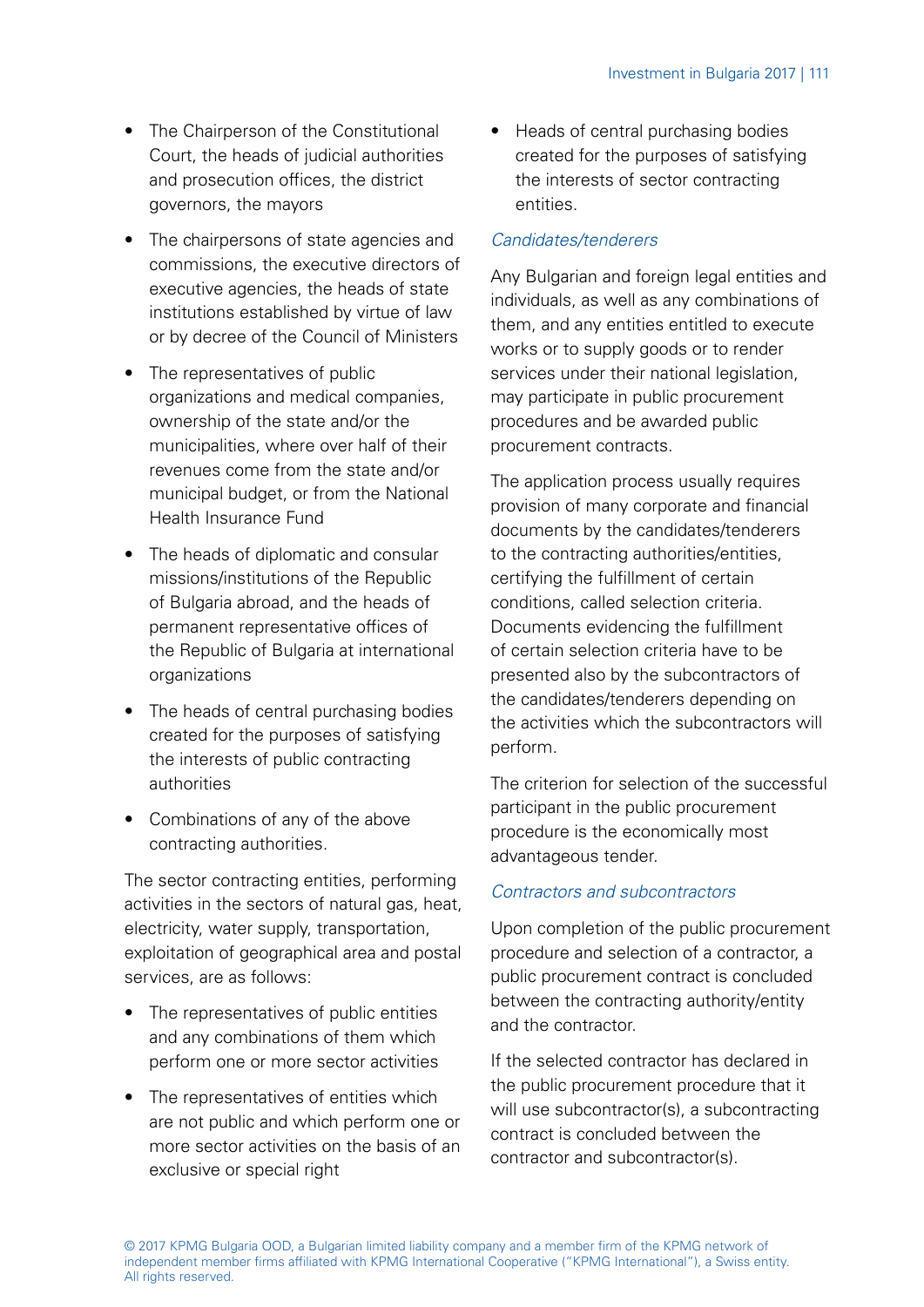Notwithstanding the use of subcontractors, the contractor assumes the entire responsibility for the implementation of the public procurement contract.

#### **Types of public procurement procedures**

The public procurement procedures set out in the PPA are as follows:

- Open procedure in which all interested candidates may submit an offer.
- Restricted procedure a two-stage procedure in which short-listed candidates invited by the contracting authority/entity may submit an offer.
- Competitive procedure with negotiation – a two-stage procedure in which the contracting authority holds negotiations with invited short-listed candidates. The procedure may be conducted only if the grounds explicitly listed in the PPA are met.
- Competitive dialogue a three-stage procedure in which the contracting authority/entity invites short-listed candidates, holds dialogue with them and after that invites one or more of the candidates to submit final offers. The procedure may be conducted only if the grounds explicitly listed in the PPA are met.
- Negotiated procedure with a prior invitation for participation – a two-stage procedure in which the contracting entity holds negotiations with shortlisted candidates invited to submit offers.
- Negotiated procedure with a prior notice – a procedure applicable for procurements in the defense and security sector in which the contracting

authority holds negotiations with invited short-listed candidates. The negotiations may be held in consecutive steps. in order to decrease the number of reviewed offers, by applying the award criteria.

- Innovation partnership a new twostage procedure used where the contracting authority/entity needs innovative goods, services or works. At the first stage, short-listed candidates are invited to submit final offers. After negotiations held with the candidates, an innovation partnership agreement is concluded with the selected candidate.
- Negotiated procedure without prior notice – in which the contracting authority holds negotiations with one or more persons selected by it for the purpose of determining the terms and conditions of the agreement. The procedure may be conducted only if the grounds explicitly listed in the PPA are met.
- Negotiated procedure without prior invitation for participation – in which the sector contracting entities hold negotiations with one or more persons for the purpose of determining the terms and conditions of the agreement. The procedure may be conducted only if the grounds explicitly listed in the PPA are met.
- Negotiated procedure without publication of a prior notice – which can be conducted only in the cases explicitly listed in the PPA and if the subject of the public procurement is related to the defense and security sector.
- Design contest a procedure in which the contracting authority/entity acquires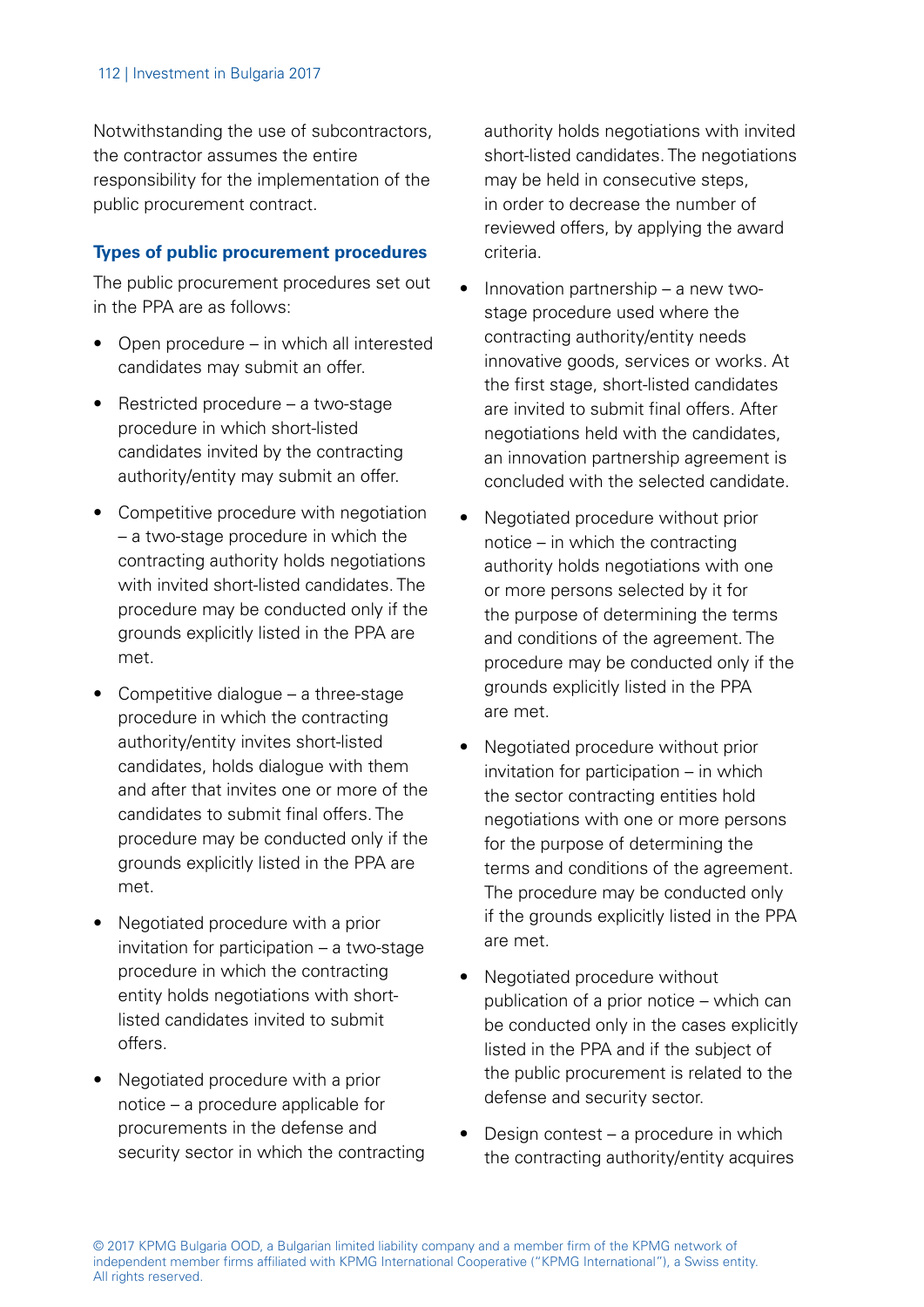a plan or design in specific fields (e.g. architecture, engineering) selected by an independent jury following a competition with or without the awarding of prizes. The design contest may be open or restricted.

- Public competition in which all interested candidates may submit an offer. The procedure is conducted with regard to procurements of low value.
- Direct negotiation in which the contracting authority/entity holds negotiations with one or more persons for the purpose of determining the terms and conditions of the agreement. The procedure is conducted with regard to procurements of low value only if the grounds explicitly listed in the PPA are met.

The above public procurement procedures are described generally. Some of them may be applied by the public contracting authorities, while others – by the sector contracting entities as explicitly specified in the PPA.

## **Appeal of public procurement procedures**

Most decisions, actions or omissions of the contracting authorities in a public procurement procedure until conclusion of the contract or the framework agreement may be appealed by the interested parties before the Commission for the Protection of Competition.

The appeal, except an appeal against a decision for selection of a contractor, does not suspend the public procurement procedure unless a temporary measure of suspension has been imposed by the Commission for the Protection of Competition.

Where the Commission for the Protection of Competition identifies that the appealed decision, action or omission of the contracting authority/entity is illegal, it shall annul it and instruct the contracting authority/entity to proceed with the procedure as from the last legal action or decision.

The resolution of the Commission for the Protection of Competition may be appealed before the Supreme Administrative Court. The resolution of the court shall be final.

## **Public Procurement Agency and Public Procurement Register**

The Public Procurement Agency is the authority which is responsible for the state policy in the area of public procurement. It exercises various types of control over public procurements, such as:

- Control on public procurements selected on a random basis
- Control on negotiated procedures
- Control on certain exclusions from the scope of the PPA
- Control on amendments of public procurement contracts.

The Public Procurement Agency also keeps the Public Procurement Register which contains the following documents and information with regard to each public procurement:

- Decisions for initiation of public procurement procedures and for approval of a notice for amendment or additional information
- Notices of public procurement procedures above certain thresholds
- Notices of public competitions and direct negotiations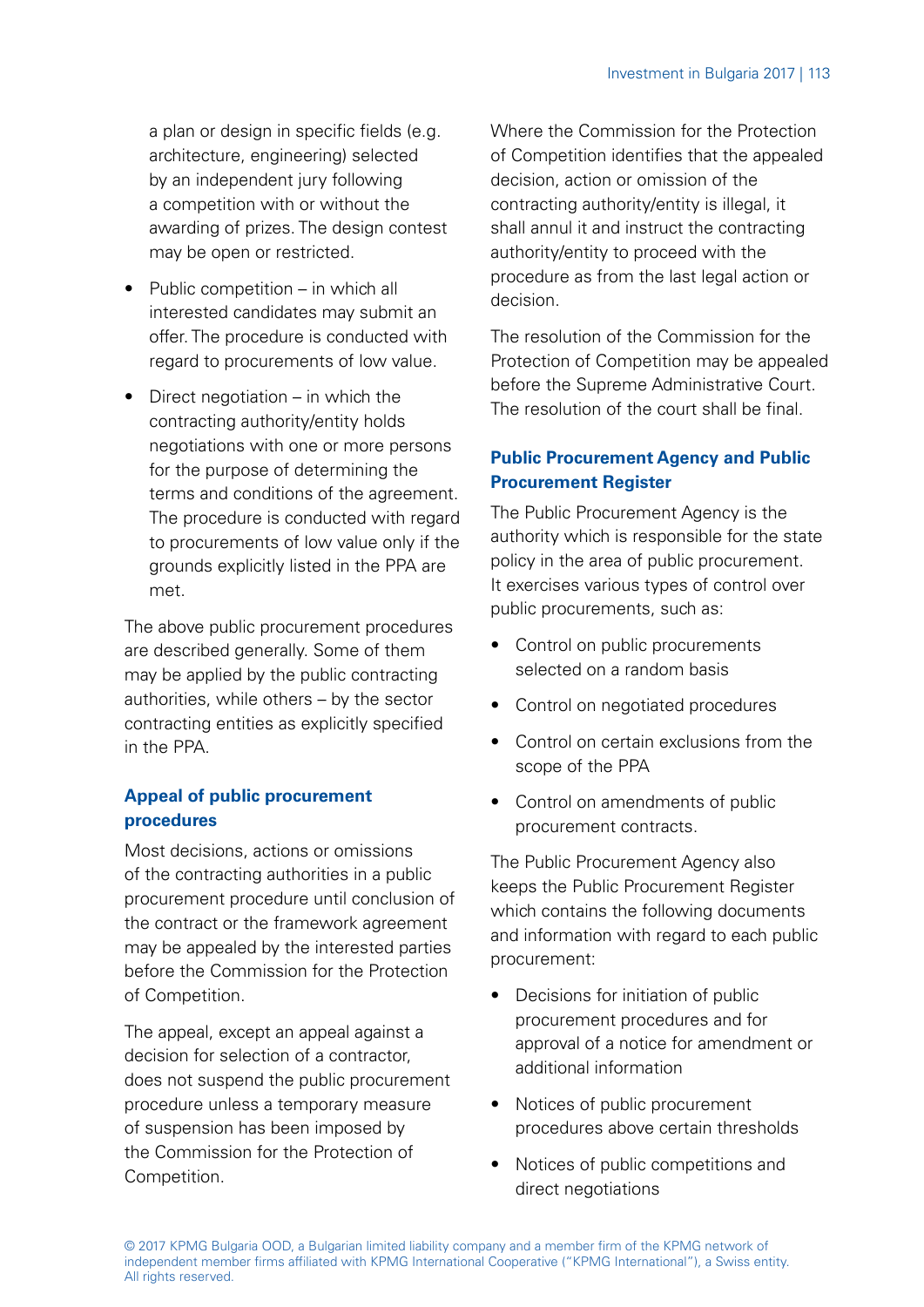#### 114 | Investment in Bulgaria 2017

- Notices of the completion of public procurement contracts
- Information on the resources spent on public procurements above certain thresholds
- The written grounding sent by the contracting authority to the Public Procurement Agency in the case of noncompliance with the recommendations provided in the course of the preliminary control.

#### **Concessions**

The conditions and procedure for granting, implementation and termination of concessions in Bulgaria are mainly regulated by the Concessions Act, effective from 1 July 2006. The concession regime applicable to underground resources is established in the Underground Resources Act, effective from March 1999, while the mineral waters production concession is subject of regulation by the Water Act, effective from August 2000. The amendments made to the Concessions Act in 2008 introduced the possibility that concessions can be awarded to a mixed public-private company, where shareholders are a state/municipality/public company and a private entity.

A concession is defined as the right of the concessionaire to operate a facility which is in public ownership and/or manage a service of public interest against the obligation to build, manage and maintain the facility or to manage the service at its own risk.

Granting of concessions is an appropriate method for governmental and municipal authorities to manage state or municipal properties by way of involving business entities in that management.

#### **Objects of concession agreements**

The objects of concession agreements are:

- Exclusive state properties
- Public state or municipal properties
- Private state or municipal properties
- Properties owned by public organizations.

The concession does not transfer an ownership title over properties; it only gives the concessionaire the right to use the said properties against concession payments (if envisaged by the grantor of the concession), which ensure revenues for the state or municipal budget. The grantor of the concession can also resolve that the concessionaire shall receive compensation from the state/municipal budget depending on the economic efficiency from the operation of the object of the concession agreement.

#### **Types of concessions**

The types of concessions are:

- Public works concession for implementation of a construction project and management and maintenance of the completed facility
- Service concession for management of a service of public interest
- Production (mining) concession for extraction of natural resources by means of their exploitation.

#### **Parties to concession agreements**

The public authorities that are grantors of concessions are:

• The Council of Ministers, for state concessions where the object of the concession is state ownership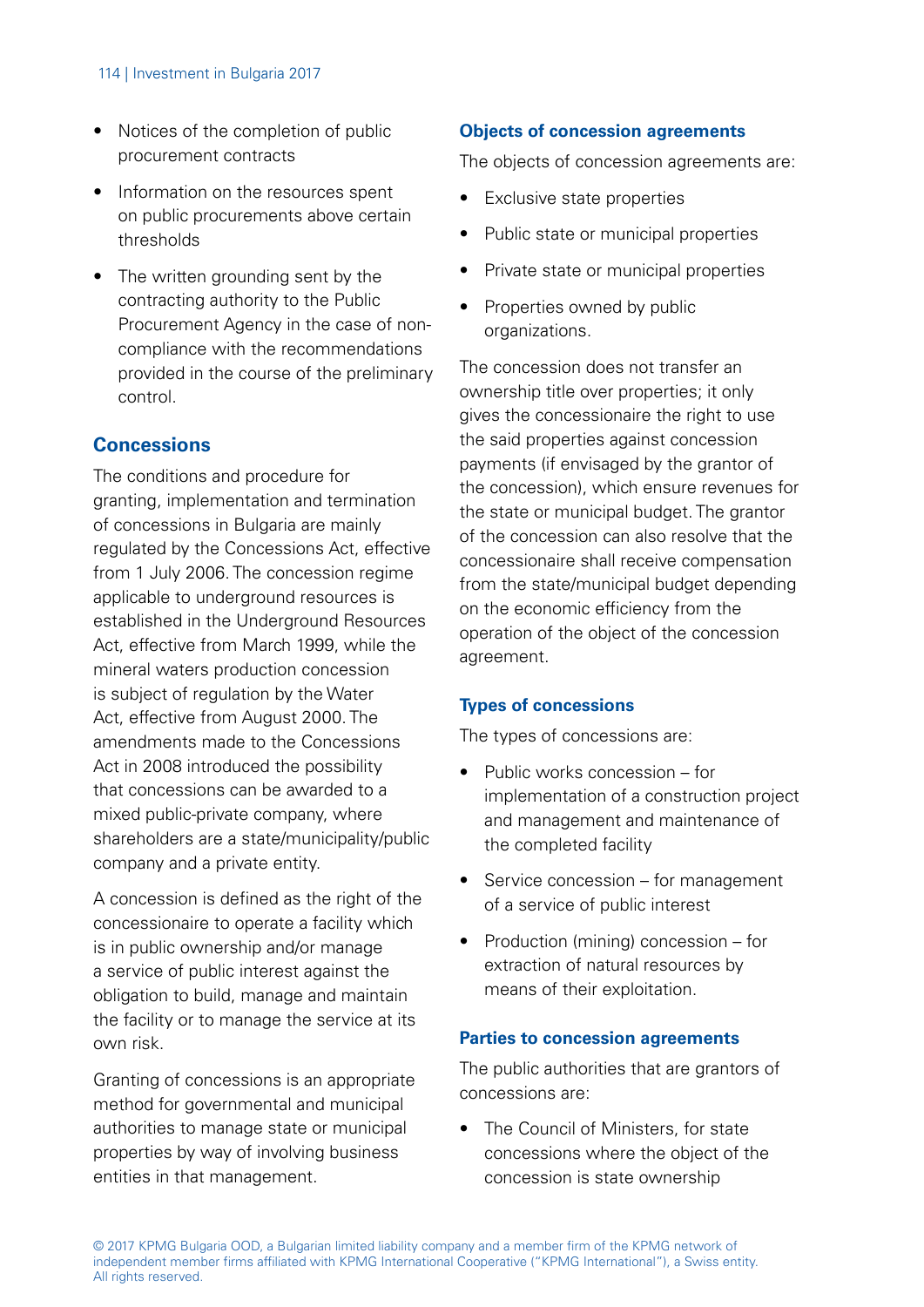- Municipal councils, for municipal concessions where the object of the concession is municipal ownership
- Public organizations, for public concessions where the object of the concession is ownership of the public organization and
- The Council of Ministers, the municipal council(s) and the public organization, for joint concessions where the object of the concession is joint ownership of the state, one or more municipalities and/or public organizations.

Any Bulgarian or foreign individual, legal entity or a partnership between individuals and/or legal entities meeting the legal requirements set out in the Concessions Act may participate in a concession procedure and be granted a concession. However, the concession agreement may be concluded only with a limited company (i.e. a joint-stock or limited liability company). Where a participant(s) awarded with a concession is/are not limited company(ies), they need to establish such company which shall be a concessionaire under the concession agreement.

## **Concession procedure and concession agreement**

The Concessions Act provides that concessionaires are selected only through an open procedure, where any interested candidate may submit an offer. The open procedure is also applied by the contracting authority for selection of the private partner in cases where the concession is awarded to a mixed public-private company.

The offers submitted by candidates are evaluated by an evaluation committee appointed by the grantors of the concession. The evaluation criterion which is applied by the evaluation committee is

the economically most advantageous offer, which is selected on the basis of different criteria determined in the resolution for opening of the concession procedure, such as: the quality of construction, the rendered service, price of construction, term of the concession and others.

The maximum term of the concession agreement under the Concessions Act is 35 years. The term can be extended for a period which shall be no longer than onethird of the initial term of the agreement provided that the conditions set out in the Concessions Act are met.

According to the Underground Resources Act, the production concession can be granted through (i) a tender or competition, (ii) direct nomination in the case of a registered commercial discovery by the holder of an oil and gas prospecting and exploration permit, or (iii) by virtue of the law, to a company under a privatization transaction.

The maximum term of the production concession is 35 years. It can be extended for an additional period of up to 15 years under the terms of the signed concession agreement.

#### **Appeal of a concession procedure**

Any decision adopted by the contracting authorities within a concession procedure, including the decisions of the evaluation committee, may be appealed before the Commission for the Protection of Competition by any interested party within 10 days from the date on which it was informed for the respective decision.

Any appeal against a decision for awarding a concessionaire suspends the concession granting procedure until the final settlement of the dispute. In all other cases, the appeal does not suspend the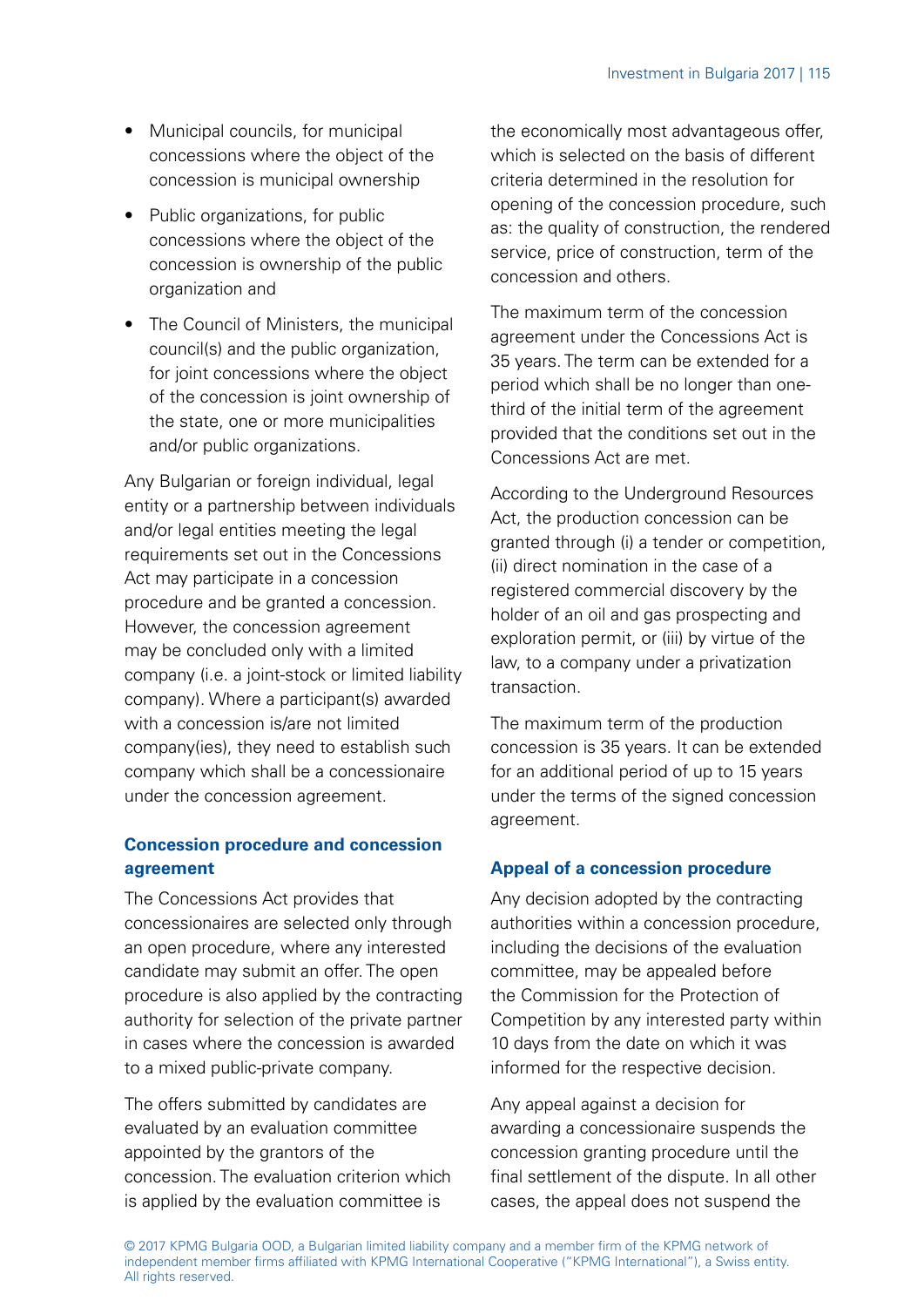concession granting procedure unless a temporary measure of suspension has been requested by the appellant.

Where the Commission for the Protection of Competition identifies that the appealed decision of the contracting authority is illegal, it shall annul it and instruct the contracting authority to proceed with the concession procedure as from the last legal action or decision.

The resolution of the Commission for the Protection of Competition may be appealed before the Supreme Administrative Court. The resolution of the court shall be final.

#### **Concessions Register**

The Council of Ministers keeps a public Concessions Register which contains information on each concession procedure from its initiation until the termination of the concession agreement.

#### **Public-private partnerships**

The Public-Private Partnership Act (PPPA) which entered into force on 1 January 2013 regulates for the first time in the Bulgarian legislation the public-private partnership as a legal concept as well as the terms and conditions for implementation of projects as public-private partnerships.

#### **Scope of the PPPA**

A public-private partnership (PPP) is defined in the law as a long-term contractual cooperation between one or more public partners, on the one side, and one or more private partners, on the other side, to implement projects of public interest through obtaining better value from the invested public resources and allocation of risks between the partners.

PPPs are established only where the following conditions are met:

- The activity of public interest cannot be implemented under the terms and conditions of the Public Procurement Act since the public partner is not able to ensure financing and better value from the invested public resources would be achieved through the allocation of the risks between the partners and
- The activity of public interest cannot be implemented through a concession since no revenues are expected to be received from the end users of the activity or from other third parties or, where such revenues are expected to be received, the private partner is not entitled to them.

The main purpose of the PPPA is to encourage private investments in the provision of services of public interest through financing, construction, maintenance and exploitation of the technical and social infrastructure.

#### **Parties and main characteristics of a PPP**

The parties of a PPP are public partners (ministries, agencies, municipalities, state or municipal public-private organizations) and the private partner (an existing legal entity or a newly established project company).

A PPP is characterized by the following:

- The project is financed wholly or partially by the private partner
- It represents a long-term cooperation between the public and private partner – between five and 35 years
- The risks for project implementation are allocated between the partners in the PPP contracts to achieve economic balance.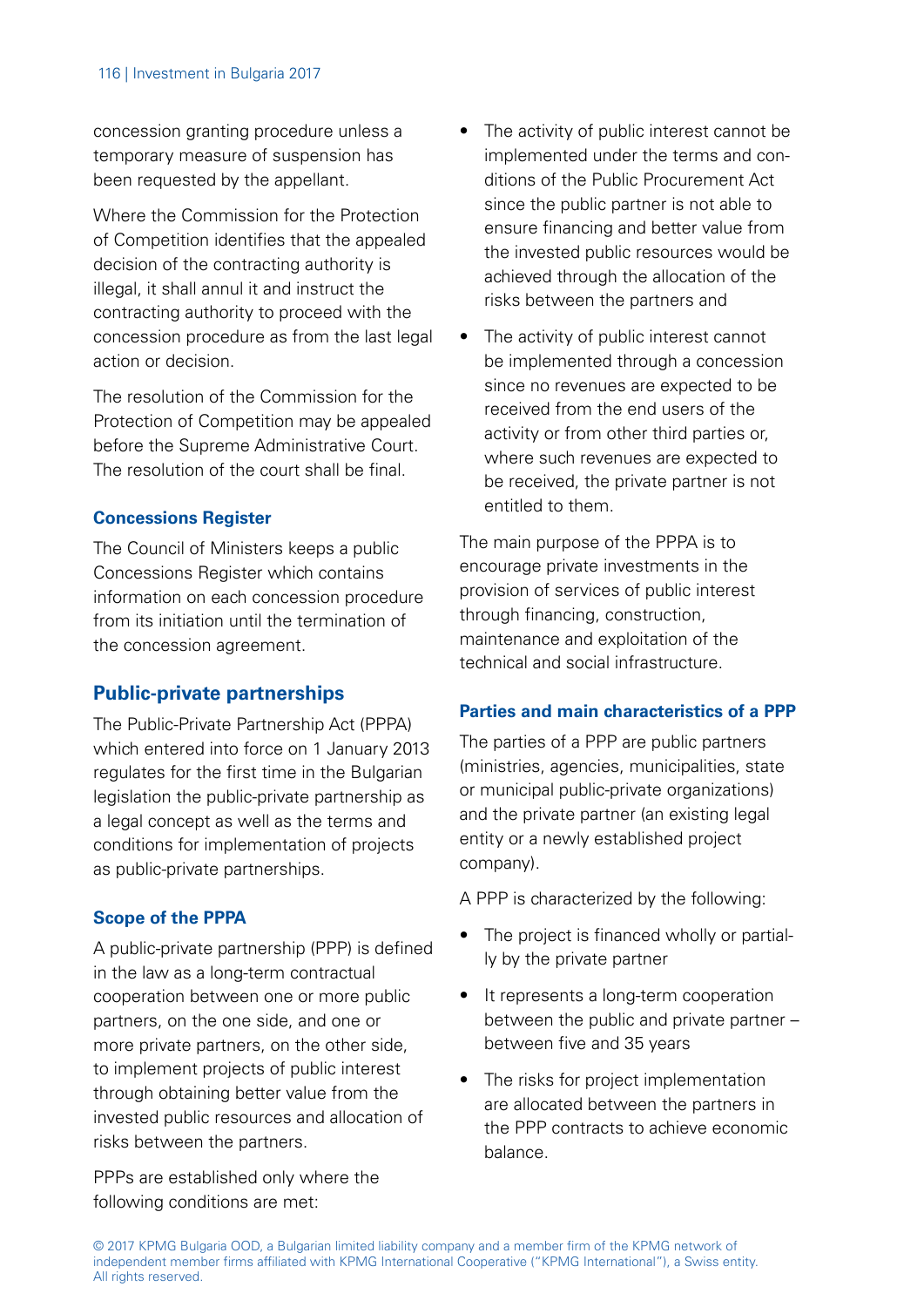According to the PPPA, the risks are allocated between the public and private partner in each particular case depending on the capacity of each partner to evaluate, control and manage the risks.

The private partner always takes on the construction risk, implements the public interest activity and provides its portion of the financing. The private partner participates in the PPP for a particular rate of return on its own capital, guaranteed by the public partner.

## **Procedure for selection of a private partner. PPP agreement**

A private partner is selected through an open procedure, a restricted procedure, competitive dialogue or a competitive negotiated procedure under the terms and conditions of the Public Procurement Act.

The decisions adopted by the public partner during the procedure for selection of private partner(s) are subject to appeal before the Commission for the Protection of Competition under the terms and conditions of the Public Procurement Act.

 The PPP agreement is concluded between the public partner and the selected private partner if the latter is a limited company (e.g., a joint-stock company or a limited liability company).

Where the selected private partner is not a limited company or where such a condition is specified in the announcement or in the tender of the private partner, the PPP agreement shall be concluded with a newly established limited company, called a project company, in which the selected private partner(s) is/are shareholder(s).

Where envisaged in the announcement the PPP agreement shall be concluded

between the public partner and a newly established limited company, called public-private company, in which the public partner and the selected private partner(s) are shareholders. The publicprivate company shall be managed by the private partner but the public partner shall be entitled to veto rights for the decisions adopted by the company regardless of the amount of its share.

The PPPA allows the possibility that PPP agreements may be amended, by virtue of written annexes but only in cases explicitly provided by the law.

## **Competition and antitrust regulations**

The major competition and antitrust legislation in Bulgaria is the 2008 Protection of Competition Act (PCA).

The PCA applies to all enterprises engaged in activities in or outside Bulgaria if they prevent, restrict or distort competition within the country, or if they create risk to prevent, restrict or distort competition, as well as in cases of abuse of dominant position when negotiating.

An independent state authority, the Commission for the Protection of Competition ("the Commission"), monitors the compliance of the actions of enterprises, carrying out activities on the territory of the country, with competition rules.

The Commission is empowered to impose sanctions in cases of prohibited agreements, decisions and concerted practices, unfair competition, abuse of monopoly or dominant market position and abuse of superior bargaining power.

The Commission is also responsible for issuance of authorization of concentration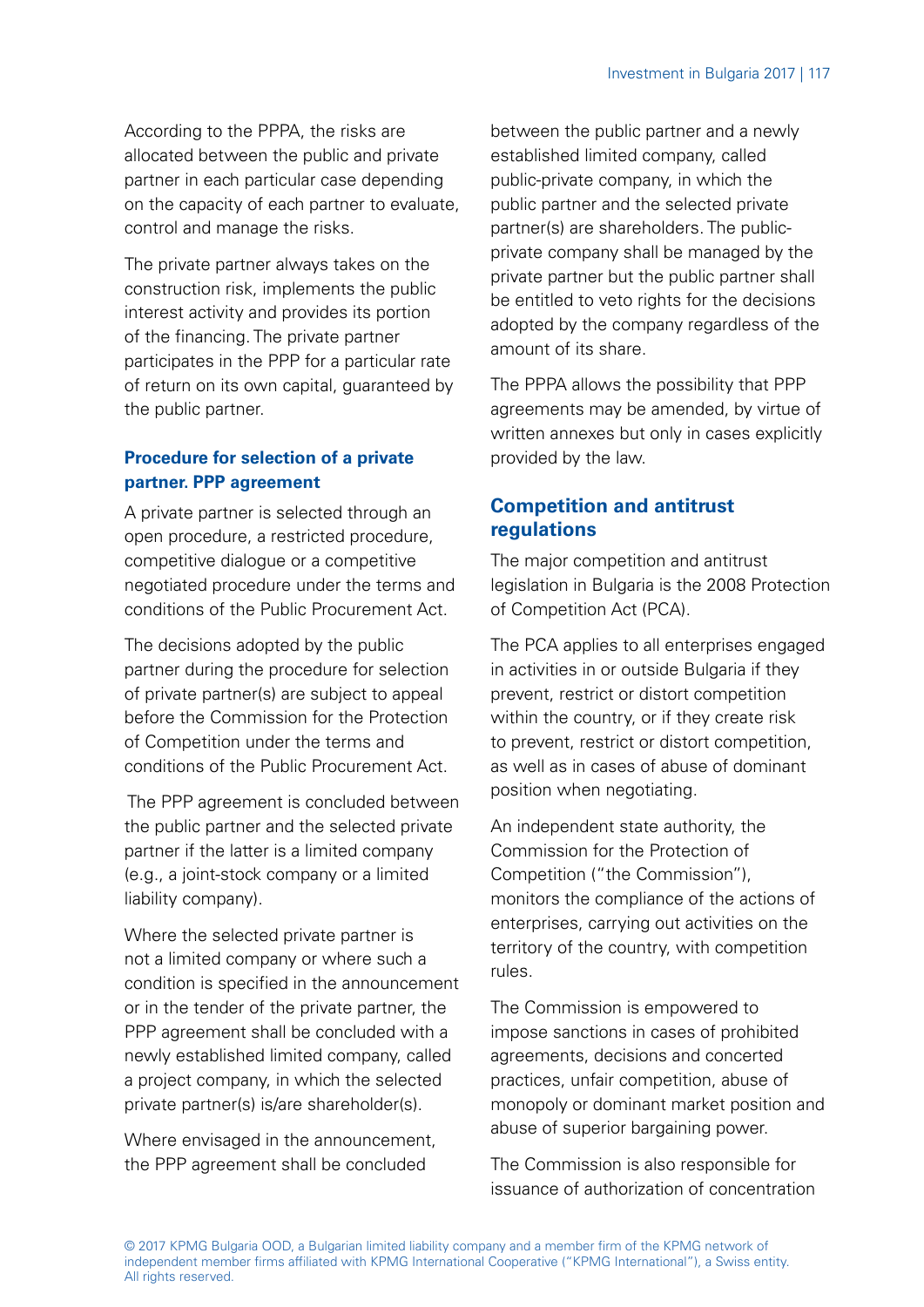of economic activities (e.g., mergers, acquisition of control, joint ventures).

## **Prohibited agreements, decisions and concerted practices**

The PCA expressly prohibits and declares void all types of agreements between undertakings, decisions by associations of undertakings, as well as concerted practices of two or more enterprises having as their object or effect the prevention, restriction or distortion of competition, which:

- Directly or indirectly fix prices or other trading conditions
- Share markets or sources of supply
- Limit or control production, trade technical development or investments
- Apply dissimilar conditions to equivalent transactions with other trading parties, thereby placing them at a competitive disadvantage
- Make the conclusion of contracts subject to acceptance by the other party of additional obligations or to the conclusion of additional contracts.

The Commission can initiate proceedings in case the undertakings conclude and apply such agreements, decisions or concerted practices upon its decision, upon request of an interested party or request of the prosecutor.

In case of the above infringements, the Commission is entitled to impose a sanction at the amount of up to 10% of the aggregate turnover of the undertakings or association of undertakings for the preceding financial year.

#### **Abuse of monopoly or dominant position**

The PCA generally prohibits granting of a monopoly position to any enterprise except in cases where such a position is authorized by the state by virtue of the law in accordance with the Constitution of the Republic of Bulgaria.

The PCA does not prohibit acquisition and holding of a dominant position on a relevant market; however, certain actions of enterprises, enjoying a monopoly or dominant position, are deemed abuse and therefore are prohibited by the law, namely:

- Imposing directly or indirectly purchase or sale prices or other unfair trading conditions
- Limiting production, trade and technical development to the prejudice of consumers
- Applying different conditions to identical types of contracts with regard to certain partners, thereby placing them at a competitive disadvantage
- Concluding contracts subject to acceptance by the other party of additional obligations or concluding additional contracts
- Unjustified refusal to supply a good or to provide a service to an existing or prospective client, aimed at hindering the economic activities performed by it.

In case the Commission finds in formal proceedings that an undertaking performs abuse actions, it is entitled to impose to the said undertaking a sanction of up to 10% of its turnover for the preceding financial year.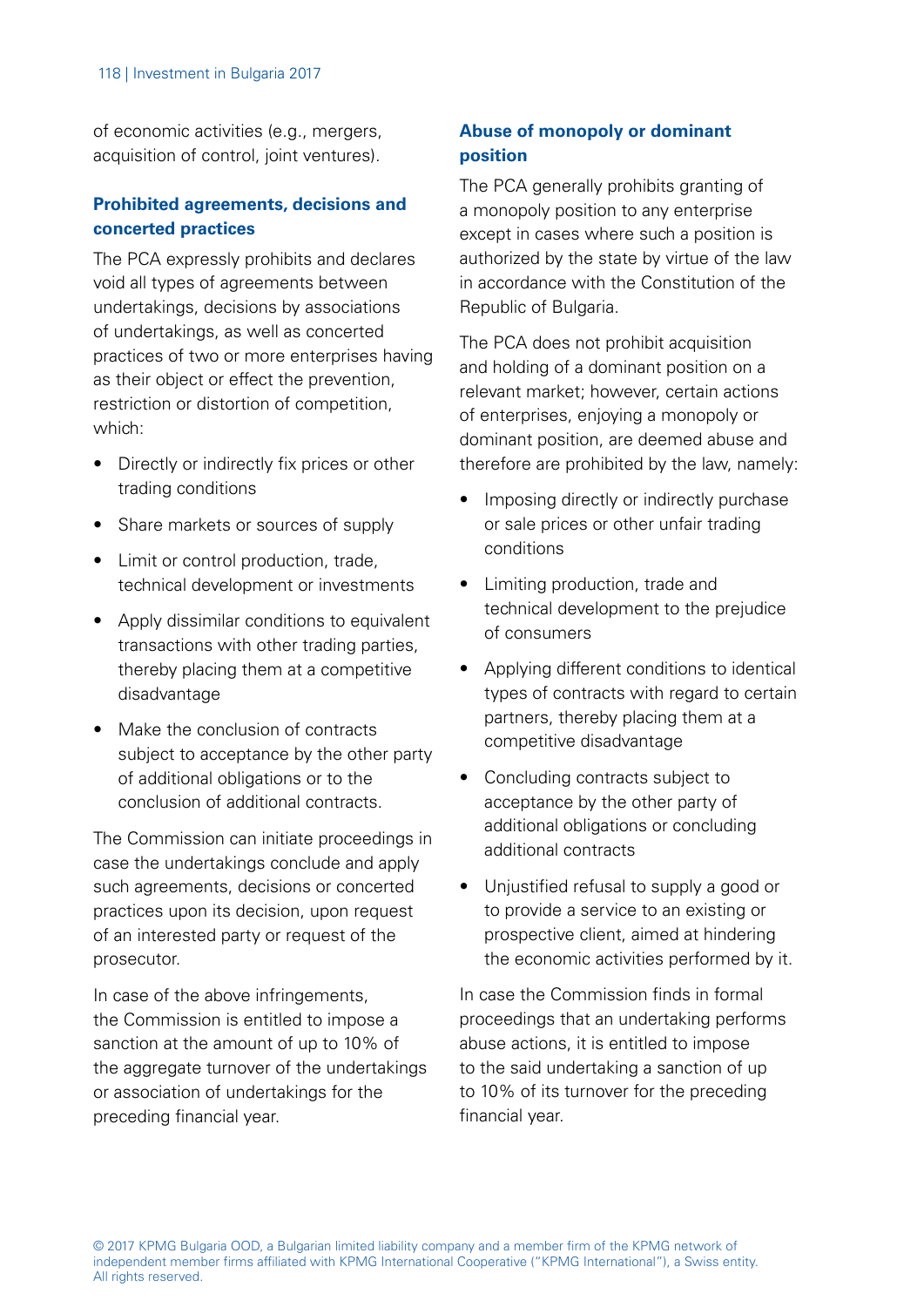#### **Abuse of superior bargaining position**

The PCA prohibits any act or omission by an undertaking with a stronger bargaining position during negotiations which is contrary to good faith business practice and harms or may harm the interests of the weaker negotiating party and consumers.

The superior bargaining position shall be assessed by reference to the structure of the relevant market and the specific legal relationship between the undertakings concerned, taking into account the level of economic dependency between them, the nature of their activity and its difference in scale, the availability of alternative commercial partner, including the existence of alternative sources of supply, distribution channels and/or clients.

The abuse of superior bargaining position is penalized with a sanction of up to 10% of the turnover of the infringer generated from sales of the respective product in the preceding financial year. The sanction shall be of an amount not exceeding BGN 10,000. If the company which committed the infringement has not generated turnover, the Commission shall be entitled to impose a sanction ranging from BGN 10,000 to BGN 50,000.

## **Control on concentration of economic activities**

Concentration of economic activities may have the following forms:

- Merger or takeover of two or more independent enterprises
- Acquisition of direct or indirect control over a particular enterprise
- Creation of a joint venture that performs all functions of an autonomous economic entity on a lasting basis.

The law imposes on the enterprises participating in the concentration an obligation for a prior notification to the Commission, where the aggregate turnover of the enterprises realized in Bulgaria in the preceding financial year exceeds BGN 25 million and provided that at least one of the following conditions has been met:

- The turnover of each of at least two of the participants in the concentration realized in Bulgaria in the preceding financial year exceeds BGN 3 million, or
- The turnover of the enterprise subject to acquisition realized in Bulgaria in the preceding financial year exceeds BGN 3 million.

If the participants in the concentration fail to notify the Commission, although they have the obligation to do it, a sanction may be imposed on them of up to 10% of the turnover of the participants for the preceding financial year.

In a simplified procedure, the Commission authorizes the concentration within 25 business days from initiation of the concentration proceedings, provided that the concentration does not result in the creation or strengthening of a dominant position that would significantly impede effective competition on the market.

Where the Commission identifies in the simplified procedure that there are serious doubts that the concentration will result in the creation or strengthening of a dominant position that would significantly impede effective competition on the market, it can initiate thorough proceedings lasting for a period of four months in order to further investigate the consequences of the concentration.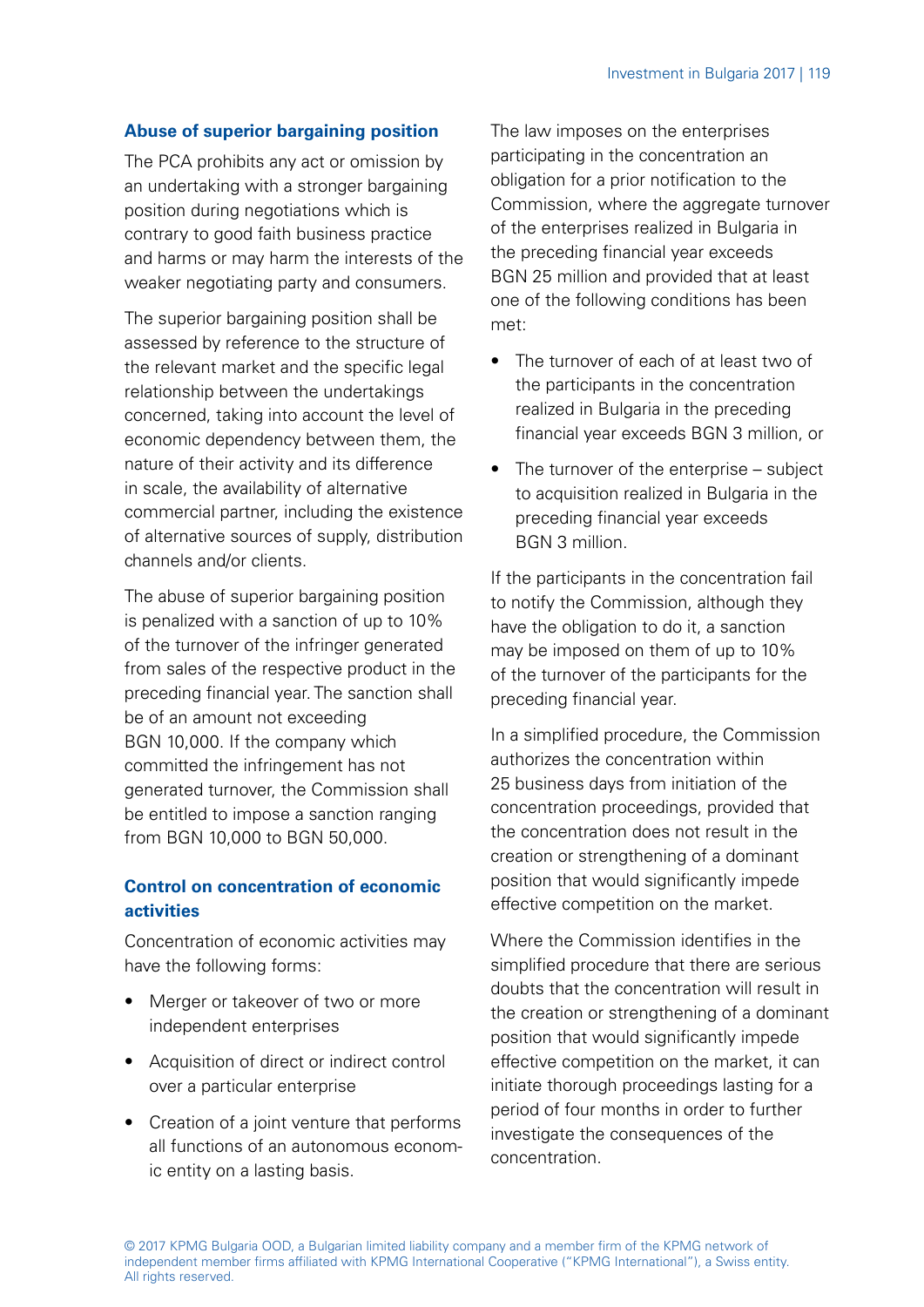#### **Prohibition of unfair competition**

The PCA establishes a general prohibition for unfair competition, which represents any act or omission which is contrary to good faith business practice and harms or threatens to harm competitors' interests.

Prohibited are also the specific forms of unfair competition, such as harming competitors' reputation, deliberate misleading, misleading and comparative advertising, imitation, unfair soliciting of customers and disclosure of industrial and trade secrets.

Infringements constituting unfair competition are penalized with a sanction of up to 10% of the turnover of the undertaking which has committed the infringement for the preceding financial year.

## **Supervision of the Bulgarian National Bank over the activities of credit and financial institutions**

The Bulgarian National Bank is the state body which exercises supervision over banks and financial institutions and the compliance of their activities with the rules established by the Credit Institutions Act and the respective ordinances of the BNB.

The BNB has supervisory competencies with respect to banks, including but not be limited to:

- Requiring all necessary financial documents
- Performing on-site inspections
- Appointment of external independent auditors
- Attending the meetings of management and supervisory bodies of the banks.

In cases of violation of provisions of the law or other acts, the BNB is empowered to impose certain measures on banks, such as: issuance of written warnings and orders to eliminate violations, prohibition of certain transactions, prohibition on foreign banks to carry out activities on the territory of Bulgaria and the appointment of conservators for a certain period. As a final and exceptional measure, the BNB also has the right to withdraw banks' licenses or other permits.

The BNB supervision also covers those activities of Bulgarian banks carried out abroad, as well as local activities of branches of banks from Member States or third countries. In exercising its supervisory powers, the BNB shall cooperate with the relevant supervision authorities of the Member States/countries concerned.

## **Investment intermediaries in Bulgaria**

The activities of investment intermediaries in Bulgaria and the supervision exercised over them by the Financial Supervision Commission are regulated by the Markets in Financial Instruments Act.

In order to comply with the legislation, investment intermediaries must meet the following requirements before starting their activities:

- Be registered as a joint-stock company or a limited liability company with a seat and registered address in Bulgaria
- Be granted a license by the Bulgarian Financial Supervision Commission
- Have an initial paid-in capital, at an amount depending on the type of services to be offered.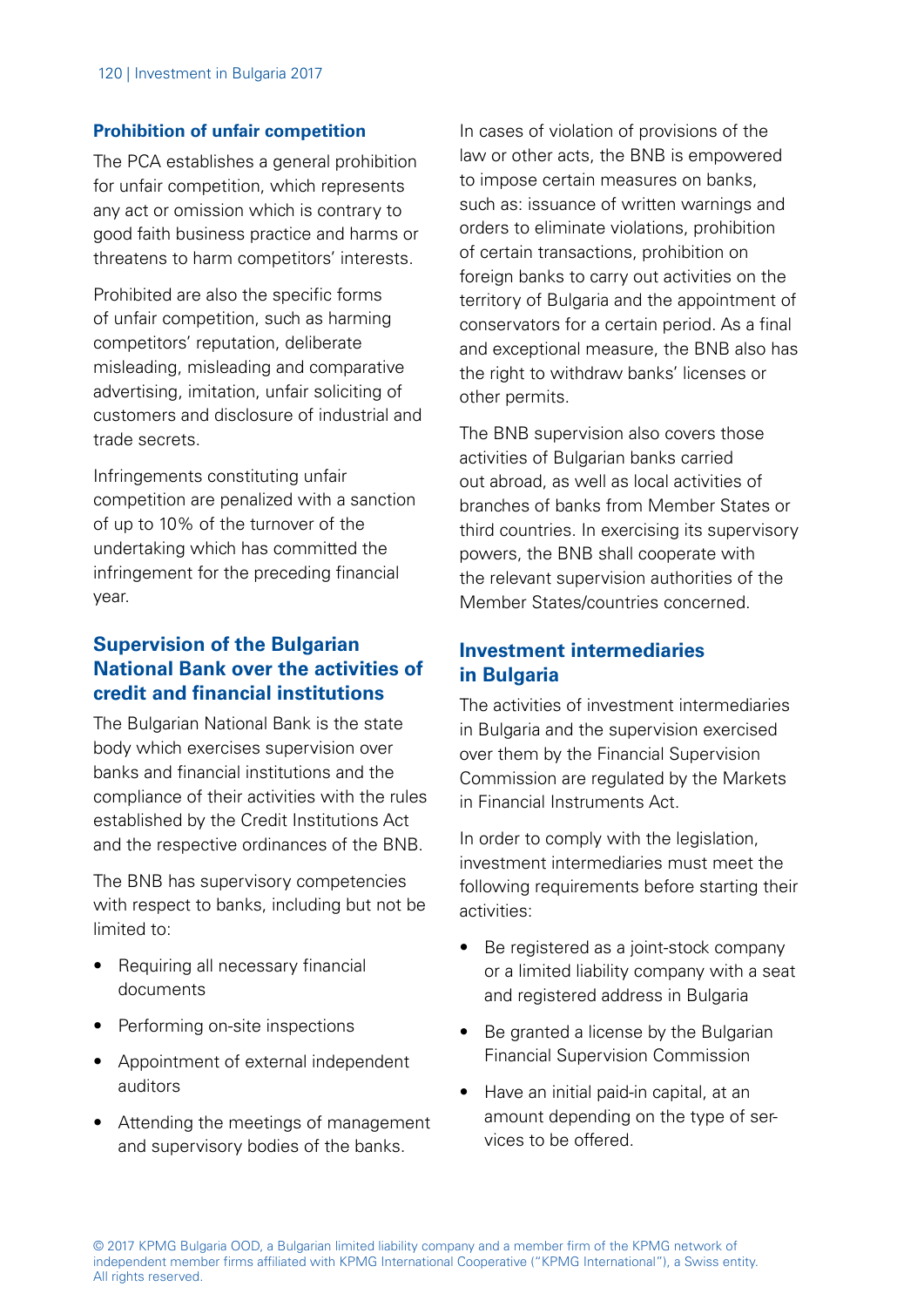As per the law, investment intermediaries may not conduct any other commercial activity as a regular occupation or business on a professional basis. This restriction does not apply to credit institutions licensed to perform activities as an investment intermediary by the Bulgarian National Bank.

Foreign investment intermediaries having their seat in a Member State, which have obtained licenses for performing such activities by the competent authorities in the respective Member State, may provide services as investment intermediaries in Bulgaria. The activity can commence only after the Bulgarian Financial Supervision Commission obtains the necessary information from the competent home state authorities.

In the course of performing activities in Bulgaria, investment intermediaries must comply with the Bulgarian legislation, provides to the Financial Supervision Commission and publish all required documents and information with regard to their activities in Bulgarian language. Investment intermediaries must also inform the National Revenue Agency about any transactions concluded by them with regard to the acquisition of shares in the capital of public companies by companies registered in preferential tax jurisdictions, as well as by their beneficial owners.

## **Insurance companies and insurance intermediaries in Bulgaria**

Insurance activity in Bulgaria, including the requirements for performing insurance activity by insurers from Member States and third countries on the local market is regulated by the Insurance Code (IC), which entered into effect on 1 January 2016 and transposes the insurance directives of

the European Union, including Solvency II Directive.

Pursuant to the provisions of the IC, an insurance company licensed in a Member State may carry out activity in Bulgaria on the basis of the freedom of establishment or the freedom to provide services principles, provided that this activity is covered by its license. Before commencing activity, the insurer must perform a regulatory procedure which involves notification to the Bulgarian regulator – the Financial Supervision Commission. The notification must be performed by the home Member State regulator upon request of the insurer.

Insurers from third countries (non-EU countries) may perform insurance activities in Bulgaria by registering a local branch, which needs to receive an insurance license by the Financial Supervision Commission. This scope of the license to be granted to such a branch may not exceed the scope of the insurance license of the respective third-country insurer which registered the branch.

Pursuant to the IC, an insurance intermediary may be an insurance broker or an insurance agent, who carries out insurance intermediation against remuneration.

The insurance broker is a legal entity or sole proprietor (individual) who performs insurance intermediation upon the assignment of a consumer of insurance services and following the assignment of an insurer.

The insurance agent is an individual or a trader who performs insurance intermediation under assignment of an insurer, carried out on behalf and at the expense of the insurer. There are two types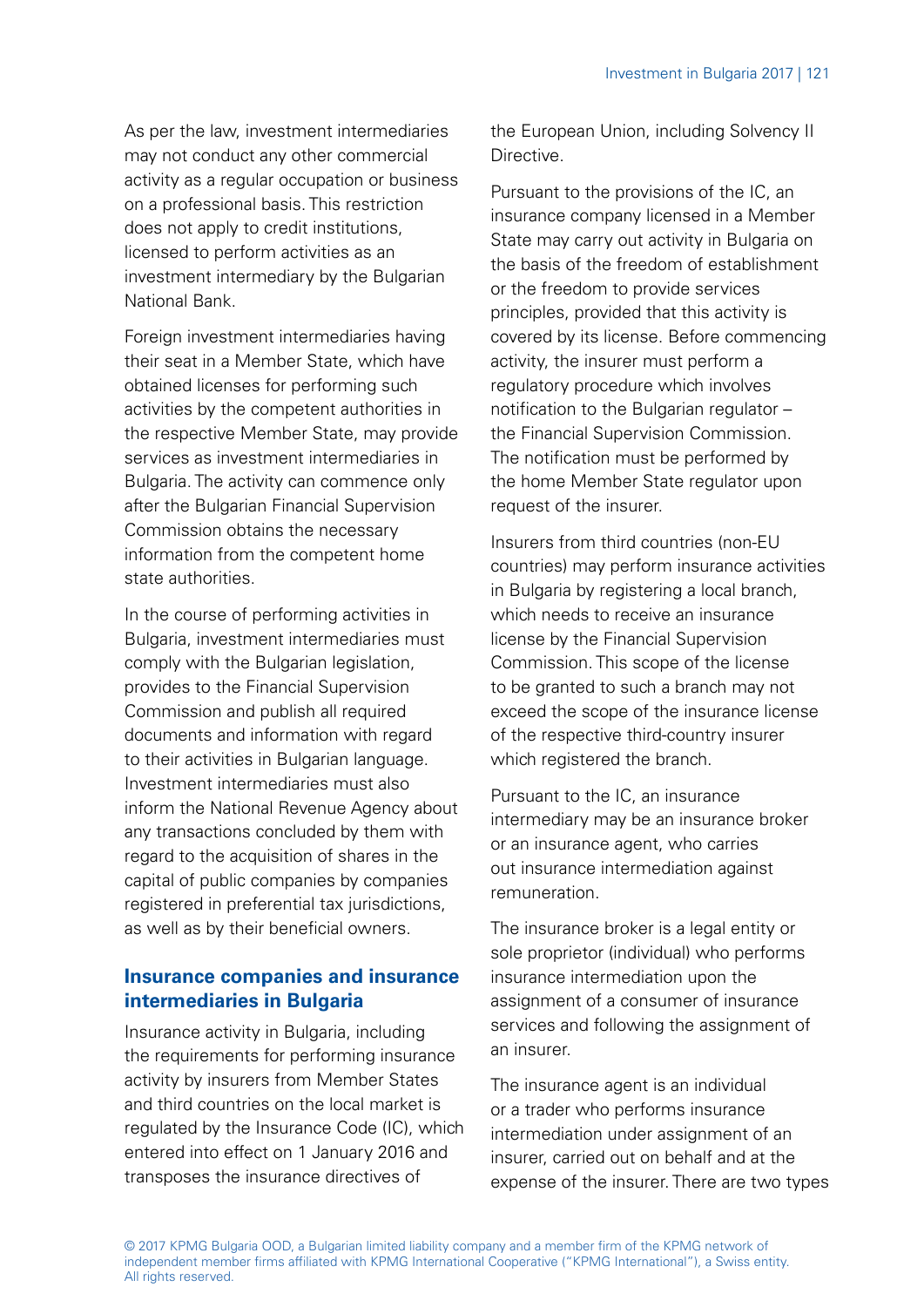of insurance agents – tied and untied; a tied insurance agent may not collect premiums and effect payments to consumers of insurance services.

A mandatory requirement for performing insurance intermediation activities is registration of the broker/agent into a special register maintained by the Financial Supervision Commission.

## **Limitations on cash payments**

Limitations on cash payments are imposed by the Cash Payments Act to ensure that payments are recorded in their real amounts.

As a result of its enactment, all payments in Bulgaria of an amount equal to or exceeding BGN 10,000 must be executed only via transfer or deposit to a payment account. The same rule shall be applied to cases where the payment is of an amount lower than BGN 10,000, but represents part of a monetary obligation under an agreement whose total amount is equal to or exceeds BGN 10,000. The limitations are also applicable for payments in a foreign currency equal to or exceeding the equivalent of BGN 10,000 as per the Bulgarian National Bank's exchange rate as of the date of payment.

The scope of the Cash Payments Act excludes cash withdrawals/deposits from/to personal payment accounts (including from/to personal payment accounts of spouses, lineal relatives, legally incapable individuals or individuals with limited capability), as well as payments of employment remuneration due as per the Labor Code and cash transactions with foreign currency carried out by an exchange bureau.

## **Foreign exchange regime**

Generally, the foreign exchange regime in Bulgaria is regulated by the Foreign Exchange Act and regulations, issued by the BNB, the Minister of Finance and others.

#### **Registration regime**

Certain types of transactions have to be declared at the Bulgarian National Bank not later than 15 days after their execution. These include:

- Granting of loans between local entities and foreign entities/individuals
- Remitting securities abroad by a local entity and/or purchasing securities without the assistance of a local investment intermediary
- Opening of a bank account abroad, regardless of the amount of money transferred to the account
- Making initial direct investments of local persons abroad, regardless of the amount of the investment.

#### **International payments and transfers**

Commercial banks in Bulgaria may execute cross border bank transfers and payments by local persons to foreign persons from a third country (a country which is neither an EU Member State nor part of the EEA) only after being presented with documents evidencing the purpose of the transfer and a declaration in a prescribed template.

The Payment Services and Payment Systems Act provides for the possibility entities other than banks, called "payment institutions," to act as providers of payment services. Pursuant to the Payment Services and Payment Systems Act, a payment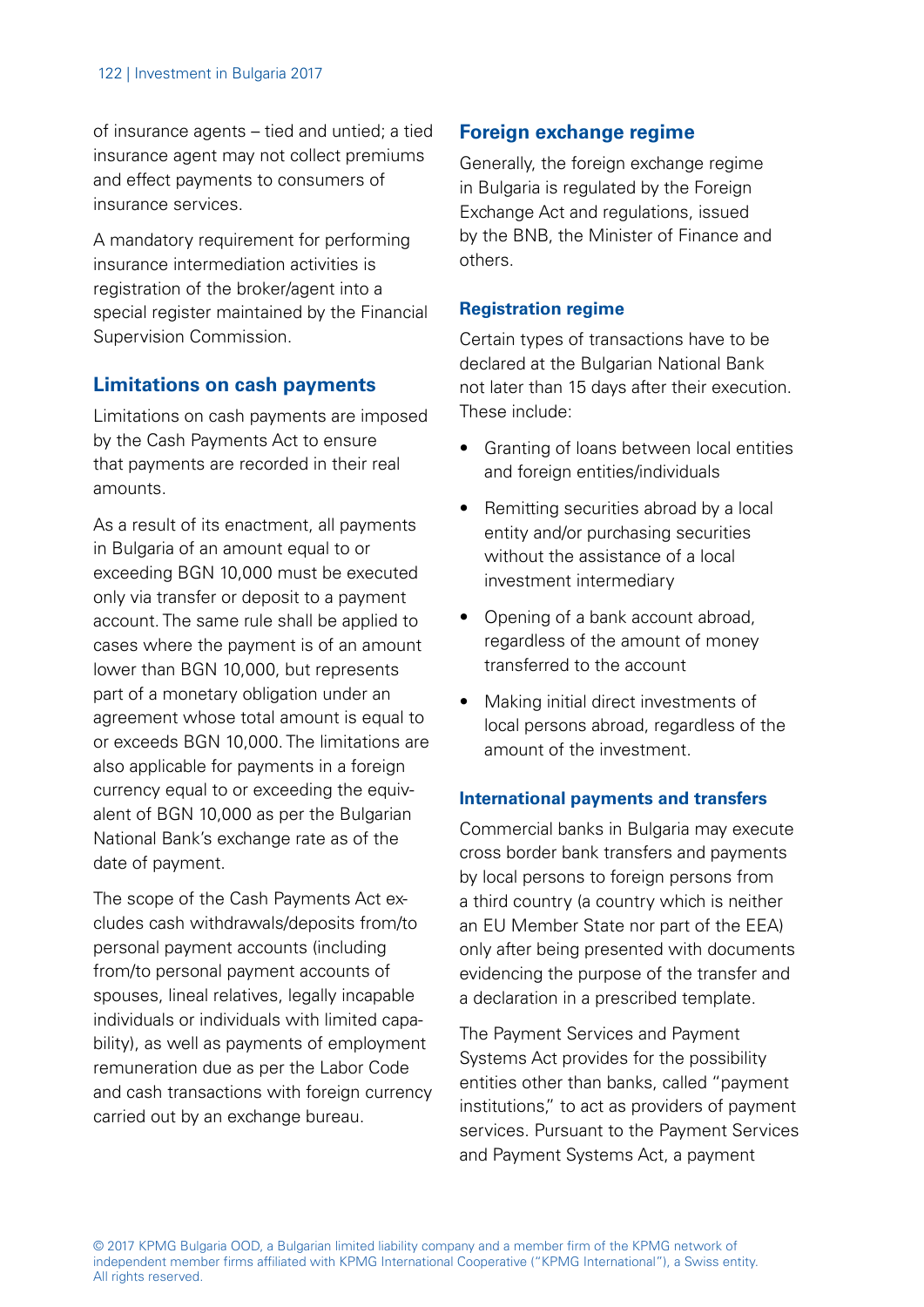institution is a joint-stock company or limited liability company, conducting one or more payment services under a license issued by the Bulgarian National Bank. Depending on the type of payment services offered, the initial share capital could vary between BGN 40,000 and BGN 250,000.

Pursuant to the provisions of the Payment Services and Payment Systems Act, a payment institution licensed in a Member State is entitled to carry out activities in Bulgaria included in its license through a branch, representative or directly, provided that the BNB has been notified by the relevant Member State regulator.

#### **Customs foreign exchange register**

Customs authorities are obliged to keep registers of commercial credits, financial leasing between local and foreign persons, and of export and import of Bulgarian levs, foreign currency in cash and bearer payment instruments which are subject to declaration.

Local and foreign individuals may import and export unlimited amounts of Bulgarian levs, foreign currency in cash and bearer payment instruments, provided that they observe the requirements established under the Foreign Exchange Act.

If the imported/exported currency amount is less than EUR 10,000 or its equivalency in another currency, no customs declaration is required. In case the amount is EUR 10,000 or more and shall be imported/ exported to a country which is not part of the European Union, the individual is obliged to declare the owner and the receiver of the amount, its kind, value, origin and purpose, as well as the transport vehicle and route. If currency at the amount equal to or exceeding EUR 10,000 shall be imported/exported to an EU country, the declaration is necessary only upon request from the customs authorities.

In cases of export of amounts equal to or exceeding BGN 30,000 in cash, local and foreign individuals are obliged to declare before the customs authorities the amount and origin of such cash and bearer payment instruments included, by presenting a certificate issued by the respective territorial directorate of the National Revenue Agency, certifying that they do not have any outstanding or overdue liabilities. In the latter case, if the amount is exported by a foreign individual and does not exceed the amount of currency imported and declared by them, only the amount and type of cash bearer payment instruments must be declared.

The export and import of Bulgarian levs and foreign currency in cash by mail is forbidden, except for mailings of declared value. This limitation does not apply to the BNB and commercial banks.

The Foreign Exchange Act also includes specific requirements regarding the production, processing and trading of precious metals and gemstones, and their import and export.

#### **Register of the bank accounts and safe deposit boxes**

Since 1 January 2017, the Bulgarian National Bank maintains an electronic Register of the bank accounts and safe deposit boxes, containing information about all bank accounts and safe deposit boxes opened by/kept at Bulgarian commercial banks, namely the account numbers, their holders and the persons having disposal rights over the accounts,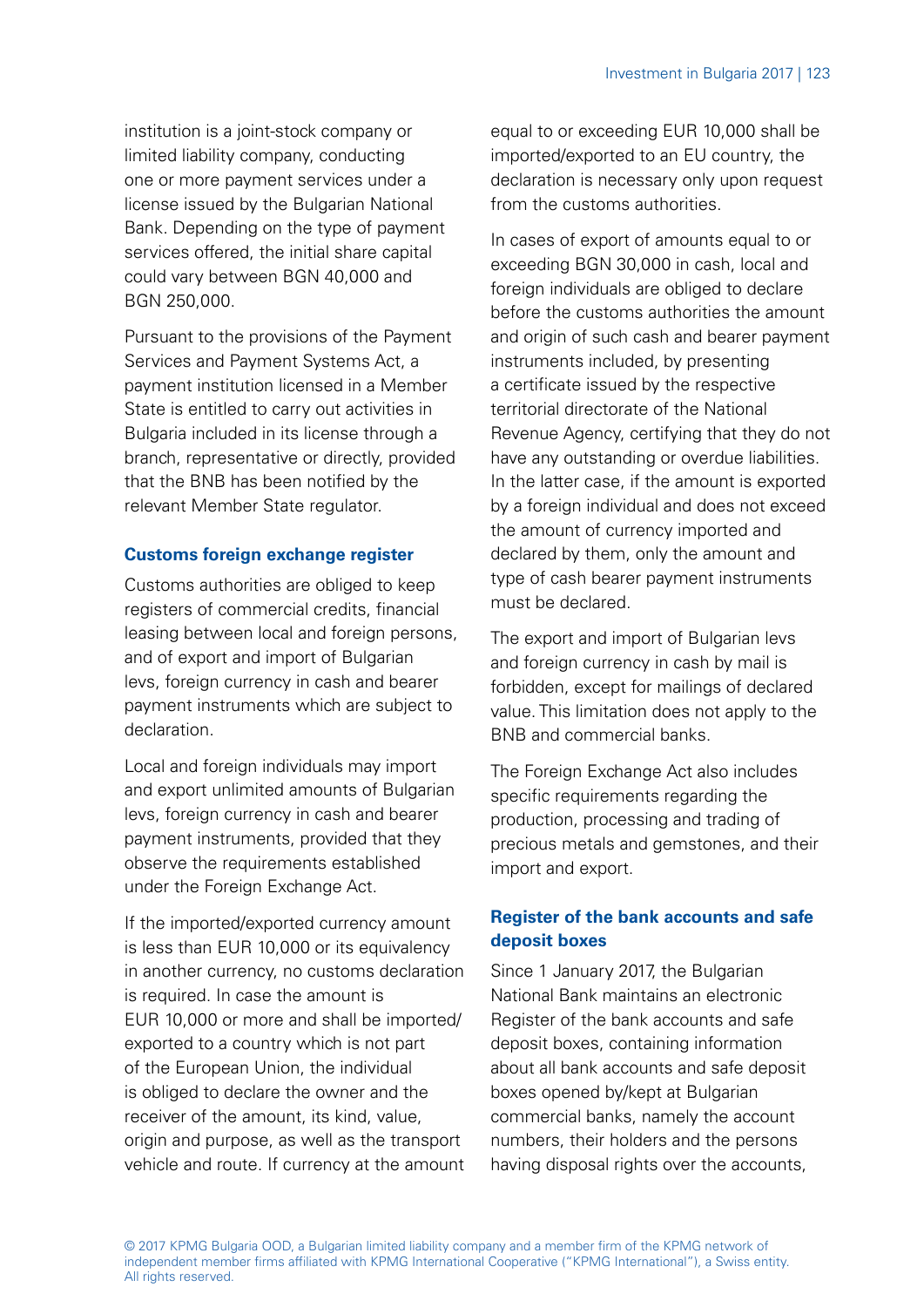as well as the deposit box holders and the persons authorized by them.

Bulgarian banks have the obligation to report the above information with regard to the accounts opened at them and deposit boxes kept by them to the Bulgarian National Bank at least once a month.

#### **Reporting to the Bulgarian National Bank**

Local companies and sole proprietors are required to report the following to the Bulgarian National Bank on a quarterly basis: (i) operations and changes in the amount of a financial loan, received by or granted to a foreign person, in case the loan is equal to or larger than BGN 500,000, or its foreign currency equivalent; (ii) operations with and current balances of bank accounts opened abroad; (iii) receivables from and obligations to foreign persons with regard to commercial loans and other transactions, which are not financial loans, which exceed BGN 200,000 or its foreign currency equivalent; (iv) operations with foreign persons, related to services, remunerations and gratuitous revenues and payments, in case a written request by the Deputy Governor in charge of the Banking Supervision Department, or a person authorized by them, has been introduced.

Local companies and sole proprietors are required to report on an annual basis: (i) the operations, residues and other changes in the amount of the received/ granted financial loans, whose amount is between BGN 50,000 and BGN 500,000 or its foreign currency equivalent, and (ii) direct investments in real estate abroad.

Local individuals must provide the BNB with annual reports on their receivables from, and liabilities to, foreign parties for financial credits, their receivables under bank accounts opened abroad, as well as investments in securities, which have been made without a local investment intermediary, provided that the total amount of the said receivables, bank accounts and investments in securities is equal to or exceeds BGN 50,000 as of 31 December of the previous calendar year.

The following must be reported to the BNB on a monthly basis:

- Real estate transactions between local and foreign persons, where the statistical forms must be submitted by the notaries who recorded the deeds
- Information for any securities owned by local legal entities, which belong to the Financial Corporations sector (within the meaning of Regulation (EU) No. 549/2013, for example credit and financial institutions, insurers, investment companies and others).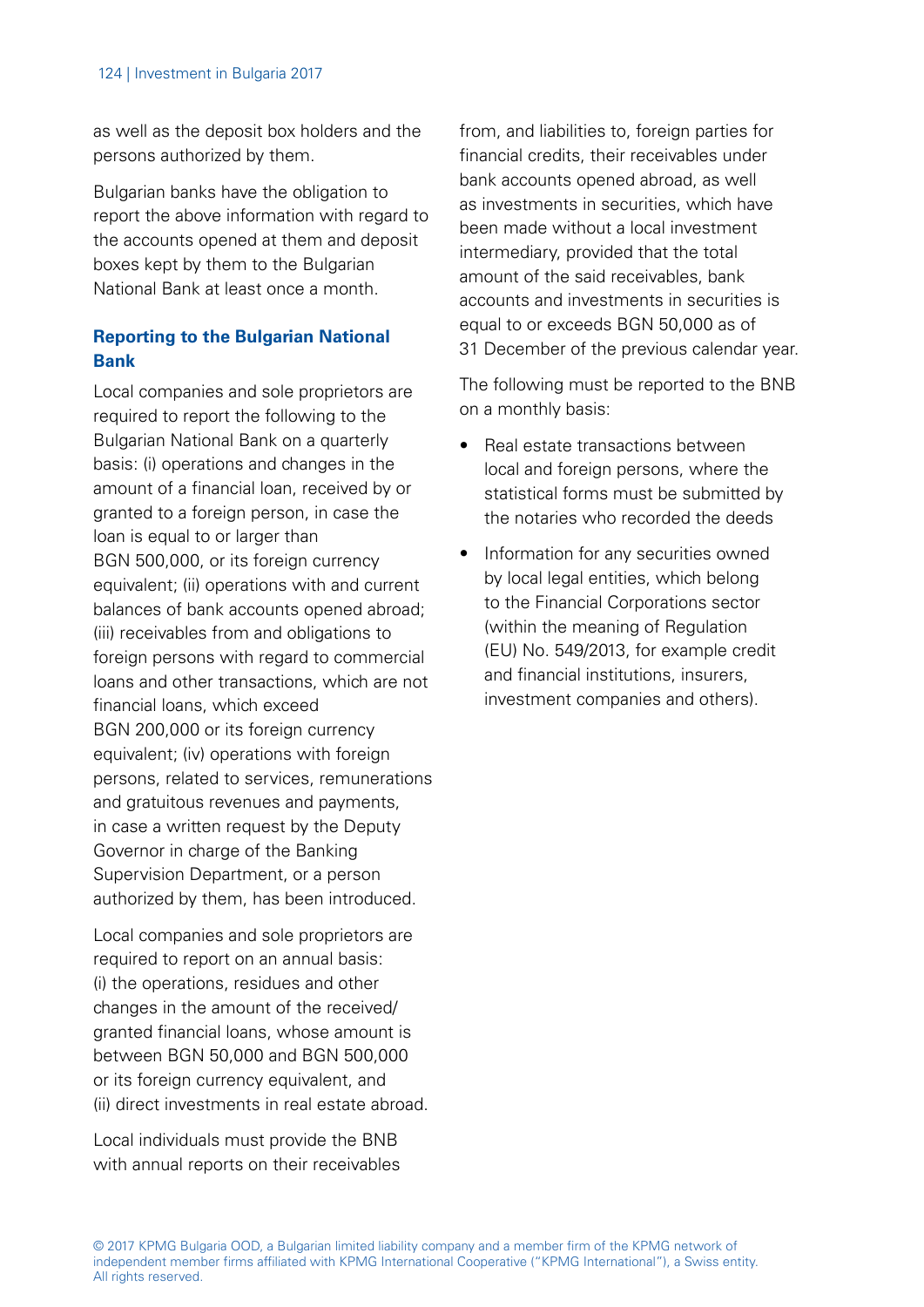## Appendix A

## **Bilateral Agreements for the Mutual Protection and Encouragement of Foreign Investment**

Albania Latvia Algeria Lebanon Argentina Libya Armenia Lithuania Austria Macedonia Bahrain Malta Belarus Moldova Belgium-Luxembourg Mongolia China Morocco Croatia Netherlands Cuba Poland Cyprus Portugal Czech Republic **Romania** Denmark **Russian Federation** Egypt San Marino Finland Singapore France Slovakia Georgia **Georgia** Slovenia Germany **Spain** Greece Sultanate of Oman Great Britain and Northern Ireland Sweden Hungary Switzerland India Syria Indonesia Thailand Iran Tunisia Israel Turkey Italy Ukraine Jordan United States Kazakhstan Uzbekistan Korea Vietnam Kuwait **Yemen** Qatar Yugoslavia (i.e. Serbia, Montenegro,

Bosnia and Herzegovina)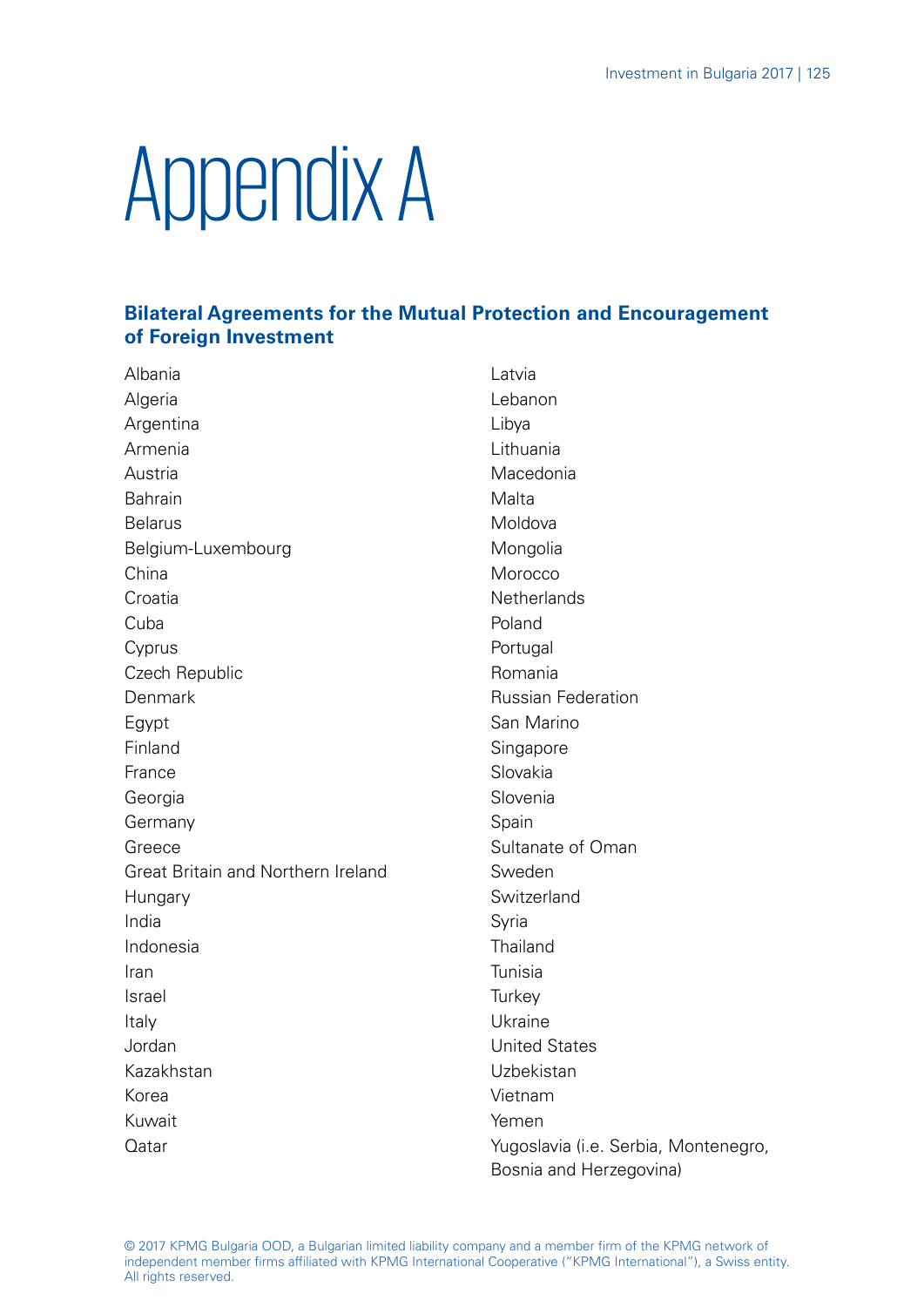# Appendix B

## **Double Taxation Treaties to which Bulgaria is a party**

| <b>State</b>   | Dividends (%) | Interest (%) | <b>Royalties (%)</b> |
|----------------|---------------|--------------|----------------------|
| Albania        | $15/5*$       | $10/0*$      | 10                   |
| Algeria        | 10            | $10/0*$      | 10                   |
| Armenia        | $10/5*$       | 10/5/0*      | 10/5                 |
| Austria        | $5/0*$        | $5/0*$       | 5                    |
| Azerbaijan     | 8             | $7/0*$       | $10/5*$              |
| Bahrain        | 5             | $5/0*$       | 5                    |
| Belgium        | 10            | $10/0*$      | 5                    |
| <b>Belarus</b> | 10            | $10/0*$      | 10                   |
| Canada         | $15/10*$      | $10/0*$      | $10/0*$              |
| Czech Republic | 10            | $10/0*$      | 10                   |
| China          | 10            | $10/0*$      | $10/7*$              |
| Croatia        | 5             | 5            | 0                    |
| Cyprus         | $10/5*$       | $7/0*$       | 10                   |
| Denmark        | $15/5*$       | 0            | 0                    |
| Egypt          | 10            | $12.5/0*$    | 12.5                 |
| Estonia        | $5/0*$        | $5/0*$       | 5                    |
| Finland        | 10            | $\mathbf 0$  | $5/0*$               |
| France         | $15/5*$       | $\mathbf 0$  | 5                    |
| Georgia        | 10            | $10/0*$      | 10                   |
| Germany        | $15/5*$       | $5/0*$       | 5                    |
| Greece         | 10            | 10           | 10                   |
| Hungary        | 10            | $10/0*$      | 10                   |
| India          | 15            | $15/0*$      | $20/15*$             |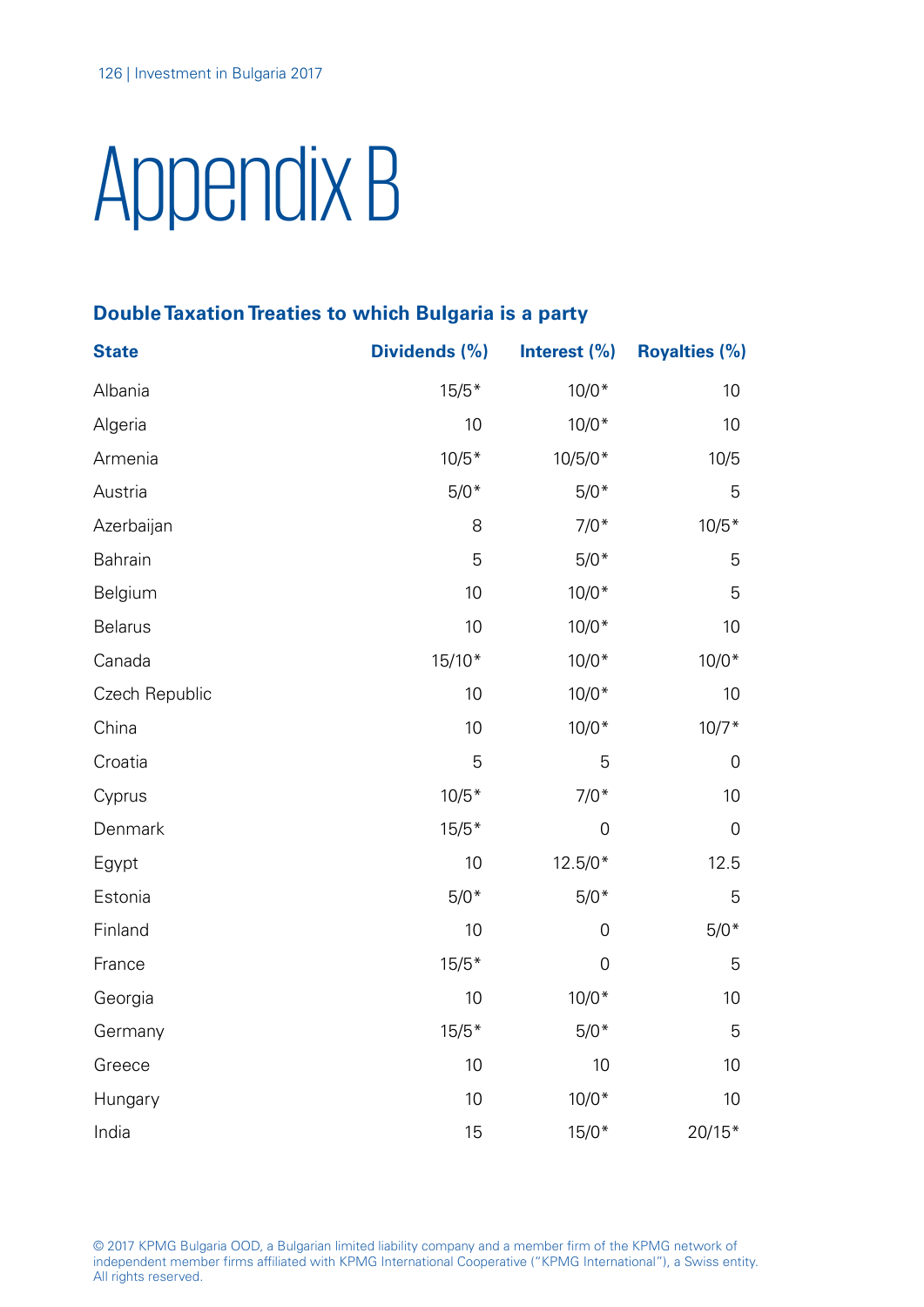| <b>State</b>             | Dividends (%) | Interest $(\%)$ | <b>Royalties (%)</b> |
|--------------------------|---------------|-----------------|----------------------|
| Indonesia                | 15            | $10/0*$         | 10                   |
| Iran                     | 7.5           | 5               | 5                    |
| Ireland                  | $10/5*$       | $5/0*$          | 10                   |
| Israel                   | $10/7.5*$     | $10/5*$         | 7.5                  |
| Italy                    | 10            | 0               | 5                    |
| Japan                    | $15/10*$      | $10/0*$         | 10                   |
| Jordan                   | 10            | $10/0*$         | 10                   |
| Kazakhstan               | 10            | $10/0*$         | 10                   |
| Kuwait                   | $5/0*$        | $5/0*$          | 10                   |
| Latvia                   | $10/5*$       | $5/0*$          | $5/7*$               |
| Lebanon                  | 5             | $7/0*$          | 5                    |
| Lithuania                | $10/0*$       | $10/0*$         | 10                   |
| Luxembourg               | $15/5*$       | $10/0*$         | 5                    |
| Macedonia                | $15/5*$       | $10/0*$         | 10                   |
| Malta                    | 0             | 0               | 10                   |
| Moldova                  | $15/5*$       | $10/0*$         | 10                   |
| Mongolia                 | 10            | $10/0*$         | 10                   |
| Morocco                  | $10/7*$       | 10              | 10                   |
| Netherlands              | $15/5*$       | 0               | 5                    |
| North Korea              | 10            | 10              | 10                   |
| Norway                   | 15            | 0               | 0                    |
| Poland                   | 10            | $10/0*$         | 5                    |
| Portugal                 | $15/10*$      | $10/0*$         | 10                   |
| Republic of South Africa | $15/5*$       | $5/0*$          | $10/5*$              |
| Qatar                    | 0             | $3/0*$          | 5                    |
| Romania                  | $15/10*$      | $15/0*$         | 15                   |
| Russia                   | 15            | $15/0*$         | 15                   |
| Serbia and Montenegro    | $15/5*$       | 10              | 10                   |
| Singapore                | $5/0*$        | $5/0*$          | 5                    |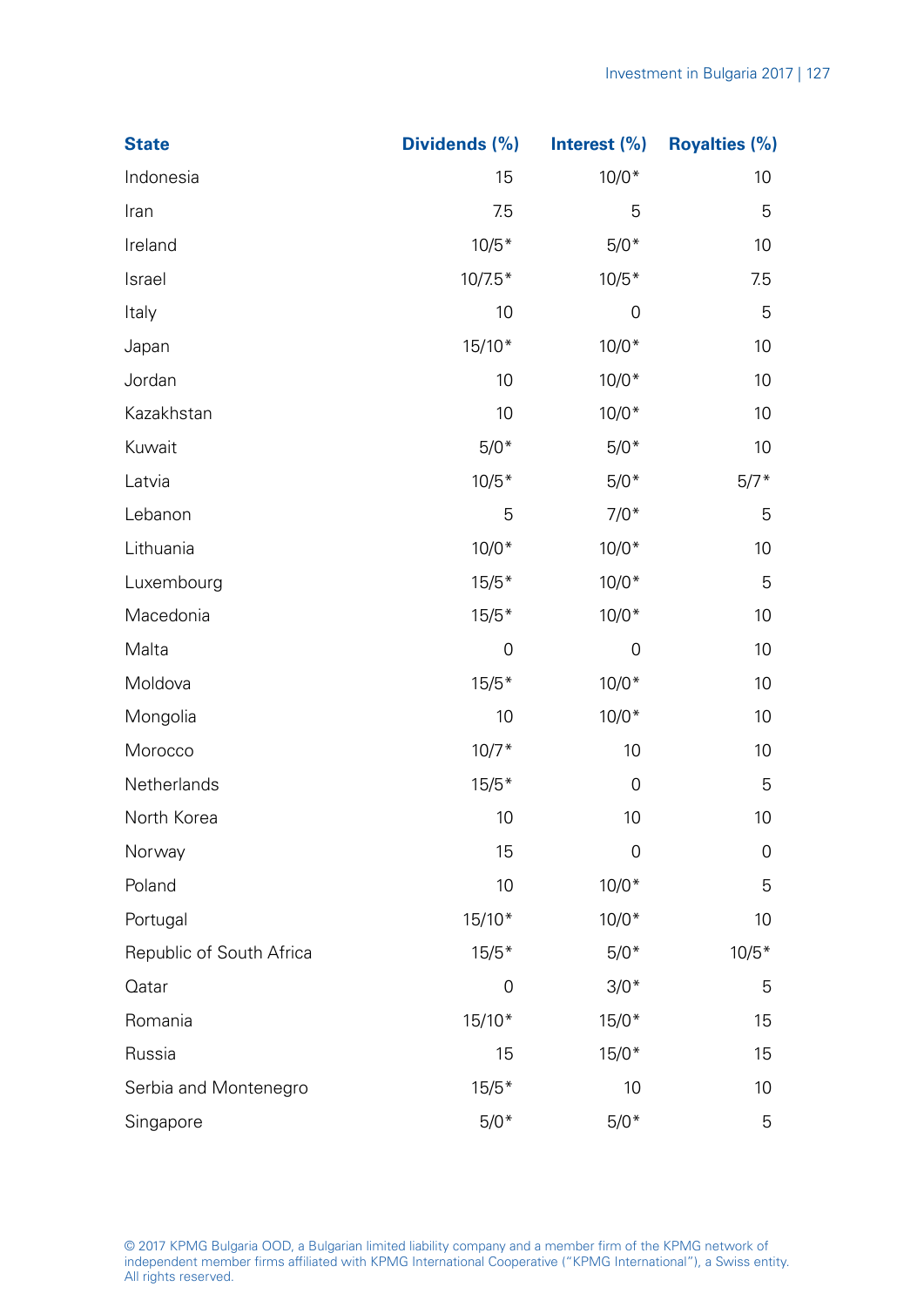#### 128 | Investment in Bulgaria 2017

| <b>State</b>         | Dividends (%) | Interest $(\%)$ | <b>Royalties (%)</b> |
|----------------------|---------------|-----------------|----------------------|
| Slovak Republic      | 10            | $10/0*$         | 10                   |
| Slovenia             | 10/5          | $5/0*$          | 10/5                 |
| South Korea          | $10/5*$       | $10/0*$         | 5                    |
| Spain                | $15/5*$       | 0               | 0                    |
| Sweden               | 10            | 0               | 5                    |
| Switzerland          | $10/0*$       | $5/0*$          | 5                    |
| Syria                | 10            | $10/0*$         | $18*$                |
| Thailand             | 10            | 15/10/0*        | $15/5*$              |
| Turkey               | $15/10*$      | $10/0*$         | 10                   |
| UK                   | $15/5*/0*$    | $5/0*$          | 5                    |
| Ukraine              | $15/5*$       | 10              | 10                   |
| United Arab Emirates | $5/0*$        | $2/0*$          | $5/0*$               |
| <b>USA</b>           | $10/5/0*$     | $5/0*$          | 5                    |
| Uzbekistan           | 10            | $10/0*$         | 10                   |
| Vietnam              | 15            | $10/0*$         | 15                   |
| Zimbabwe             | $20/10*$      | $10/0*$         | 10                   |

## Notes

\* The reduced rate can be applied under specific circumstances.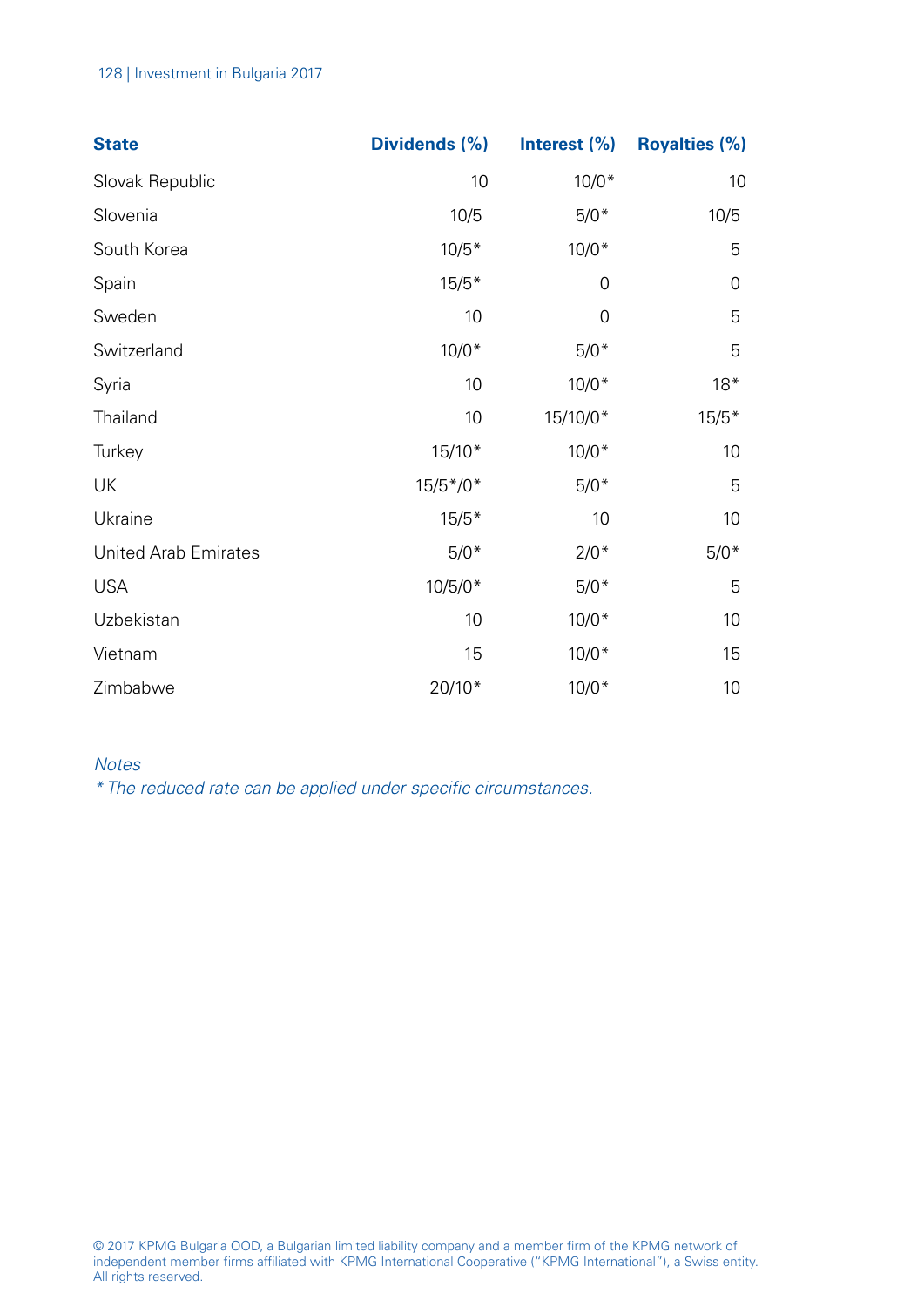## Appendix C

## **Bilateral Social Security Agreements concluded by Bulgaria**

Albania Austria\* Canada Czech Republic\* Croatia\* Germany\* Hungary\* Israel Libya Luxembourg\* Macedonia Moldova Montenegro Netherlands\* Poland\* Serbia Slovakia\* Spain\* Switzerland\* Republic of Korea Romania\* Russia Turkey (for pensions only) Ukraine Yugoslavia\*\*

\* Superseded by EU Regulation 1408/71 and subsequently 883/2004 \*\* Effective with respect to Montenegro, Bosnia and Herzegovina